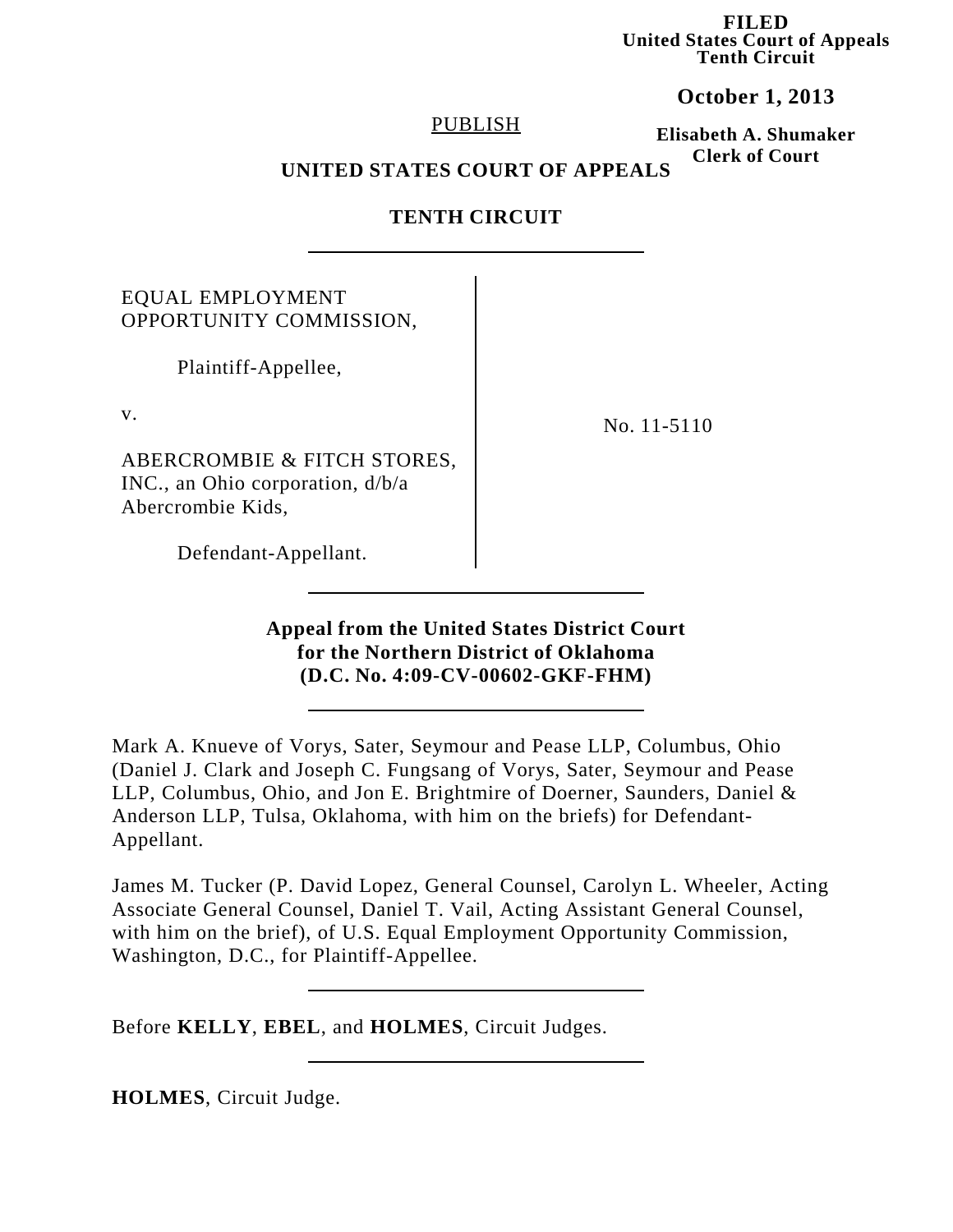Abercrombie & Fitch ("Abercrombie") appeals from the district court's grant of summary judgment in favor of the Equal Employment Opportunity Commission ("EEOC") and the court's denial of summary judgment in favor of Abercrombie, on the EEOC's claim that Abercrombie failed to provide a reasonable religious accommodation for a prospective employee, Samantha Elauf, in contravention of Title VII of the Civil Rights Act of 1964, 42 U.S.C. §§ 2000e to 2000e-17. Exercising jurisdiction under 28 U.S.C. § 1291, we reverse the district court's grant of summary judgment to the EEOC. Abercrombie is entitled to summary judgment as a matter of law because there is no genuine dispute of material fact that Ms. Elauf never informed Abercrombie prior to its hiring decision that she wore her headscarf or "hijab"<sup>1</sup> for religious reasons and that she needed an accommodation for that practice, due to a conflict between the practice and Abercrombie's clothing policy. Accordingly, we remand the case to the district court with instructions to vacate its judgment and enter judgment in favor of Abercrombie, and for further proceedings consistent with this opinion.

 $1$  A leading scholar of Islam, who was the EEOC's expert in this case, John L. Esposito, Ph.D., has defined a "hijab" as the "veil or head covering worn by Muslim women in public." John L. Esposito, *Islam: The Straight Path* 310 (4th ed. 2011). In their briefing, the parties use the terms "headscarf" and "hijab" interchangeably, and so do we.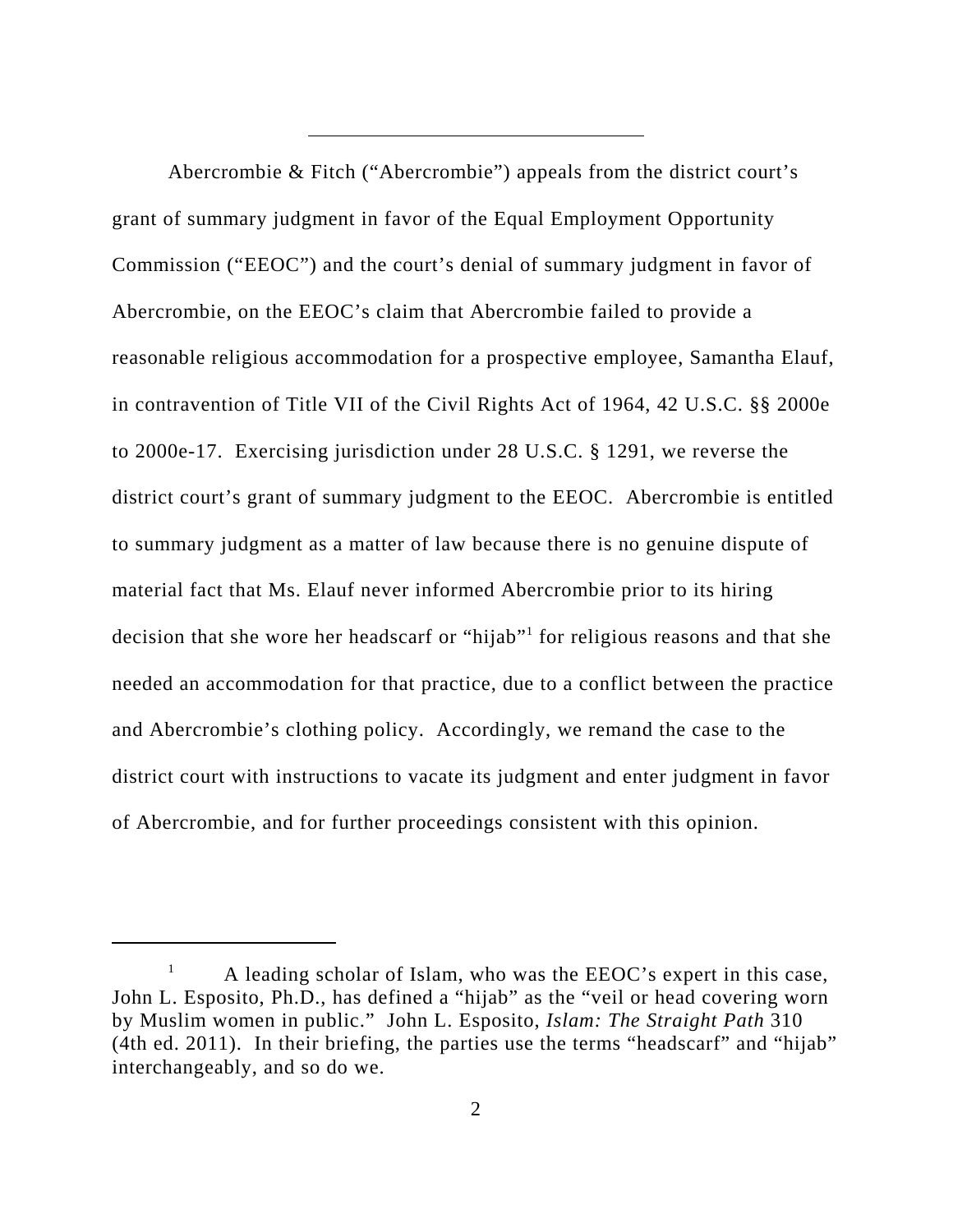**I**

**A**

Abercrombie is a retail clothing company that operates stores across the United States under a variety of brand names, including Abercrombie & Fitch, abercrombie ("Abercrombie Kids"), and Hollister. Abercrombie requires employees in its stores to comply with a "Look Policy."<sup>2</sup> That policy is intended to promote and showcase the Abercrombie brand, which "exemplifies a classic East Coast collegiate style of clothing." Aplt. Opening Br. at 5. The Look Policy applies to every Abercrombie employee. Under the circumstances of this case, however, our central concern is the policy's application to sales-floor employees, whom Abercrombie referred to as "Model[s]." Aplt. App. at 372 (Dep. of Chad Moorefield, taken Mar. 16, 2011). Employees must dress in clothing that is consistent with the kinds of clothing that Abercrombie sells in its stores. Notably, the policy prohibits employees from wearing black clothing and "caps," although the policy does not explicate the meaning of the term "cap."Aplee. Supp. App. at 69 (Abercrombie Store Associate Handbook, dated Sept. 2006). An employee is subject to "disciplinary action . . . up to and including termination" for failure to comply with the Look Policy. *Id.*

<sup>&</sup>lt;sup>2</sup> Our inquiry is focused on the Look Policy as it was set forth in the Store Associate Handbook (revised Sept. 2006). This was the policy applicable in 2008 when the events relevant here took place. Consequently, we do not consider any changes that Abercrombie may have made to the Look Policy since then.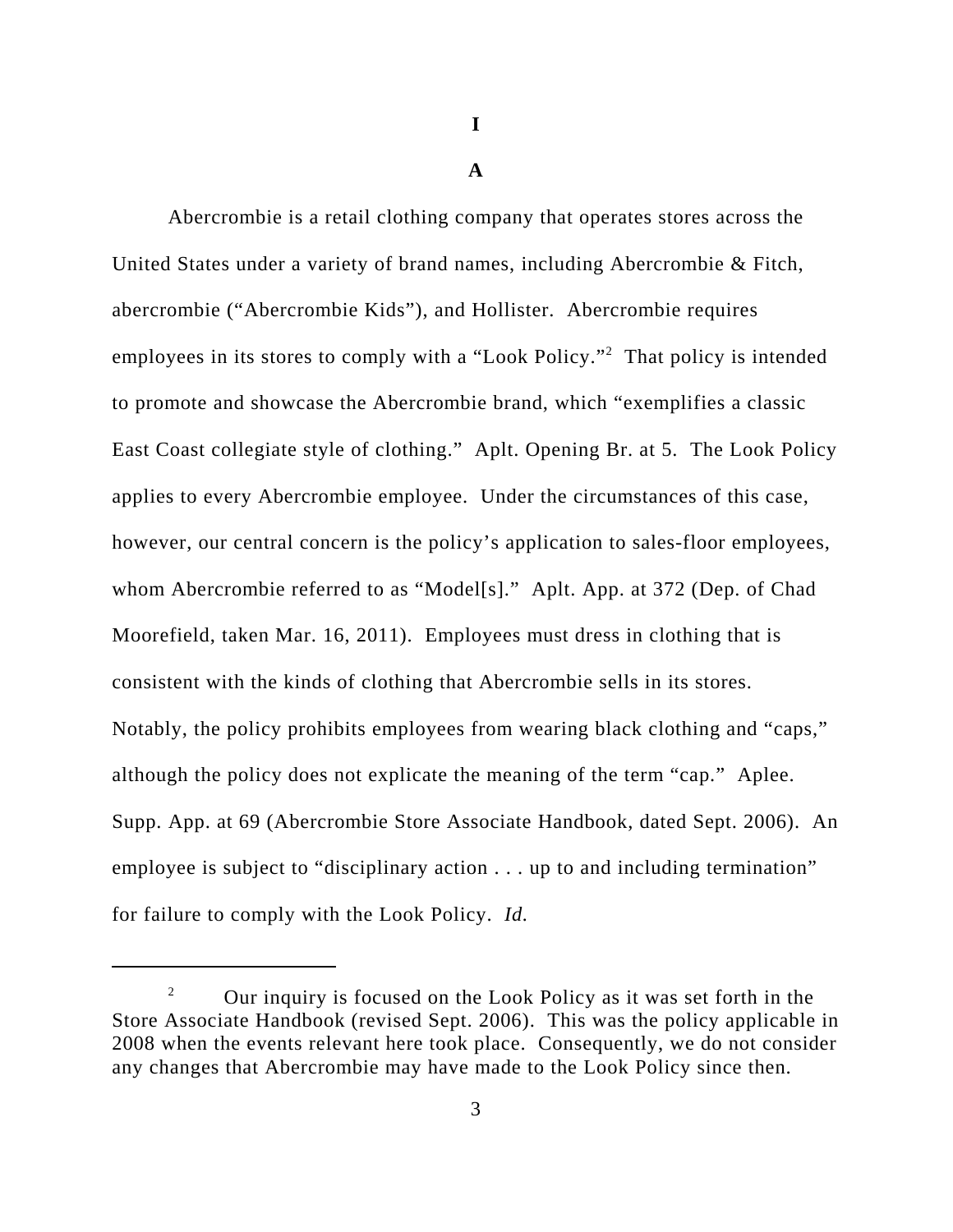Abercrombie contends that its Look Policy is critical to the health and vitality of its "preppy" and "casual" brand. *See* Aplt. Opening Br. at 5 (quoting Aplt. App. at 375; *id.* at 63 (Dep. of Kalen McJilton, taken Jan. 20, 2011)) (internal quotation marks omitted). This is so, Abercrombie maintains, because it does very little advertising through traditional media outlets (e.g., print publications or television); instead, it relies on its in-store experience to promote its products. Consequently, Abercrombie expends a great deal of effort to ensure that its target customers receive a holistically brand-based, sensory experience. *See, e.g.*, Aplt. App. at 70 (Dep. of Deon Riley, taken Mar. 17, 2011) ("Abercrombie has made a name because of the brand. It's a fact that you walk into an environment, and it's not just the smell or the sound, it's the way the merchandise is set up. It's the lighting. Most of all, it's the stylish clothing . . . ."). The "main part" of a Model's job is to "represent [Abercrombie's] clothing[,] first and foremost." *Id.* at 376. To Abercrombie, a Model who violates the Look Policy by wearing inconsistent clothing "inaccurately represents the brand, causes consumer confusion, fails to perform an essential function of the position, and ultimately damages the brand." Aplt. Opening Br. at 8.

The interviewing process plays an important role in furthering Abercrombie's objective of ensuring that employees adhere to its Look Policy. Managers assess applicants on appearance and style during the interview. They are supposed to inform applicants of various aspects of the job, including the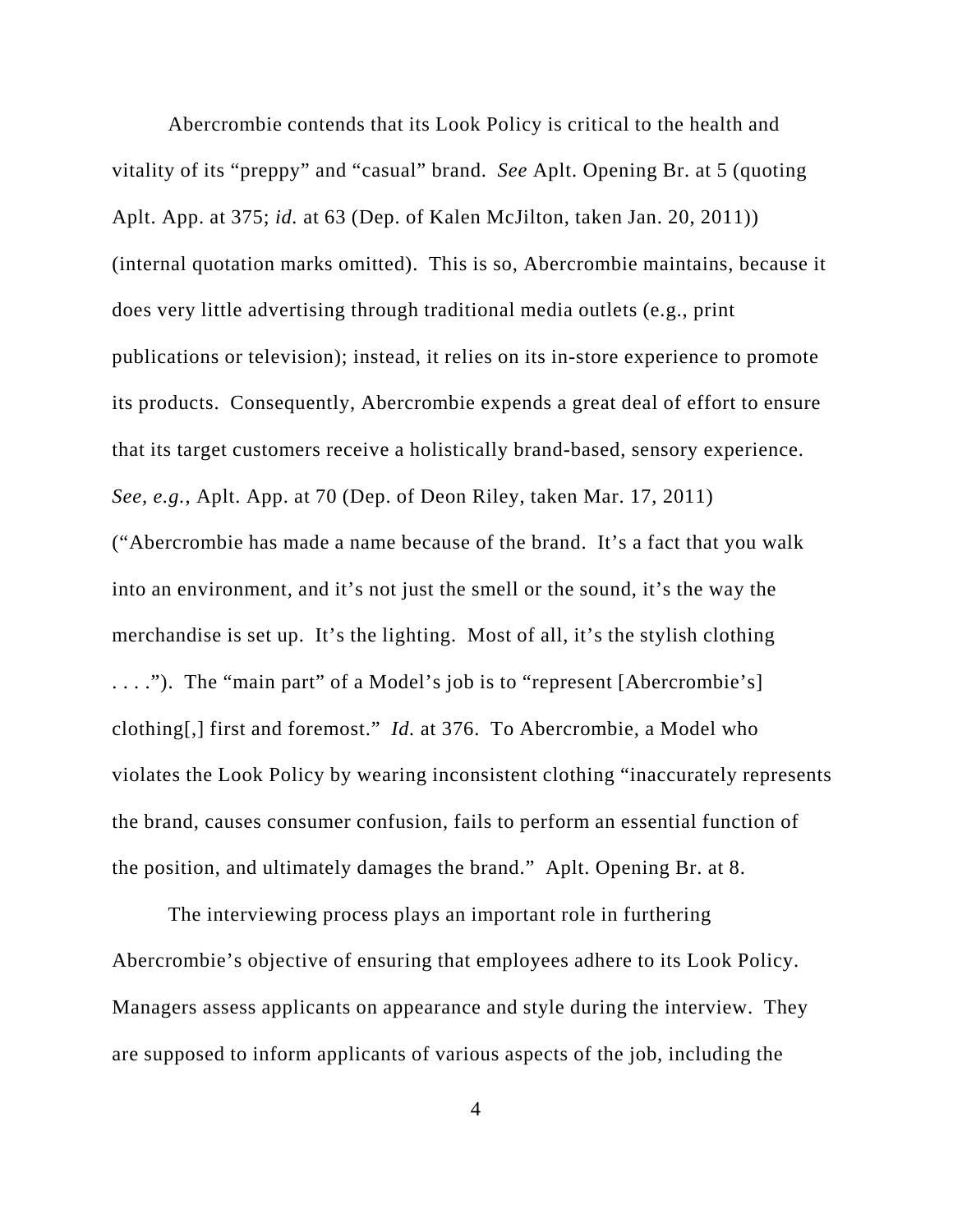Look Policy. New Models typically receive a copy of the policy in an employee handbook and sign an acknowledgment that they have received it, when they start work.

Abercrombie instructs its store managers not to assume facts about prospective employees in job interviews and, significantly, not to ask applicants about their religion. If a question arises during the interview regarding application of the Look Policy, or if a prospective employee requests a deviation from the policy (for example, based on an inflexible religious practice), the store manager is instructed to contact Abercrombie's corporate human resources department ("HR"), or his or her direct supervisor. HR managers may grant accommodations if doing so would not harm the brand.

#### **B**

Samantha Elauf claims to be a practicing Muslim.<sup>3</sup> In mid-2008, Ms. Elauf, then seventeen-years old, applied for a Model position at the Abercrombie Kids store in the Woodland Hills Mall in Tulsa, Oklahoma. She had previously purchased and worn Abercrombie clothes.

Prior to her interview, Ms. Elauf discussed with a friend who worked at Abercrombie's Woodland Hills location, Farisa Sepahvand, whether wearing a

The parties dispute whether Ms. Elauf possesses a bona fide, sincerely held religious belief in Islam. This dispute, however, is not material to our resolution of this case; therefore, we need not (and do not) address it.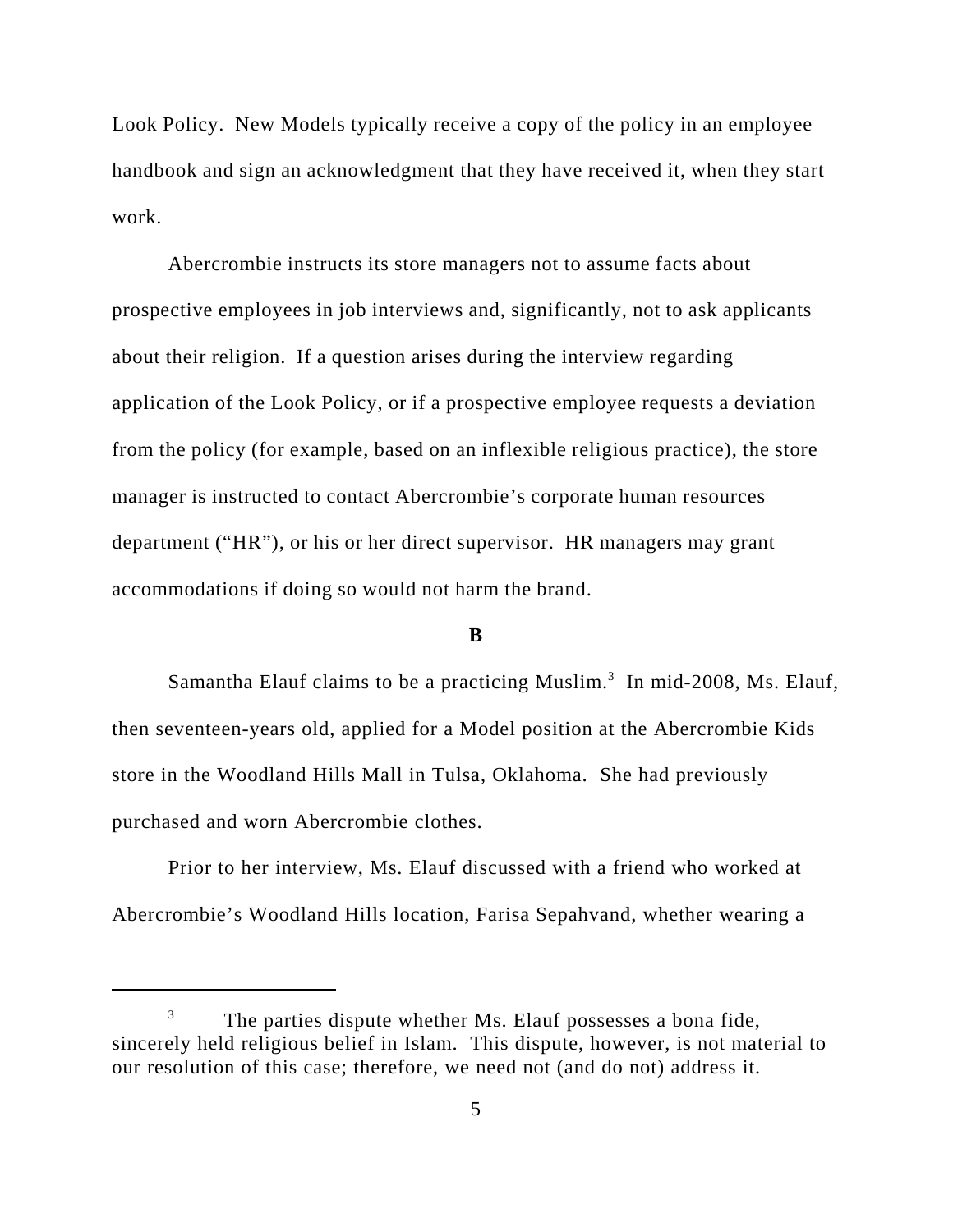hijab to work would be permissible. Ms. Elauf has worn a hijab since she was thirteen and testified that she does so for religious reasons. The Quran—the "sacred scripture" of the Islamic faith, Aplee. Supp. App. at 5 (Dep. of John L. Esposito, taken Feb. 22, 2011)—counsels women to protect their modesty, and some religious scholars "believe that the Qu[]ran does require an hijab" to be worn by Muslim women, "but there are many who disagree with that interpretation," *id.* at 2. As the EEOC's expert, Dr. Esposito, testified, although some Muslim women wear hijabs for religious reasons, those are not the only reasons that Muslim women wear hijabs; for example, some do so for cultural reasons or in order to demonstrate a personal rejection of certain aspects of Western-style dress.<sup>4</sup> Dr. Esposito testified that, in understanding the reasons why people maintain certain styles of dress, "it really is, the question is, what is

<sup>4</sup> Relevant to this point, in his scholarly writing, Dr. Esposito observes:

The religious situation of American Muslims can be especially difficult for the younger generation. Many have parents, raised in overseas Muslim societies, who *equate cultural practices and norms with the principles of Islam*. Their children face the challenge of both fitting into American societies and retaining their Islamic identity, of *distinguishing between what is mandated by religion and the "foreign" cultural baggage of their parents*.

Esposito, *supra*, at 291 (emphases added); *cf. id.* at 74 ("Yet [Muslims] continue to face issues of identity and faith as a religious minority. . . . As with many other religious and ethnic groups that preceded them, Muslim communities face issues of assimilation or integration, diversity, and pluralism.").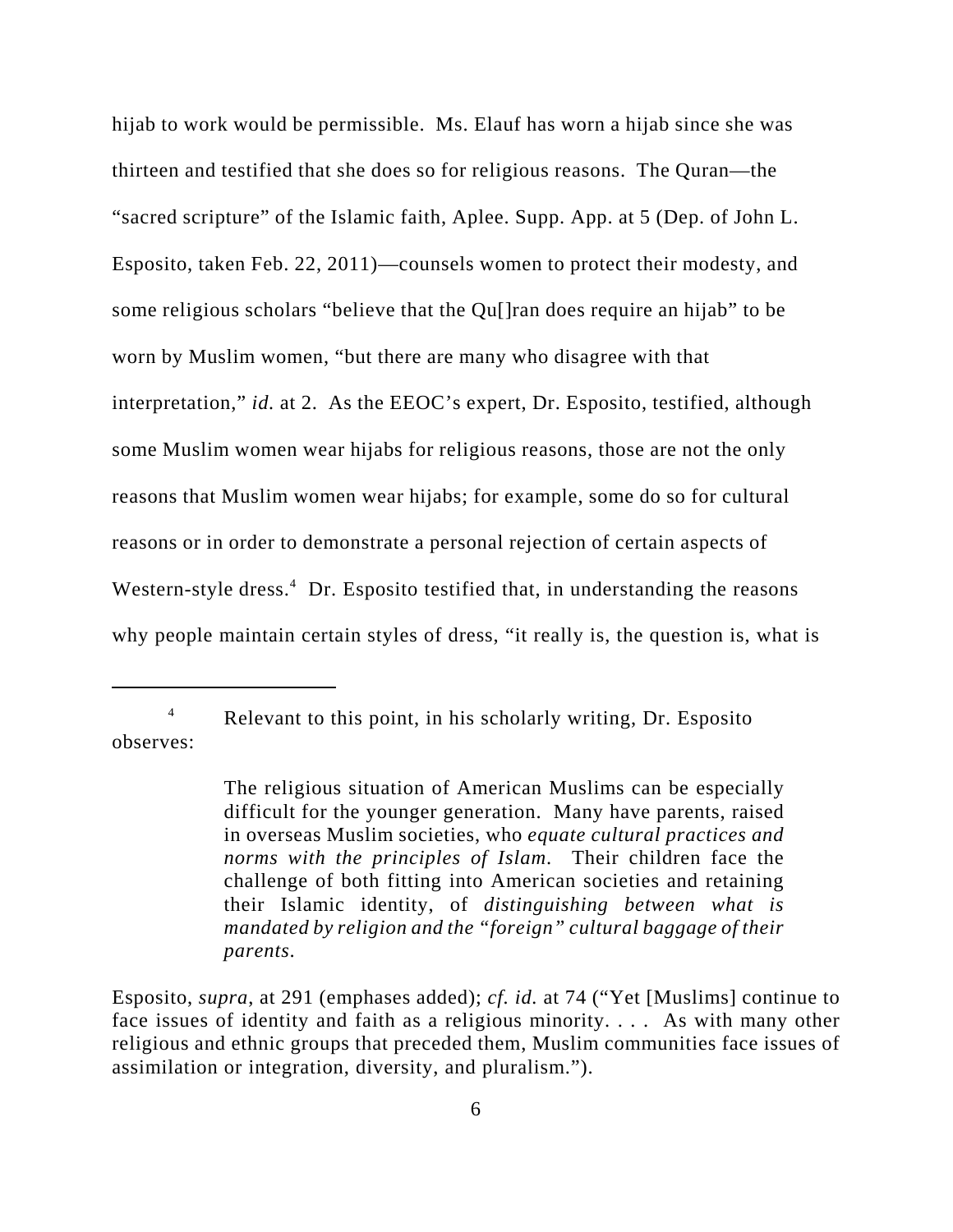their motivation." Aplt. App. at 292; *see id.* at 472 (noting, as to why a hijab is worn, "it really depends on the woman").

In responding to Ms. Elauf's inquiry about wearing a headscarf, Ms. Sepahvand testified that she had raised the issue with assistant manager Kalen McJilton, who knew Ms. Elauf from her prior visits to the store. Noting that he had previously worked at Abercrombie with someone who wore a white yarmulke, Mr. McJilton suggested that he did not see any problem with Ms. Elauf wearing a headscarf, "especially if she didn't wear a headscarf that was black." Aplee. Supp. App. at 181 (Dep. of Farisa Sepahvand, taken Mar. 31, 2011) (internal quotation marks omitted). Ms. Sepahvand then communicated to Ms. Elauf that, although a headscarf would be permitted, because of Abercrombie's no-blackclothing policy, she would not be able to wear a black one. Ms. Elauf seemed agreeable to that restriction.

Ms. Elauf met with assistant manager Heather Cooke to interview for the Model position. Ms. Cooke was already familiar with Ms. Elauf, having observed her in the Abercrombie store chatting with Ms. Sepahvand and working elsewhere in the Woodland Hills Mall. Ms. Cooke had seen Ms. Elauf wearing a headscarf prior to the interview. Ms. Cooke "did not know" Ms. Elauf's religion, but she "assumed that she was Muslim," Aplt. App. at 365 (Dep. of Heather Cooke, taken Jan. 19, 2011), and "figured that was the religious reason why she wore her head scarf," Aplee. Supp. App. at 48. In the interview, Ms. Cooke did not ask Ms.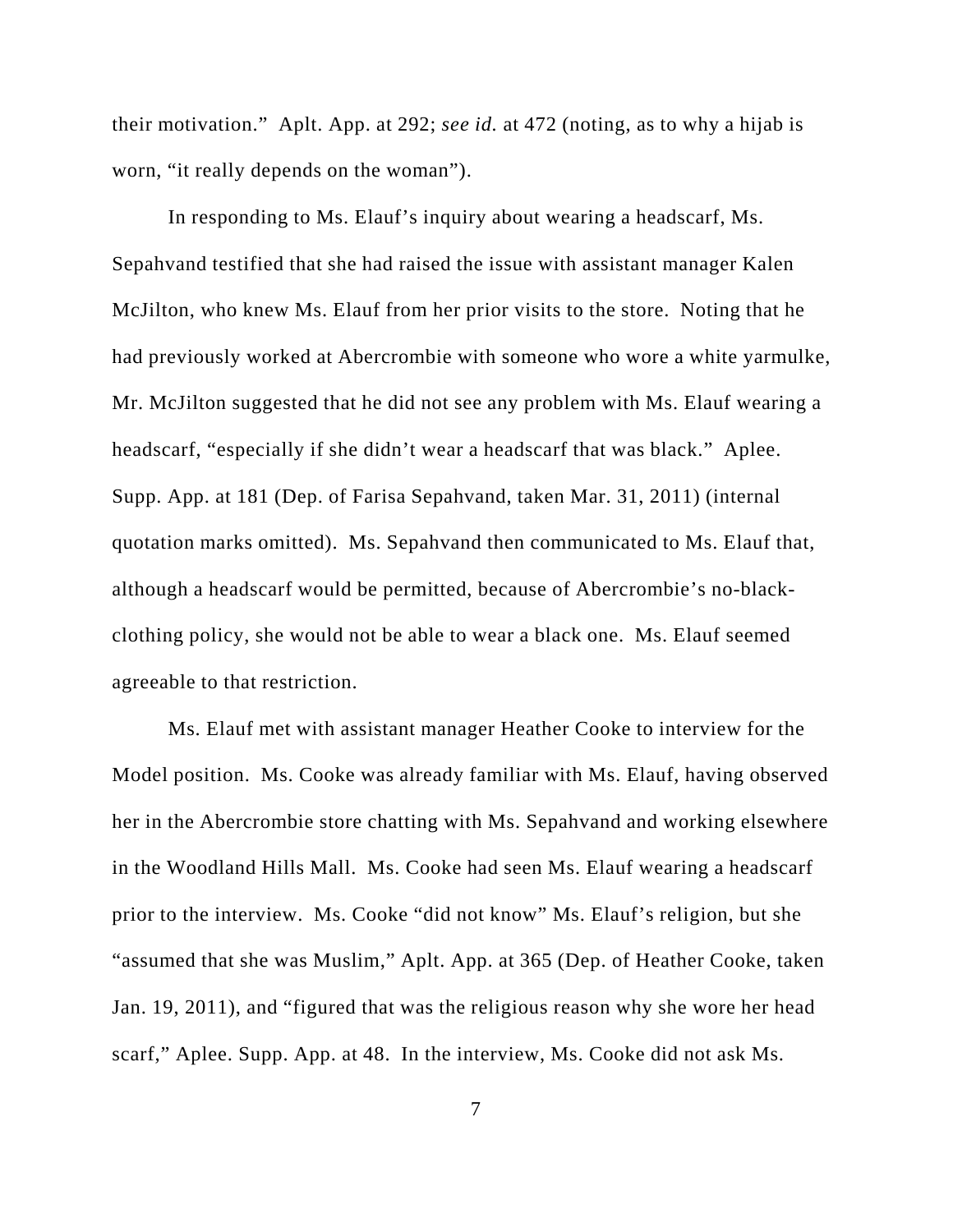Elauf if she was a Muslim.

Ms. Elauf was familiar with the type of clothing Abercrombie sold and knew that Models were required to wear similar clothing. During the interview, Ms. Elauf wore an Abercrombie-like T-shirt and jeans. She also wore a headscarf (i.e., hijab); it was black. According to Ms. Elauf, Ms. Cooke never mentioned the Look Policy by name but she did describe some of the dress requirements for Abercrombie employees, and informed Ms. Elauf that she would have to wear clothing similar to that sold by Abercrombie and, specifically, that she could not wear heavy makeup or nail polish.

During the course of the interview, Ms. Elauf never informed Ms. Cooke that she was Muslim, never brought up the subject of her headscarf, and never indicated that she wore the headscarf for religious reasons and that she felt obliged to do so, and thus would need an accommodation to address the conflict between her religious practice and Abercrombie's clothing policy. Indeed, the topic of her headscarf never came up one way or the other. For example, Ms. Cooke did not tell Ms. Elauf that she "wouldn't be able to wear [her headscarf] or anything like that." Aplt. App. at 55 (Dep. of Samantha Elauf, taken Jan. 4, 2011). After offering a description of the dress requirements, Ms. Cooke asked Ms. Elauf at the end of the interview if she had any questions. Ms. Elauf did not ask any.

Ms. Cooke assessed Ms. Elauf's candidacy using Abercrombie's official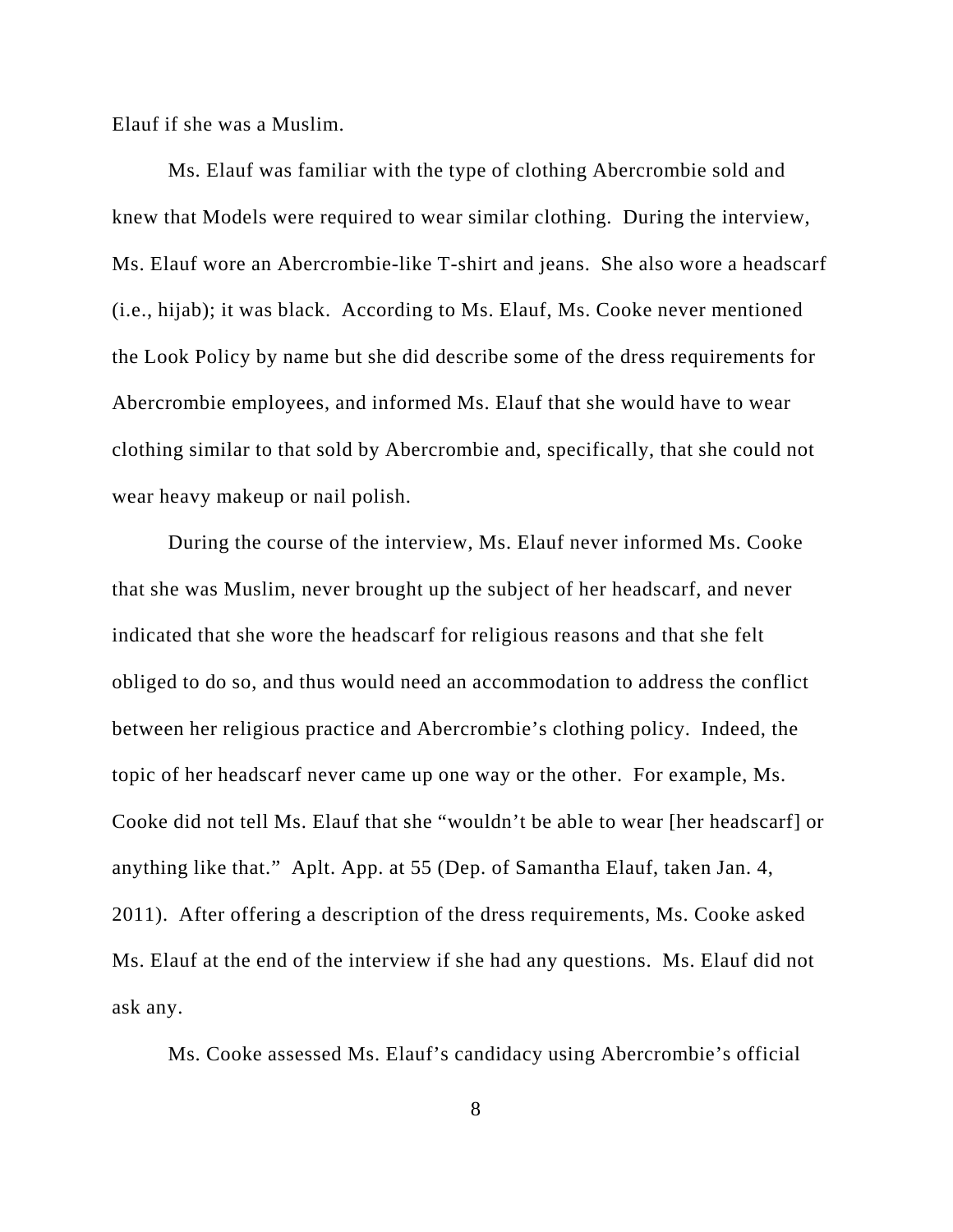interview guide. The guide requires the interviewer to consider the applicant's "appearance  $\&$  sense of style," whether the applicant is "outgoing  $\&$  promotes diversity," and whether he or she has "sophistication & aspiration." Aplee. Supp. App. at 61 (Model Group Interview Guide, dated June 26, 2008). Each category is assessed on a three-point scale, and an applicant with a score in "appearance" of less than two, or a total combined score of five or less, is not recommended for hire. Ms. Cooke initially scored Ms. Elauf at a two in each category, for a total of six, which is a score that "meets expectations" and amounts to a "recommend[ation]" that Abercrombie hire her. *See id.* at 64.

Although Ms. Cooke believed Ms. Elauf was a good candidate for the job, she was unsure whether it would be a problem for her to wear a headscarf as an Abercrombie Model, and whether the headscarf could be black in color. Ms. Cooke ordinarily did not seek approval from a senior manager in evaluating or hiring new Models, but in this case she did.

Ms. Cooke's direct supervisor was unable to answer her question about Ms. Elauf's headscarf, so Ms. Cooke consulted with Randall Johnson, her district manager. Mr. Johnson said that Ms. Elauf should not be hired because she wore a headscarf—a clothing item that was inconsistent with the Look Policy. Notwithstanding Ms. Cooke's contrary deposition testimony, Mr. Johnson denied being told by Ms. Cooke that Ms. Elauf was a Muslim and that she wore her headscarf for religious reasons.

9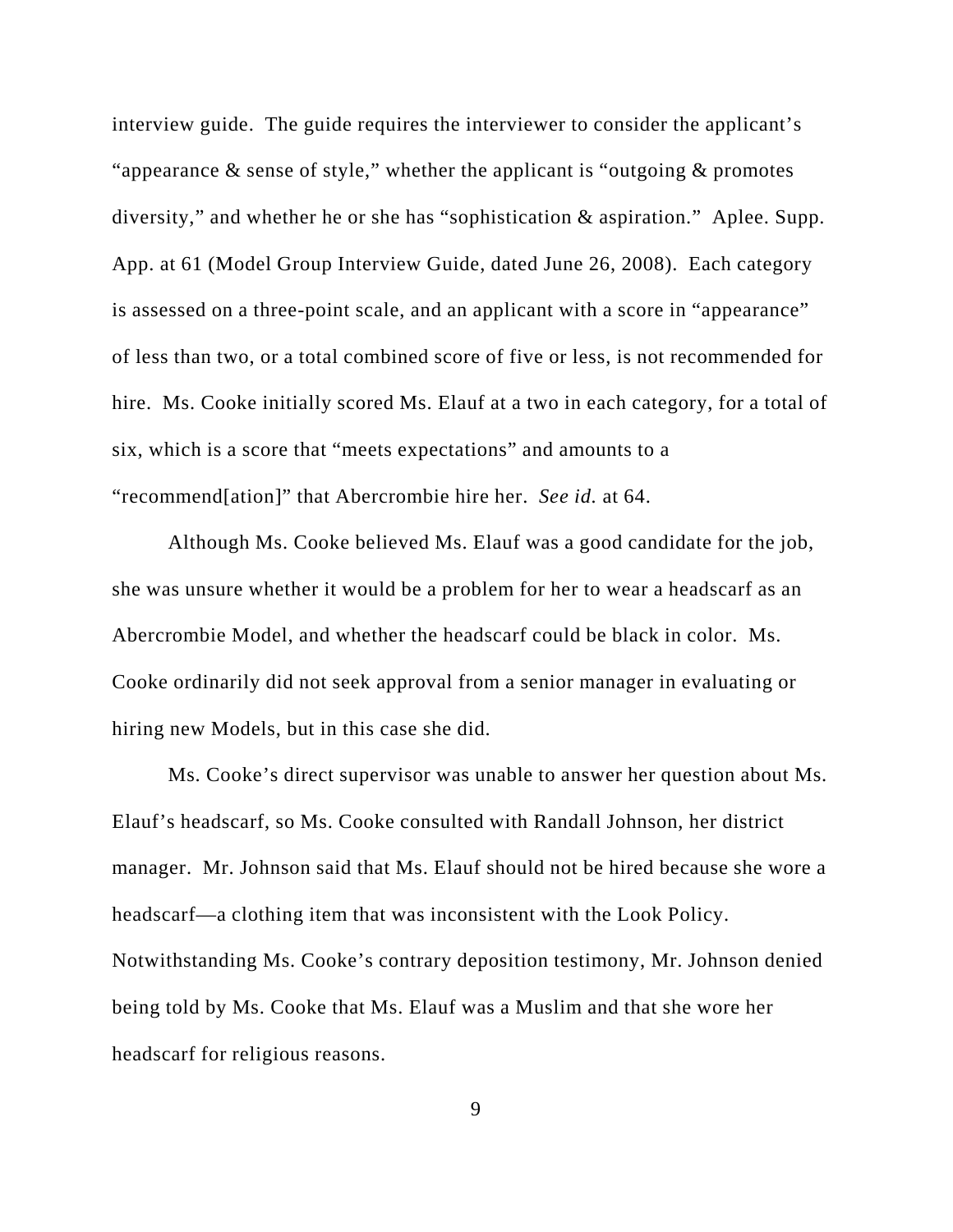Ms. Cooke testified that Mr. Johnson told her to change Ms. Elauf's interview score on the appearance section from a two to a one, thereby bringing her overall score down to a five and ensuring that she would not be recommended for hire. With this understanding, Ms. Cooke threw away the original interview sheet and changed Ms. Elauf's score, thus implementing Mr. Johnson's alleged instructions. Ms. Cooke did not extend a job offer to Ms. Elauf. A few days after the interview, Ms. Elauf learned from Ms. Sepahvand that she had not been hired because of her headscarf.

**C**

The EEOC filed the instant action against Abercrombie on September 17, 2009, alleging violations of Title VII, on the grounds that Abercrombie "refused to hire Ms. Elauf because she wears a hijab" and "failed to accommodate her religious beliefs by making an exception to the Look Policy." Dist. Ct. Doc. No. 2, at 2 (EEOC Compl., filed Sept. 17, 2009). It sought injunctive relief, back pay, and damages.

Abercrombie disputed the EEOC's allegations and argued that Ms. Elauf failed to inform it of a conflict between the Look Policy and her religious practices. It further argued that the proposed accommodation—allowing Ms. Elauf to wear the headscarf—would have imposed an undue hardship on the company. Furthermore, it challenged Ms. Elauf's assertion that she possessed a bona fide, sincerely held religious belief, forming the basis for her purported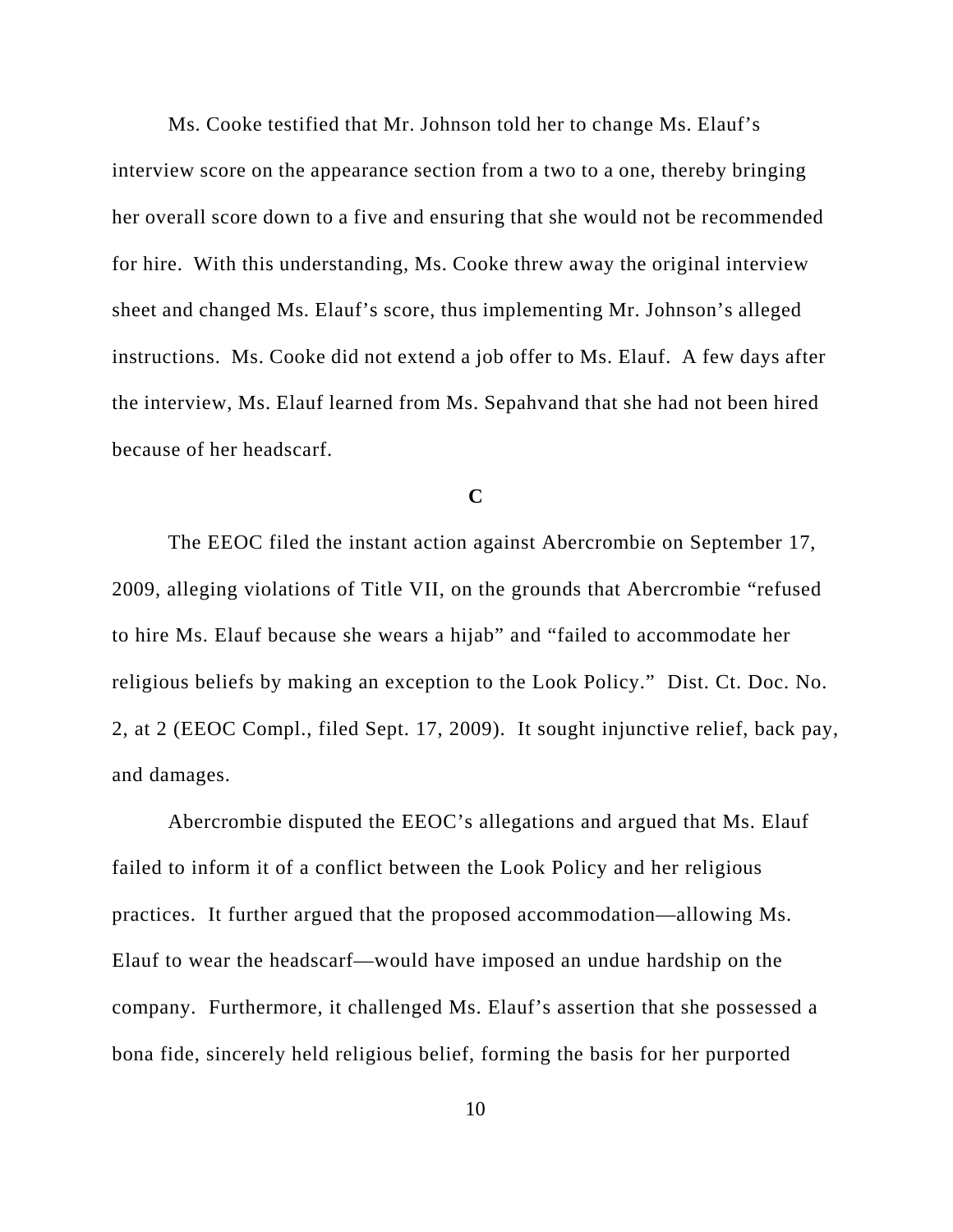conflict with the Look Policy.

The parties filed cross-motions for summary judgment on issues concerning liability. In addressing the motions and the religion-accommodation claim, the district court applied the burden-shifting framework of *McDonnell Douglas Corp. v. Green*, 411 U.S. 792 (1973). Under that framework, the court concluded that the EEOC had established a prima facie case through evidence that Ms. Elauf had a bona fide, sincerely held religious belief and a related practice that conflicts with the Look Policy. Specifically, the court found that Ms. Elauf wore her "head scarf based on her belief that the Quran requires her to do so" and "this belief conflicts with Abercrombie's prohibition against headwear." Aplt. App. at 575 (Op. & Order, filed July 13, 2011). Further, it reasoned that "Abercrombie had notice [that] she wore a head scarf because of her religious belief[,] and that it refused to hire her because the head scarf conflicted with its Look Policy." *Id.*

The district court rejected Abercrombie's argument that the notice element of the EEOC's prima facie case was not satisfied because Ms. Elauf did not personally inform Abercrombie that she wore her hijab for religious reasons and would need an accommodation for it, because she was obliged to do so. The court reasoned that, while the Tenth Circuit had not directly addressed this issue, "[c]ourts in other circuits have held that the notice requirement is met when an employer has enough information to make it aware [that] there exists a conflict between the individual's religious practice or belief and a requirement for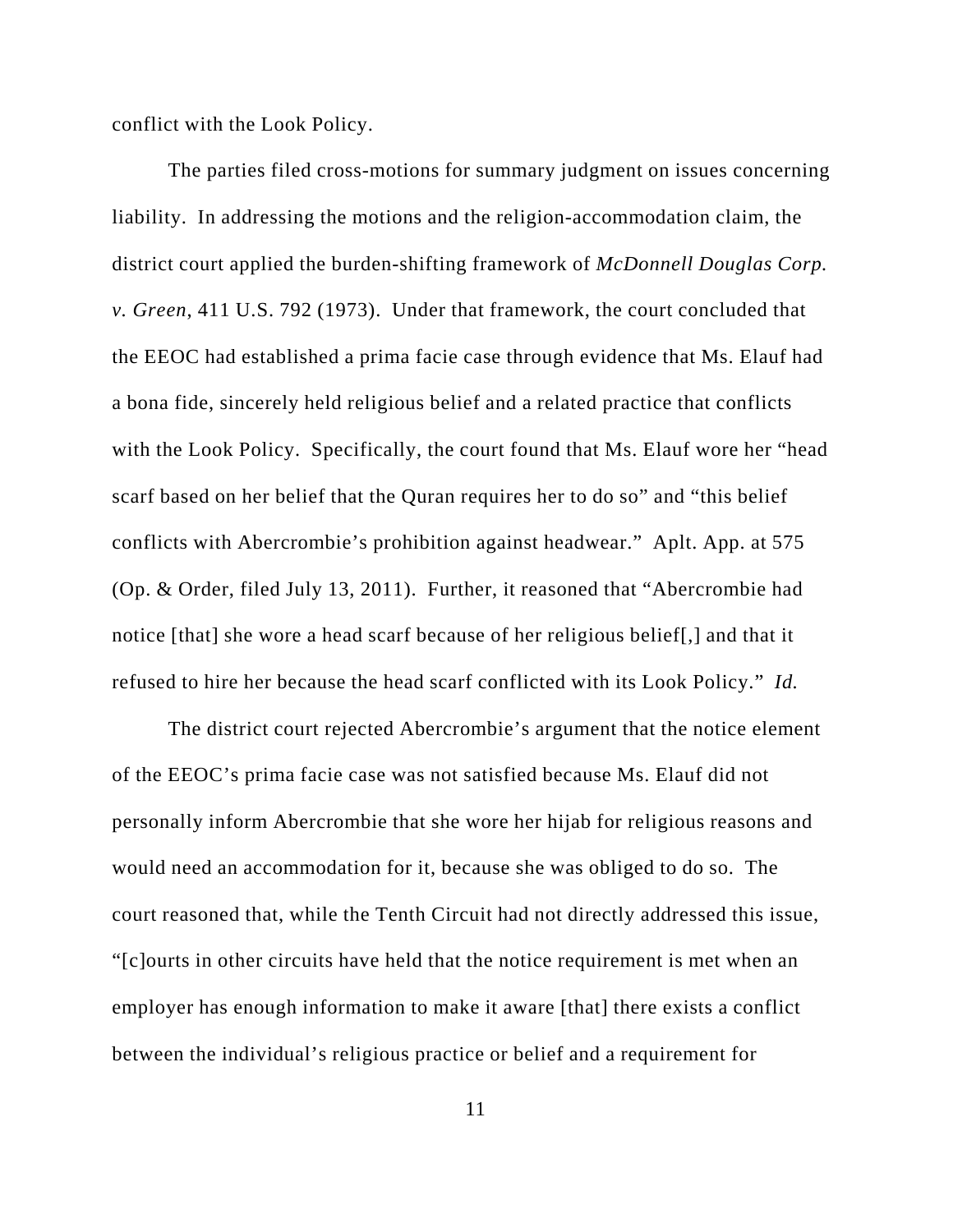applying for or performing the job." *Id.* at 580. It further stated that, "faced with the issue of whether the employee must explicitly request an accommodation or whether it is enough that the employer has notice [that] an accommodation is needed[,] the Tenth Circuit would likely opt for the latter choice." *Id.* at 581 (footnote omitted).

Applying its formulation of the notice requirement, the district court observed that "it is undisputed that Elauf wore her head scarf at the interview with assistant store manager Heather Cooke, and Cooke *knew* she wore the head scarf based on her religious belief." *Id.* (emphasis added). It added that, while a fact question may yet exist as to whether Ms. Cooke told Mr. Johnson that Ms. Elauf wore her headscarf because of her religion, that question was immaterial "because the knowledge of Cooke—who had responsibility for hiring decisions at the Abercrombie Kids store—is attributable to Abercrombie." *Id.* at 581 n.11. The district court stated that "there could be no bilateral, interactive process of accommodation because, although Abercrombie was on notice that Elauf wore a head scarf for religious reasons, it denied [her] application for employment without informing her [that] she was not being hired or telling her why." *Id.* at 582 n.12.

The district court also rejected Abercrombie's contention that, even if the EEOC had established its prima facie case, Abercrombie had demonstrated that it would suffer undue hardship. The court observed that, despite speculative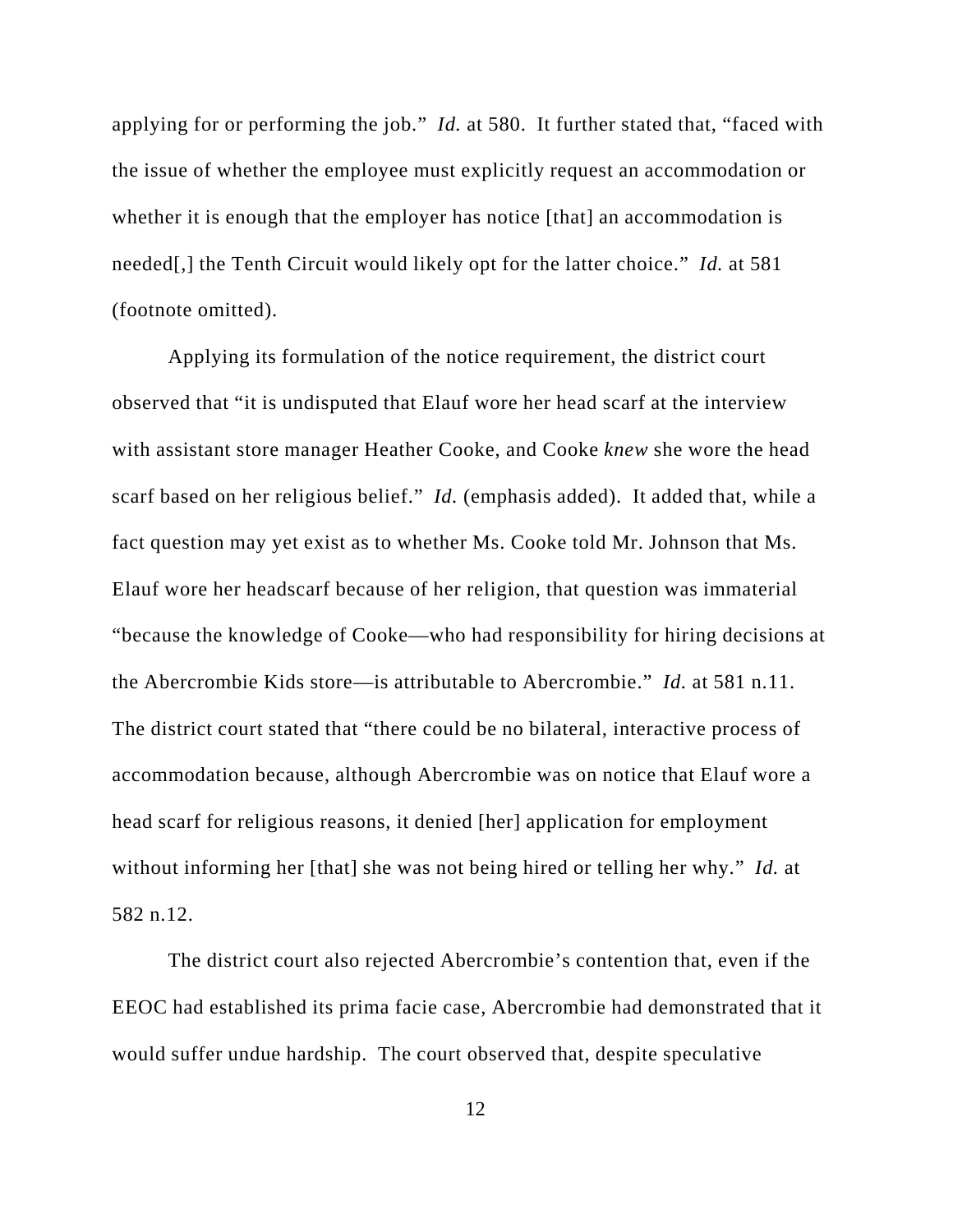testimony to the contrary, Abercrombie had provided no "studies or . . . specific examples" to support its opinion that granting Ms. Elauf an exception "would negatively impact the brand, sales[,] and compliance [with the Look Policy]." *Id.* at 582. In that vein, it emphasized that Abercrombie had made numerous exceptions to the Look Policy over the past ten or so years—most significantly, "[e]ight or nine head scarf exceptions." *Id.* at 583.

The parties went to trial on damages. The jury awarded the EEOC \$20,000 in compensatory damages. The EEOC's request for prospective injunctive relief was denied. This timely appeal followed.

## **II**

In summary, we conclude that the district court erred in denying summary judgment to Abercrombie.<sup>5</sup> More specifically, we hold that, under the governing

<sup>&</sup>lt;sup>5</sup> While "the denial of a summary-judgment motion is ordinarily not an appealable order [in itself], it can be reviewed when 'it is coupled with a *grant* of summary judgment to the opposing party.'" *Quik Payday, Inc. v. Stork*, 549 F.3d 1302, 1306 n.1 (10th Cir. 2008) (emphasis added) (quoting *Yaffe Cos. v. Great Am. Ins. Co.*, 499 F.3d 1182, 1184 (10th Cir. 2007)); *see Thom v. Am. Standard, Inc.*, 666 F.3d 968, 972–73 (6th Cir. 2012). Abercrombie moved for summary judgment before the district court on the same grounds as it raises now on appeal and the parties engaged in an exhaustive round of briefing before the district court. The record is fully developed and the issues are amenable to dispositive resolution. *See, e.g.*, *Santaella v. Metro. Life Ins. Co.*, 123 F.3d 456, 465 (7th Cir. 1997) ("The reason that appellate courts, when reversing a grant of summary judgment, typically do not direct the district court to enter summary judgment in favor of the appellant is because a genuine issue of material fact remains. But, in instances in which the facts and law establish that the appellant is entitled to judgment as a matter of law, we are free to direct the district court to enter (continued...)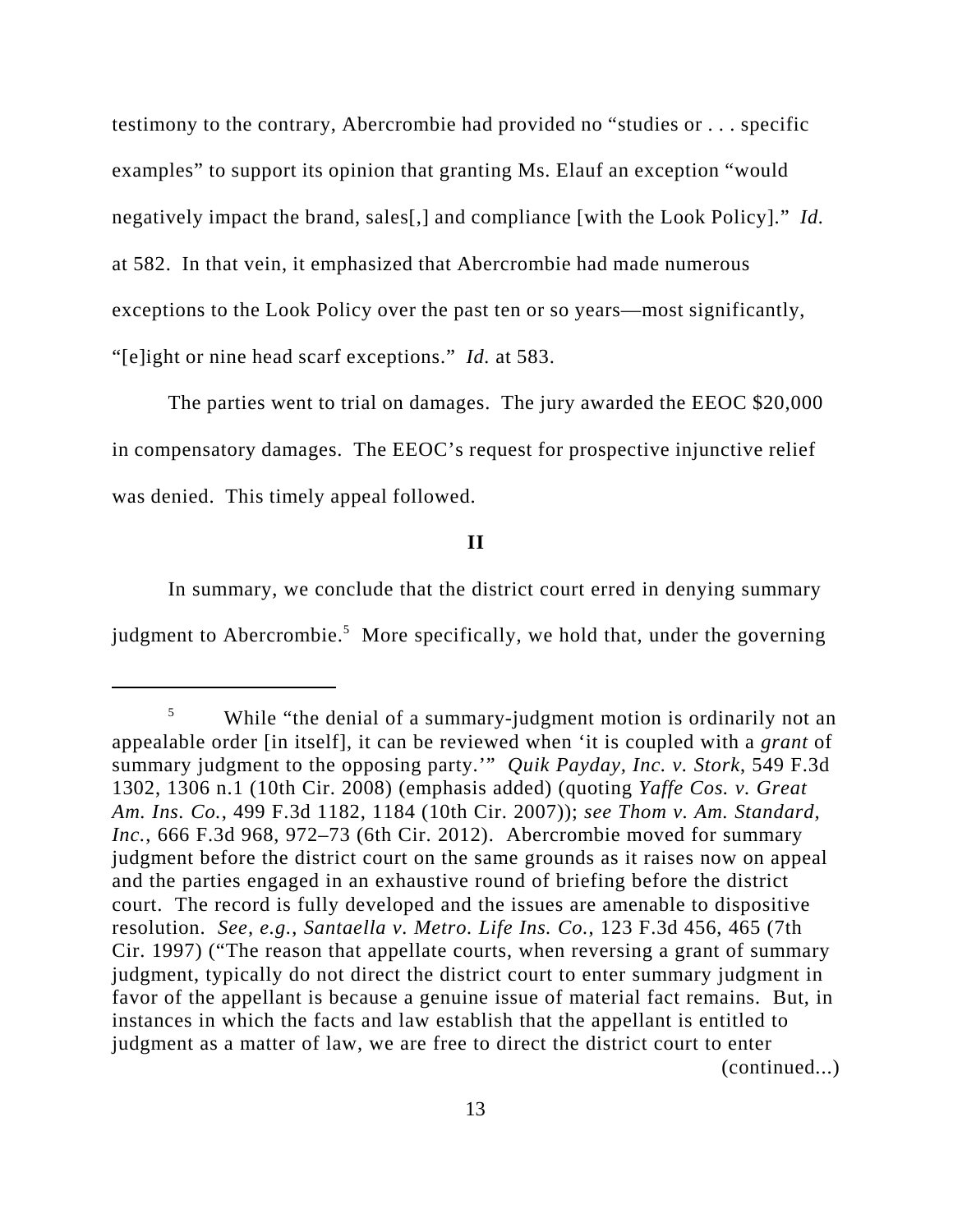substantive law, Abercrombie is entitled to summary judgement because there is no genuine dispute of material fact regarding this key point: Ms. Elauf never informed Abercrombie prior to its hiring decision that her practice of wearing a hijab was based on her religious beliefs and (because she felt religiously obliged to wear it) that she would need an accommodation for the practice, because of a conflict between it and Abercrombie's clothing policy. Furthermore, it follows ineluctably from the logic and reasoning of our decision that, in granting partial summary judgment to the EEOC, the district court erred.

### **A**

Our review of a district court's summary judgment ruling is de novo; we "apply[] the same standard as the district court." *Helm v. Kansas*, 656 F.3d 1277, 1284 (10th Cir. 2011). "[S]ummary judgment is appropriate 'if the movant shows that there is no genuine dispute as to any material fact and the movant is entitled to judgment as a matter of law.'" *Morris v. City of Colo. Springs*, 666 F.3d 654, 660 (10th Cir. 2012) (quoting Fed. R. Civ. P. 56(a)). In assessing a motion for summary judgment, "[w]e view the facts, and all reasonable inferences those facts

 $5$ (...continued)

judgment in appellant's favor." (quoting *Swaback v. Am. Info. Techs. Corp.*, 103 F.3d 535, 544 (7th Cir. 1996)) (internal quotation marks omitted)); *see also McIntosh v. Scottsdale Ins. Co.*, 992 F.2d 251, 253 (10th Cir. 1993) ("Where we reverse a summary judgment order in favor of one party, . . . we will review the denial of the other party's cross-motion for summary judgment under the same standards applied by the district court so long as it is clear that the party opposing the cross-motion had an opportunity to dispute the material facts.").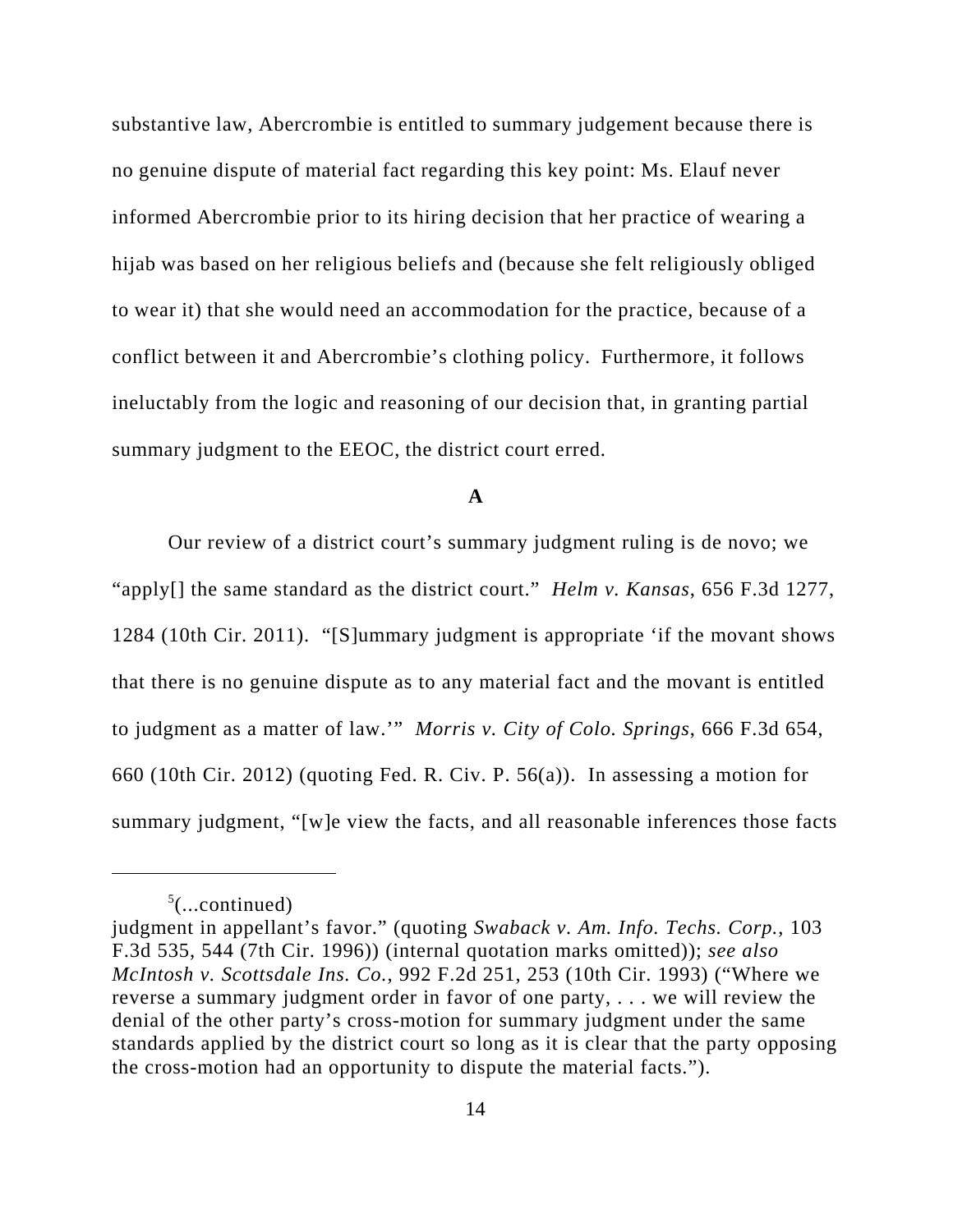support, in the light most favorable to the nonmoving party." *Simmons v. Sykes Enters., Inc.*, 647 F.3d 943, 947 (10th Cir. 2011).

Succinctly put, we must "examine the record to determine whether any genuine issue of material fact [i]s in dispute; if not, we determine . . . [the correct application of the] substantive law . . . , and in so doing we examine the factual record and reasonable inferences therefrom in the light most favorable to the party opposing the motion." *Oldenkamp v. United Am. Ins. Co.*, 619 F.3d 1243, 1246 (10th Cir. 2010) (quoting *McKnight v. Kimberly Clark Corp.*, 149 F.3d 1125, 1128 (10th Cir. 1998)) (internal quotation marks omitted); *see Morris*, 666 F.3d at 660; *City of Herriman v. Bell*, 590 F.3d 1176, 1180–81 (10th Cir. 2010). As pertinent here, we construe the facts in the light most favorable to the EEOC.

#### **B**

#### **1**

To properly assess Ms. Elauf's Title VII religion-accommodation claim, we must first understand the meaning that the term "religion" takes on in the Title VII context. Under Title VII it is "an unlawful employment practice for an employer . . . to discriminate against any individual with respect to his compensation, terms, conditions, or privileges of employment, because of such individual's . . . religion." *Thomas v. Nat'l Ass'n of Letter Carriers*, 225 F.3d 1149, 1154 (10th Cir. 2000) (second omission in original) (quoting 42 U.S.C. § 2000e-2(a)(1)) (internal quotation marks omitted). "The term 'religion'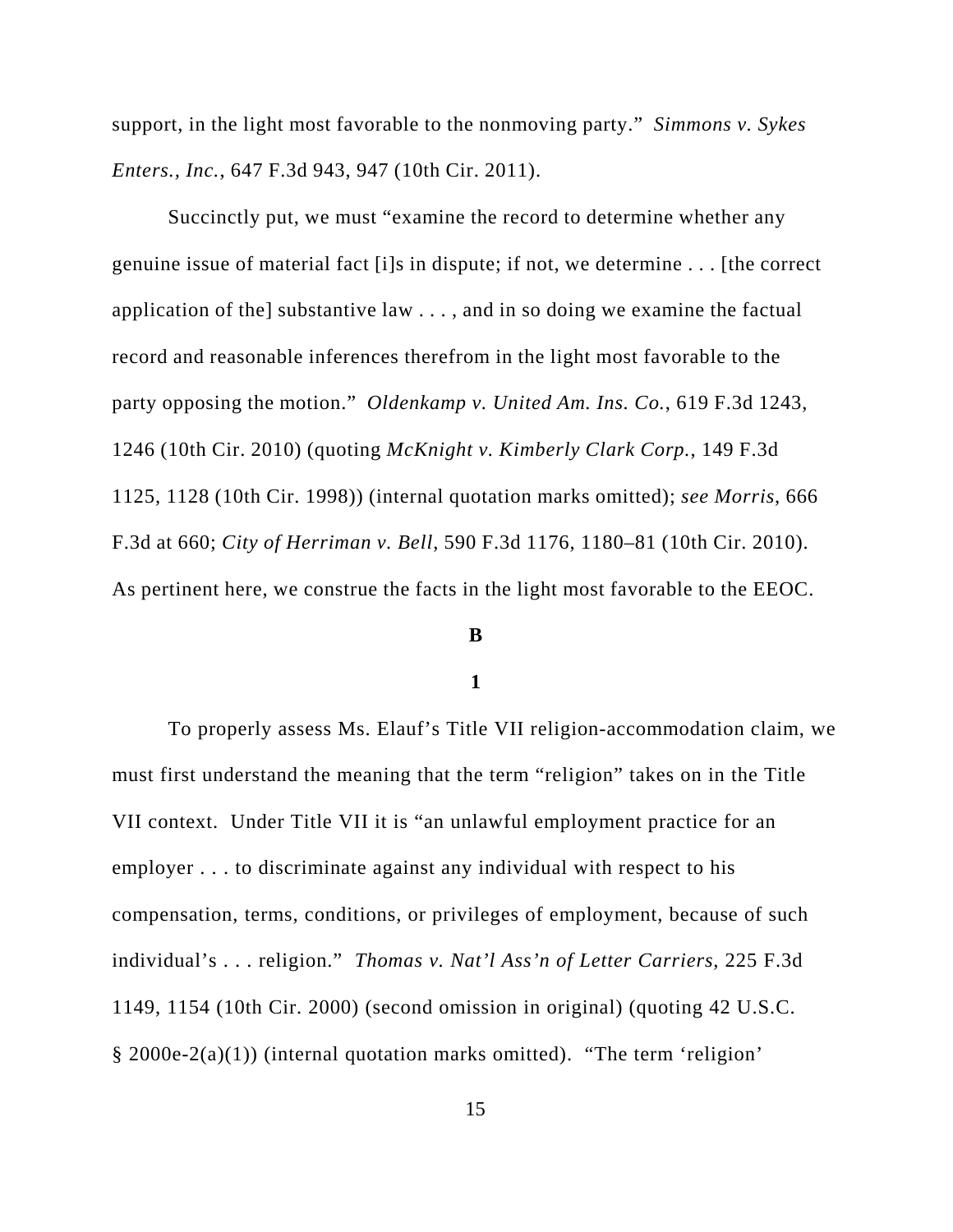includes all aspects of religious observance and practice, as well as belief . . . ." 42 U.S.C. § 2000e(j).

As the EEOC has recognized, "[r]eligion is very broadly defined under Title VII." EEOC Compliance Manual § 12-I(A) (emphasis omitted), *available at* http://www.eeoc.gov/policy/docs/religion.html; *see also Bushouse v. Local Union 2209, United Auto., Aerospace, & Agric. Implement Workers*, 164 F. Supp. 2d 1066, 1076 n.15 (N.D. Ind. 2001) (noting that Title VII has a "broad definition of 'religious belief'"). "Religion includes not only traditional, organized religions such as Christianity, Judaism, Islam, Hinduism, and Buddhism, but also religious beliefs that are new, uncommon, not part of a formal church or sect, only subscribed to by a small number of people, or that seem illogical or unreasonable to others." EEOC Compliance Manual  $\S 12-I(A)(1)$ . However, while recognizing a broad concept of religion, the EEOC acknowledges that the substantive content of religious beliefs is distinctive:

> Religious beliefs include theistic beliefs as well as non-theistic moral or ethical beliefs as to what is right and wrong which are sincerely held with the strength of traditional religious views. Although courts generally resolve doubts about particular beliefs in favor of finding that they are religious, beliefs are not protected merely because they are strongly held. Rather, *religion typically concerns ultimate ideas about life, purpose, and death*.

*Id.* (footnotes omitted) (emphasis added) (quoting 29 C.F.R. § 1605.1 (internal quotation marks omitted); *United States v. Meyers*, 906 F. Supp. 1494, 1502 (D.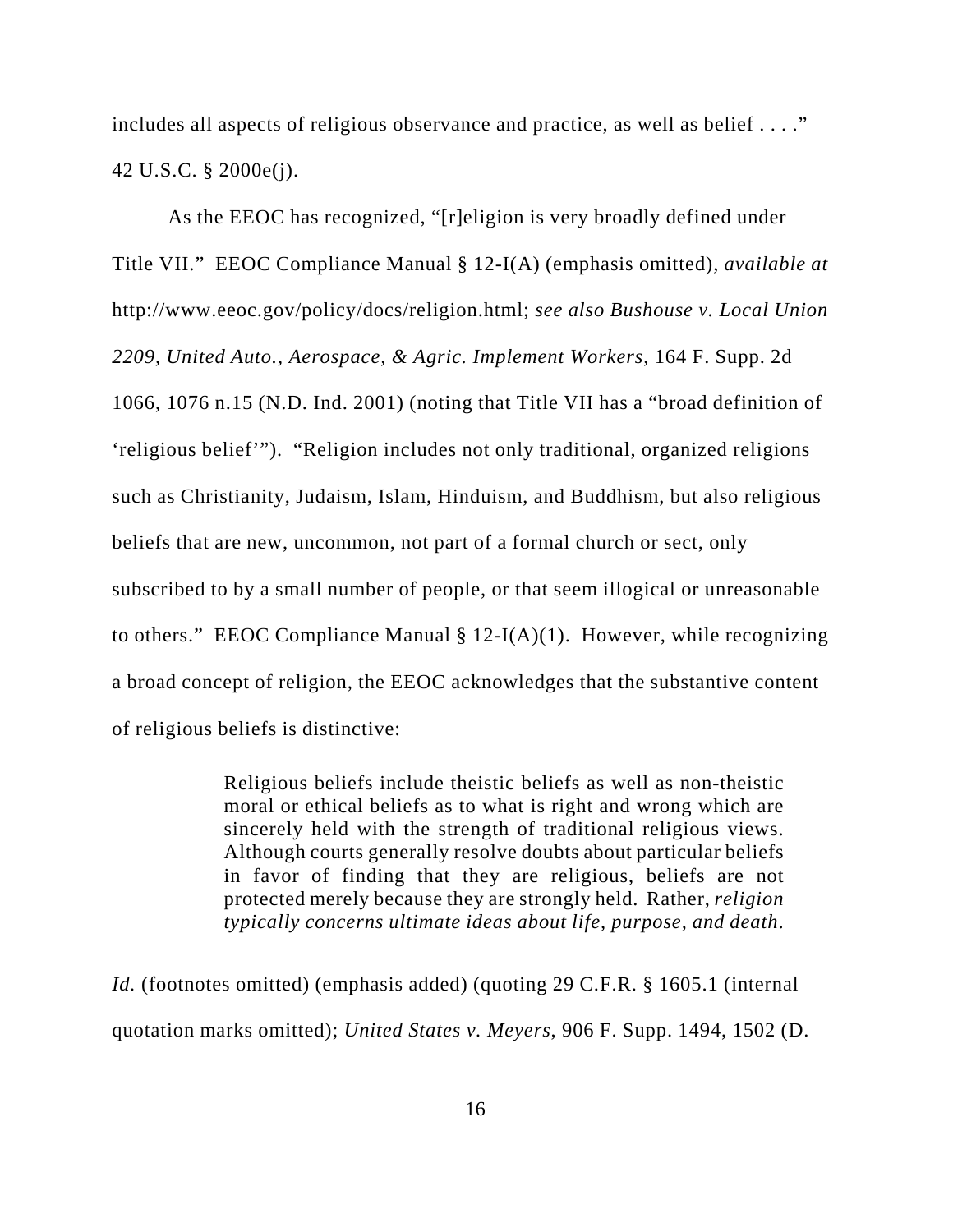Wyo. 1995) (internal quotation marks omitted), *aff'd*, 95 F.3d 1475 (10th Cir. 1996)); *see also* 3 Lex K. Larson, *Employment Discrimination* § 54.05[4], at 54- 13 (2d ed. 2013) ("[A] definition of religion often invoked by the courts is a belief based on a theory of 'man's nature or his place in the Universe' or a belief that 'relates to a Supreme Being.'"). Consequently, "[s]ocial, political, or economic philosophies, as well as mere personal preferences, are not 'religious' beliefs protected by Title VII." EEOC Compliance Manual § 12-I(A)(1).

In the EEOC's view, religion is a uniquely personal and individual matter. This view was shaped in no small part by how courts have defined religion for purposes of the First Amendment and other related contexts. *See id.* at § 12-I(A) nn.18–28 and accompanying text (relying heavily on case law from the First Amendment and other contexts to define "religion" for Title VII's purposes); *see also* 29 C.F.R. § 1605.1 (setting forth the EEOC's definition of "religious practices" and noting that it is in accordance with the standard developed by the Supreme Court in *United States v. Seeger*, 380 U.S. 163 (1965), and *Welsh v. United States*, 398 U.S. 333 (1970)); *cf. EEOC v. Union Independiente de la Autoridad de Acueductos y Alcantarillados de P.R.*, 279 F.3d 49, 56 (1st Cir. 2002) (relying on First Amendment jurisprudence to define "religion" for purposes of Title VII); *Redmond v. GAF Corp.*, 574 F.2d 897, 901 n.12 (7th Cir. 1978) (relying on *Seeger* and *Welsh* to interpret "religious" for purposes of Title VII).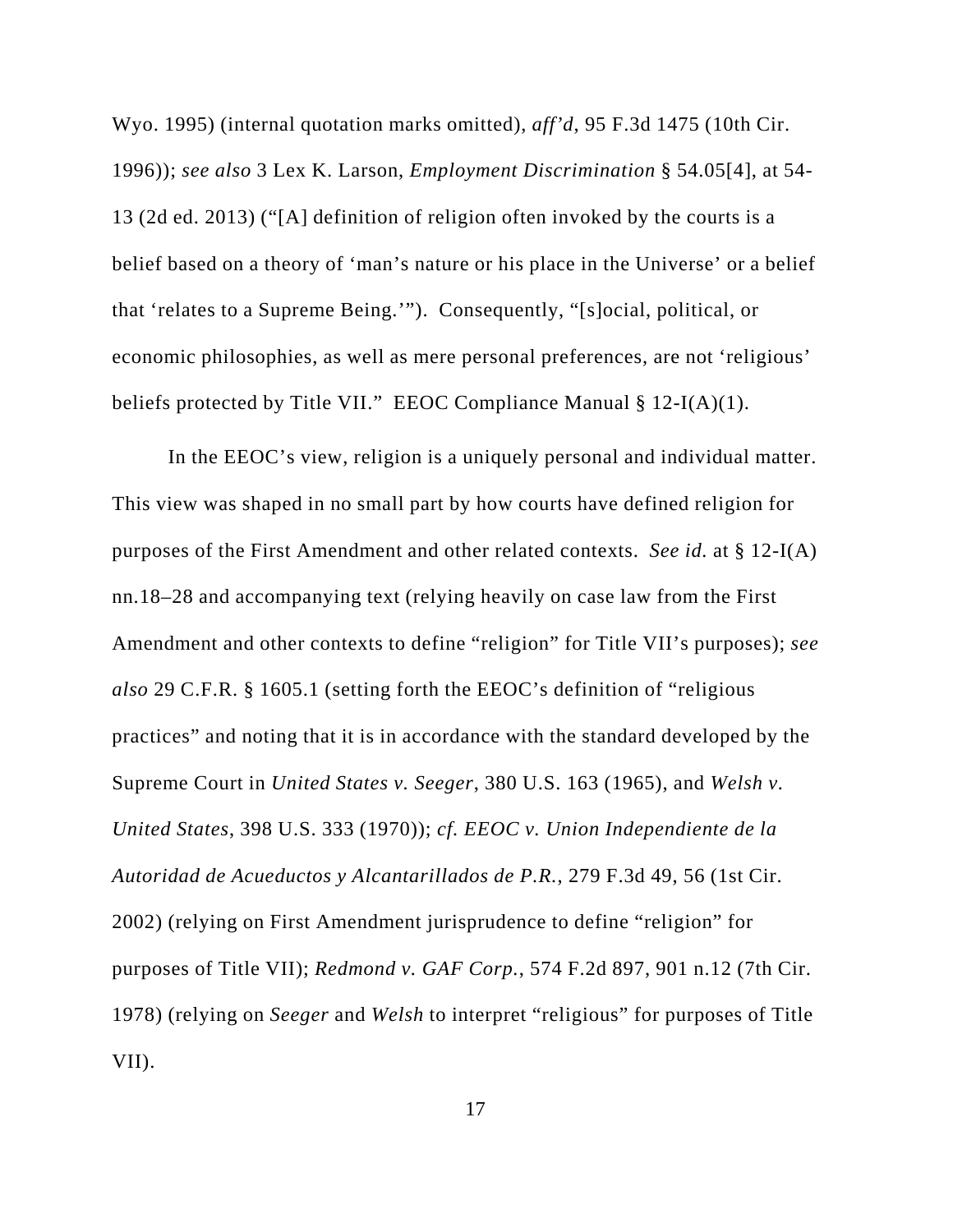In these First Amendment-related contexts, courts consistently focus on the *individual's* belief system rather than the beliefs of a religious group with which the individual may (or may not) be associated. *See Frazee v. Ill. Dep't of Emp't Sec.*, 489 U.S. 829, 834 (1989) ("[W]e reject the notion that to claim the protection of the Free Exercise Clause, one must be responding to the commands of a particular religious organization."); *[Eddie] Thomas v. Review Bd. of the Ind. Emp't Sec. Div.*, 450 U.S. 707, 715–16 (1981) ("[T]he guarantee of free exercise is not limited to beliefs which are shared by all of the members of a religious sect. Particularly in this sensitive area, it is not within the judicial function and judicial competence to inquire whether the petitioner or his fellow worker more correctly perceived the commands of their common faith. Courts are not arbiters of scriptural interpretation."); *Seeger*, 380 U.S. at 173, 185 (interpreting the phrase "religious training and belief" in a conscientious-objection statute to require courts "to decide whether the beliefs professed by a registrant . . . are, *in his own scheme of things*, religious" (emphasis added)); *LaFevers v. Saffle*, 936 F.2d 1117, 1119 (10th Cir. 1991) (holding that a Seventh Day Adventist prisoner's religious belief that he must adhere to a vegetarian diet, if sincerely held, was entitled to protection under the First Amendment even though the district court found that not all Seventh Day Adventists are vegetarian and that the "faith does not *require*" such a diet); *see also* Erwin Chemerinsky, *Constitutional Law: Principles and Policies* 1235 (4th ed. 2011) ("[R]eligion is inherently personal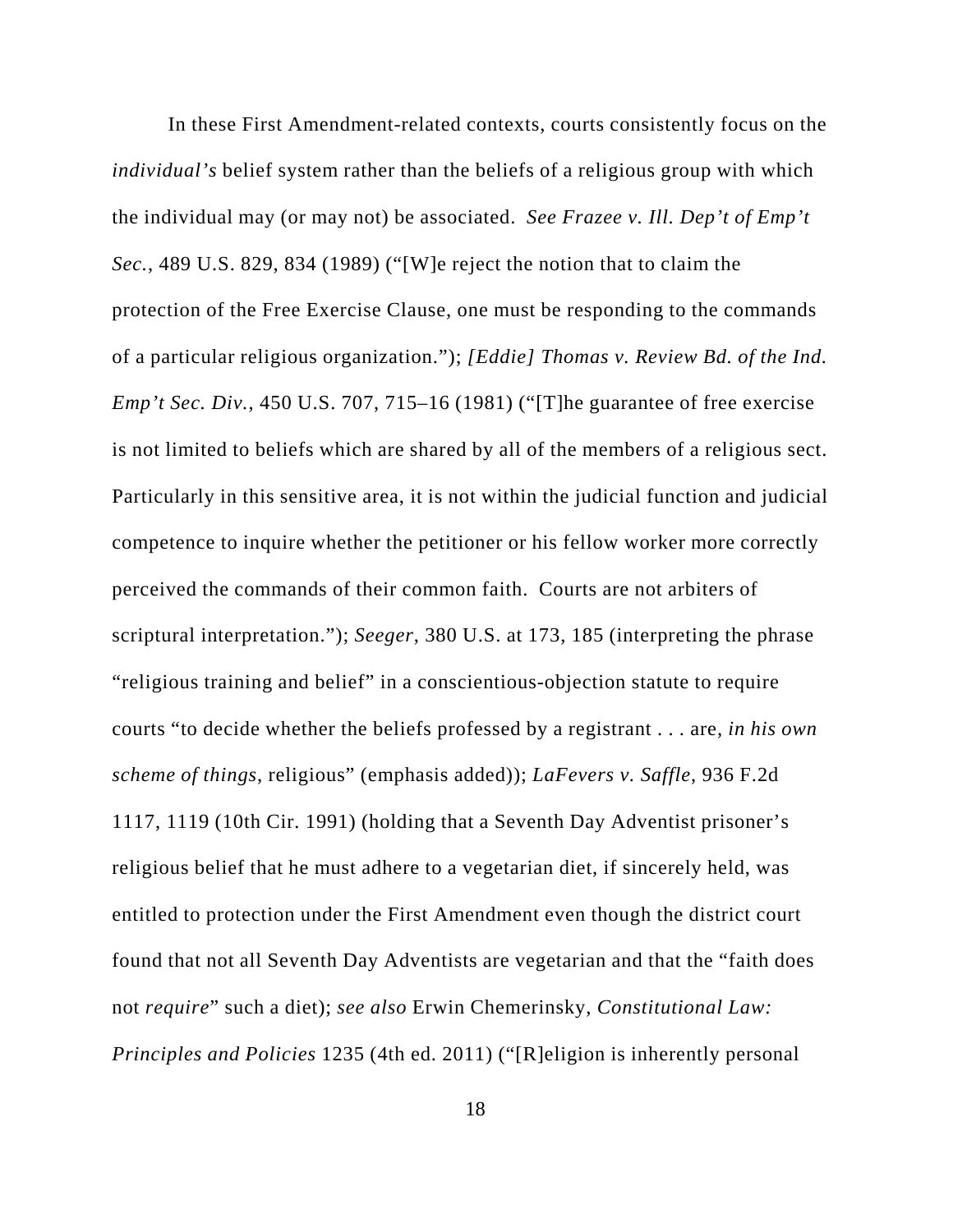. . . and an individual might have a sincere religious belief that departs from the dogma of his or her religion. In fact, for this reason, the [Supreme] Court has said [in the First Amendment context] that the dominant views in a faith are not determinative in assessing whether a particular belief is religious.").

Apparently guided by such authorities, the EEOC's Compliance Manual notes:

> [A] person's religious beliefs need not be confined in either source or content to traditional or parochial concepts of religion. A belief is religious for Title VII purposes if it is religious in *the person's own scheme of things*, *i.e.*, it is a sincere and meaningful belief that occupies *in the life of its possessor* a place parallel to that filled by . . . God. An employee's belief or practice can be religious under Title VII even if the employee is affiliated with a religious group that does not espouse or recognize that individual's belief or practice, or *if few – or no – other people adhere to it*.

EEOC Compliance Manual § 12-I(A)(1) (omission in original) (emphases added) (footnotes omitted) (quoting *[Eddie] Thomas*, 450 U.S. at 716 (internal quotation marks omitted); *Redmond*, 574 F.2d at 901 n.12 (internal quotation marks omitted); *Seeger*, 380 U.S. at 176 (internal quotation marks omitted)); *see also* EEOC, *Questions and Answers: Religious Discrimination in the Workplace* [hereinafter *EEOC Q & A*], *available at* http://www.eeoc.gov/policy/docs/qanda\_religion.html ("An employer also should not assume that an employee is insincere simply because some of his or her

practices deviate from the commonly followed tenets of his or her religion.").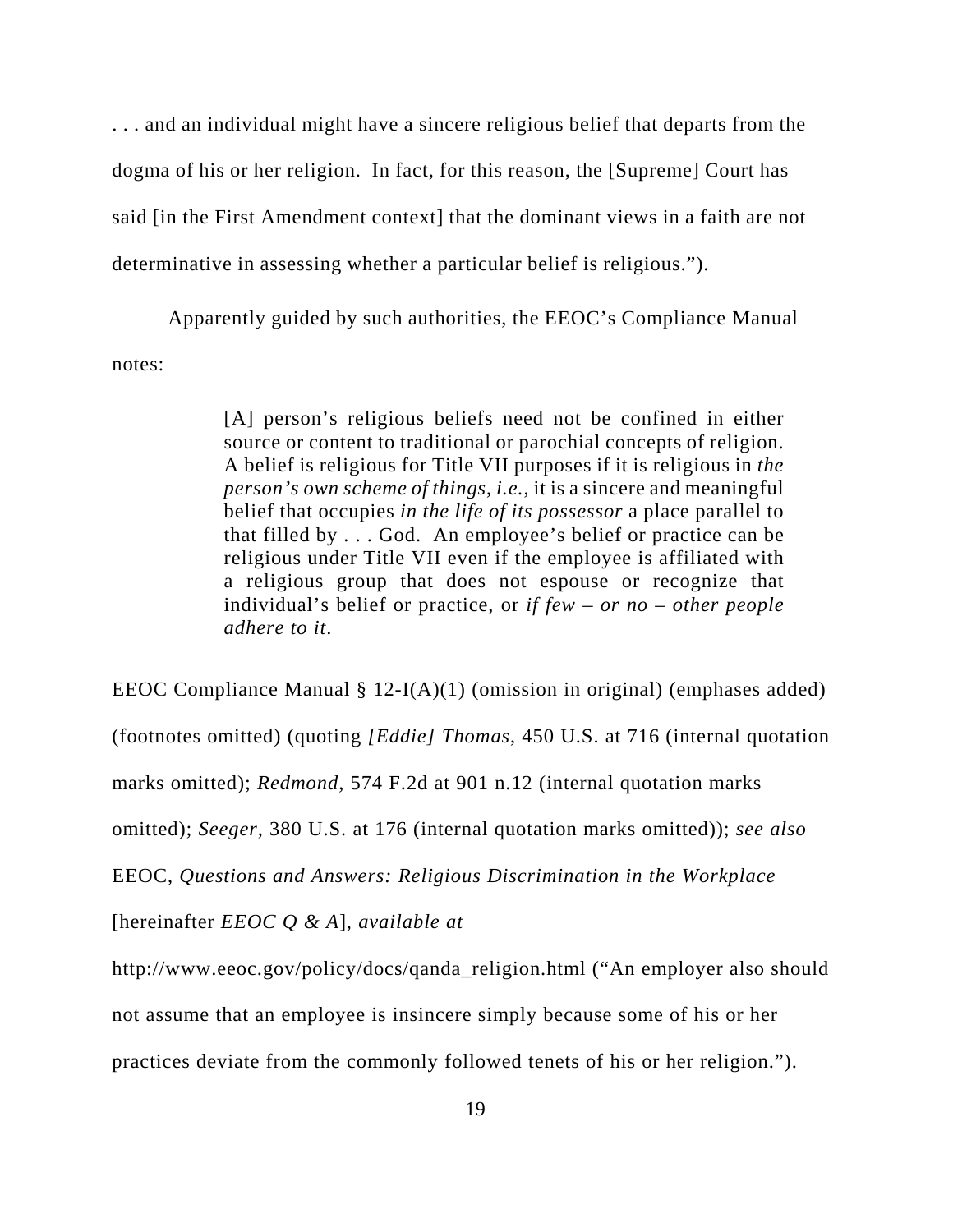Therefore, determining "[w]hether a practice is religious depends on *the employee's motivation*. The same practice might be engaged in by one person for religious reasons and by another person for purely secular reasons." EEOC Compliance Manual  $\S 12-I(A)(1)$  (emphasis added). Indeed, the EEOC recognizes that the motivation of employees may change over time; they may engage in a practice for religious reasons during one phase of their lives and for secular reasons during another. *See EEOC Q & A*, *supra* ("[A]n individual's beliefs – or degree of adherence – may change over time, and therefore an employee's newly adopted or inconsistently observed religious practice may nevertheless be sincerely held.").

These general principles have significant implications for the enforcement of Title VII's proscription against religious discrimination. A couple of points are worth underscoring. First, an applicant or employee may engage in practices that are associated with a particular religion, but do so for cultural or other reasons that are not grounded in that religion. *Cf.* Larson, *supra*, § 54.04, at 54-7 (noting that "one person's political view may well be another's religious

<sup>6</sup> The EEOC Compliance Manual, citing our decision in *LaFevers*, provides the following example: "[O]ne employee might observe certain dietary restrictions for religious reasons while another employee adheres to the very same dietary restrictions but for secular (*e.g.*, health or environmental) reasons." EEOC Compliance Manual § 12-I(A)(1); *cf. LaFevers*, 936 F.2d at 1119 (recognizing that a Seventh Day Adventist can have a sincere religious belief that he must adhere to a vegetarian diet even though other Seventh Day Adventists do not feel similarly obligated).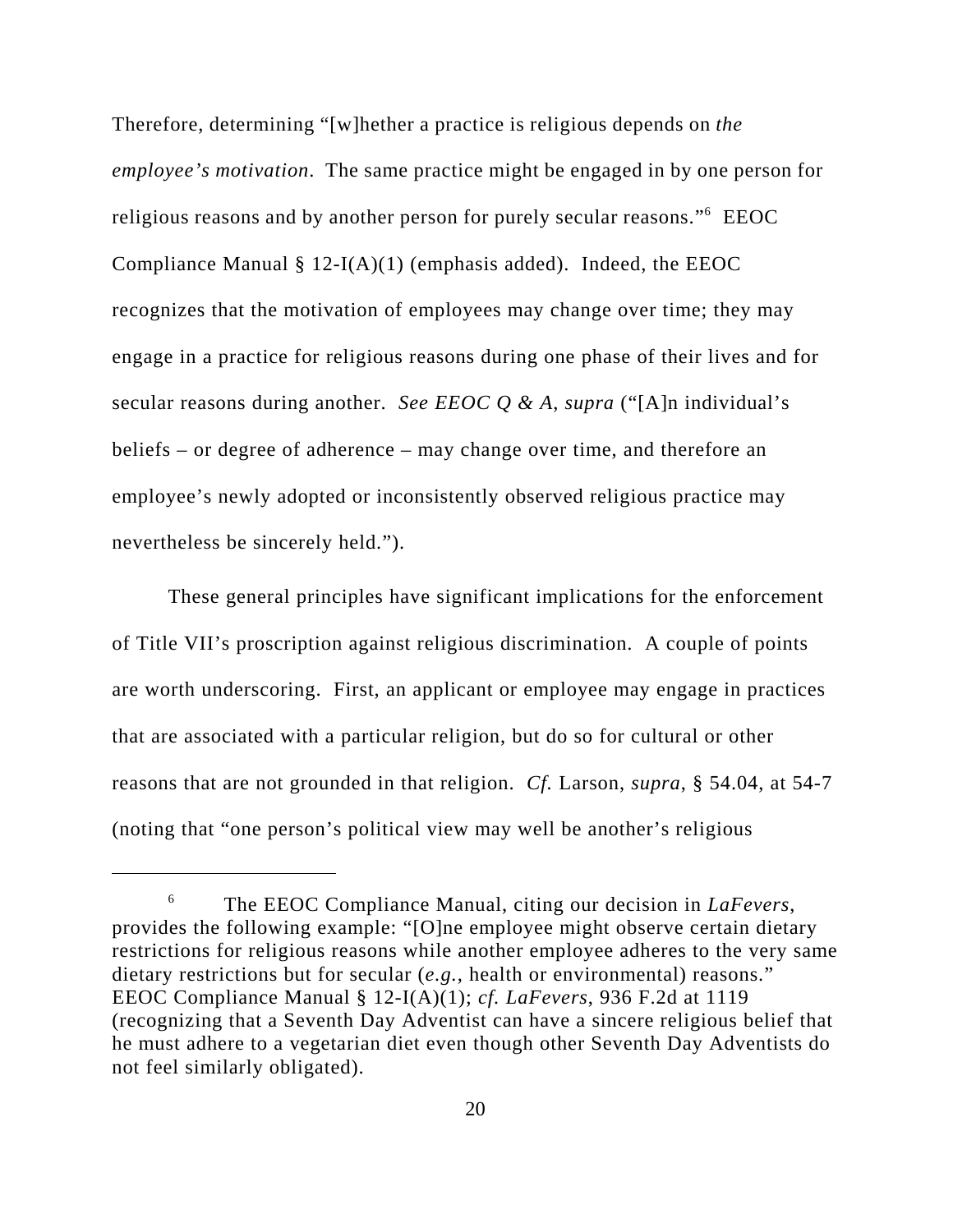conviction"). If so, an employer's discrimination against that individual for engaging in that practice—though possibly reprehensible and worthy of condemnation—would not contravene Title VII's religion-discrimination provisions. That is true of course because, despite the practice's customary association with religion, the applicant's or employee's motivation for engaging in the practice would not be religious.

Second, because religious beliefs have a distinctive content related to ultimate ideas about life, purpose, and death, logically, even if an applicant or employee claims to be acting for "religious" reasons, if those reasons actually do not pertain to such ultimate ideas, then that person's conduct would fall outside the protective ambit of Title VII—*viz.*, the conduct would not truly relate to religious matters. *See* EEOC Compliance Manual § 12-I(A)(1), Ex. 6. ("Personal Preference That is Not a Religious Belief");<sup>7</sup> see also Reed v. Great Lakes Cos.,

 $7$  The EEOC has offered the following relevant example:

Sylvia wears several tattoos and has recently had her nose and eyebrows pierced. A newly hired manager implements a dress code that requires that employees have no visible piercings or tattoos. Sylvia says that her tattoos and piercings are religious because they reflect her belief in body art as self-expression and should be accommodated. However, the evidence demonstrates that her tattoos and piercings are not related to any religious belief system. For example, they do not function as a symbol of any religious belief, and do not relate to any "ultimate concerns" such as life, purpose, death, humanity's place in the universe, or right and wrong, and they are not part of a moral or ethical belief (continued...)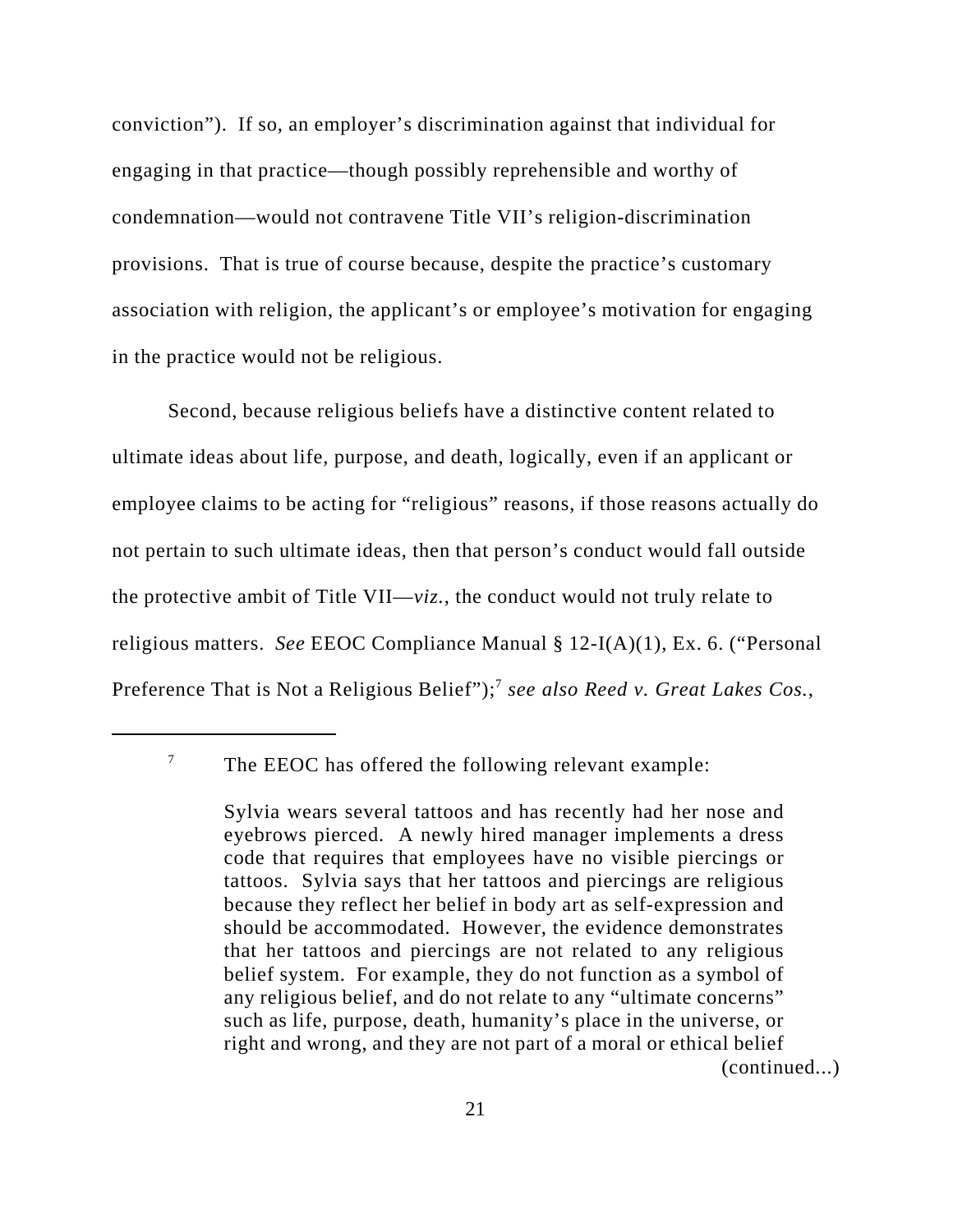330 F.3d 931, 935 (7th Cir. 2003) ("[A]n employee is not permitted to redefine a purely personal preference or aversion as a religious belief."); *Vetter v. Farmland Indus., Inc.*, 120 F.3d 749, 751 (8th Cir. 1997) ("An employer need not accommodate a purely personal preference . . . ." (internal quotation marks omitted)); *cf. Wisconsin v. Yoder*, 406 U.S. 205, 216 (1972) (discussing in the free exercise context the necessity of distinguishing between choices that are "philosophical and personal rather than [ones that are] religious"); *United States v. Meyers*, 95 F.3d 1475, 1483–84 (10th Cir. 1996) (determining, for purposes of the Religious Freedom Restoration Act, whether a belief qualifies as a "religious belief" by assessing, *inter alia*, whether the belief "address[es] fundamental questions about life, purpose, and death"); *id.* at 1484 (agreeing with the district court's conclusion that the defendant's beliefs were not religious in nature despite their being "deeply [held]" and "sincere[]" because they were "derived entirely from his secular beliefs," and collecting cases).

### **2**

The EEOC has presented a religion-discrimination claim based upon Abercrombie's alleged failure to accommodate Ms. Elauf's conflicting religious

EEOC Compliance Manual § 12-I(A)(1), Ex. 6.

 $7$ (...continued)

system. Therefore, her belief is a personal preference that is not religious in nature.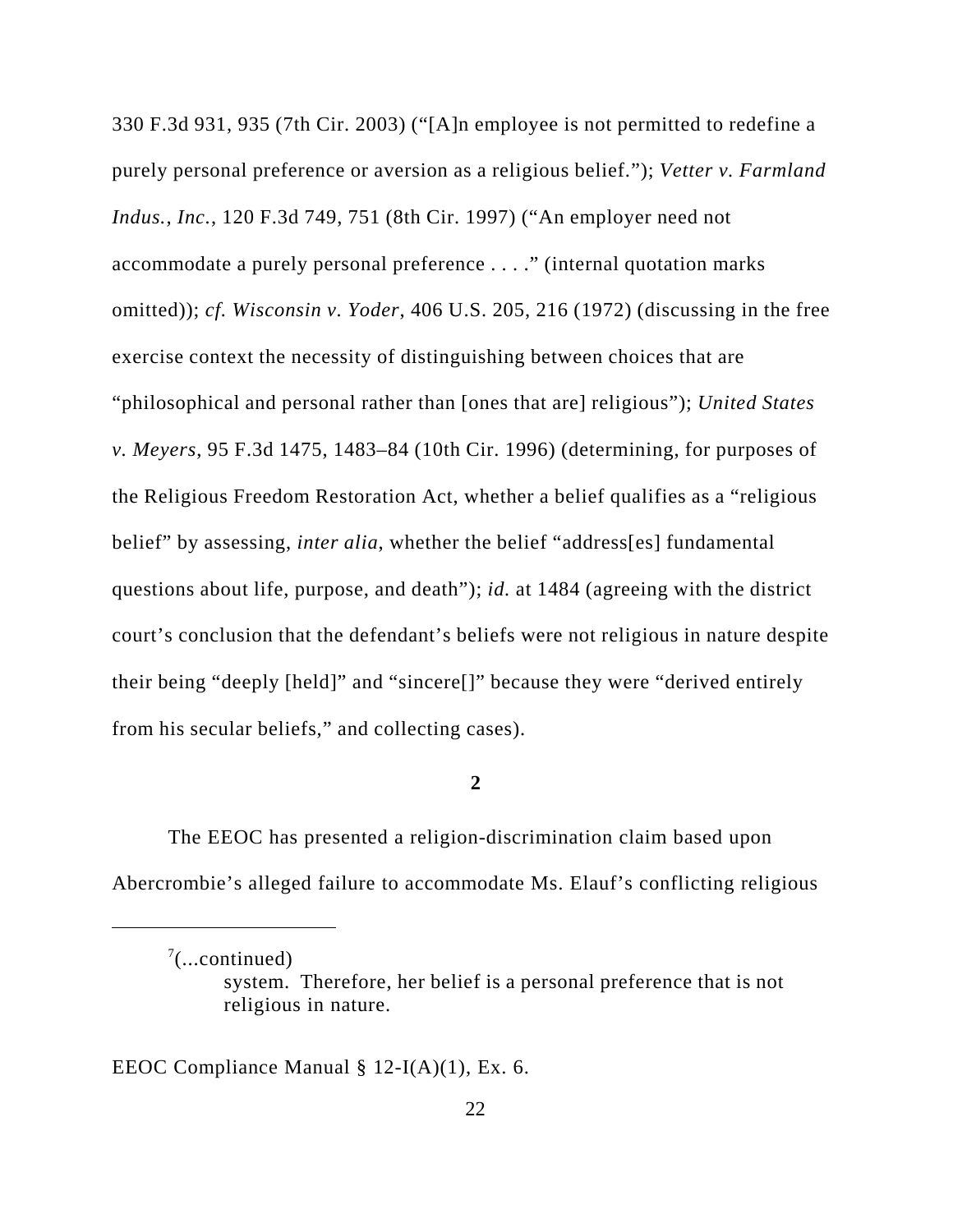practice of wearing a hijab. Title VII's implementing regulations "impose[] an obligation on the employer 'to reasonably accommodate the religious practices of an employee or prospective employee, unless the employer demonstrates that accommodation would result in undue hardship on the conduct of its business.'" *Thomas*, 225 F.3d at 1155 (quoting 29 C.F.R. § 1605.2(b)(1), (2)); *accord* 42 U.S.C. § 2000e(j); 29 C.F.R. § 1605.2(b)(1); *see Trans World Airlines v. Hardison*, 432 U.S. 63, 74 (1977) ("The intent and effect of [Title VII's] definition [of 'religion'] was to make it an unlawful employment practice . . . for an employer not to make reasonable accommodations, short of undue hardship, for the religious practices of his employees and prospective employees."); *see also Sanchez-Rodriguez v. AT&T Mobility P.R., Inc.*, 673 F.3d 1, 8 (1st Cir. 2012); *Walden v. Ctrs. for Disease Control and Prevention*, 669 F.3d 1277, 1292–93 (11th Cir. 2012) (Seymour, J., sitting by designation).

Religion-accommodation claims are a subset of the types of religiondiscrimination claims that an applicant or employee may present under Title VII. *See Peterson v. Hewlett-Packard Co.*, 358 F.3d 599, 603 (9th Cir. 2004) ("A claim for religious discrimination under Title VII can be asserted under several different theories, including disparate treatment and failure to accommodate."); *Chalmers v. Tulon Co.*, 101 F.3d 1012, 1018 (4th Cir. 1996) ("[A]n employee is not limited to the disparate treatment theory to establish a discrimination claim. An employee can also bring suit based on the theory that the employer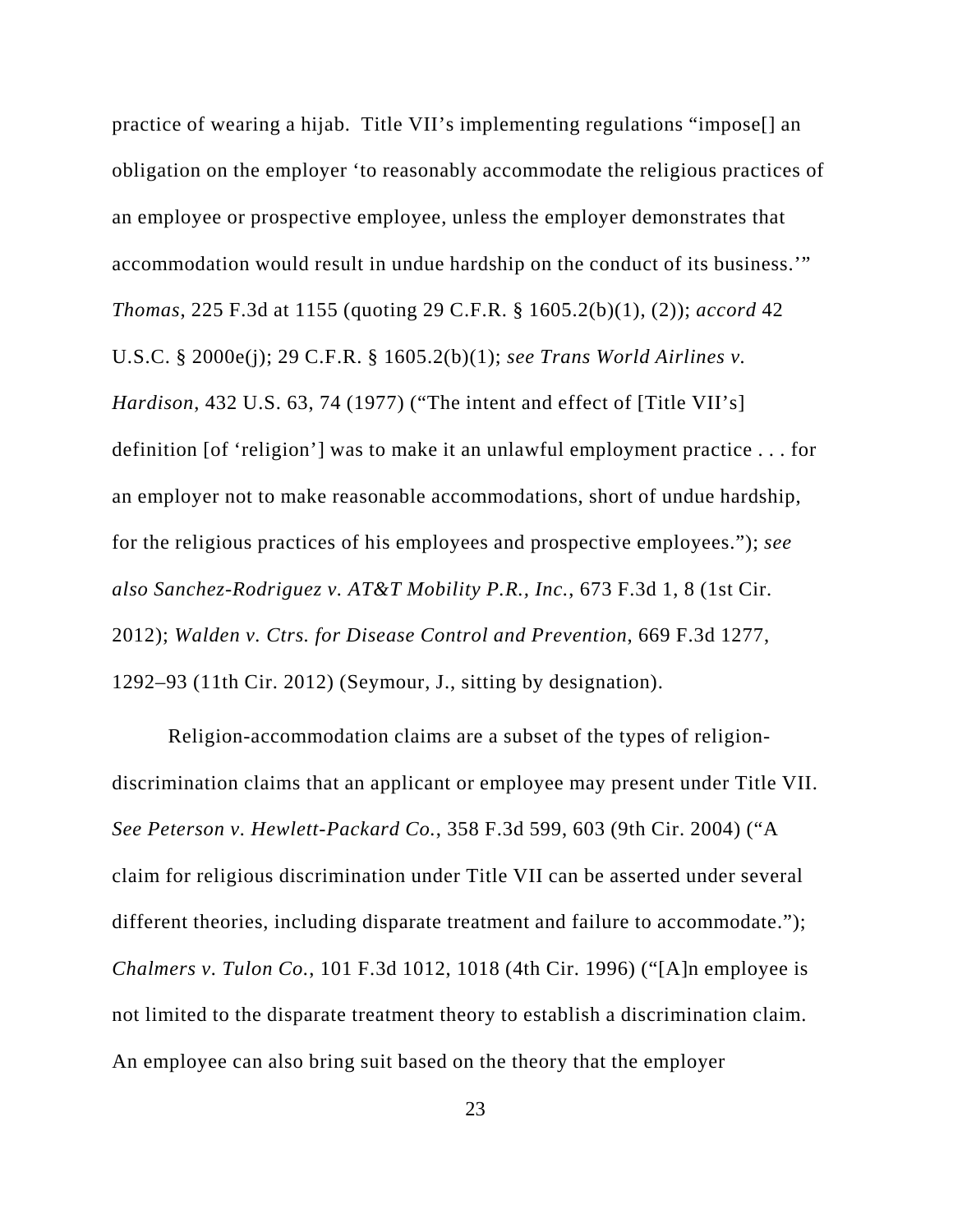discriminated against her by failing to accommodate her religious conduct." (emphasis omitted)); *see also EEOC Q & A*, *supra* (describing the kinds of religious discrimination that "Title VII prohibits"). The EEOC has described the specific nature of the claim as follows:

> A religious accommodation claim is distinct from a disparate treatment claim, in which the question is whether employees are treated equally. An individual alleging denial of religious accommodation is seeking an adjustment to a neutral work rule that infringes on the employee's ability to practice his religion. The accommodation requirement is "plainly intended to relieve individuals of the burden of choosing between their jobs and their religious convictions . . . ."

EEOC Compliance Manual § 12-IV (quoting *Protos v. Volkswagen of Am., Inc.*, 797 F.2d 129, 136 (3d Cir. 1986)).

The reasonable-accommodation principle is implicated only when there is a *conflict* between an employee's religious practice and the employer's neutral policy; only then does a need to accommodate arise. *See id.* § 12-IV(A)(1) (noting the need for the employer to be on notice "both of the need for accommodation and that [the accommodation] is being requested *due to a conflict between religion and work*" (emphasis added)). For there actually to be a conflict, logic dictates that an applicant or employee must consider the religious practice to be an inflexible one—that is, a practice that is required by his or her religious belief system.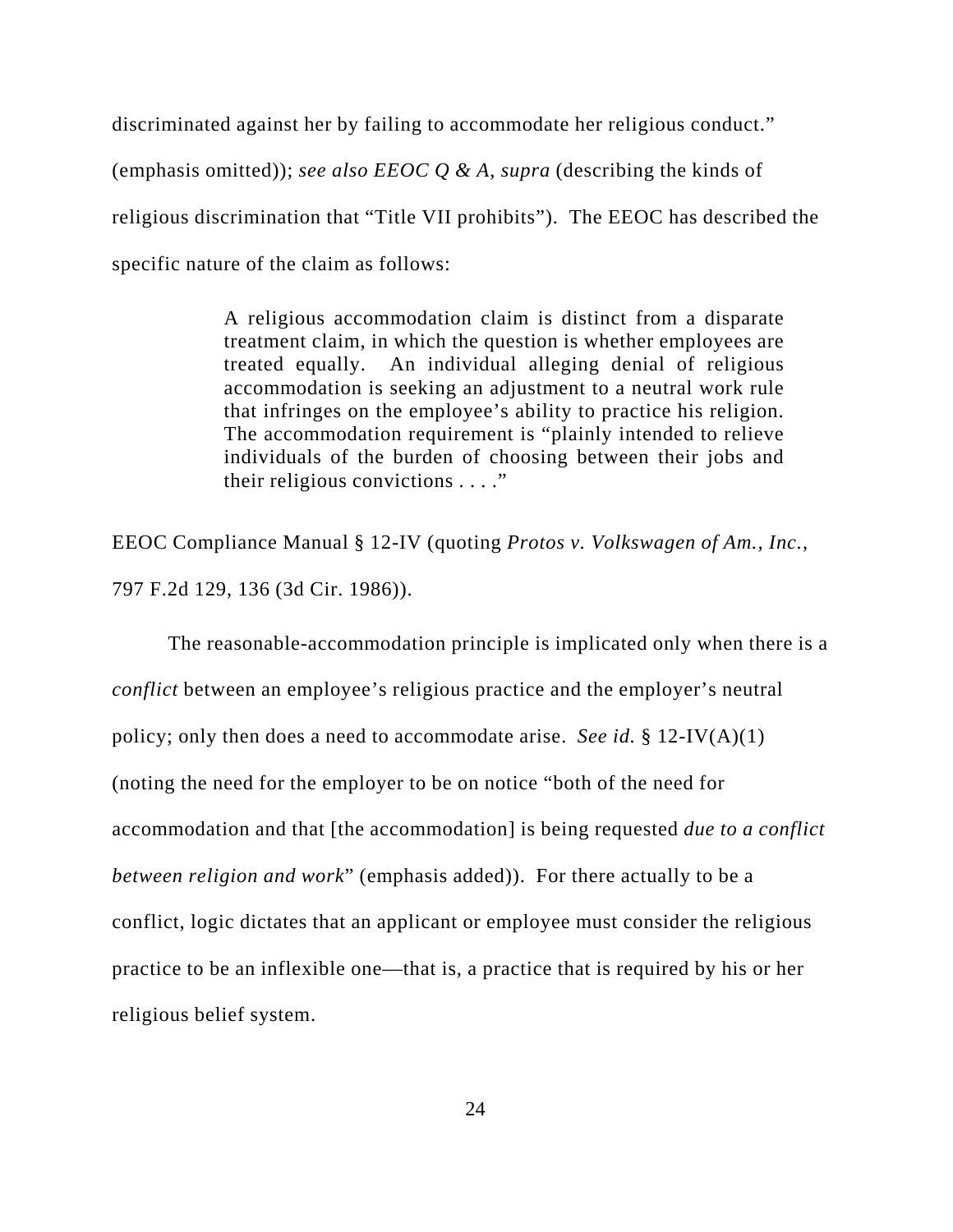It is only in such a situation that applicants or employees would be placed in the position that Title VII was designed to protect them from—the spot where they must choose between their religious convictions and their job. *See Tiano v. Dillard Dep't Stores, Inc.*, 139 F.3d 679, 682–83 (9th Cir. 1998) (granting summary judgment to the employer on the employee's Title VII religionaccommodation claim because there was no "conflict between [the employee's] religious belief and employment duties" since her religious belief, as she described it, only required her to go on a pilgrimage "at some time" rather than at the specific time she preferred to go); *cf. Reed*, 330 F.3d at 935 (holding that the employee failed to make a prima facie showing on his Title VII religionaccommodation claim because, *inter alia*, he "refuse[d] to indicate at what points [his] faith intersect[ed] the requirements of his job"). In other words, even if applicants or employees engage in a practice for religious reasons, so long as they do not feel obliged to adhere to the practice (that is, do not consider the practice to be inflexible), then there is no actual conflict, nor a consequent need for the employer to provide a reasonable accommodation. *Cf. Turner v. Boy Scouts of Am., Inc.*, No. CIV-09-180-C, 2009 WL 2567962, at \*2 (W.D. Okla. Aug. 17, 2009) ("[A]lthough Plaintiff informed [his employer] he was meeting with his pastor, there is no evidence in the record suggesting that Plaintiff informed [his employer] that his religious beliefs *required a meeting* with his pastor at that time or that the meeting was anything other than a personal preference." (emphasis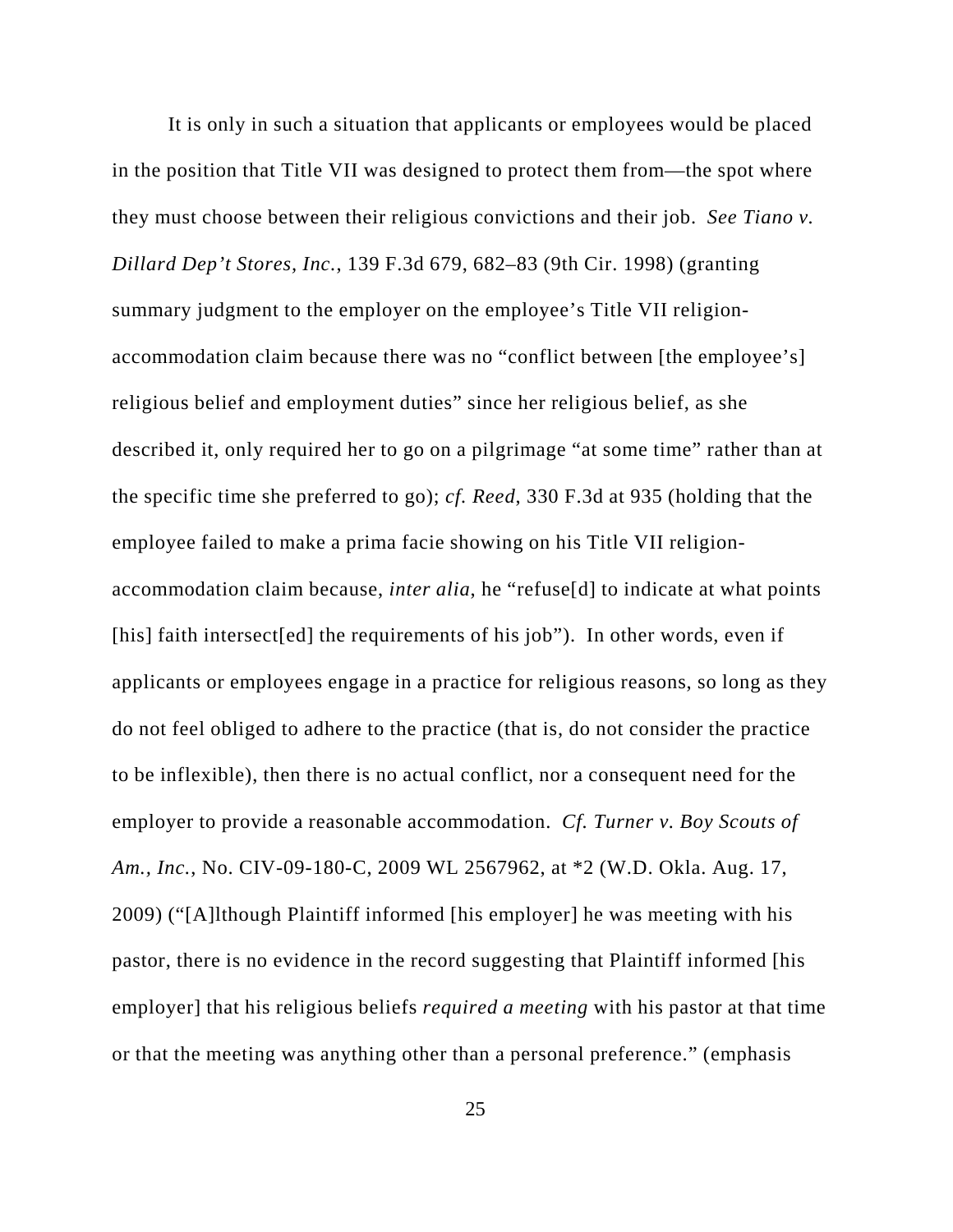added)).

Notably, however, the EEOC discourages employers from making inquiries in the first instance regarding the religious beliefs or practices of applicants (and presumably employees) because "an applicant's religious affiliation or beliefs . . . are generally viewed as non job-related and problematic under federal law." EEOC, *Pre-Employment Inquiries and Religious Affiliation or Beliefs* [hereinafter *EEOC Pre-Employment Inquiries*], *available at*

http://www.eeoc.gov/laws/practices/inquiries\_religious.cfm; *see also Prise v. Alderwoods Grp., Inc.*, 657 F. Supp. 2d 564, 597 (W.D. Pa. 2009) (noting that questioning applicants concerning their religious beliefs could, "under some circumstances, permit an inference to be drawn that an employer engaged in improper religion-based discrimination"); EEOC, *Best Practices for Eradicating Religious Discrimination in the Workplace* [hereinafter *EEOC Best Practices*], *available at* http://www.eeoc.gov/policy/docs/best\_practices\_religion.html ("In conducting job interviews, employers can ensure nondiscriminatory treatment by . . . inquiring about matters directly related to the position in question."). Furthermore, in the religion-accommodation context, the EEOC has specifically cautioned employers to "avoid assumptions or stereotypes about what constitutes a religious belief or practice or what type of accommodation is appropriate." *EEOC Best Practices*, *supra*; *see id.* (noting that "[m]anagers and employees should be trained not to engage in stereotyping based on religious dress and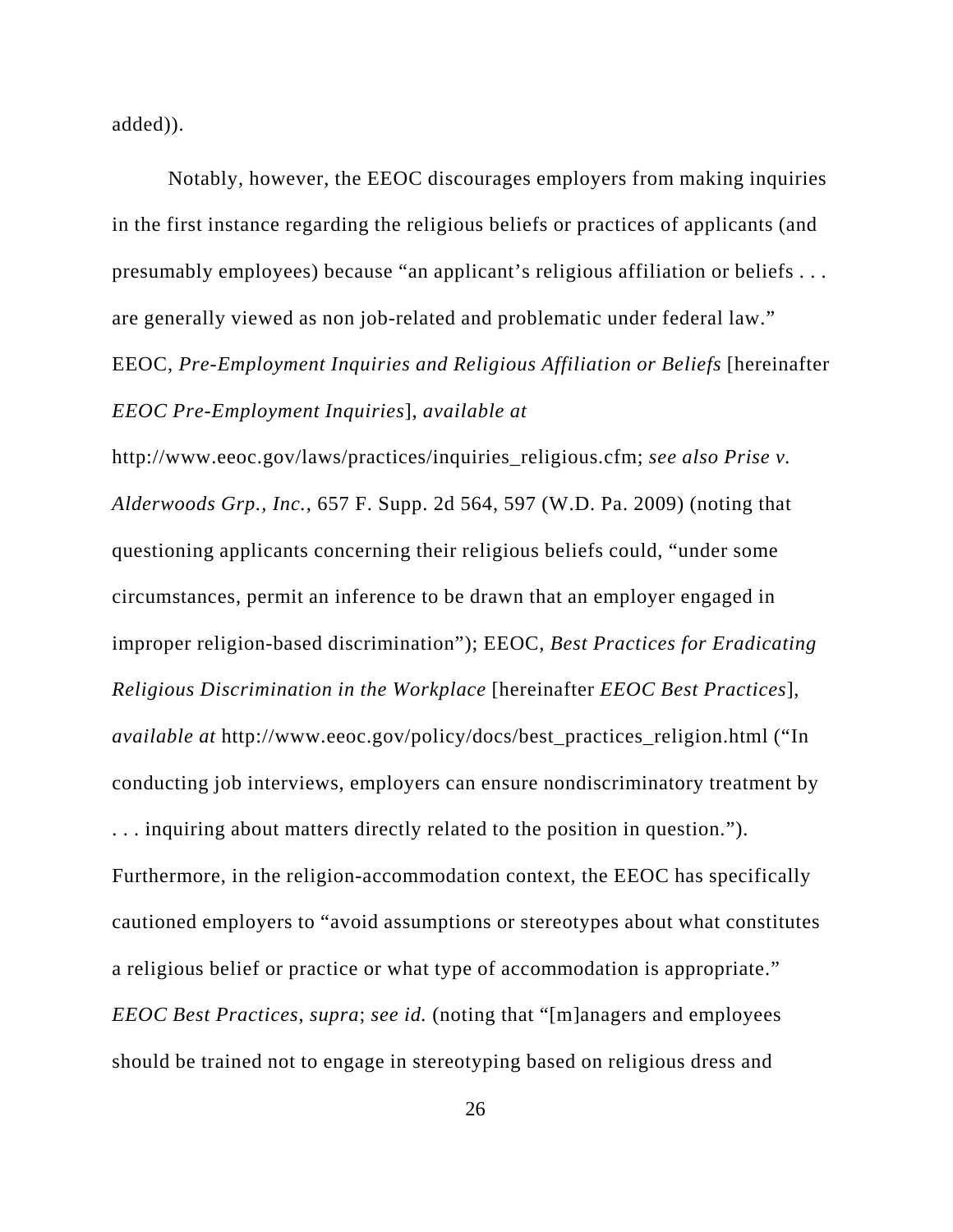grooming practices").

Thus, it is only *after* an employer is put on notice of the need for a religious accommodation that the EEOC's policy materials encourage it to actively engage in a dialogue with applicants or employees concerning their conflicting religious practice and possible accommodations that the employer might provide for it. *Cf.* Larson, *supra*, § 56.05, at 56-21 ("Indeed, it would seem unreasonable to require an employer to accommodate the religious practices of an employee when the employer is *unaware* of the *need* to do so." (emphases added)). In this regard, the EEOC has counseled: "Once the employer becomes aware of the employee's religious conflict, the employer should obtain promptly whatever additional information is needed to determine whether an accommodation is available that would eliminate the religious conflict without posing an undue hardship on the operation of the employer's business." EEOC Compliance Manual § 12-IV(A)(2); *see Thomas*, 225 F.3d at 1155 (noting that religious accommodation "involves an interactive process that requires participation by both the employer and the employee"); *EEOC Q & A*, *supra* (commenting that "once on notice that a religious accommodation is needed" an employer is obliged under Title VII "to reasonably accommodate an employee"); *EEOC Best Practices*, *supra* (noting among "[e]mployer [b]est [p]ractices" that "[m]anagers and supervisors should be trained to consider alternative[,] available accommodations if the particular accommodation *requested* would pose an undue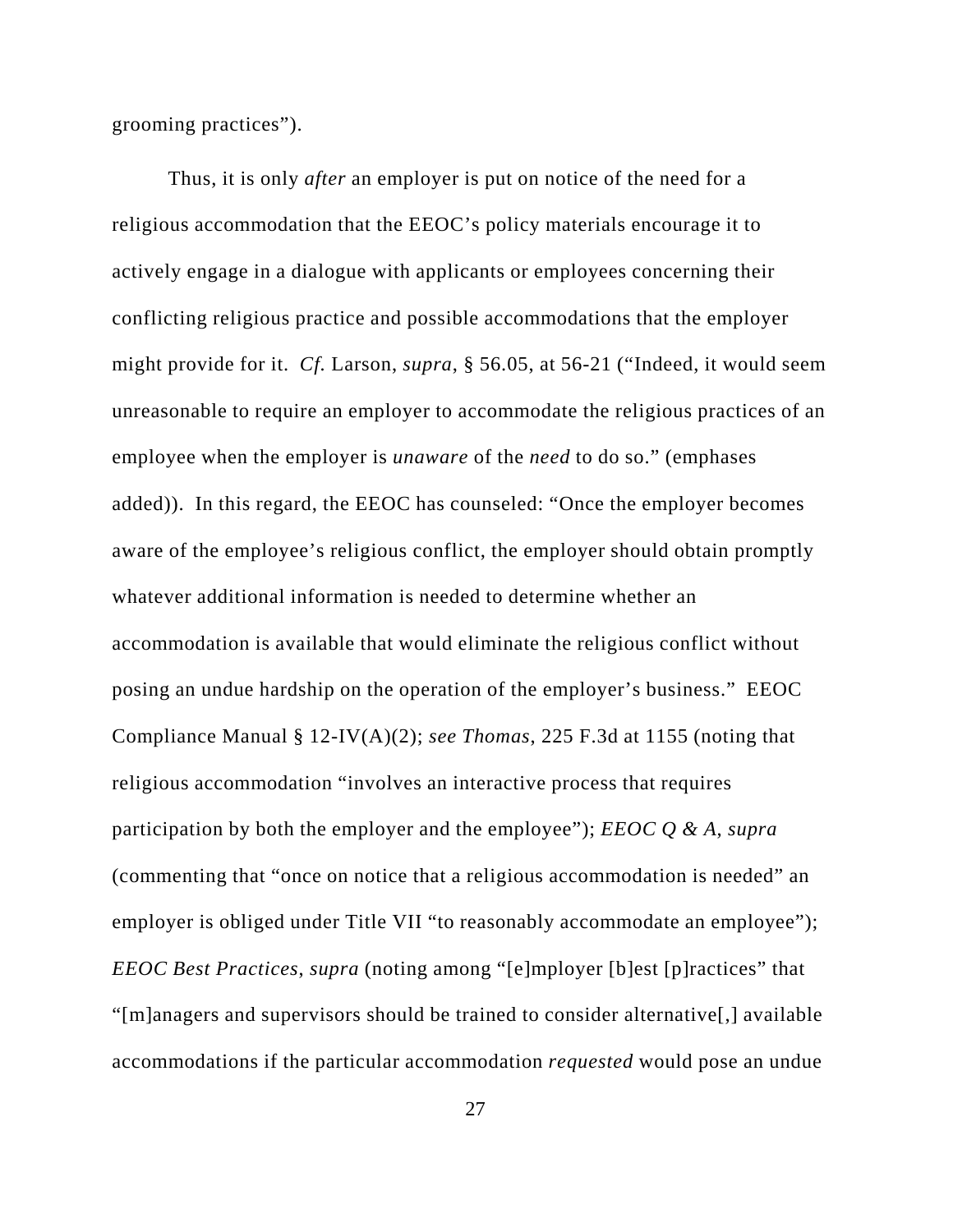hardship" (emphasis added)); *see also EEOC Q & A*, *supra* ("[I]f the employer has a bona fide doubt about the basis for the accommodation request, it is entitled to make a limited inquiry into the facts and circumstances of the employee's claim that the belief or practice at issue is religious and sincerely held, and gives rise to the need for the accommodation.").

#### **3**

 In religion-accommodation cases, we apply a version of *McDonnell Douglas*'s burden-shifting approach. *See Thomas*, 225 F.3d at 1155; *see also Dixon v. Hallmark Cos.*, 627 F.3d 849, 855 (11th Cir. 2010). Specifically, to survive summary judgment on such a claim, "the employee initially bears the burden of production with respect to a prima facie case." *Thomas*, 225 F.3d at 1155. The prima facie case requires the employee to "show that (1) he or she had a bona fide religious belief that conflicts with an employment requirement; (2) he or she *informed his or her employer of this belief*; and (3) he or she was fired [or not hired] for failure to comply with the conflicting employment requirement." *Id.* (emphasis added); *accord Dixon*, 627 F.3d at 855.

If the employee makes out a prima facie case, "[t]he burden then shifts to the employer to (1) conclusively rebut one or more elements of the . . . prima facie case, (2) show that it offered a reasonable accommodation, or (3) show that it was unable reasonably to accommodate the employee's religious needs without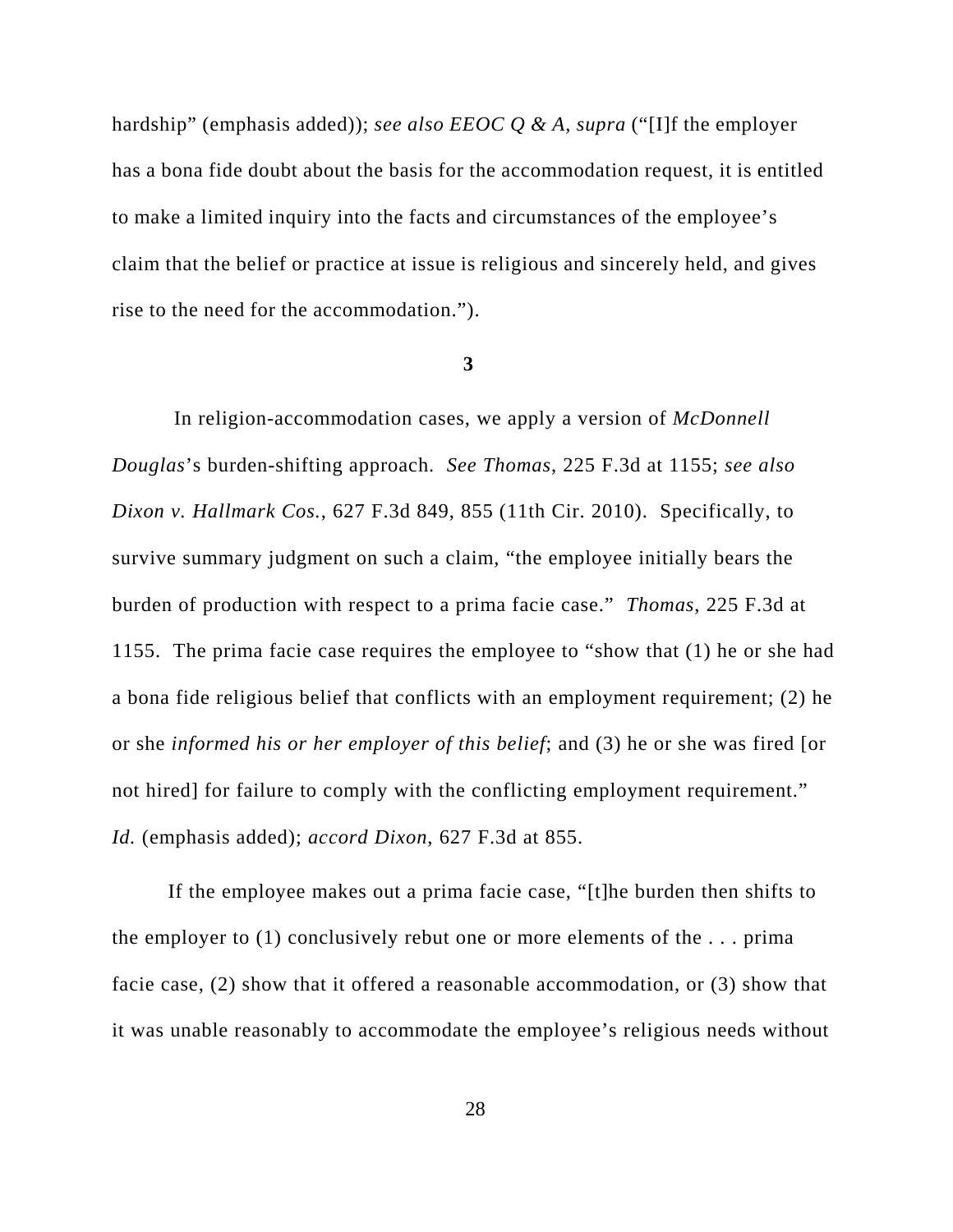undue hardship." *Thomas*, 225 F.3d at 1156 (footnote omitted). An accommodation is not reasonable if it would require the employer "to bear more than a de minimis cost." *Trans World Airlines*, 432 U.S. at 84; *see Bruff v. N. Miss. Health Servs., Inc.*, 244 F.3d 495, 500 (5th Cir. 2001); *Lee v. ABF Freight Sys., Inc.*, 22 F.3d 1019, 1023 (10th Cir. 1994); *Toledo v. Nobel-Sysco, Inc.*, 892 F.2d 1481, 1492 (10th Cir. 1989). And, "if an employer has provided a reasonable accommodation, we need not examine whether alternative accommodations not offered would have resulted in undue hardship." *EEOC v. Firestone Fibers & Textiles Co.*, 515 F.3d 307, 312 (4th Cir. 2008); *see Thomas*, 225 F.3d at 1156 n.7 ("The employer does not have to demonstrate that the particular accommodation requested by the employee would result in an undue hardship.").

We conclude that Abercrombie is entitled to summary judgment because the EEOC cannot establish the second element of its prima facie case. As discussed below, under the controlling law, the EEOC cannot establish this element because there is no genuine dispute of material fact that Ms. Elauf never informed Abercrombie before its hiring decision that her practice of wearing a hijab was based upon her religious beliefs and that she needed an accommodation for that practice, due to a conflict between it and Abercrombie's clothing policy.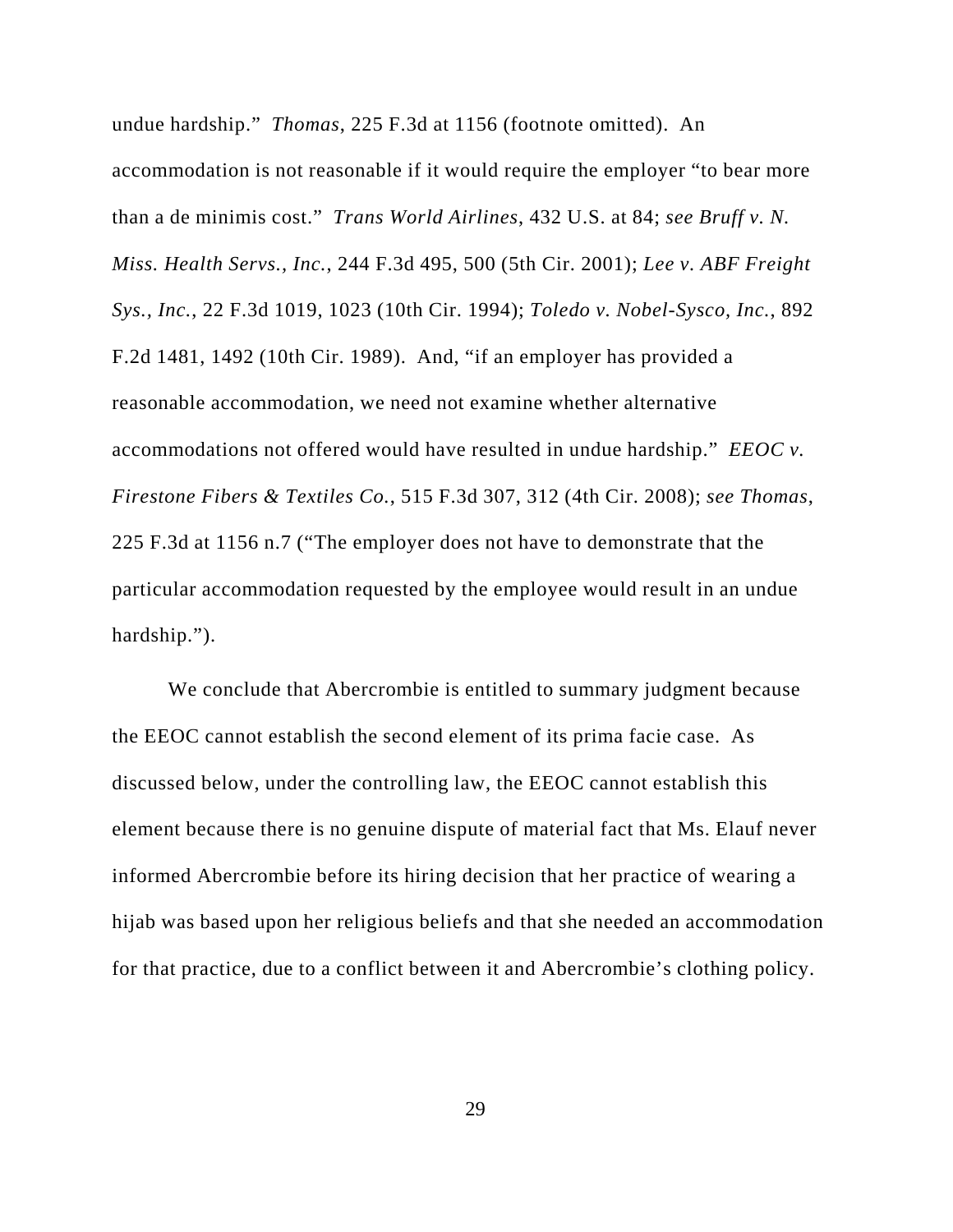**C**

In reaching our conclusion that Abercrombie is entitled to summary judgment, we resolve a question vigorously contested by the parties: specifically, whether, in order to establish a prima facie case under Title VII's religionaccommodation theory, a plaintiff ordinarily must establish that he or she initially informed the employer that the plaintiff adheres to a particular practice for religious reasons and that he or she needs an accommodation for that practice, due to a conflict between the practice and the employer's neutral work rule. We answer that question in the affirmative. Consequently, because Ms. Elauf did not inform Abercrombie prior to its hiring decision that she engaged in the conflicting practice of wearing a hijab for religious reasons and that she needed an accommodation for it, the EEOC cannot establish its prima facie case.

Our conclusion naturally rests, first, on our own express articulation of the plaintiff's prima facie burden, which is bolstered by a similar linguistic formulation of that burden found in rulings of several of our sister circuits. Second, we are fortified in our conclusion because the concepts of religion and interactive accommodation—as they are given substance in the Title VII context—virtually oblige us, as a logical matter, to insist that ordinarily the applicant or employee must initially provide the employer with explicit notice of the conflicting religious practice and the need for an accommodation for it, in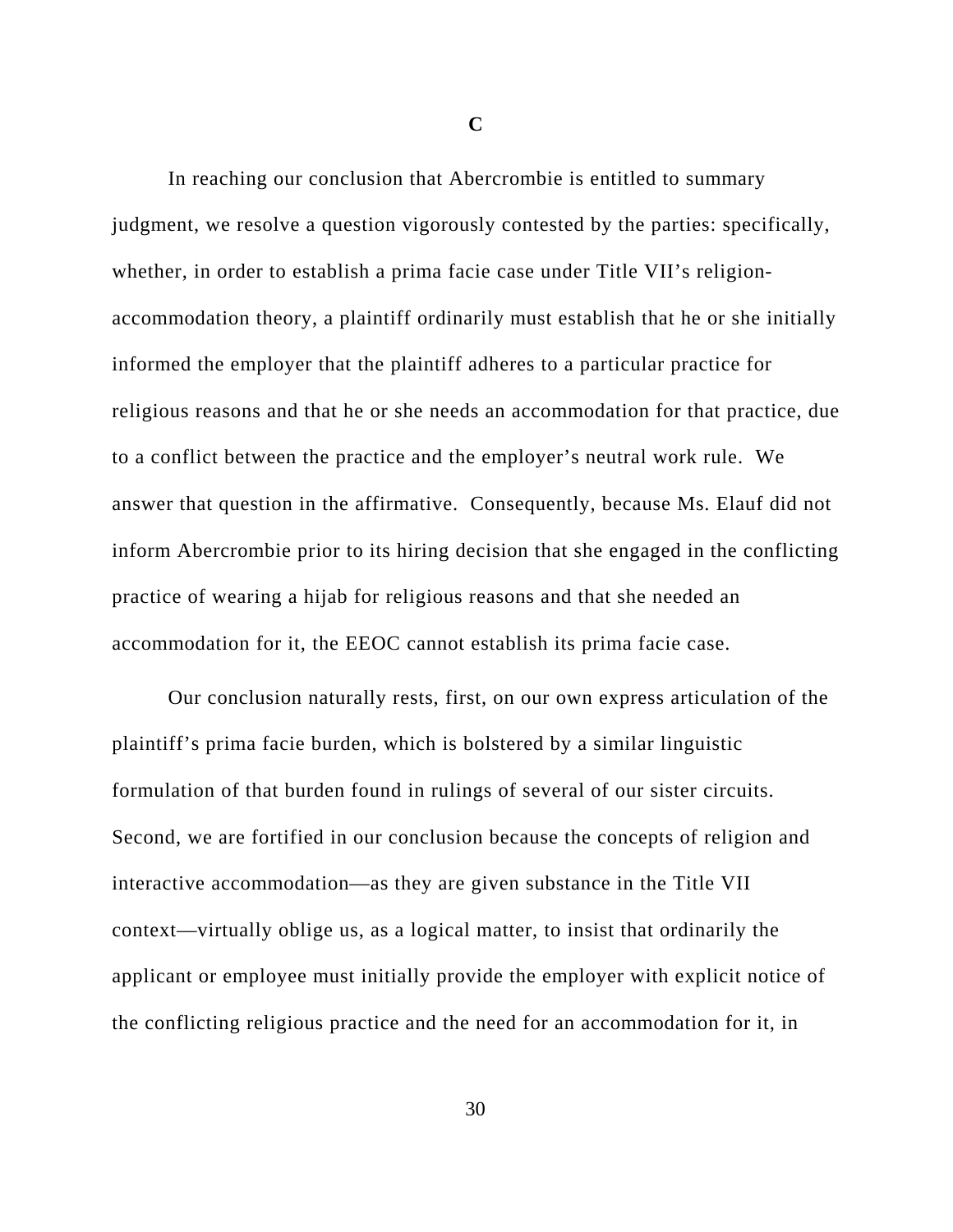order to have an actionable claim for denial of such an accommodation. Third, we discern support for our conclusion in the plain terms of the EEOC's own regulatory pronouncements on the notice obligations of applicants or employees in the religion-accommodation setting. Lastly, we are bolstered in our position by the fact that our reading of the statute's notice requirement is entirely consistent with the approach toward notice that the courts have taken, for purposes of assessing an employer's duty to accommodate, in the undisputedly analogous context of disability discrimination under the Americans with Disabilities Act ("ADA"), 42 U.S.C. §§ 12101–12213.

The EEOC has vigorously contested this possible outcome. As the district court put it, "The EEOC urges a less restrictive approach, asserting that although Abercrombie is required to have had notice that Elauf needed an accommodation, the notice need not have been strictly in the form of Elauf verbally requesting such an accommodation." Aplt. App. at 580. More specifically, the EEOC has succinctly made the point before us: "The employer's obligation is to attempt reasonable accommodation (where no undue hardship would result) when it has notice—be it from an affirmative statement by the individual, *or some other source*—of an individual's religious belief that conflicts with a work requirement." Aplee. Br. at 41 (emphasis added); *see also id.* at 32–33 ("[W]hen the facts indicate that notice of an individual's religious belief was provided by some means other than the individual affirmatively 'informing' the employer of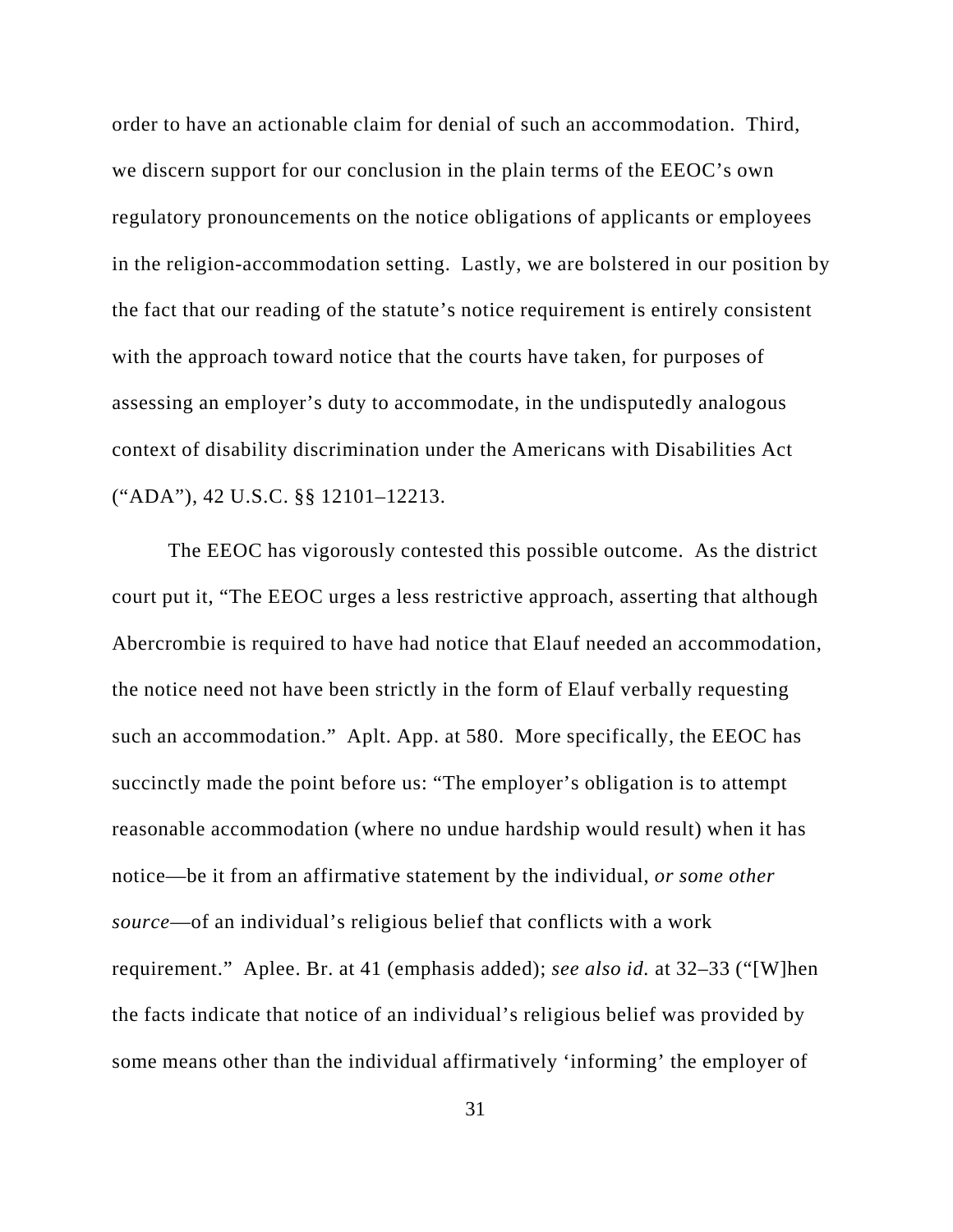the belief, the prima facie notice requirement should be flexibly interpreted to conform to such factual situations."). For the reasons discussed below, we are unpersuaded by the EEOC's position.

**1**

**a**

First of all, we construe our precedent (by its plain terms) as placing the burden on applicants or employees to initially inform employers of the religious nature of their conflicting practice and of the need for an accommodation. *See, e.g.*, *Thomas*, 225 F.3d at 1155 (noting that the employee (or prospective employee) must establish that "he or she informed his or her employer of this [religious] belief" that conflicts with the employer's work requirement); *accord Toledo*, 892 F.2d at 1486.

Insofar as the plain language of our precedent leaves room for doubt on the question, construing it to require the applicant or employee to initially inform the employer of the conflicting religious practice and the need for an accommodation aligns our court with a substantial body of circuit precedent that we find persuasive. *See, e.g.*, *Wilkerson v. New Media Tech. Charter Sch. Inc.*, 522 F.3d 315, 319 (3d Cir. 2008) (outlining a prima facie showing that obliges the employee to demonstrate that "she told the employer about the conflict" between her religious belief and the employer's work rule); *Reed*, 330 F.3d at 935 ("Title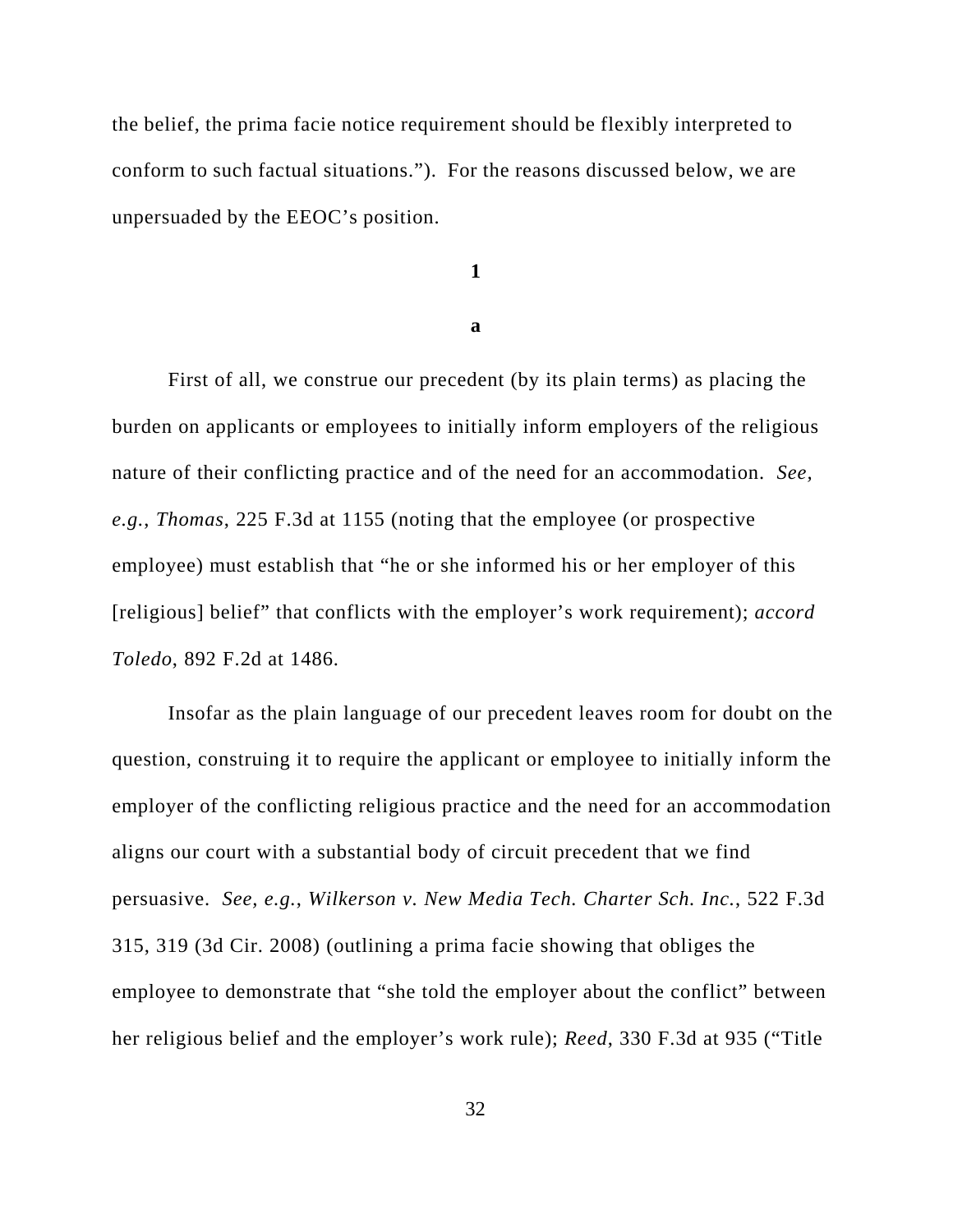VII imposes a duty on the employer but also a reciprocal duty on the employee to give fair warning of the employment practices that will interfere with his religion and that he therefore wants waived or adjusted."); *Chalmers*, 101 F.3d at 1019 ("As [the plaintiff] recognizes, a prima facie case under the accommodation theory requires evidence that she informed her employer that her religious needs conflicted with an employment requirement and asked the employer to accommodate her religious needs."); *Johnson v. Angelica Uniform Grp., Inc.*, 762 F.2d 671, 673 (8th Cir. 1985) (noting that under the second element of the religion-accommodation prima facie case, the plaintiff must establish that "he has informed his employer about the conflict" between his religious belief and the employer's work requirement); *cf. Xodus v. Wackenhut Corp.*, 619 F.3d 683, 685 (7th Cir. 2010) (noting that the plaintiff "had to prove" during a bench trial "that he brought his religious practice to the company's attention"). And our view of the notice requirement also has been endorsed by respected secondary authority. *See* Larson, *supra*, § 55.01, at 55-3 ("One must begin with the well-known *McDonnell Douglas* description of the plaintiff's prima facie case, though, with religious discrimination, an important addition to the prima facie case is *the requirement* that the plaintiff communicate his or her bona fide religious belief to the employer." (emphasis added) (footnote omitted)); *id.* § 56.05, at 56-21 ("Note that in establishing a prima facie case an employee is required to notify an employer of the need for accommodation.").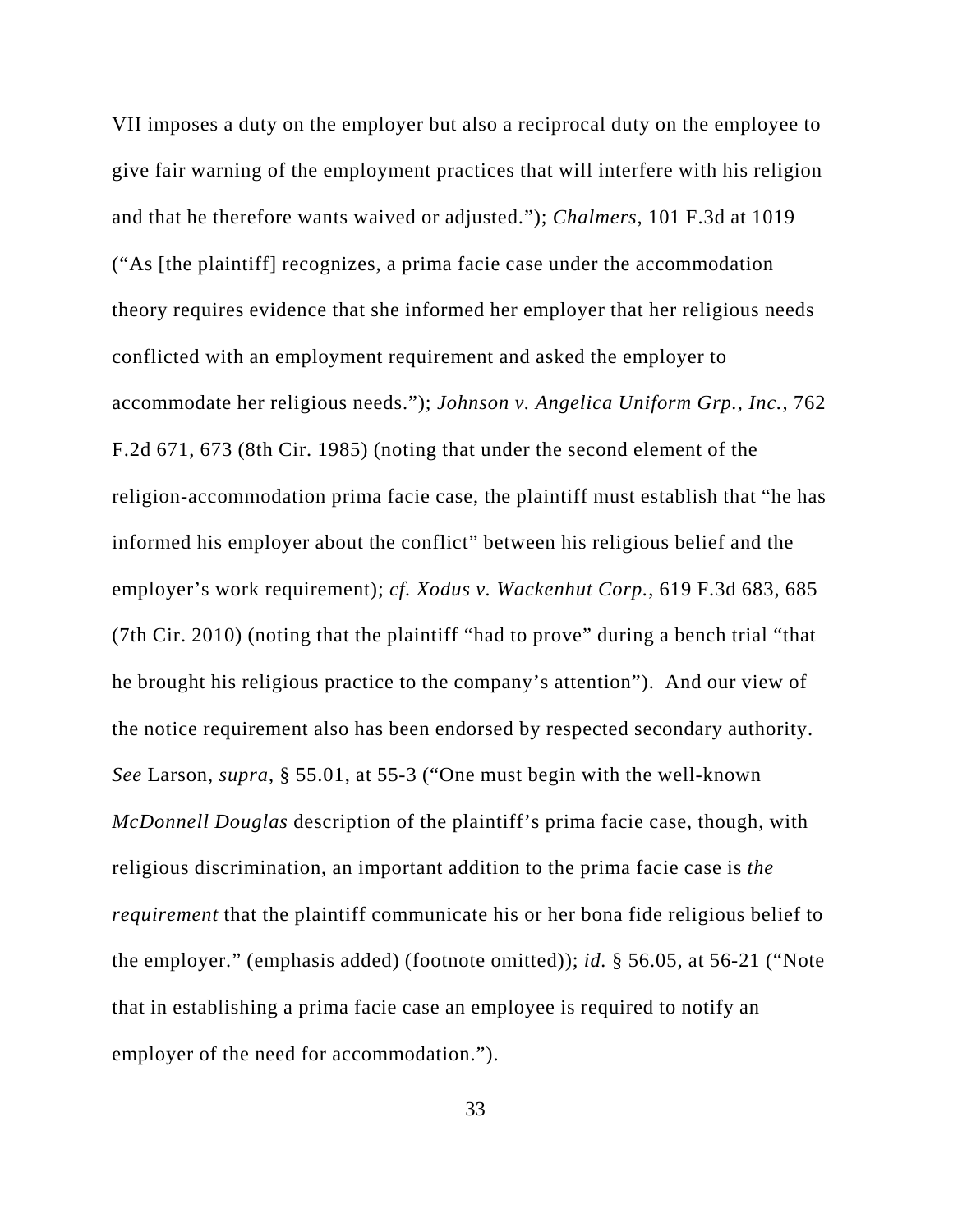**b**

The EEOC seeks to escape the effect of our decisions in *Toledo* and *Thomas*—which, on their face, seem to require an employee (or prospective employee) to establish that "he or she informed his or her employer of this [religious] belief" that conflicts with the employer's work requirement. *Thomas*, 225 F.3d at 1155; *accord Toledo*, 892 F.2d at 1486. The EEOC maintains that these cases "did not address whether the only permissible source of the employer's awareness of the subject religious belief was the employee or applicant herself." Aplee. Br. at 36–37; *see id.* at 36 ("In *Thomas* this Court was *not* faced with the question of whether to establish a prima facie case, the plaintiff had to produce evidence that the employer's awareness of her religious belief came from her and not some other source."). The district court agreed that our precedent, and notably *Thomas*, did not resolve this notice question. *See* Aplt. App. at 580 (citing *Thomas* and noting that "the Tenth Circuit has not addressed the question of whether notice must be explicitly requested by the employee"). Even under the linguistic formulation of the second element of the prima facie case found in *Toledo* and *Thomas*, reasons the EEOC, "the critical fact is the *existence* of the notice itself, not *how* the employer came to have such notice." Aplee. Br. at 31.

As support for its broader view of the notice requirement, the EEOC relies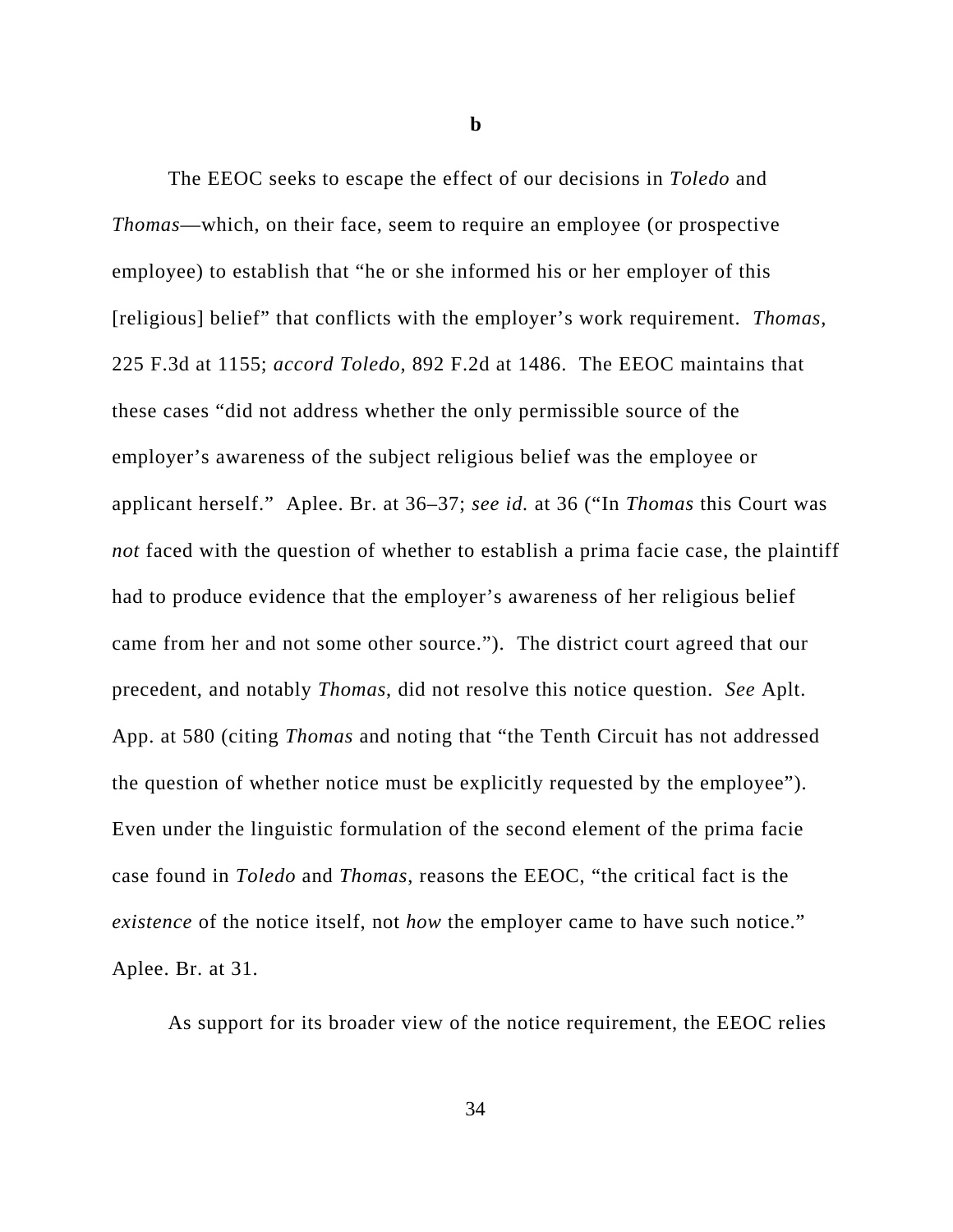on the Eleventh Circuit's decision in *Dixon*, 627 F.3d 849, and the district court's decision in *Hellinger v. Eckerd Corp.*, 67 F. Supp. 2d 1359 (S.D. Fla. 1999). *See* Aplee. Br. at 30–31. The district court in the instant case reached a similar conclusion regarding the notice requirement. *See* Aplt. App. at 581 ("[F]aced with the issue of whether the employee must explicitly request an accommodation or whether it is enough that the employer has notice [that] an accommodation is needed[,] the Tenth Circuit would likely opt for the latter choice." (footnote omitted)). In doing so, it cited the same authorities as the EEOC, and additional ones. *See id.* at 580–81 (citing, in addition, *Brown v. Polk Cnty.*, 61 F.3d 650, 654 (8th Cir. 1995) (en banc)); *Heller v. Ebb Auto Co.*, 8 F.3d 1433, 1439 (9th Cir. 1993)). However, as a general matter, we are not persuaded by the EEOC's position.

To begin, we are not convinced that we are at liberty to disregard the plain terms of our *Toledo* and *Thomas* decisions, which place the prima facie burden on the plaintiff to establish that the applicant or employee has initially informed the employer of the conflicting religious practice and the need for an accommodation. Moreover, even if the plain language of our precedent left the resolution of the question unclear, construing that language to require the applicant or employee to initially inform the employer of the conflicting religious practice and the need for accommodation aligns our court with a substantial body of circuit precedent. And, for the reasons that we explicate in Part II.C.2–4, *infra*, we believe that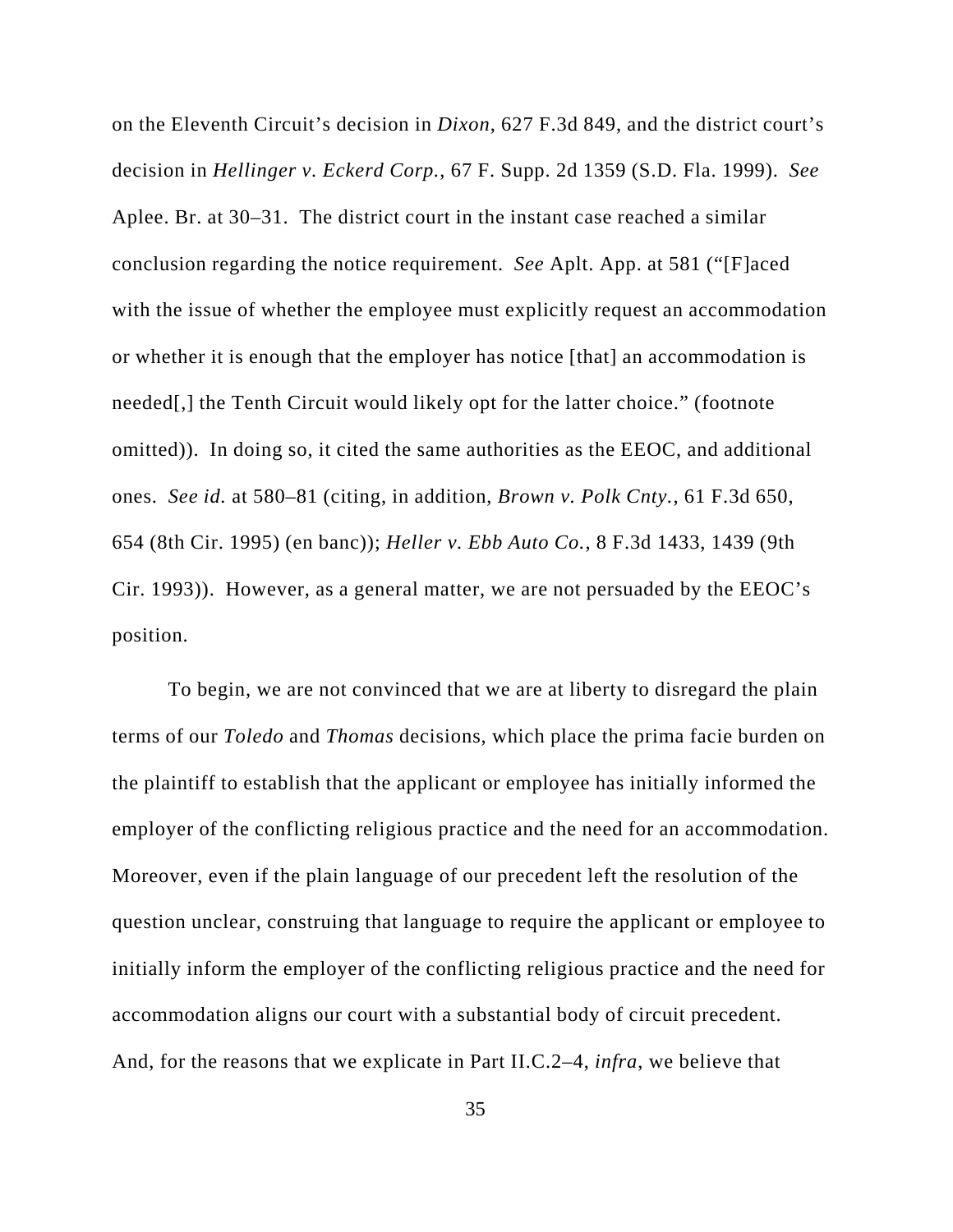these authorities embody the sounder legal view.

Furthermore, even were we to assume that *Toledo* and *Thomas* would permit a plaintiff to establish a prima facie case without demonstrating that the applicant or employee was the source of the employer's notice of the need for a religious accommodation, the EEOC could not prevail here. That is because such notice would need to be based on an employer's particularized, *actual* knowledge of the key facts that trigger its duty to accommodate. And, as explicated below, there is no genuine dispute of material fact that no Abercrombie agent responsible for, or involved in, the hiring process had such *actual* knowledge—*from any source*—that Ms. Elauf's practice of wearing a hijab stemmed from her religious beliefs and that she needed an accommodation for it.<sup>8</sup>

<sup>8</sup> Under Title VII, an employer is defined to include "any agent," 42 U.S.C. § 2000e(b), and, in varying degrees, an employer may be held responsible for the conduct of its agents. *See, e.g.*, *Meritor Sav. Bank, FSB v. Vinson*, 477 U.S. 57, 72 (1986) ("We therefore decline the parties' invitation to issue a definitive rule on employer liability, but we do agree with the EEOC that Congress wanted courts to look to agency principles for guidance in this area."). In the Title VII disparate-treatment context, ordinarily the identity of the person acting as the employer's decision-maker in the particular employment decision is a significant fact—although not necessarily a determinative one. *See Zamora v. Elite Logistics, Inc.*, 478 F.3d 1160, 1166 (10th Cir. 2007) (en banc) ("In determining whether the proffered reason for a decision was pretextual, we examine the facts as they appear *to the person making the decision*." (quoting *Watts v. City of Norman*, 270 F.3d 1288, 1295 (10th Cir. 2001)) (internal quotation marks omitted)); *EEOC v. BCI Coca-Cola Bottling Co.*, 450 F.3d 476, 484 (10th Cir. 2006) ("In the employment discrimination context, 'cat's paw' refers to a situation in which a biased subordinate, who *lacks decisionmaking power*, uses the formal decisionmaker as a dupe in a deliberate scheme to trigger (continued...)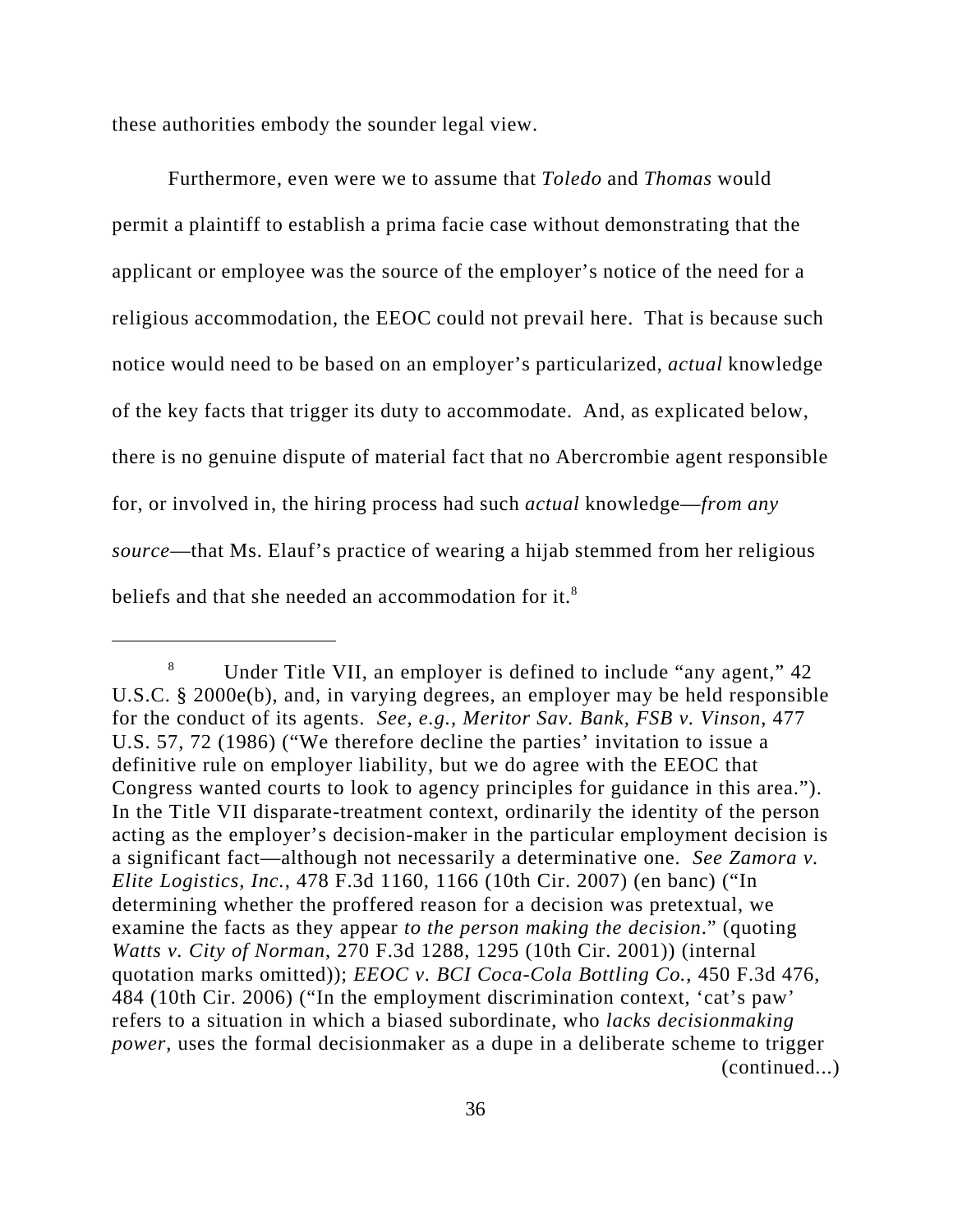The authorities that the EEOC and the district court have relied upon

clearly have predicated their notice holdings on the employer's particularized,

<sup>8</sup> (...continued)

a discriminatory employment action." (emphasis added)); *cf. Conroy v. Vilsack*, 707 F.3d 1163, 1173 n.3 (10th Cir. 2013) (noting that the plaintiff "does not articulate a cat's paw theory of liability"). The district court determined that Ms. Cooke "had responsibility for hiring decisions at the Abercrombie" store where Ms. Elauf sought employment. Aplt. App. at 581 n.11. Abercrombie argues to the contrary; it asserts that the decision-maker was Mr. Johnson, noting that "both Cooke and Johnson identified Johnson as the decision-maker." Aplt. Opening Br. at 16 n.7. In *Thomas*, we recognized that, although we employ the *McDonnell Douglas* framework in the religion-accommodation context—as we do in the disparate-treatment context—the nature of the inquiry is distinct. *See* 225 F.3d at 1155 n.6 (noting that "the burden-shifting mechanism" of *McDonnell Douglas* is employed "not to probe the subjective intent of the employer" but rather to permit courts in the summary judgment context to "determine whether the various parties have advanced sufficient evidence to meet their respective traditional burdens to prove or disprove the reasonableness of the accommodations offered or not offered" (quoting *Smith v. Midland Brake, Inc.*, 180 F.3d 1154, 1178 n.12 (10th Cir. 1999) (en banc)) (internal quotation marks omitted)). Whether the identity of the decision-maker is also a significant fact in the religion-accommodation context is a question that we need not endeavor to answer here. *Cf. Kimbro v. Atl. Richfield Co.*, 889 F.2d 869, 874 (9th Cir. 1989) (analyzing a Washington State disability statute requiring employers "to make a reasonable accommodation" and noting "we believe that the district court erred in finding that [the employer's] management's lack of personal knowledge of [the employee's] migraine condition insulates the company from liability; [the employer] was in fact on notice of [the employee's] condition as a result of [the employee's] supervisor's full awareness of his condition and thus must be held responsible for any failure to attempt a reasonable accommodation"). It is undisputed that Ms. Cooke and Mr. Johnson were agents of Abercrombie; that fact suffices for our purposes. If, as we demonstrate *infra*, there is no genuine dispute of material fact that no Abercrombie agent responsible for, or involved in, the hiring process—that is, Ms. Cooke and Mr. Johnson—possessed particularized, actual knowledge, from any source, that Ms. Elauf's practice of wearing a hijab stemmed from her religious beliefs and that she needed an accommodation for it, it ineluctably follows that no Abercrombie decision-maker (whether Ms. Cooke or Mr. Johnson, or both) possessed this requisite knowledge.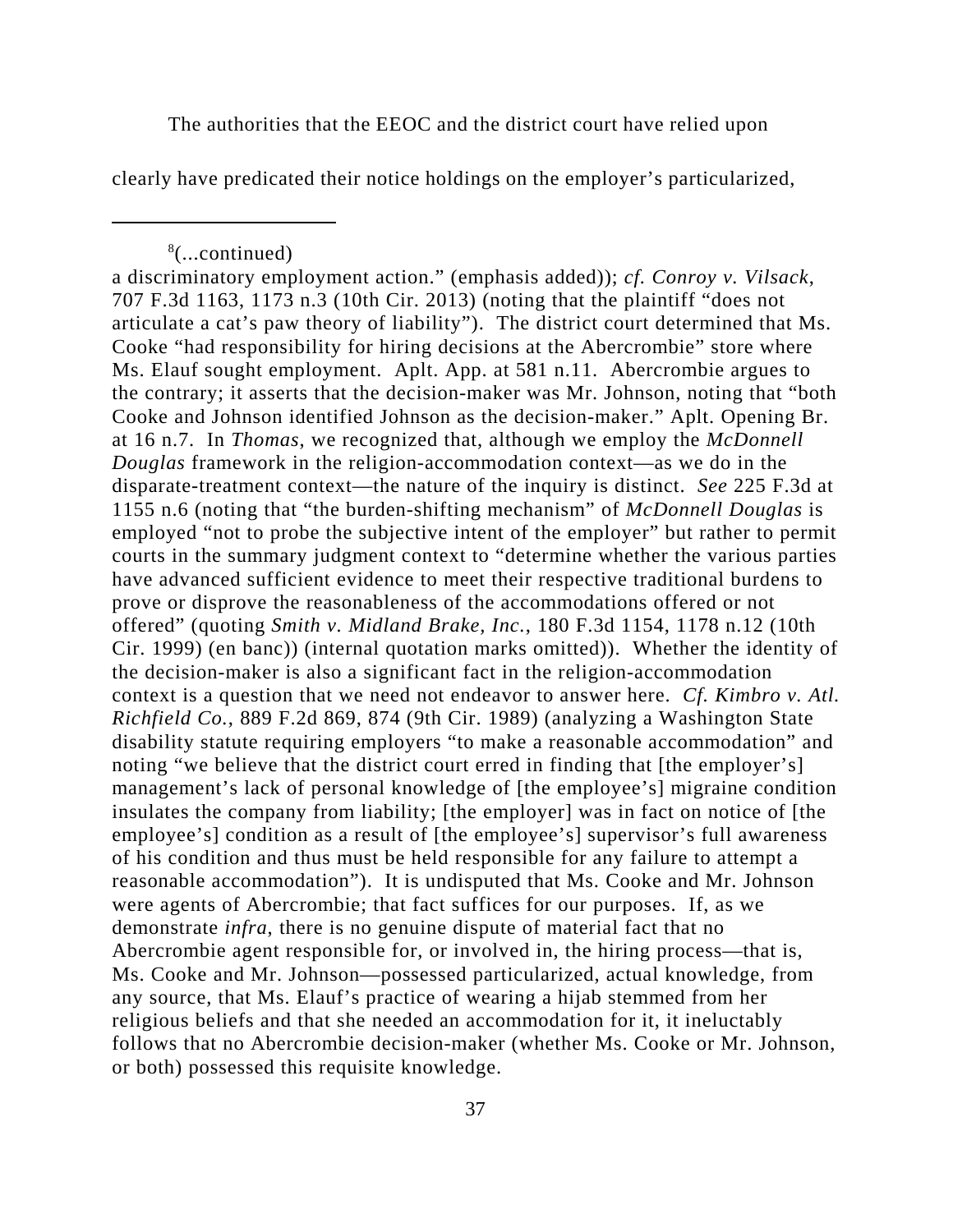actual knowledge. We need not (and do not) endorse their specific holdings and, in particular, their conclusions about how much actual knowledge is sufficient to put an employer on notice of the need to accommodate; yet, there is no doubt that these cases settled for nothing less than some significant measure of particularized, actual knowledge.

In *Dixon*, for example, the plaintiffs "presented evidence that they are sincere, committed Christians who oppose efforts to remove God from public places." 627 F.3d at 855. In rejecting the employer's contention that the plaintiffs had never advised them of their need for a religious accommodation, the Eleventh Circuit stated:

> [The employer] knew that the [plaintiffs] were dedicated Christians who had previously opposed policies prohibiting the public display of religious items. . . . [The employer] argues that the [plaintiffs] never expressly told [their supervisor] that they did not want to take down their artwork because they opposed efforts to remove God from public places. However, we conclude that if [the supervisor] was aware of the tension between her order and the [plaintiffs'] religious beliefs—and there is ample evidence that she was—her awareness would satisfy the second prong.

*Id.* at 855–56. In other words, in concluding that the plaintiffs had satisfied the second element of their prima facie case related to notice, the Eleventh Circuit determined that the employer had actual knowledge of the religious beliefs of the particular plaintiffs and of the actual conflict between those beliefs and the employer's work rules. As to the latter point, based upon the plaintiffs' prior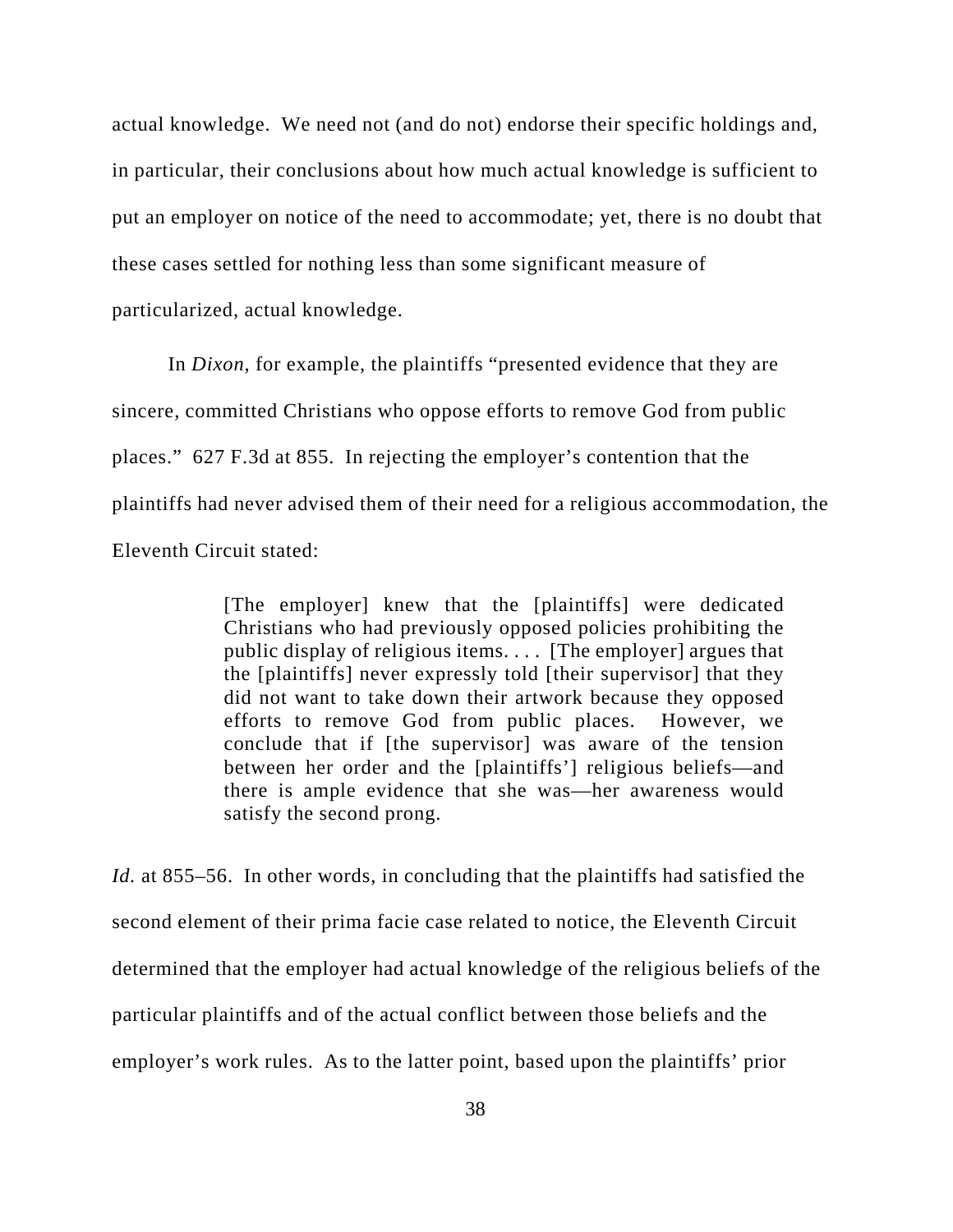affirmative and open opposition to the employer's policies regarding the display of religious items, the employer had actual knowledge that the plaintiffs' beliefs about the removal of God from public places were inflexible and not simply a personal preference.

The district court in *Hellinger* (the other case upon which the EEOC relies) put an even finer point on the actual-knowledge issue. The plaintiff there was "an Orthodox Jew" who "applied for a part-time position with [the employer] as a pharmacist." 67 F. Supp. 2d at 1361. "Although Plaintiff cannot sell condoms due to his religious beliefs, he did not list any religious restrictions on his application or make any request for an accommodation. Nor did he inform [the employer's hiring agent] about his religious beliefs or restrictions at the time he dropped off his application." *Id.* 

It was undisputed that the employer's hiring agent was "informed" by another of its employees, who was listed as "one of the Plaintiff's references," "that the Plaintiff refused to sell condoms due to his religious beliefs" and that the hiring agent, consequently, "decided not to pursue the Plaintiff's application for employment." *Id.* Nevertheless, the employer "argue[d] that the Plaintiff cannot establish a *prima facie* case of religious discrimination because the Plaintiff did not inform the Defendant of his religious restriction or his need for accommodation." *Id.* at 1360. The district court would have none of that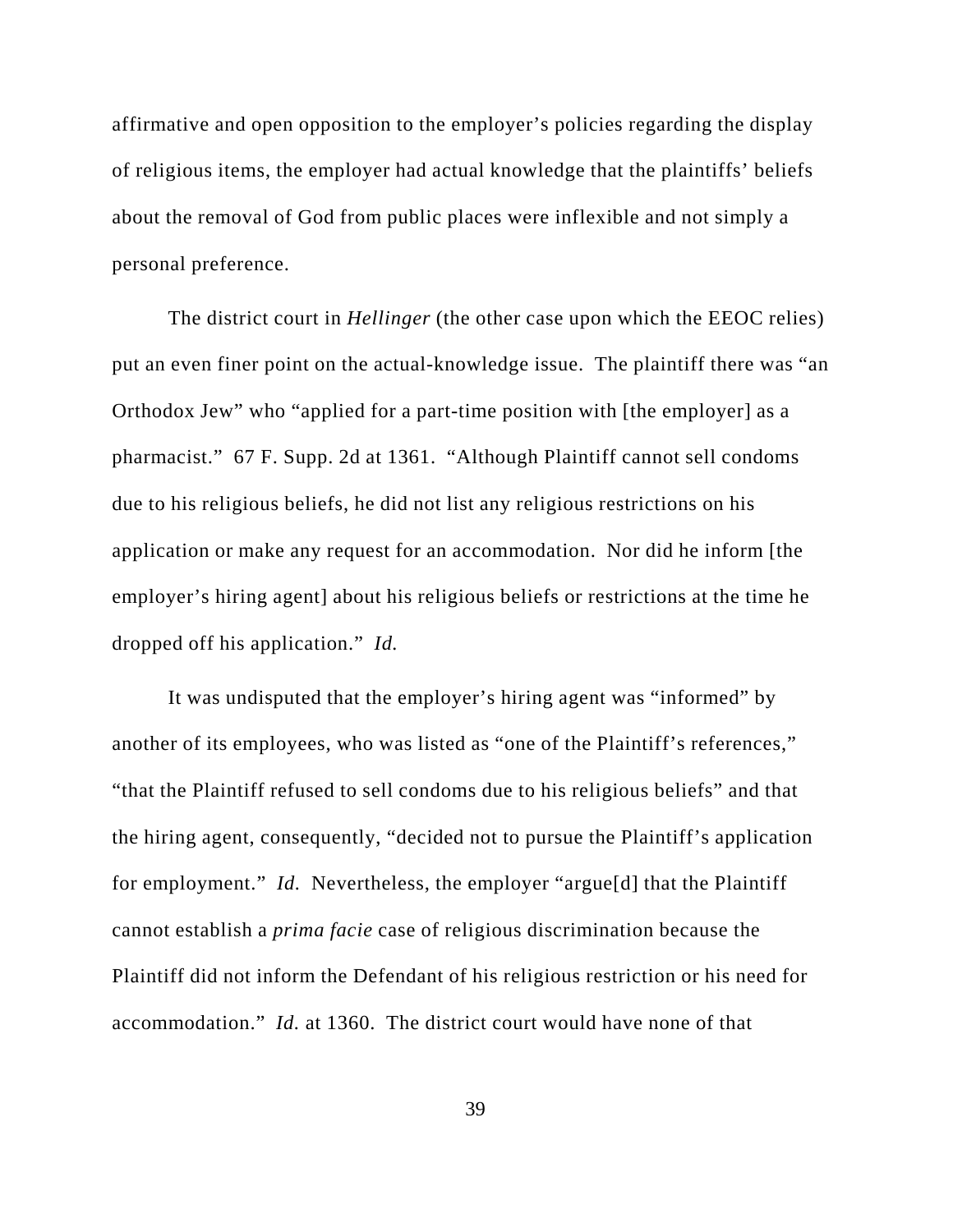argument. Although the district court cautioned that it was "not plac[ing] the burden of inquiry on the employer," *id.* at 1364, it held "that the Plaintiff sets forth a *prima facie* case of religious discrimination because [the employer] had actual knowledge of the Plaintiff's religious beliefs and decided not to pursue the Plaintiff's employment application based on that information," *id.* at 1360.

Furthermore, the additional authorities that the district court relied upon in the instant case are of the same or similar effect in that they insist on nothing less than the employer's particularized, actual knowledge to satisfy the second element of the prima facie case. *See Brown*, 61 F.3d at 654 ("[W]e reject the defendants' argument that because [the plaintiff] never explicitly asked for accommodation for his religious activities, he may not claim the protections of Title VII. . . . Because the first reprimand related directly to religious activities by [the plaintiff], we agree with the district court that the defendants were well aware of the potential for conflict between their expectations and [the plaintiff's] religious activities."); *Heller*, 8 F.3d at 1436, 1439 (holding that the plaintiff established the second element of his prima facie case for failure to accommodate his "religious practice of attending the ceremony in which his wife and children were converted to Judaism," where the plaintiff's supervisor "knew" that he was Jewish, "knew" that his "wife was studying for conversion," and "when [the plaintiff] requested the time off, he informed the [supervisor] why he needed to miss work").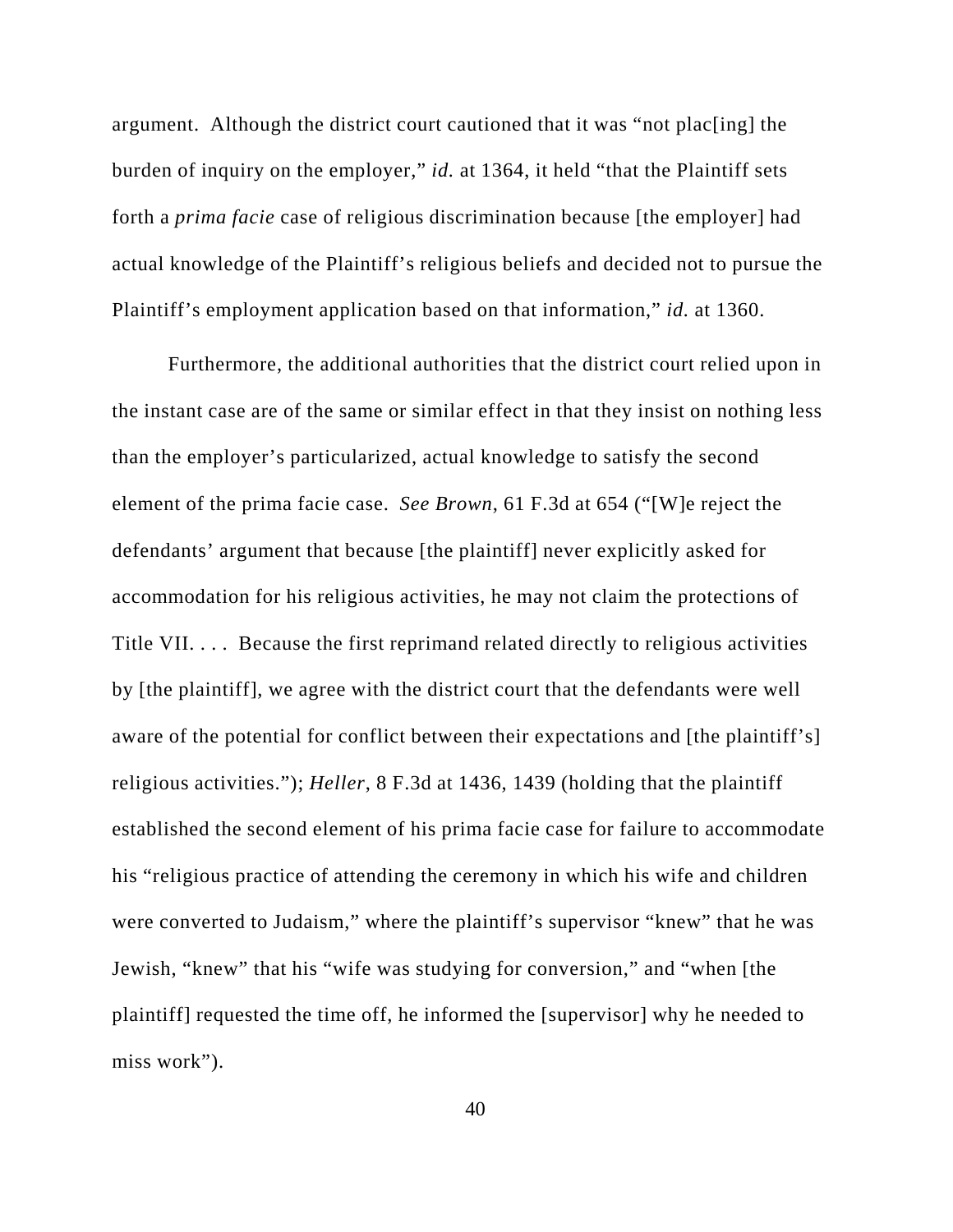In other words, even were we to assume that an employer may be put on notice from a source other than applicants or employees, that source would need to provide the employer with sufficient information such that the employer would have actual knowledge that the conflicting practice of the *particular* applicants or employees is based upon their religious beliefs and that they need an accommodation for it. Thus, even under this broader view of the notice requirement, a plaintiff—that is, an applicant or employee—should not be able to impose liability on an employer for failing to accommodate his or her religious practice on the ground that the employer should have guessed, surmised, or figured out from the surrounding circumstances, that the practice was based upon his or her religion and that the plaintiff needed an accommodation for it. Accordingly, even were we to adopt the EEOC's position, as supported by its authorities, the employer's notice would need to be based upon its particularized, actual knowledge of the key facts that trigger its duty to provide a reasonable religious accommodation—that is, based upon actual knowledge that the conflicting practice of the *particular* applicant or employee stems from his or her religion and that the applicant or employee needs an accommodation for it (because the practice is an inflexible one).

The EEOC cannot make this showing here: there is no genuine dispute of material fact that no Abercrombie agent responsible for, or involved in, the hiring process had particularized, actual knowledge—*from any source*—that Ms. Elauf's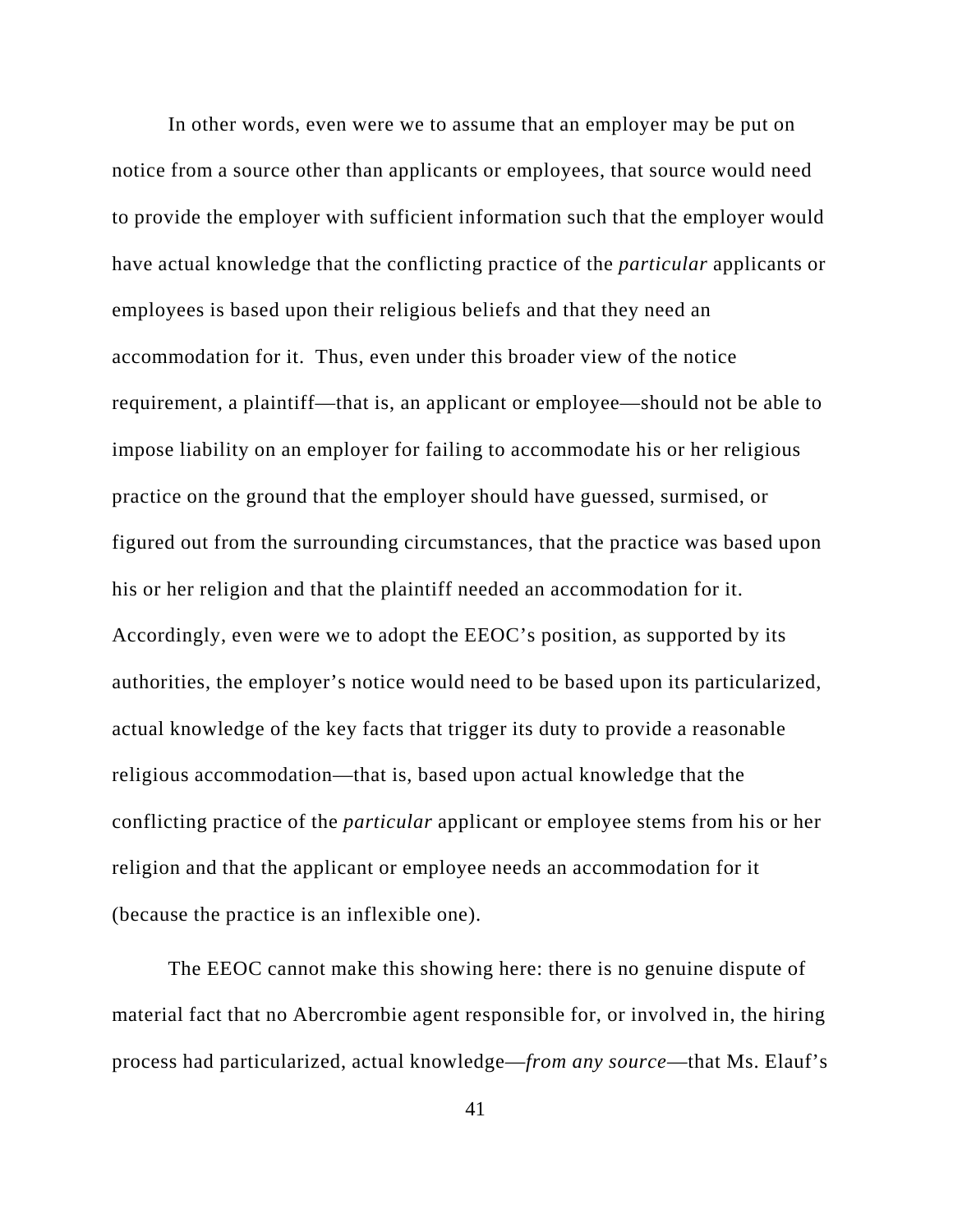practice of wearing a hijab stemmed from her religious beliefs and that she needed an accommodation for it. Therefore, the EEOC cannot prevail.

In particular, we conclude that the record offers absolutely no support for the district court's determination that Ms. "Cooke *knew* [that Ms. Elauf] wore the head scarf based on her religious belief." Aplt. App. at 581 (emphasis added). The EEOC also is clearly mistaken on this point. *See* Aplee. Br. at 46 ("It is uncontested that Cooke was aware of Elauf's religious belief and its conflict with the Look Policy  $\dots$ ."). At best, when viewed in the light most favorable to the EEOC, the record indicates that Ms. Cooke *assumed* that Ms. Elauf wore her hijab for religious reasons and felt religiously obliged to so—thus creating a conflict with Abercrombie's clothing policy.

More specifically, Ms. Cooke testified as follows: that she had seen Ms. Elauf wearing a headscarf prior to the interview, but "did not know" Ms. Elauf's religion, Aplt. App. at 365; that she "*assumed* that she was Muslim," *id.* (emphasis added), and "*figured* that was the religious reason why she wore her head scarf," Aplee. Supp. App. at 48 (emphasis added), and she assumed that, if Ms Elauf were hired by Abercrombie as a Model, she would continue to wear her headscarf, *see id.* at 46 (answering "Yes, I did." to the question, "And you assumed if [Ms. Elauf] worked at Abercrombie, she would still be wearing [a headscarf]?").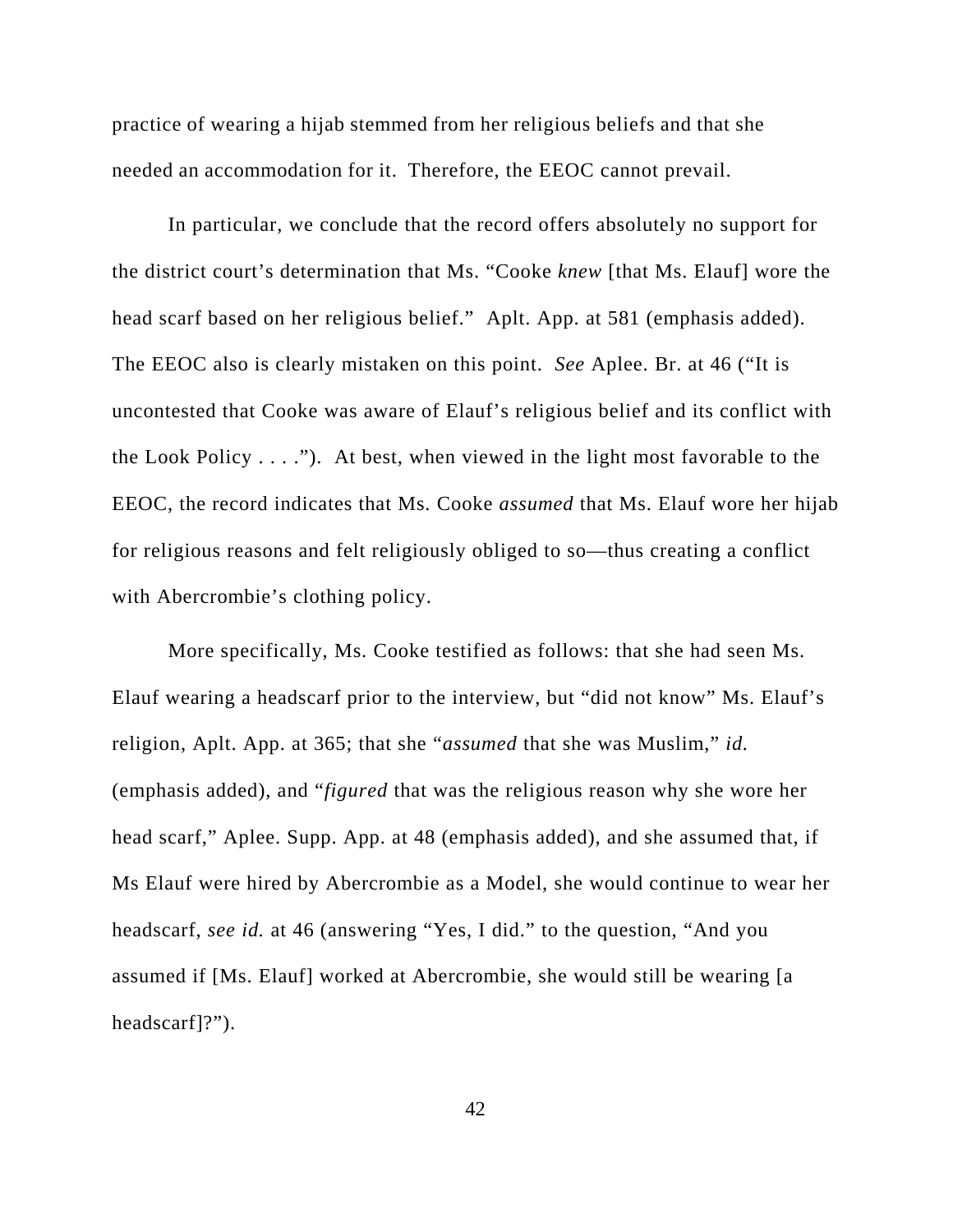In the interview, Ms. Cooke did not ask Ms. Elauf if she was a Muslim. And for reasons that we have explored at length, *see* Part II.B.1, *supra*, given Title VII's conception of religion as a uniquely personal and individual matter, Ms. Cooke's knowledge that Ms. Elauf elected to wear a hijab would be far from sufficient information to provide her with the requisite notice that would trigger an employer's duty to accommodate. *See Wilkerson*, 522 F.3d at 319 ("[S]imply announcing one's belief in a certain religion, or even wearing a symbol of that religion (i.e., a cross or Star of David) does not notify the employer of *the particular beliefs and observances* that the employee holds in connection with her religious affiliation." (emphasis added)); *Reed*, 330 F.3d at 935–36 ("A person's religion is not like his sex or race—something obvious at a glance. Even if he wears a religious symbol, such as a cross or a yarmulka, this may not pinpoint *his particular beliefs and observances* . . . ." (emphasis added)); *see also* Aplt. App. at 292 (indicating that the EEOC's expert offered, as an explanation for why people maintain certain styles of dress, "it really is, the question is, what is their motivation"). In sum, Ms. Cooke's testimony does not even come close to establishing that Ms. Cooke possessed particularized, actual knowledge that Ms. Elauf (and not some hypothetical Muslim female) wore a hijab because of *her* Islamic faith and felt religiously obliged to do so, and thus would require a religious accommodation in order to address the conflict with Abercrombie's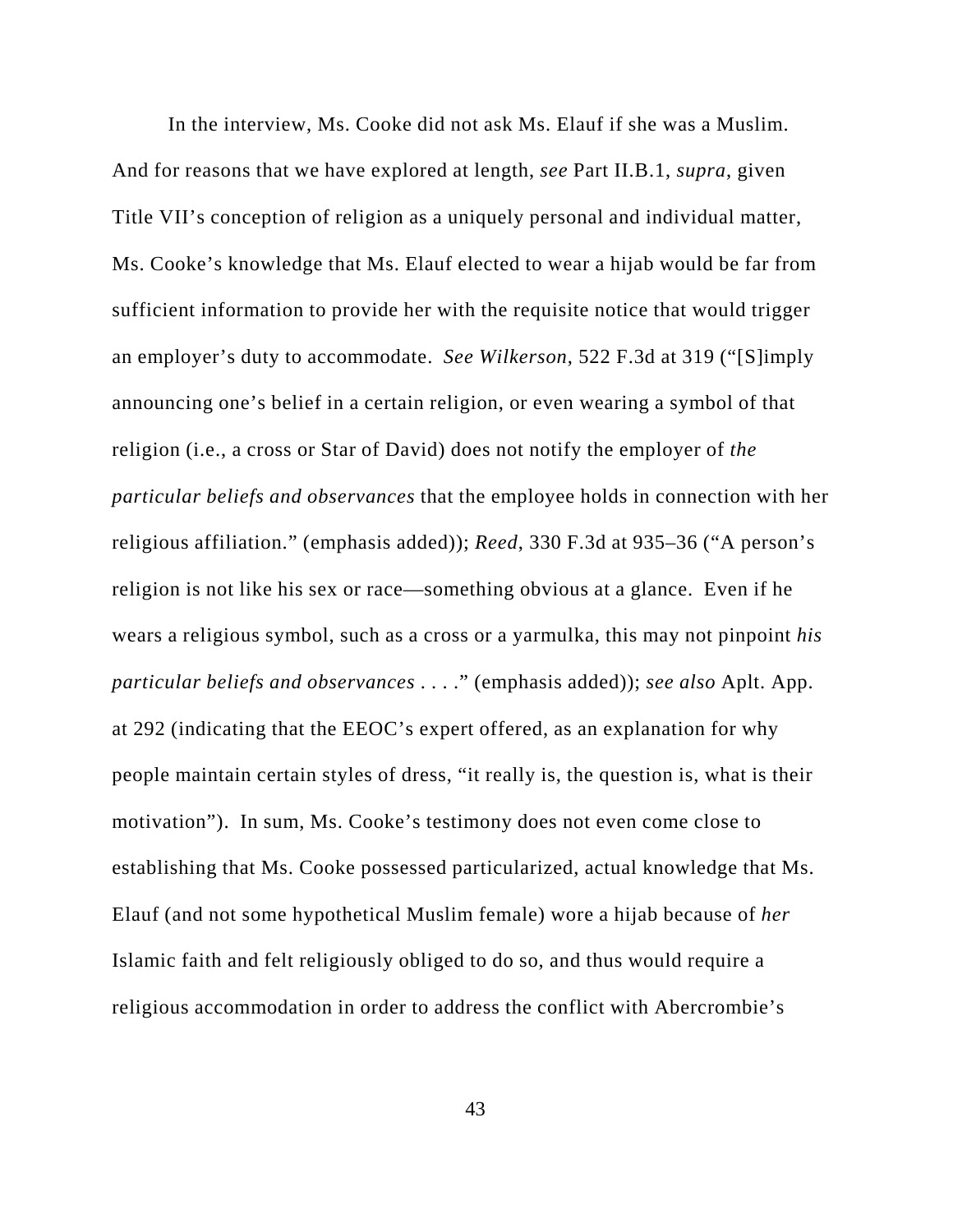clothing policy.<sup>9</sup>

Moreover, even construing the facts (as we must) in the light most favorable to the EEOC, the fact that Ms. Cooke called Mr. Johnson to discuss the possibility of an accommodation does nothing to rectify this fundamental evidentiary deficiency in the EEOC's case. Ms. Cooke's conduct following the interview was all based on her admitted *assumption* regarding Ms. Elauf's religious beliefs and required practices. *See* Aplt. App. at 76–77 ("I was unsure

<sup>&</sup>lt;sup>9</sup> The EEOC suggests that, even if Ms. Cooke's understanding of Ms. Elauf's religious beliefs and her need for an accommodation was solely predicated on her assumption, her assumption was actually correct, so Abercrombie was put on adequate notice. *See* Aplee. Br. at 45 ("It is uncontested that Cooke correctly interpreted Elauf's wearing a headscarf as indicating that she is Muslim and wore the headscarf for a religious purpose. As such, . . . the court would still be correct that it was uncontested that Abercrombie was on sufficient notice of Elauf's religious belief."). There is no foundation in the law for the view that the requisite notice for purposes of a Title VII religion-accommodation claim could ever conceivably rest on anything less than an employer's particularized, *actual* knowledge; that an employer was able to make a correct guess or assumption would not mean that the employer possessed such actual knowledge. Simply put, a correct assumption does not equal actual knowledge. And this basic truth takes on considerable significance in the religionaccommodation context because once the employer is found to have received sufficient notice, the employer must actively engage in the interactive accommodation process. But an employer would not know whether its guess or assumption was correct until after the fact, so there would be instances in which the employer would begin participating in the interactive process based upon a guess or assumption—and invariably discuss or explore the purported religious beliefs and needs of an applicant or employee—when there actually was no need to do so (i.e., because the employer's assumption or guess was wrong). This approach would run afoul of the EEOC's own express policy guidance, which discourages employers from initiating discussions about the religious beliefs of applicants (or employees) and from operating in the accommodation process based upon stereotypes, speculation, and conjecture. *See* Part II.B.2, *supra*.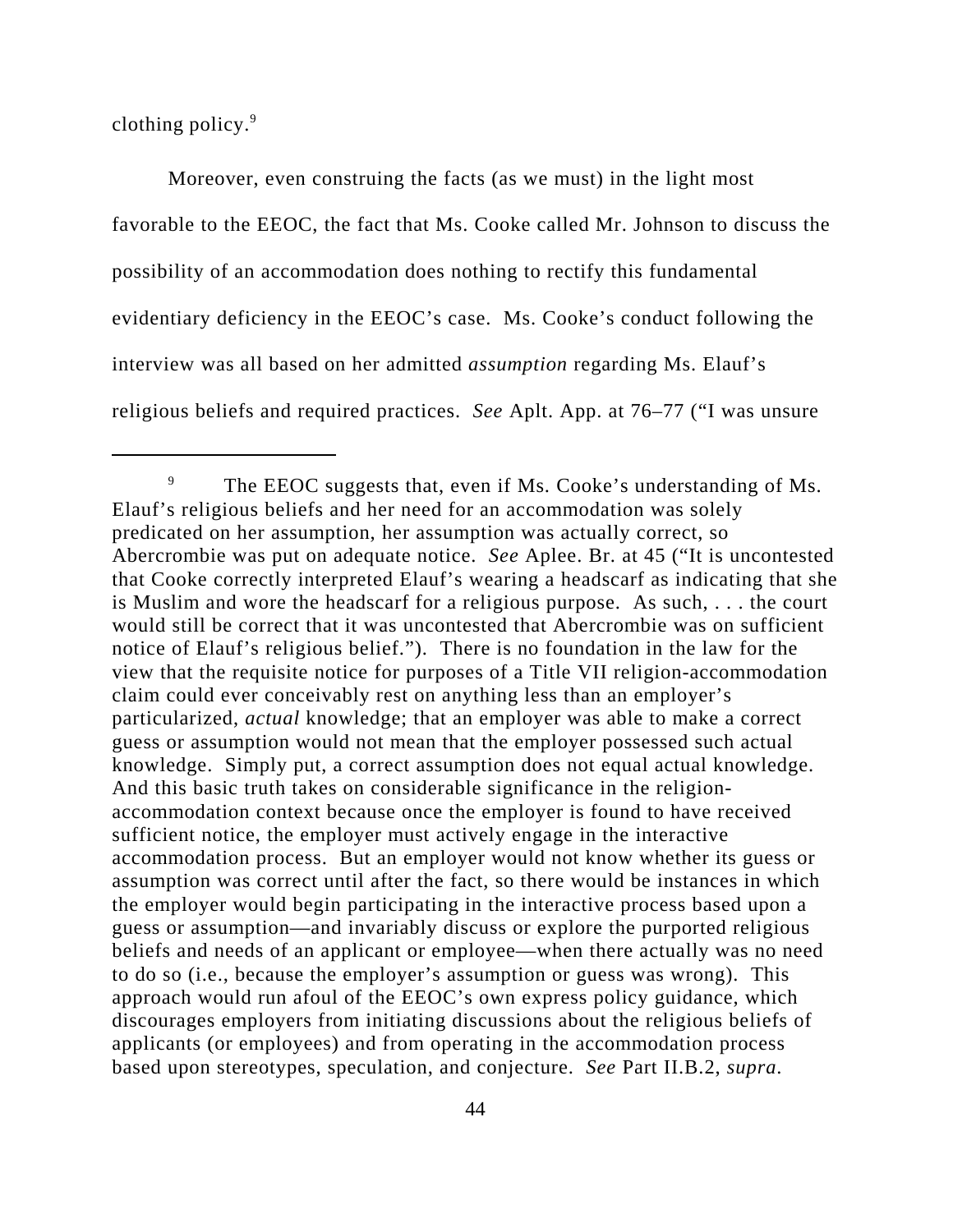about the head scarf . . . . I told [Mr. Johnson] that I *believed* that [Ms. Elauf] was Muslim, and that was a recognized religion. And that she was wearing it for religious reasons." (emphasis added)). She did not possess the requisite actual knowledge concerning these matters. And any awareness that Mr. Johnson had of Ms. Elauf's religious beliefs and required practices would have been derived solely from Ms. Cooke's assumption; so, Mr. Johnson, too, possessed no particularized, actual knowledge.

Yet, the only two Abercrombie agents who could conceivably be deemed to have had any responsibility for, or involvement in, the hiring process regarding Ms. Elauf, were Ms. Cooke and Mr. Johnson.<sup>10</sup> Therefore, even if the EEOC were permitted as a matter of law to establish the second element of its prima facie case by showing that the employer possessed particularized, actual knowledge from a source *other than* the applicant or employee of the key facts that trigger its duty to provide a reasonable religious accommodation, the EEOC could not do so here because neither Ms. Cooke nor Mr. Johnson (i.e., the relevant agents of the

<sup>&</sup>lt;sup>10</sup> It is true that, in responding to Ms. Elauf's inquiry about wearing a headscarf, Ms. Sepahvand (her friend and an Abercrombie employee) testified that she had raised the issue with assistant manager Kalen McJilton, who knew Ms. Elauf from her prior visits to the store. Noting that he had previously worked at Abercrombie with someone who wore a white yarmulke, Mr. McJilton suggested that he did not see any problem with Ms. Elauf wearing a headscarf, "especially if she didn't wear a headscarf that was black." Aplee. Supp. App. at 181 (internal quotation marks omitted). However, there is no evidence that Mr. McJilton had any responsibility for, or involvement in, the hiring process regarding Ms. Elauf.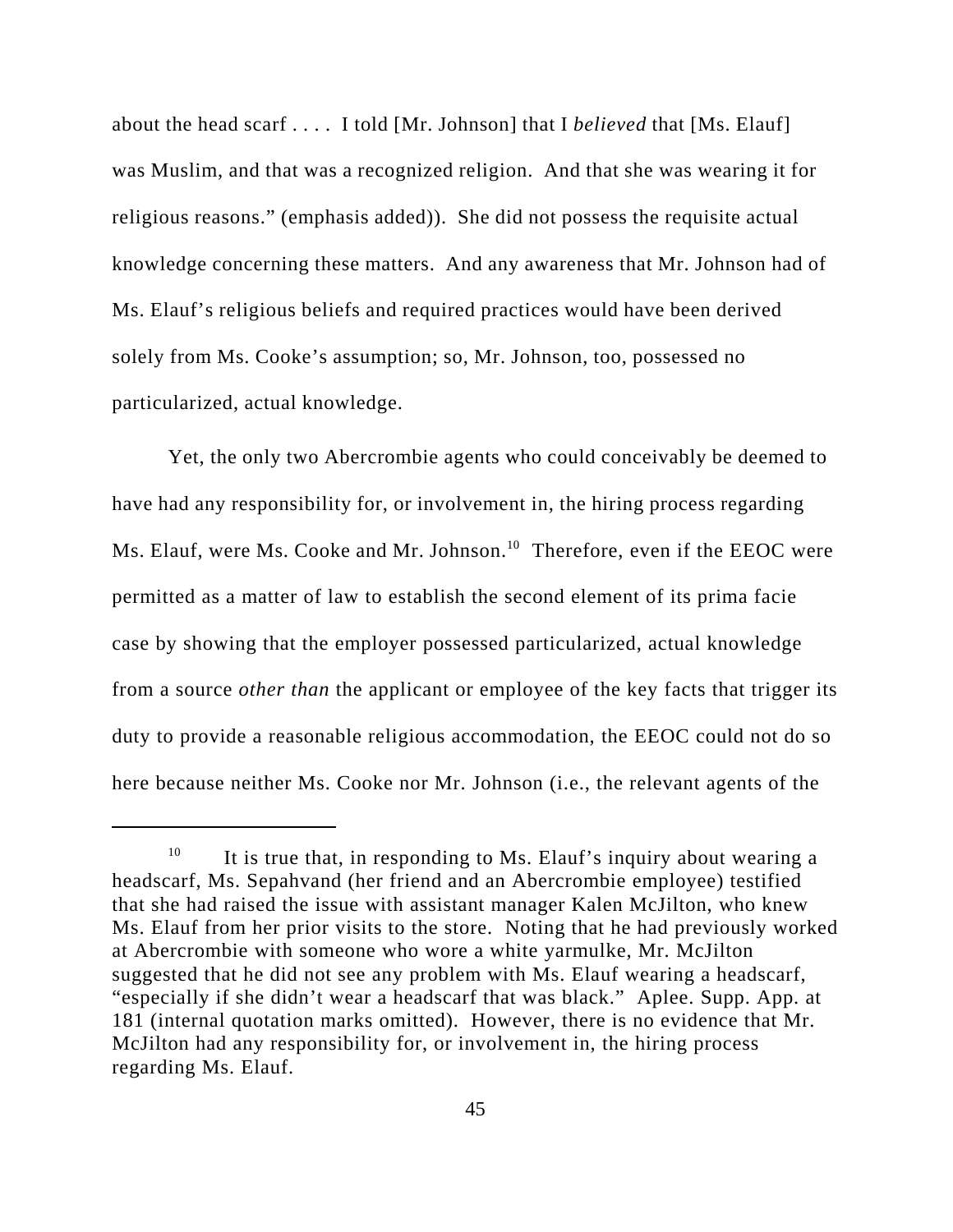employer) possessed such knowledge. Accordingly, even under the broader view of the notice requirement that the EEOC principally espouses here, it cannot prevail. $^{11}$ 

Moreover, lest there be any doubt, an employer is not legally obligated under Title VII to prompt applicants or employees to deliver notice of the need for a religious accommodation, by initially recounting a laundry list of all of the practices that employees *cannot* do in the workplace. The burden rests with applicants or employees to ensure that the workplace will be a suitable work environment for them, in light of their required religious practices. *See Chalmers*, 101 F.3d at 1019 ("Initially, [the plaintiff] asserts that [the employer] (continued...)

 $11$  We note that the EEOC also takes a different tack to defeat this outcome. Recall that, following her discussion with Mr. McJilton, Ms. Sepahvand communicated to Ms. Elauf that a headscarf would be permitted, but because of Abercrombie's no-black-clothing policy, she would not be able to wear a black one. Based upon this relaying of information, the EEOC argues that "there is no evidence suggesting that Elauf had any reason to believe that her headscarf had not already been approved by Abercrombie, or that Elauf had any reason to ask any questions about her headscarf at the interview." Aplee. Br. at 45. The EEOC's argument, however, is wholly unpersuasive. Ms. Elauf could not possibly have formed a reasonable judgment in these circumstances based upon second-hand information delivered by her friend, Ms. Sepahvand—who was not herself a member of Abercrombie management, nor involved in Ms. Elauf's hiring process—that Abercrombie had agreed to accommodate her practice of wearing a hijab and, as a consequence, that she was free to remain silent about that practice in the interview. This is especially true because, prior to the interview, Ms. Elauf was well aware that employee attire was a significant matter to Abercrombie—that is, a matter of considerable consequence—and the person who Ms. Elauf reasonably could have concluded had some responsibility in her hiring process, Ms. Cooke, expressly raised the topic of employee attire in the interview *without* indicating that Abercrombie would accommodate Ms. Elauf's practice of wearing a hijab. Contrary to the EEOC's contention, then, we conclude that there was no evidence to reasonably support the notion that Abercrombie's conduct led Ms. Elauf to believe she had no need to speak up to secure an accommodation for her claimed religious practice of wearing a headscarf.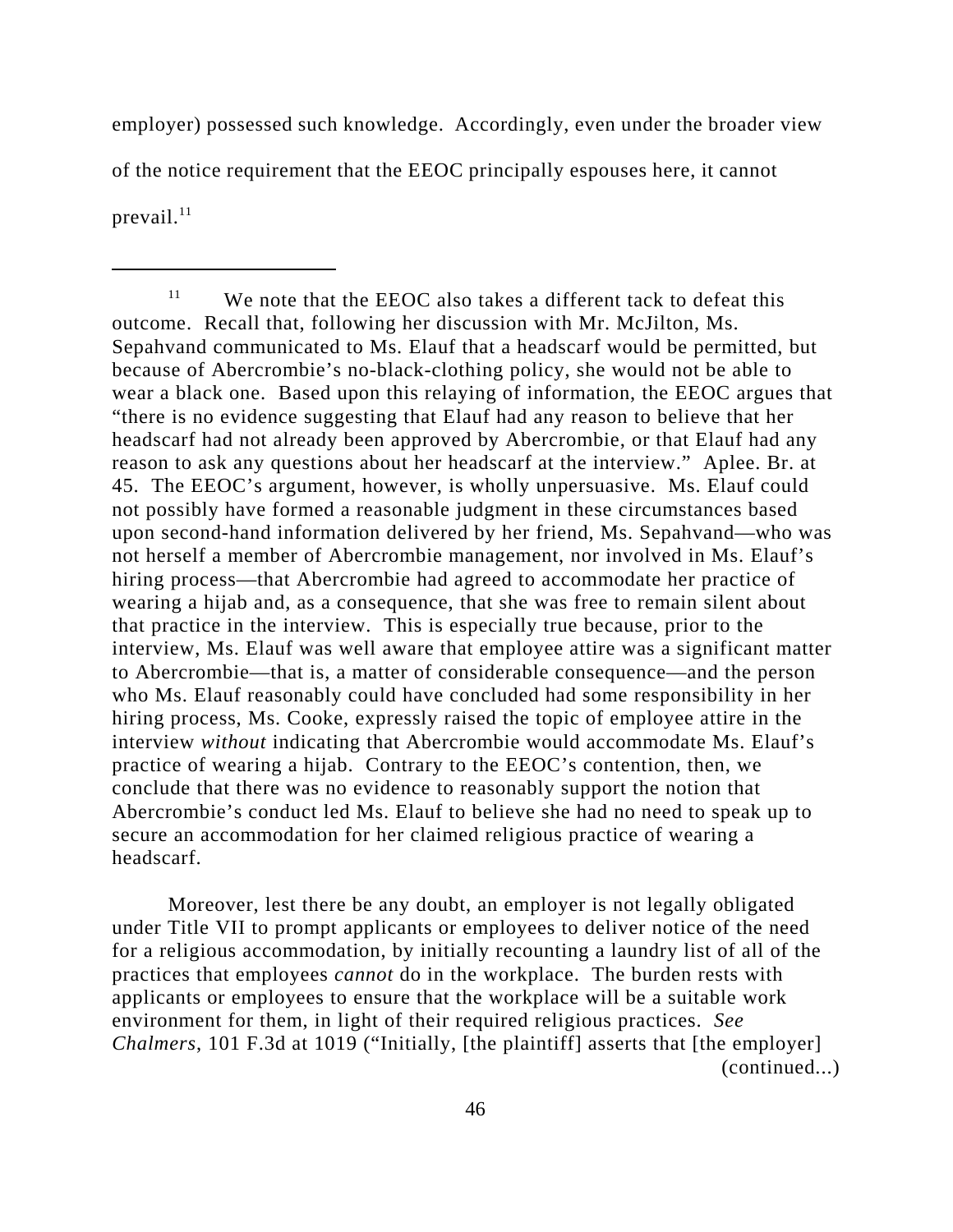We do recognize that in its briefing, the EEOC intimates that something less than an employer's particularized, actual knowledge would suffice. *See* Aplee. Br. at 34 ("[T]his is not to say that employers are required to inquire of applicants or employees as to whether there are any religious beliefs that need to be accommodated, absent *some reasonable indication* to the employer that an accommodation *may* be needed." (emphases added)). However, it cites no authorities to support this proposition, and we are not aware of any. *See* Aplt. Reply Br. at 2 ("Had courts intended that 'reasonable indication' (or some other sort of constructive notice) be sufficient to satisfy the *prima facie* case, they would have said so.").

In sum, we hold that, in order to establish the second element of their prima facie case under Title VII's religion-accommodation theory, ordinarily plaintiffs must establish that they initially informed the employer that they engage in a

 $11$ (...continued)

never explicitly informed her of a company policy against writing religious letters to fellow employees at their homes and so she had no reason to request an accommodation. However, companies cannot be expected to notify employees explicitly of all types of conduct that might annoy co-workers, damage working relationships, and thereby provide grounds for discharge." (citation omitted) (internal quotation marks omitted)). Thus, the EEOC's suggestion to the contrary is misguided. *See* EEOC Response to Abercrombie's Rule 28(j) Letter, No. 11- 5110, at 1 (10th Cir., filed May 11, 2012) ("[I]t is uncontested that Elauf was not informed at any time by Abercrombie that it has an unwritten prohibition on Models wearing headscarves. Therefore, there was no reason for Elauf to believe there was any conflict requiring accommodation." (citation omitted)); *see also* Aplt. App. at 55 (testifying that Ms. Cooke did not tell her (Ms. Elauf) that she "wouldn't be able to wear [her headscarf] or anything like that").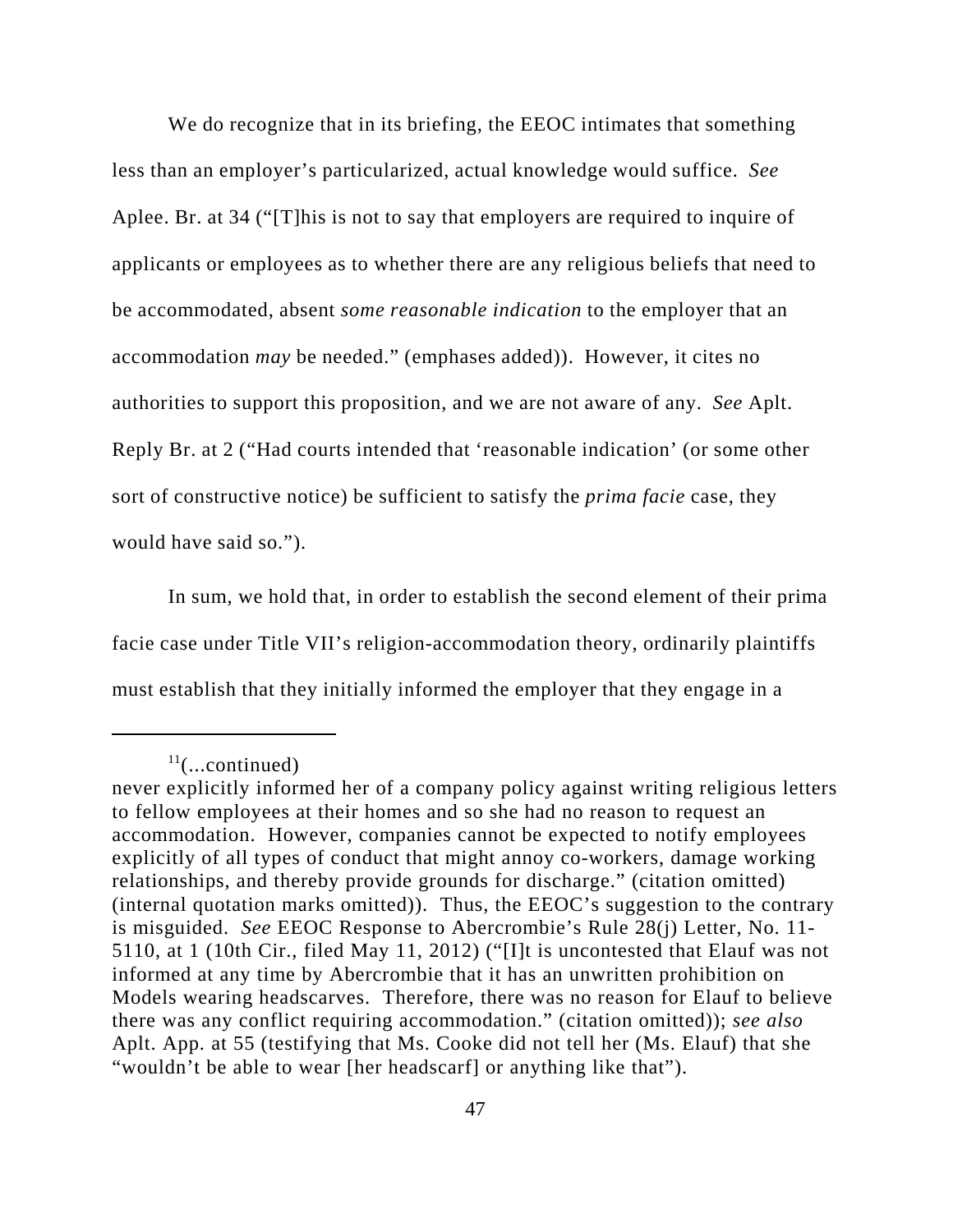particular practice for religious reasons and that they need an accommodation for the practice, due to a conflict between the practice and the employer's work rules. As noted, we recognize that some courts have taken a different path on this question. However, we are confident that our approach is the sounder one.

**2**

Given Title VII's conception of religion and the interactive nature of the religion-accommodation process, we are hard-pressed to see how we could logically reach another conclusion regarding the notice element of the prima facie case. This is because the answers to the key questions that determine whether an employer has an obligation under Title VII to provide a reasonable religious accommodation ordinarily are only within the ken of the applicant or employee; because an employer's obligation to engage in the interactive religionaccommodation process is only triggered when the employer has answers to those questions; and because, in implementing Title VII's anti-discrimination mandate, the EEOC has expressly disapproved of employers inquiring in the first instance or speculating about the answers to such questions.

For example, recall that Title VII only obliges employers to provide a reasonable accommodation for practices that applicants or employees engage in because of bona fide, sincerely held religious beliefs. *See, e.g.*, *EEOC Q & A*, *supra* ("Title VII requires employers to accommodate only those religious beliefs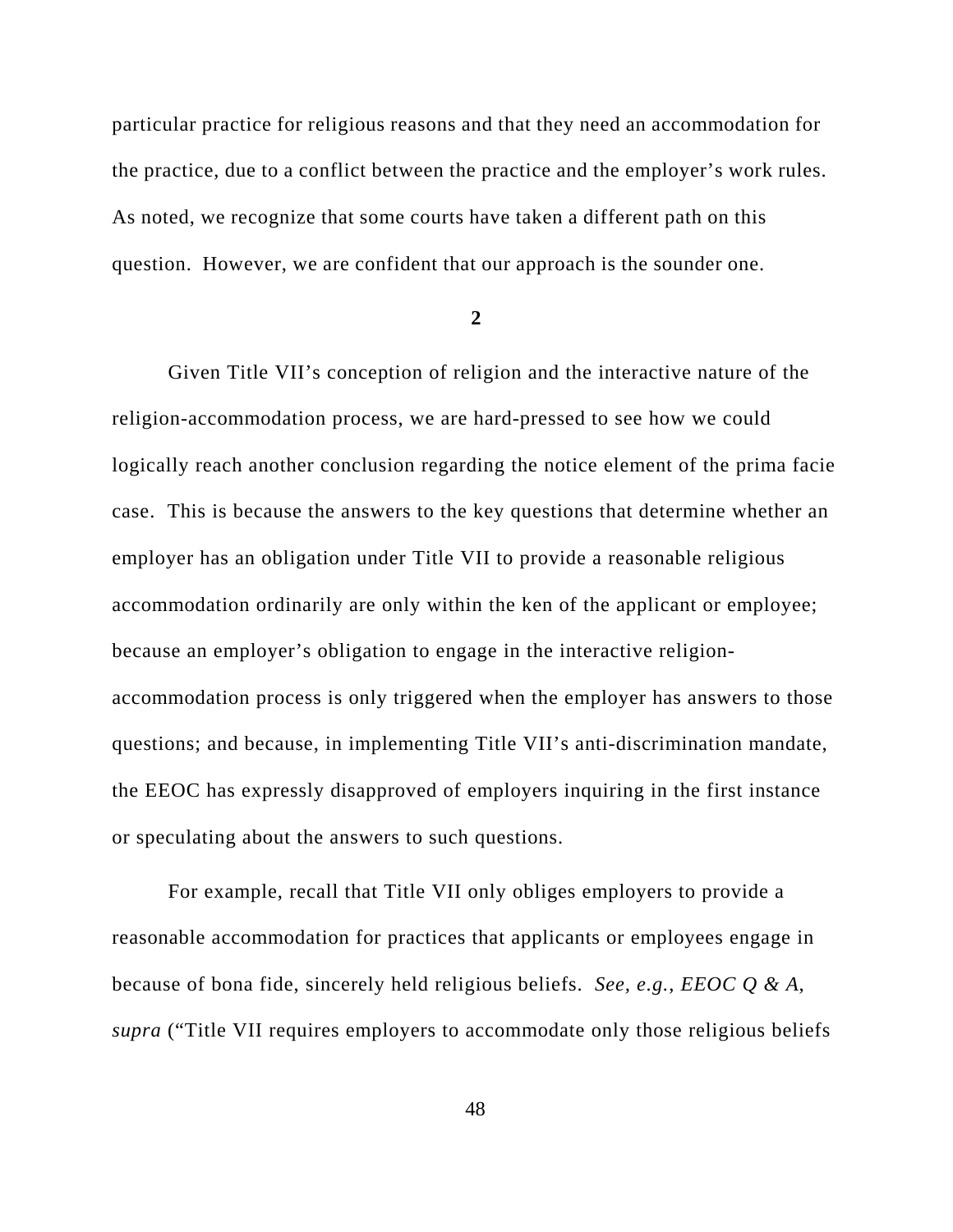that are religious and sincerely held . . . ." (internal quotation marks omitted)). As noted, those beliefs are defined broadly, but "typically concern[] ultimate ideas about life, purpose, and death." EEOC Compliance Manual  $\S 12-I(A)(1)$ (internal quotation marks omitted). Title VII does not extend its protections to practices that are engaged in as a matter of personal preference or for cultural reasons, *see, e.g.*, *Reed*, 330 F.3d at 935 ("[A]n employee is not permitted to redefine a purely personal preference or aversion as a religious belief."), and no matter how strongly an applicant or employee believes in certain political, economic, or social ideas, if those ideas do not otherwise relate to the stuff of religion (e.g., ultimate notions about life, purpose, or death), then practices based upon them do not fall within Title VII's protective ambit, *see, e.g.*, EEOC Compliance Manual § 12-I(A)(1).

But how is an employer to know that applicants or employees are engaged in a practice for religious reasons, unless they inform the employer? *Cf. id.* ("Determining whether a practice is religious turns not on the nature of the activity, but on the employee's motivation. The same practice might be engaged in by one person for religious reasons and by another person for purely secular reasons."). To be sure, in certain instances, applicants or employees may engage in practices that are traditionally associated with a particular religion. However, Title VII does not require employers to become knowledgeable about the customs and observances of religions. *See, e.g.*, *Wilkerson*, 522 F.3d at 319 ("[W]e do not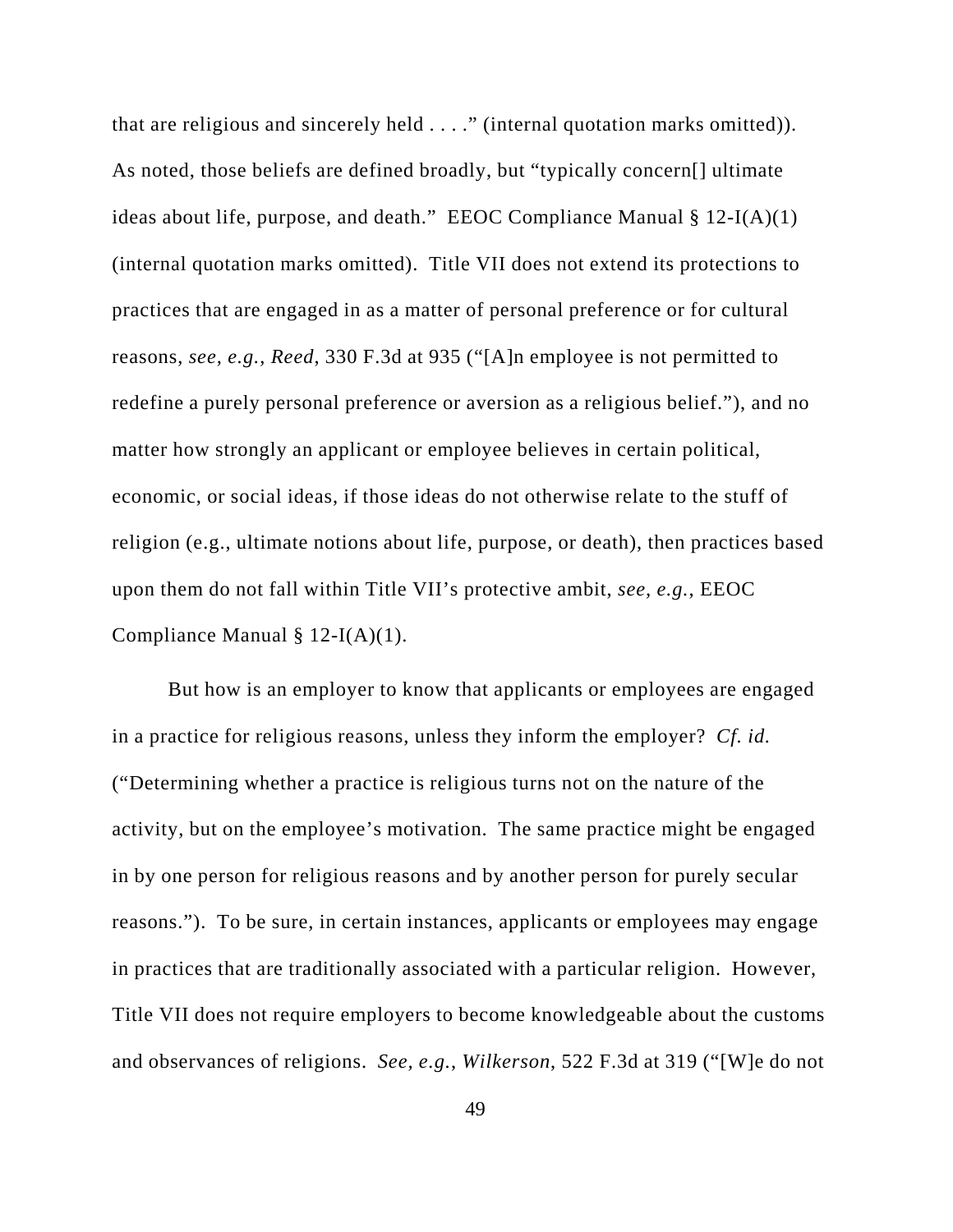impute to the employer the duty to possess knowledge of particularized beliefs of religious sects."); *Reed*, 330 F.3d at 936 (noting that "employers are not charged with detailed knowledge of the beliefs and observances associated with particular sects"); EEOC Compliance Manual  $\S 12$ -IV(A)(1) (noting that an employee "cannot assume that the employer will already know or understand" "the religious nature of the belief or practice at issue").

Furthermore, even if an employer was generally aware of the beliefs and observances that are traditionally associated with a particular religious group, and also knew that the applicant or employee displayed symbols associated with that group—or even that the applicant or employee specifically claimed to be a member of that group—ordinarily, the employer would still not know whether the conflicting practice in question actually stemmed from religious beliefs unless the particular applicant or employee informed the employer, because under Title VII, as we have discussed, religion is a uniquely personal and individual matter. *See, e.g.*, EEOC Compliance Manual § 12-I(A)(1) ("An employee's belief or practice can be 'religious' under Title VII even if the employee is affiliated with a religious group that does *not* espouse or recognize that individual's belief or practice, or if few – or no – other people adhere to it." (emphasis added)); *see also id*. ("[A] person's religious beliefs need not be confined in either source or content to traditional or parochial concepts of religion. A belief is religious for Title VII purposes if it is *religious in the person's own scheme of things* . . . ."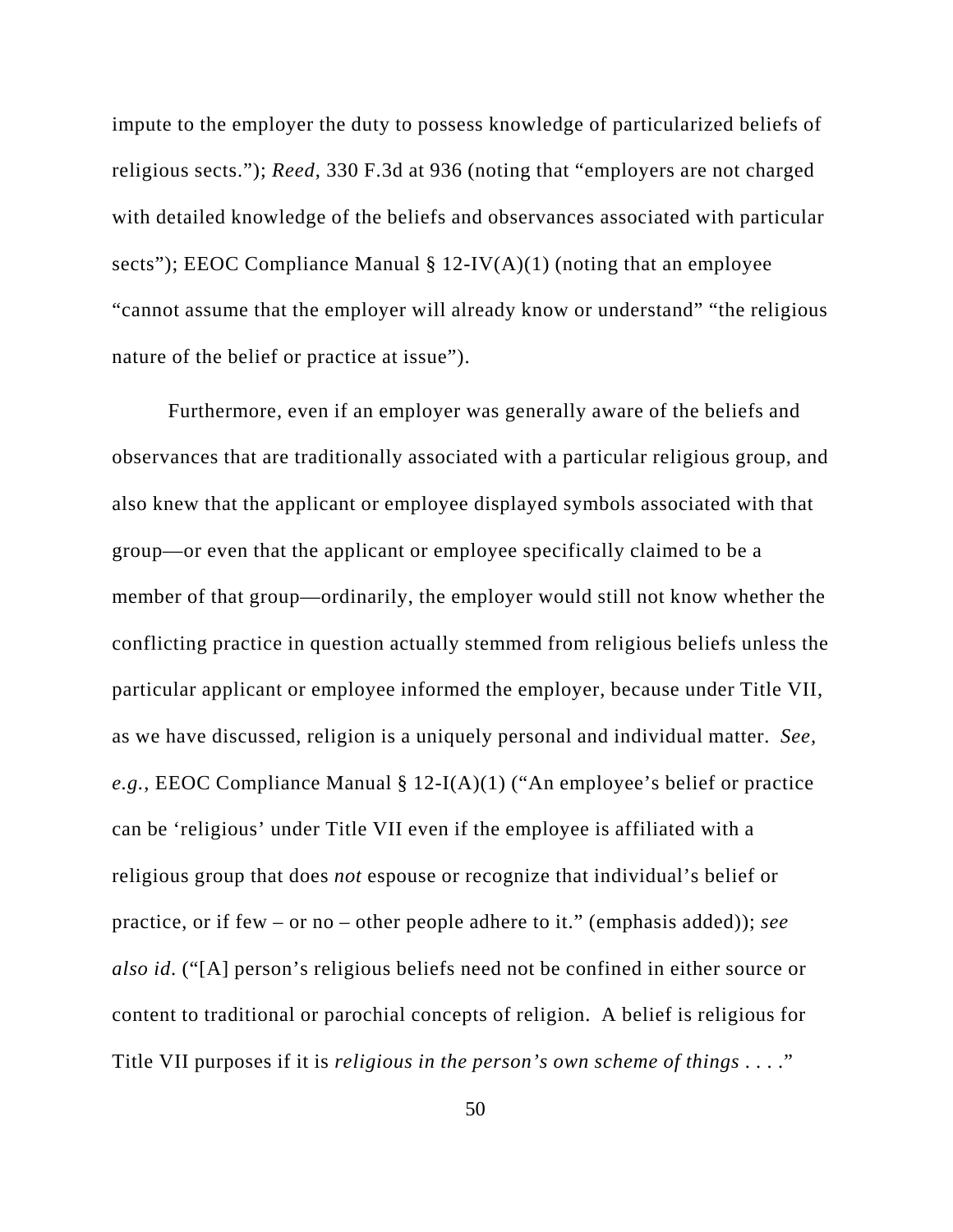(emphasis added) (footnotes omitted) (internal quotation marks omitted)). In holding that Title VII places a "duty on the employee to give fair warning of the employment practices that will interfere with his religion," *Reed*, 330 F.3d at 935, the Seventh Circuit succinctly and cogently touched on a like point. Specifically, the court in *Reed* stated: "A person's religion is not like his sex or race—something obvious at a glance. Even if he wears a religious symbol, such as a cross or a yarmulka, this may not pinpoint *his particular beliefs and observances* . . . ." *Id.* at 935–36 (emphasis added).

Similarly, in upholding the dismissal of the plaintiff's religionaccommodation claim because she failed to inform her employer of her need for an accommodation due to a conflict between her Christian beliefs and the employer's "libation" or alcohol-drinking ceremony, the Third Circuit in *Wilkerson* rejected the plaintiff's suggestion that the employer's knowledge that she was a Christian was enough to trigger its accommodation obligation. Specifically, the Third Circuit stated, "that [the employer] knew she was a Christian does not sufficiently satisfy [the plaintiff's] duty to provide 'fair warning' to [the employer] that *she possessed a religious belief* that specifically prevented her from participating in the libations ceremony." *Wilkerson*, 522 F.3d at 319 (emphasis added). Indeed, the Third Circuit went further and concluded that even if the employer "suspected" that the libations ceremony would be specifically offensive to the plaintiff, that would not relieve the plaintiff of the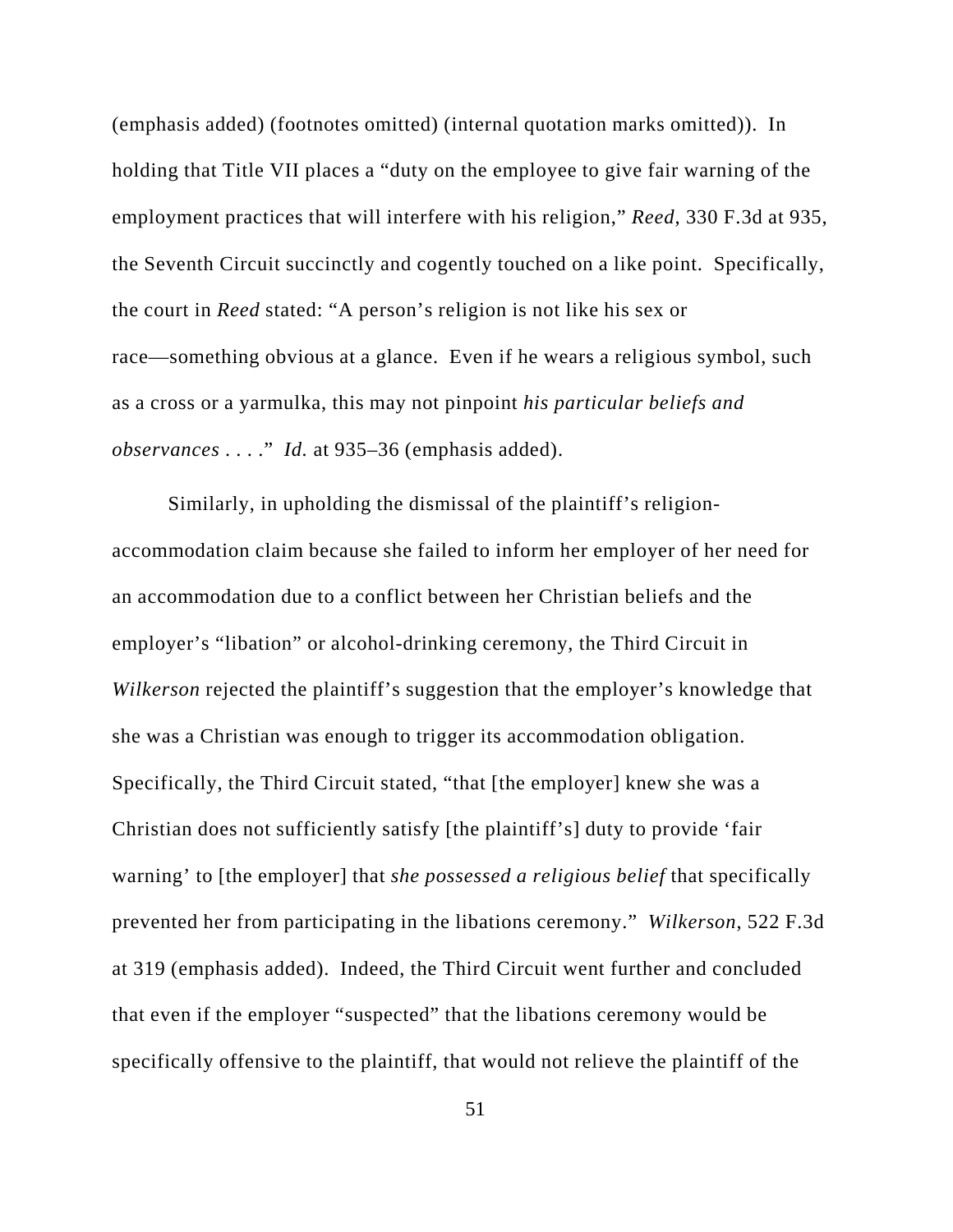obligation to "inform the defendants that the libation ceremony would offend *her religious beliefs*." *Id.* at 319–20 (emphasis added). In the same vein, in upholding the denial of the plaintiff's religion-accommodation claim, the Fourth Circuit rejected the plaintiff's argument that the employer's knowledge of the plaintiff's strongly held religious beliefs was enough to "put it on notice" that those beliefs would—*in the plaintiff's view*—oblige her to "write, and send, personal, accusatory letters to co-workers at their homes." *Chalmers*, 101 F.3d at 1020 n.3. Therefore, even if an employer were on notice that an applicant or employee subscribed to a particular religious belief system, because religion under Title VII is a uniquely personal matter, that information would not be enough to tell the employer what practices are religious in "the person's own scheme of things." EEOC Compliance Manual  $\S 12-I(A)(1)$  (internal quotation marks omitted). Ordinarily, the only way the employer would know such information is if the applicant or employee informed the employer.

Knowing this much demonstrates why the most natural reading of Title VII's religion-accommodation provision is one that ordinarily places the burden on the applicant or employee to inform the employer of the conflicting religious practice and the need for an accommodation, and why a contrary reading of the statute would be patently unfair to employers. *Reed* provides a hypothetical that powerfully underscores this point: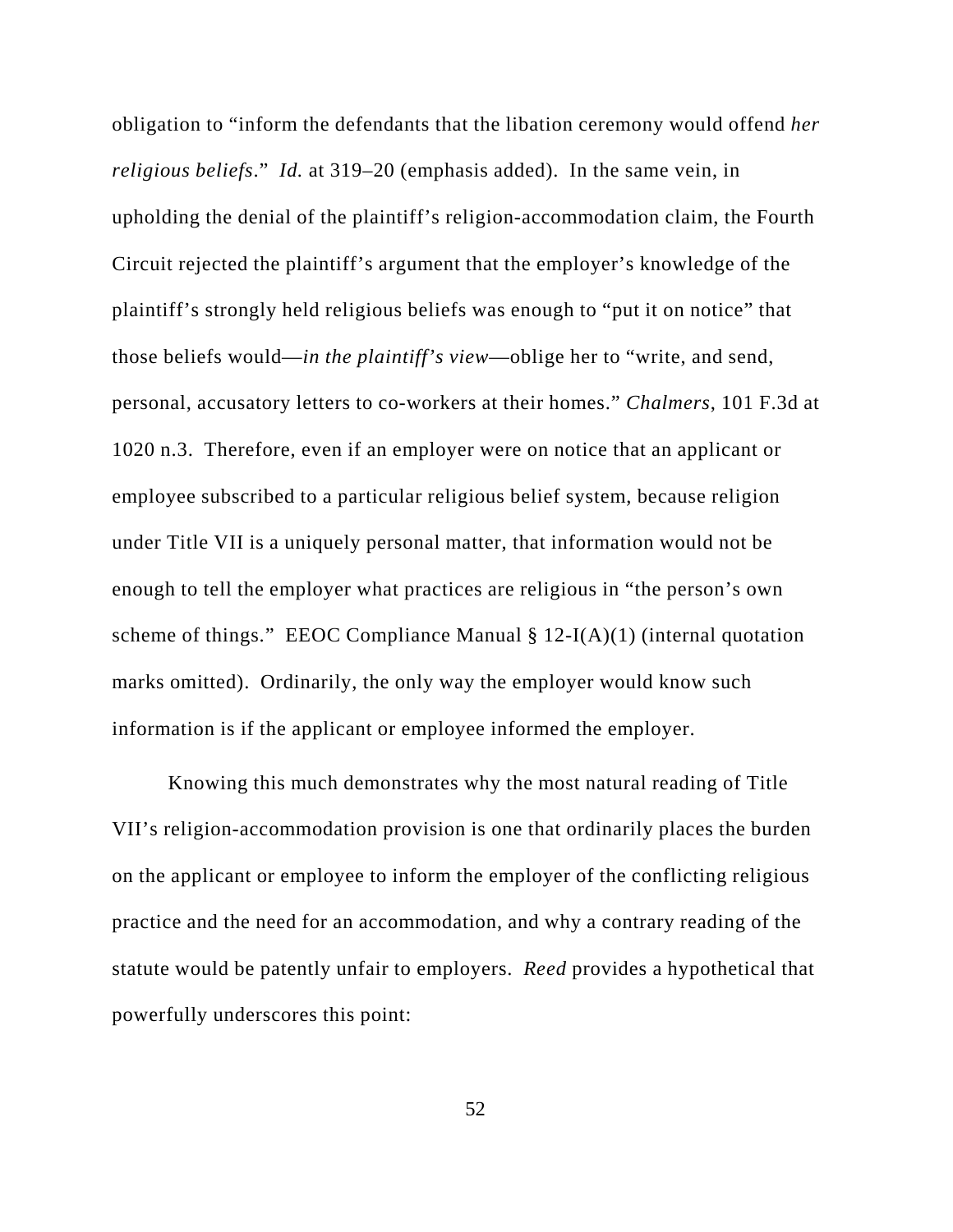Suppose the employee is an Orthodox Jew and believes that it is deeply sinful to work past sundown on Friday. He does not tell his employer, the owner of a hardware store that is open from 9 a.m. to 6 p.m. on Fridays, who leaves the employee in sole charge of the store one Friday afternoon in mid-winter, and at 4 p.m. the employee leaves the store. The employer could fire him without being thought guilty of failing to accommodate his religious needs.

330 F.3d at 936. A contrary reading of the statute would be, we think, misguided and quite unfair because "at that time" when the employer fired the employee "there was nothing to accommodate." *Wilkerson*, 522 F.3d at 319. As in *Reed*, "[t]his case is similar" to the hypothetical: Ms. Elauf undisputedly did not inform Abercrombie that her conflicting practice of wearing a hijab stemmed from her religious beliefs and that she needed an accommodation; consequently, as with the hypothetical employer, Abercrombie could elect not to hire Ms. Elauf "without being thought guilty of failing to accommodate [her] religious needs." 330 F.3d at 936. Nothing was present to accommodate.

Moreover, contrary to the EEOC's suggestion at oral argument, *see* Oral Arg. at 26:40–27:10, the fact that an applicant's headscarf (like Ms. Elauf's) was visible would not materially distinguish her circumstances from those of the person whose religious beliefs did not allow for work on the Sabbath. Even though that person's religious beliefs regarding the Sabbath would be invisible to the naked eye, so would the religious significance that the applicant attached to wearing the headscarf. As noted, Muslim women (and certainly non-Muslim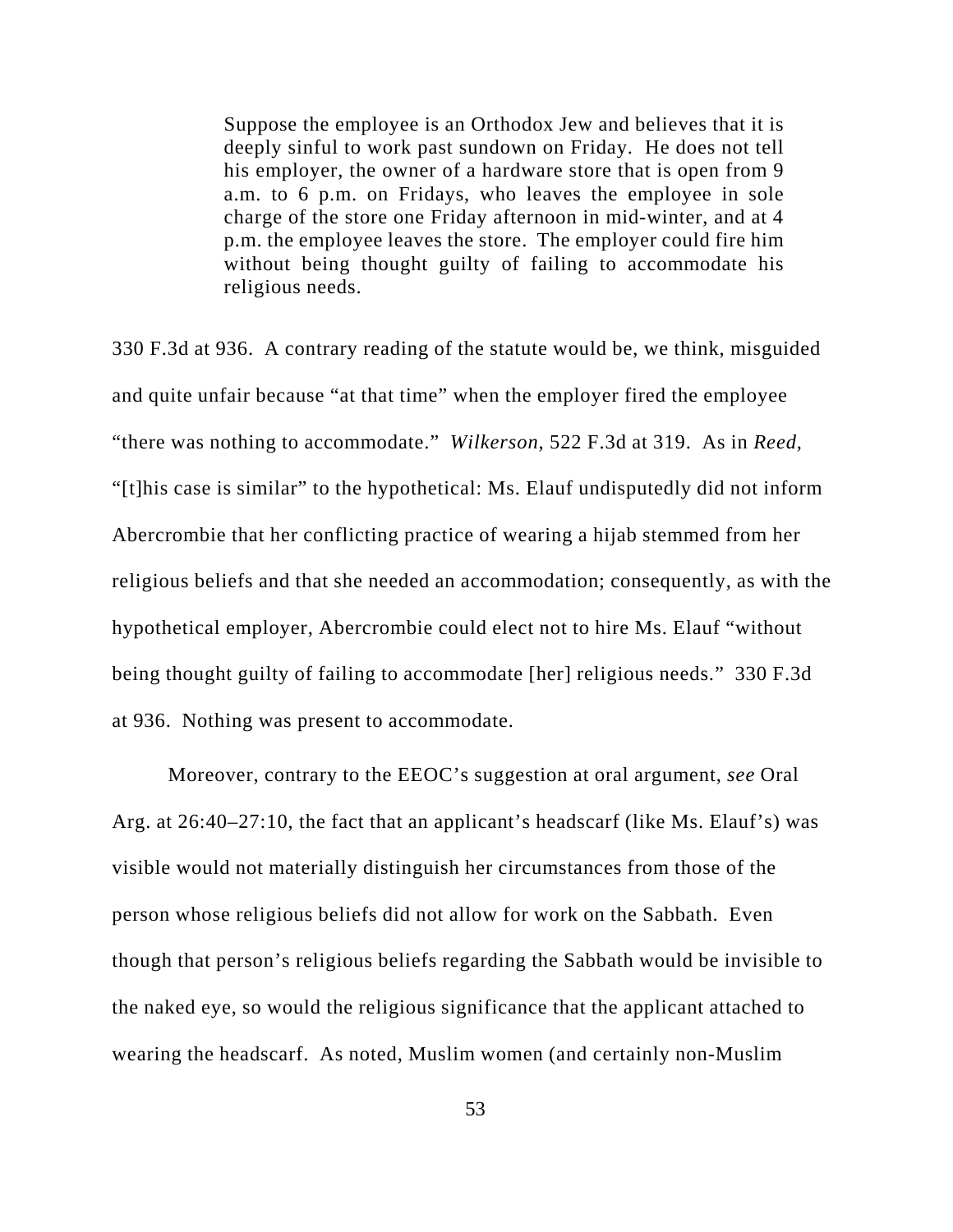women) wear headscarfs for reasons other than religion, and whether they are doing so for religious reasons depends on their (invisible) "motivation." EEOC Compliance Manual § 12-I(A)(1); *see* Aplt. App. at 292 (indicating that the EEOC's expert opined, regarding the reasons why people maintain certain dress, "it really is, the question is, what is their motivation"). Therefore, employers confronted with the Sabbath-adherent and the headscarf-wearer would be similarly situated—that is, they would not reasonably be put on notice of the need for a religious accommodation unless they were informed of it by the applicant.

Lastly, even if an employer has particularized, actual knowledge of the religious nature of the practice—that is, knowledge that the practice of a *particular* applicant or employee stems from his or her religious beliefs—that still would not be sufficient information to trigger the employer's duty to offer a reasonable accommodation. That is because the applicant or employee may not actually *need* an accommodation. In other words, an applicant or employee may not consider his or her religious practice to be inflexible; that is, he or she may not feel obliged by religion to adhere to the practice. If that is the situation, then there actually is no conflict, nor a consequent need for the employer to provide a reasonable accommodation. Given that "[a] belief is religious for Title VII purposes if it is religious in *the person's own scheme of things*," EEOC Compliance Manual  $\S 12-I(A)(1)$  (emphasis added) (internal quotation marks omitted), whether a particular practice is religiously *required* is ultimately a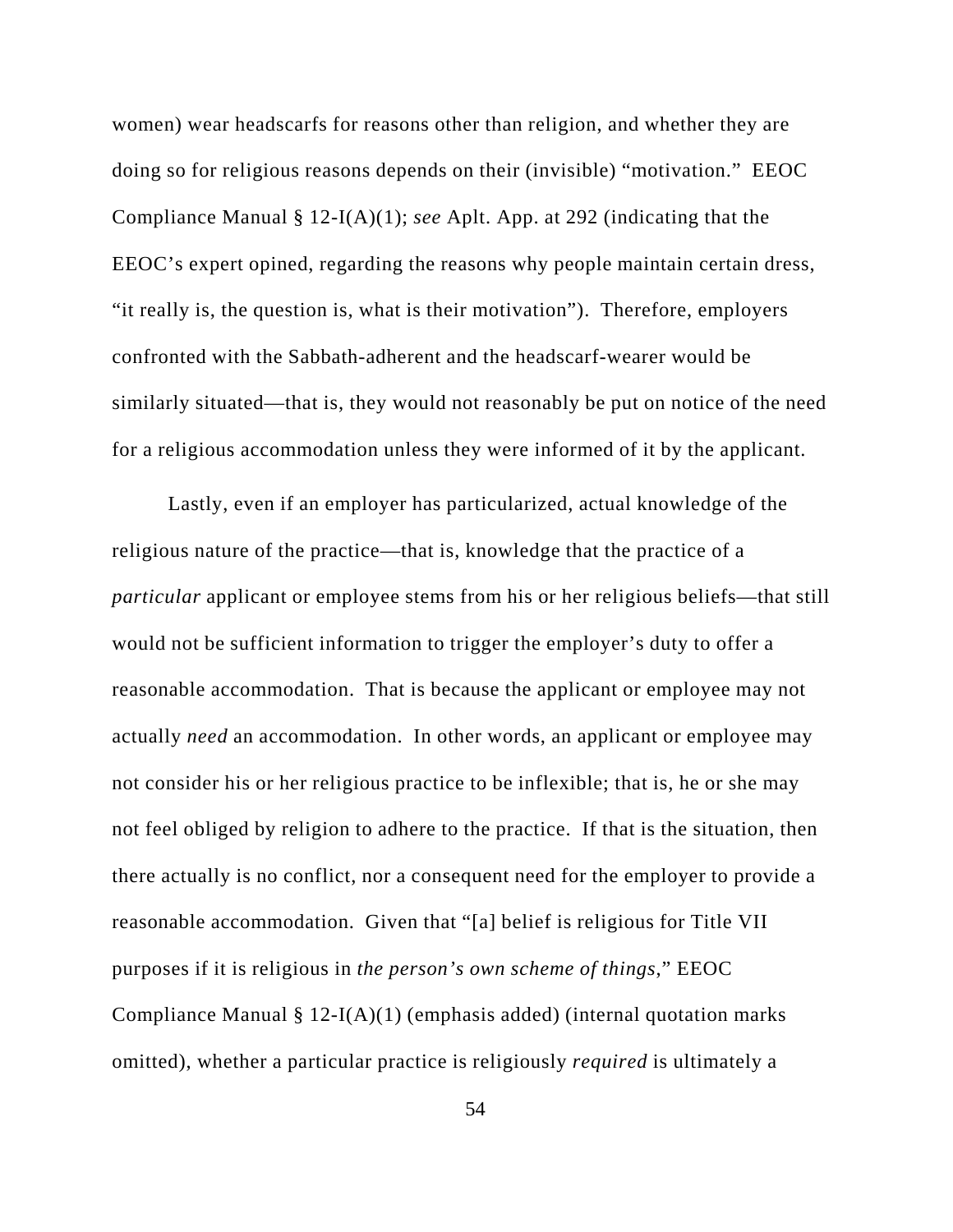question that only a particular individual can answer—even if the same practice is customarily required in the religion that the person claims to follow. *Cf. Turner*, 2009 WL 2567962, at \*2 (noting that the record did not indicate that the plaintiff ever told his employer "that his religious beliefs *required a meeting* with his pastor at that time or that the meeting was anything other than a personal preference" (emphasis added)).

As we suggested in *Thomas*, Title VII's "interactive process . . . requires participation by *both* the employer and the employee." 225 F.3d at 1155 (emphasis added). Yet, how can an employer meaningfully participate in the accommodation process, when it lacks concrete information from which to discern a need to do so? *See Wilkerson*, 522 F.3d at 319 ("Because [the plaintiff] did not inform [her employer] that the [libation] ceremony presented a [religious] conflict, it did not have a duty to accommodate her. Although [the plaintiff] told [her employer] after the fact, *at that time there was nothing to accommodate*." (emphasis added)); Larson, *supra*, § 56.05, at 56-21 ("Indeed, it would seem unreasonable to require an employer to accommodate the religious practices of an employee when the employer is *unaware* of the *need* to do so." (emphases added)).

It is true that logic does not perforce dictate that just because the foregoing critical questions ordinarily must be answered by the particular applicant or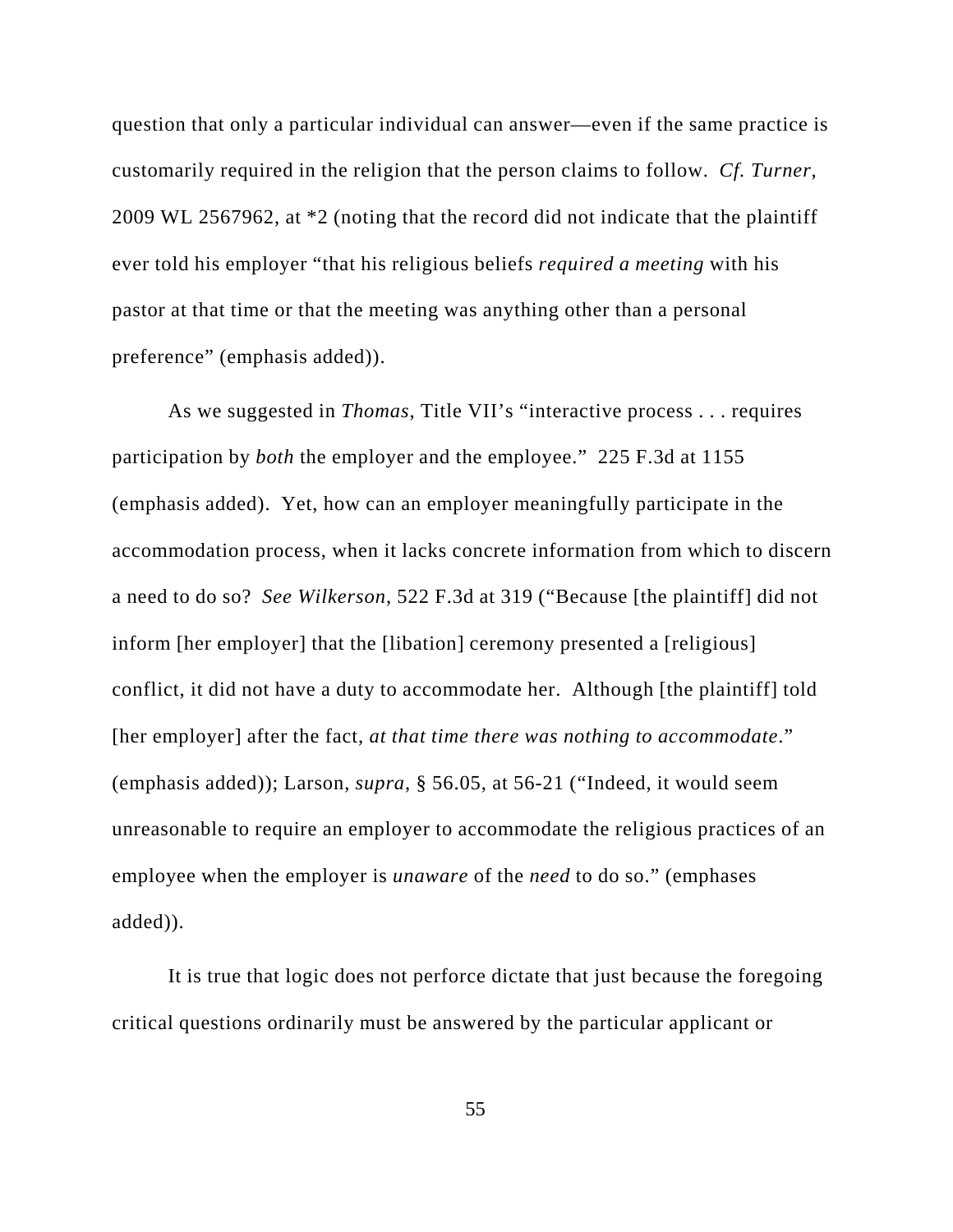employee, before the employer's duty to offer a reasonable accommodation is triggered, that the applicant or employee must *initiate* the communication: it is conceivable that one could fashion a regulatory regime in which the employer was obliged to inquire in the first instance concerning the religious beliefs and needs of applicants or employees. Yet, under Title VII's interactive accommodation scheme, it is clear that, not only is the employer not obliged to make such religious inquiries, the employer is *affirmatively discouraged* from doing so because "an applicant's religious affiliation or beliefs . . . are generally viewed as non job-related and problematic under federal law." *EEOC Pre-Employment Inquiries*, *supra*; *see, e.g.*, *Prise*, 657 F. Supp. 2d at 597 (noting that questioning applicants concerning their religious beliefs could, "under some circumstances, permit an inference to be drawn that an employer engaged in improper religionbased discrimination"); *EEOC Best Practices*, *supra* ("In conducting job interviews, employers can ensure nondiscriminatory treatment by . . . inquiring about matters directly related to the position in question."). Furthermore, as we have discussed, in the religion-accommodation context, the EEOC has specifically cautioned employers to "avoid assumptions or stereotypes about what constitutes a religious belief or practice or what type of accommodation is appropriate." *EEOC Best Practices*, *supra*; *see id.* (noting that "[m]anagers and employees should be trained not to engage in stereotyping based on religious dress and grooming practices"). Thus, if under Title VII an employer is affirmatively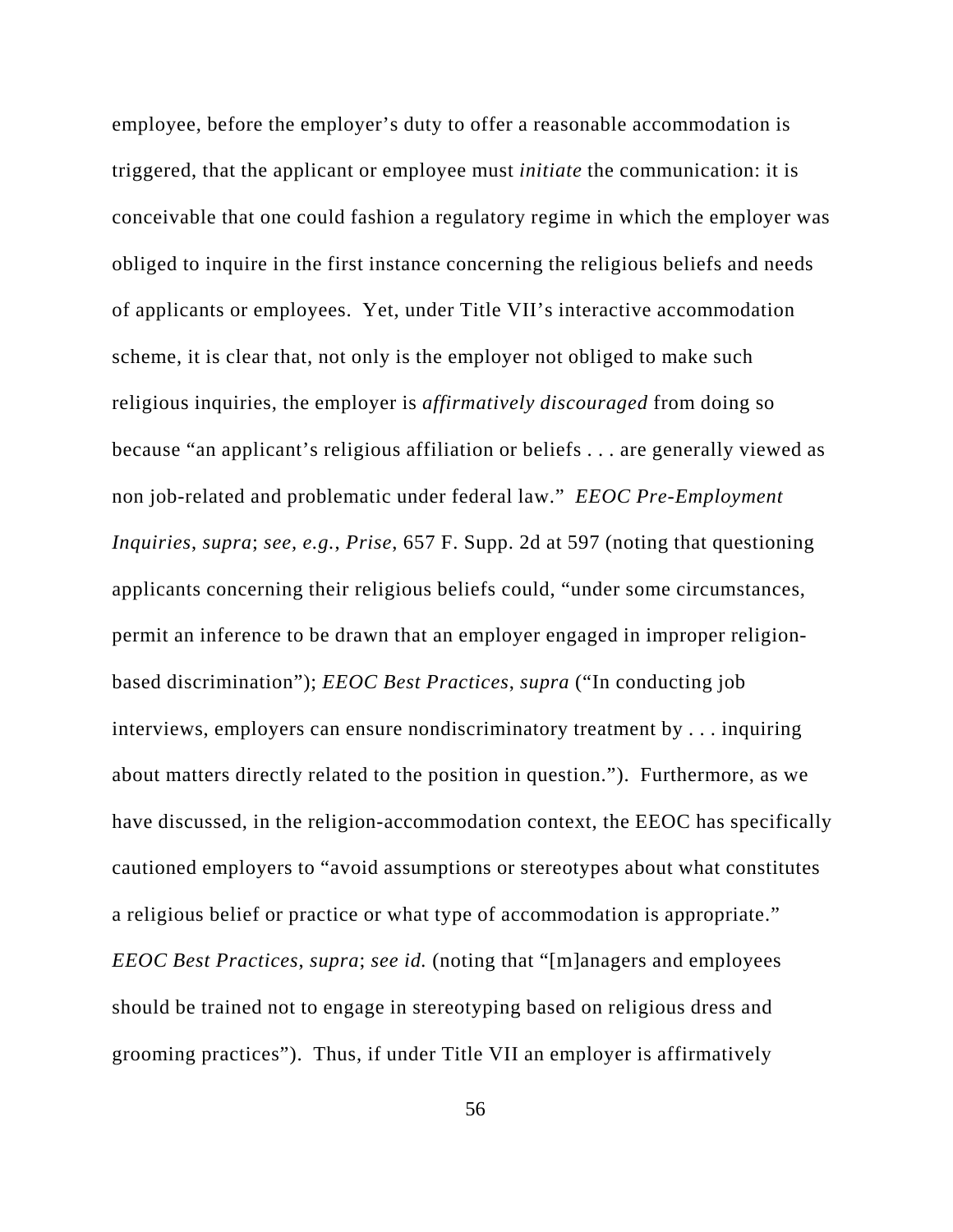discouraged from asking applicants or employees whether their seemingly conflicting practice is based on religious beliefs, and, if so, whether they actually will need an accommodation for the practice, because it is inflexible (i.e., truly conflicting), *and* the employer also is discouraged by the EEOC from speculating about such matters, then the interactive accommodation process ordinarily only can be triggered when applicants or employees first provide the requisite information to the employer.

In sum, in light of Title VII's conception of religion and the interactive nature of the religion-accommodation process, we have difficulty seeing how we could logically reach a conclusion other than the one that we explicate here regarding the notice element of the prima facie case.

## **3**

## **a**

We also find further support for our view of the notice requirement—which places the onus on the applicant or employee to initially provide explicit notice to the employer of the conflicting religious practice and the need for an accommodation—in references found in the EEOC's own regulations and policy documents regarding the source of the employer's notice. These authorities—repeatedly, expressly, and unequivocally—assign the notice responsibility to the applicant or employee. Beginning with its substantive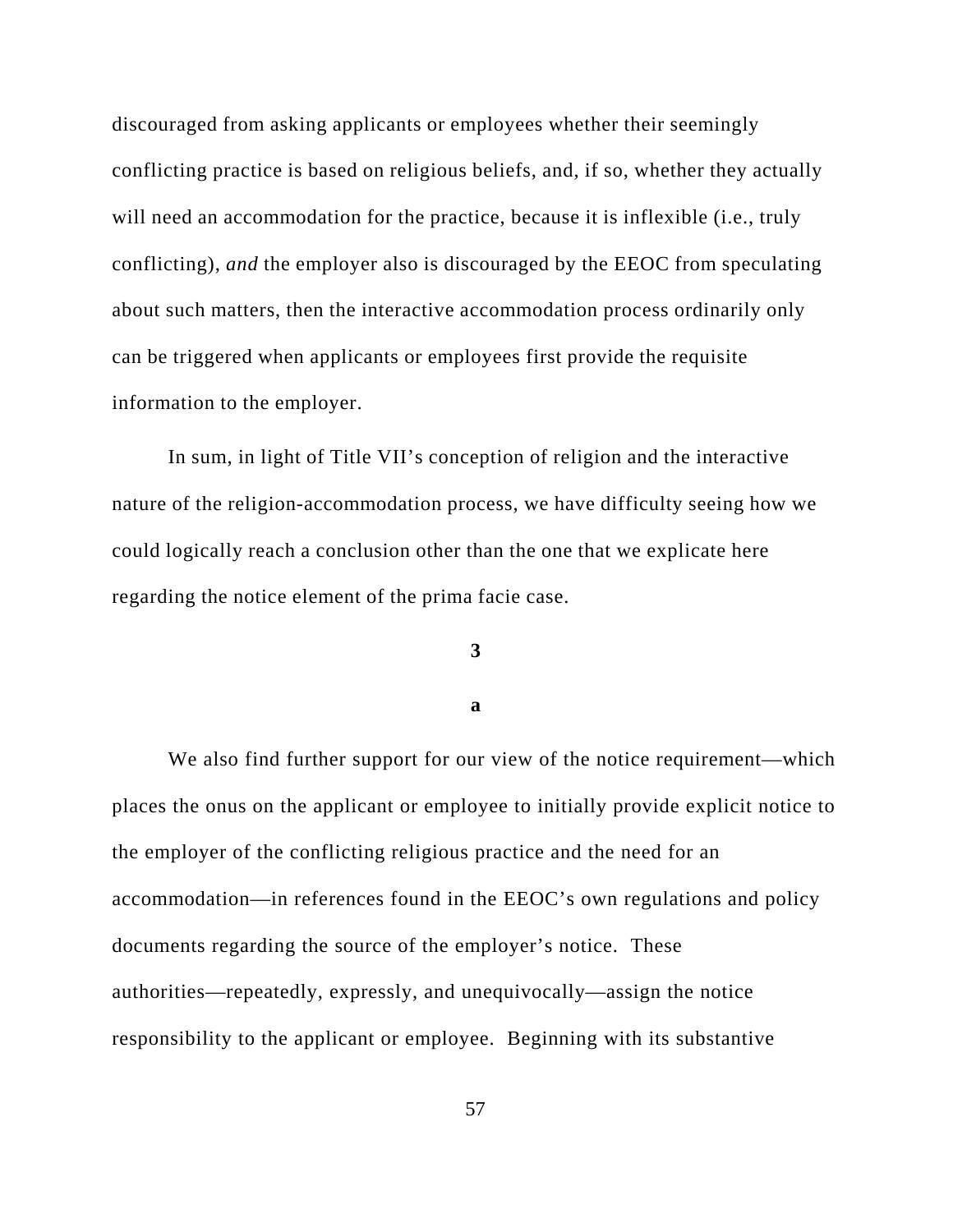regulation, the EEOC states, "*After an employee or prospective employee notifies* the employer . . . of his or her need for a religious accommodation, the employer . . . has an obligation to reasonably accommodate the individual's religious practices." 29 C.F.R.  $\S$  1605.2(c)(1) (emphasis added). In other words, by its plain terms, the regulation contemplates that the employer's duty to provide a reasonable religious accommodation comes after it receives notice from the prospective employee or employee. If no such notice is provided, it would seem to ineluctably follow under the regulation that the employer has no duty to provide a reasonable religious accommodation and cannot (as a matter of law) be held liable for failing to do so.

The agency's compliance manual follows suit and, notably, underscores that the notice provided by the applicant or employee cannot consist of "vague reference[s]," *Johnson*, 762 F.2d at 673, but instead must be specific:

> An applicant or employee who seeks religious accommodation must make the employer aware both of the need for accommodation and that it is being requested due to a conflict between religion and work. The employee is obligated to explain the religious nature of the belief or practice at issue, and cannot assume that the employer will already know or understand it.

EEOC Compliance Manual § 12-IV(A)(1).

To be sure, there is not any particular talismanic litany that the applicant or employee must recite to effectively put the employer on notice. In this regard,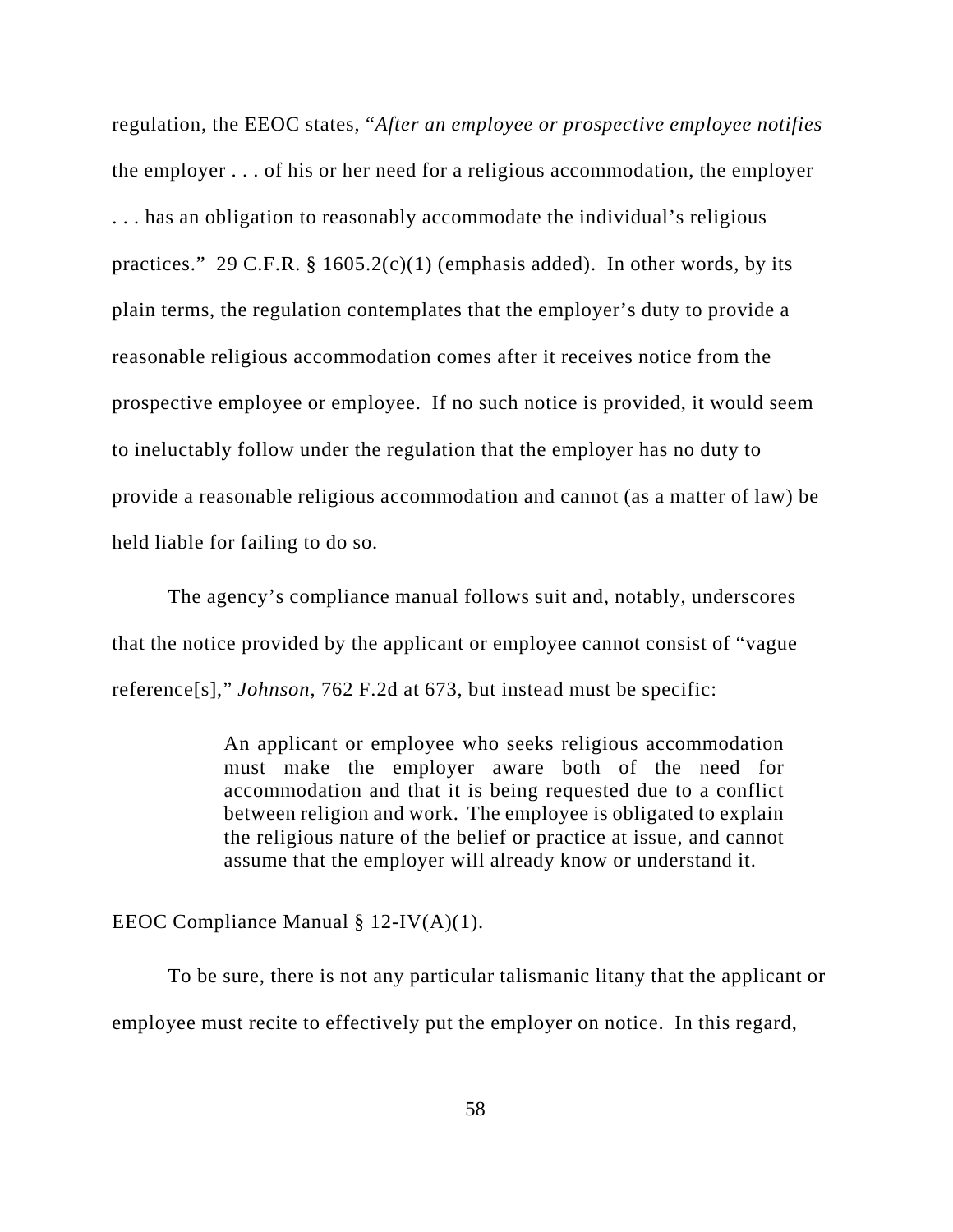the EEOC states, "No 'magic words' are required to place an employer on notice of an applicant's or employee's conflict between religious needs and a work requirement. To request an accommodation, an individual may use plain language and need not mention any particular terms such as 'Title VII' or 'religious accommodation.'" *Id.* But the EEOC does insist that the applicant or employee "provide enough information to make the employer aware that there exists a conflict between the individual's religious practice or belief and a requirement for applying for or performing the job."12 *Id.* 

## **EXAMPLE 29 Failure to Advise Employer That Request Is Due to Religious Practice or Belief**

Jim agreed to take his employer's drug test but was terminated because he refused to sign the accompanying consent form. After his termination, Jim filed a charge alleging that the employer failed to accommodate his religious objection to swearing an oath. Until it received notice of the charge, the employer did not know that Jim's refusal to sign the form was based on his religious beliefs. Because the employer was not notified of the conflict at the time Jim refused to sign the form, or at any time prior to Jim's termination, *it did not have an opportunity to offer to accommodate him*. The employer has not violated Title VII.

EEOC Compliance Manual  $\S 12$ -IV(A)(1) (emphasis added). In our view, the facts of this hypothetical are closely akin to the facts present here: at no point (continued...)

 $12$  Indeed, the EEOC effectively underscores by a hypothetical that an applicant or employee cannot remain silent before the employer regarding the religious nature of his or her conflicting practice and need for an accommodation and still hope to prevail in a religion-accommodation case: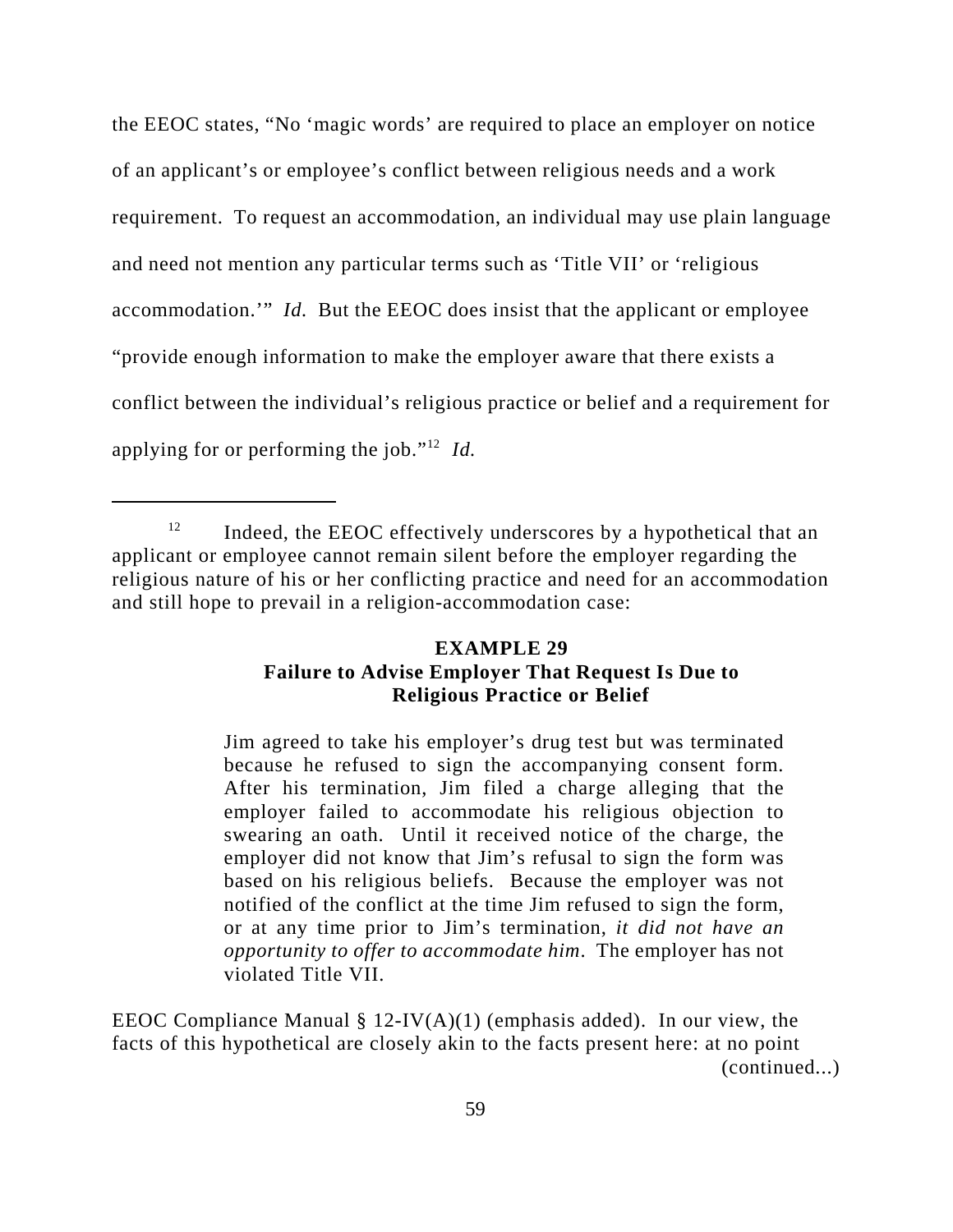And other policy documents of the EEOC are of similar import, placing the burden on the applicant or the employee to provide notice to the employer of the conflicting religious practice and the need for an accommodation. *See, e.g.*, *EEOC Best Practices*, *supra* (noting that "[e]mployees should advise their supervisors or managers of the nature of the conflict between their religious needs and the work rules" and they "should provide enough information to enable the employer to understand what accommodation is needed, and why it is necessitated by a religious practice or belief"); *EEOC Q & A*, *supra* (responding to the question, "[h]ow does an employer learn that accommodation may be needed?" by stating, "[a]n applicant or employee who seeks religious accommodation *must* make the employer aware both of the need for accommodation and that it is being requested due to a conflict between religion and work" (emphasis added)). In sum, the clear, unequivocal guidance reflected in the EEOC's own regulation and policy documents supports our view that the onus is upon the applicant or employee to initially provide explicit notice to the employer of the conflicting religious practice and the need for an accommodation.

 $12$ (...continued)

during her interview with Ms. Cooke (Abercrombie's agent) did Ms. Elauf expressly inform her—directly or indirectly—that she wore her hijab for religious reasons and felt obliged to do so, and, therefore, would need an accommodation. Like the hypothetical employer, Abercrombie did not have a chance to accommodate Ms. Elauf's allegedly religious practice.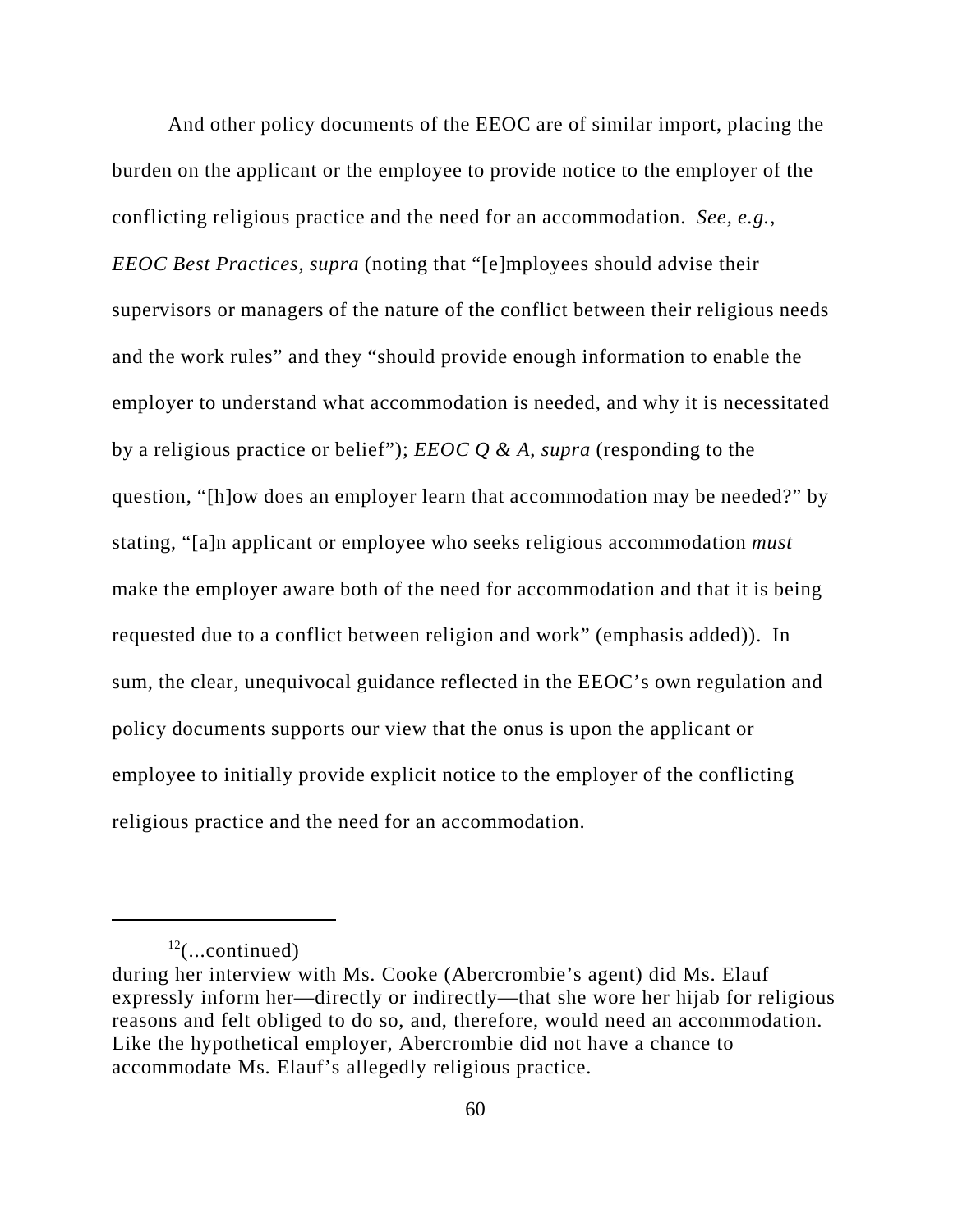**b**

The EEOC intimates that this reading of its regulation and policy documents is too facile. *See* Aplee. Br. at 39 ("These policy documents and regulations do not elevate form over substance and require this Court to take a nonsensical approach to the notice requirement."). In effect, the EEOC contends that the plain language of these materials do not tell the complete story because they do not take into account the circumstances of the instant case—where, in the EEOC's view, the employer had notice from a source other than an explicit communication from the applicant of the need to provide a religious accommodation. *See id.* at 38–39 ("[T]he Commission's policy documents do not address the situation where there is evidence that the employer was aware of the applicant's religious belief without the applicant herself so 'informing' it. . . . As such, none of these policy documents indicates that an employer is excused from its obligation to provide reasonable accommodation for an applicant's religious belief that conflicts with a work requirement simply because someone other than the applicant herself informed the employer of the belief." (quoting EEOC Compliance Manual § 12-IV(A))); *id.* at 39 ("[A]s with the aforementioned policy documents, the regulations do not address the situation where the employer is *otherwise aware* of the individual's religious belief, and accordingly do not preclude a plaintiff from satisfying the notice requirement under such circumstances." (emphasis added)). The EEOC asserts that its reading of the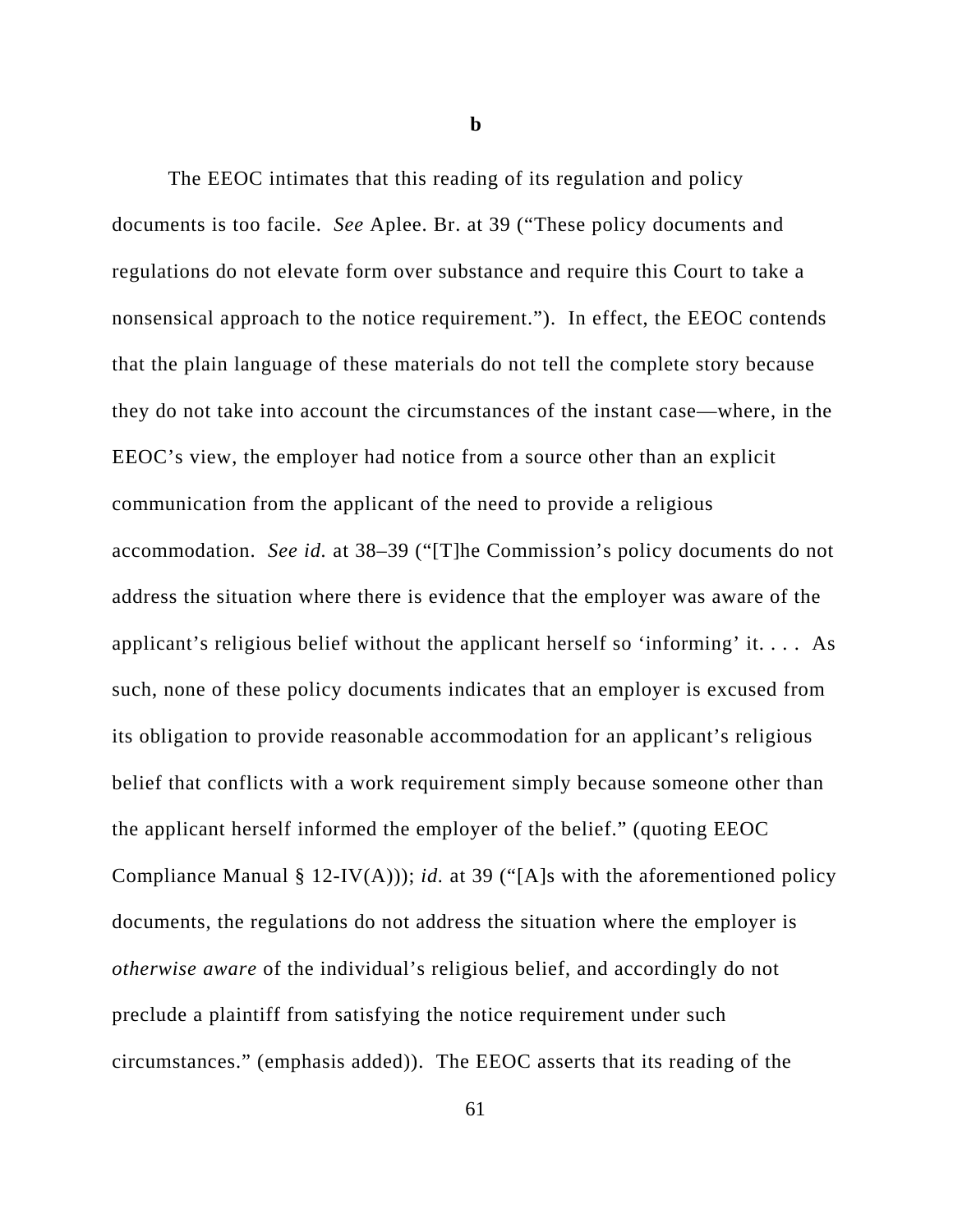scope of its regulation, 29 C.F.R. § 1605.2(c), is entitled to *Auer* deference. *See Auer v. Robbins*, 519 U.S. 452, 461 (1997).

However, we believe that the EEOC's views are unpersuasive and cannot control the outcome here. Notably, we conclude that "there are strong reasons for withholding the deference that *Auer* generally requires." *Christopher v. SmithKline Beecham Corp.*, --- U.S. ----, 132 S. Ct. 2156, 2167 (2012). "*Auer* ordinarily calls for deference to an agency's interpretation of its own ambiguous regulation, even when that interpretation is advanced in a legal brief . . . ." *Id.* at 2166; *see Chase Bank USA, N.A. v. McCoy*, --- U.S. ----, 131 S. Ct. 871, 880 (2011) ("[W]e defer to an agency's interpretation of its own regulation, advanced in a legal brief . . . ."); *see also Decker v. Nw. Envtl. Def. Ctr.*, --- U.S. ----, 133 S. Ct. 1326, 1337 (2013) ("When an agency interprets its own regulation, the Court, as a general rule, defers to it  $\dots$ .").

However, "this general rule does not apply in all cases." *Christopher*, 132 S. Ct. at 2166; *see, e.g.*, Harry T. Edwards et al., *Federal Standards of Review*, ch. XIV (Westlaw Database updated Apr. 2013) [hereinafter *Federal Standards*] ("[T]he deference afforded an agency's interpretation of its own regulations is significant, but it is not without limits."). As a threshold matter, in order for *Auer* deference to be warranted, "the language of the regulation in question must be ambiguous, lest a substantively new rule be promulgated under the guise of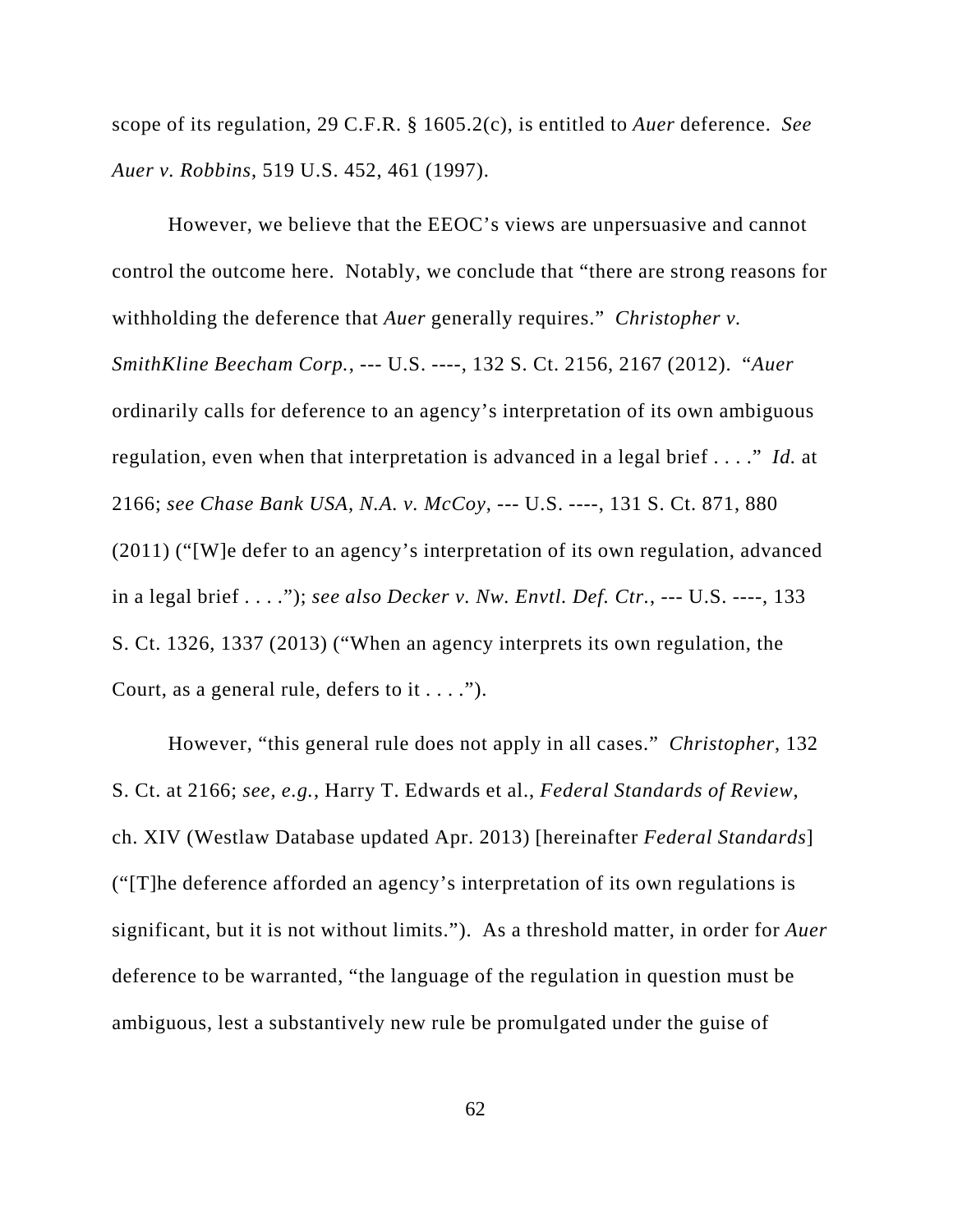interpretation." *Drake v. FAA*, 291 F.3d 59, 68 (D.C. Cir. 2002); *see Christensen v. Harris Cnty.*, 529 U.S. 576, 588 (2000) ("*Auer* deference is warranted only when the language of the regulation is ambiguous. The regulation in this case, however, is not ambiguous . . . . To defer to the agency's position would be to permit the agency, under the guise of interpreting a regulation, to create *de facto* a new regulation.").

Even if that threshold is crossed, there are other circumstances under which the application of *Auer* deference would be unjustified:

> Deference is undoubtedly inappropriate, for example, when the agency's interpretation is plainly erroneous or inconsistent with the regulation. And deference is likewise unwarranted when there is reason to suspect that the agency's interpretation does not reflect the agency's fair and considered judgment on the matter in question. This might occur when the agency's interpretation conflicts with a prior interpretation, or when it appears that the interpretation is nothing more than a convenient litigating position . . . .

*Christopher*, 132 S. Ct. at 2166 (citations omitted) (quoting *Auer*, 519 U.S. at 461–62 (internal quotation marks omitted); *Bowen v. Georgetown Univ. Hosp.*, 488 U.S. 204, 213 (1988) (internal quotation marks omitted)).

In considering the appropriateness of deferring to an agency's

interpretation, the *Christopher* Court also highlighted the importance of

safeguarding "the principle that agencies should provide regulated parties 'fair

warning of the conduct [a regulation] prohibits or requires.'" 132 S. Ct. at 2167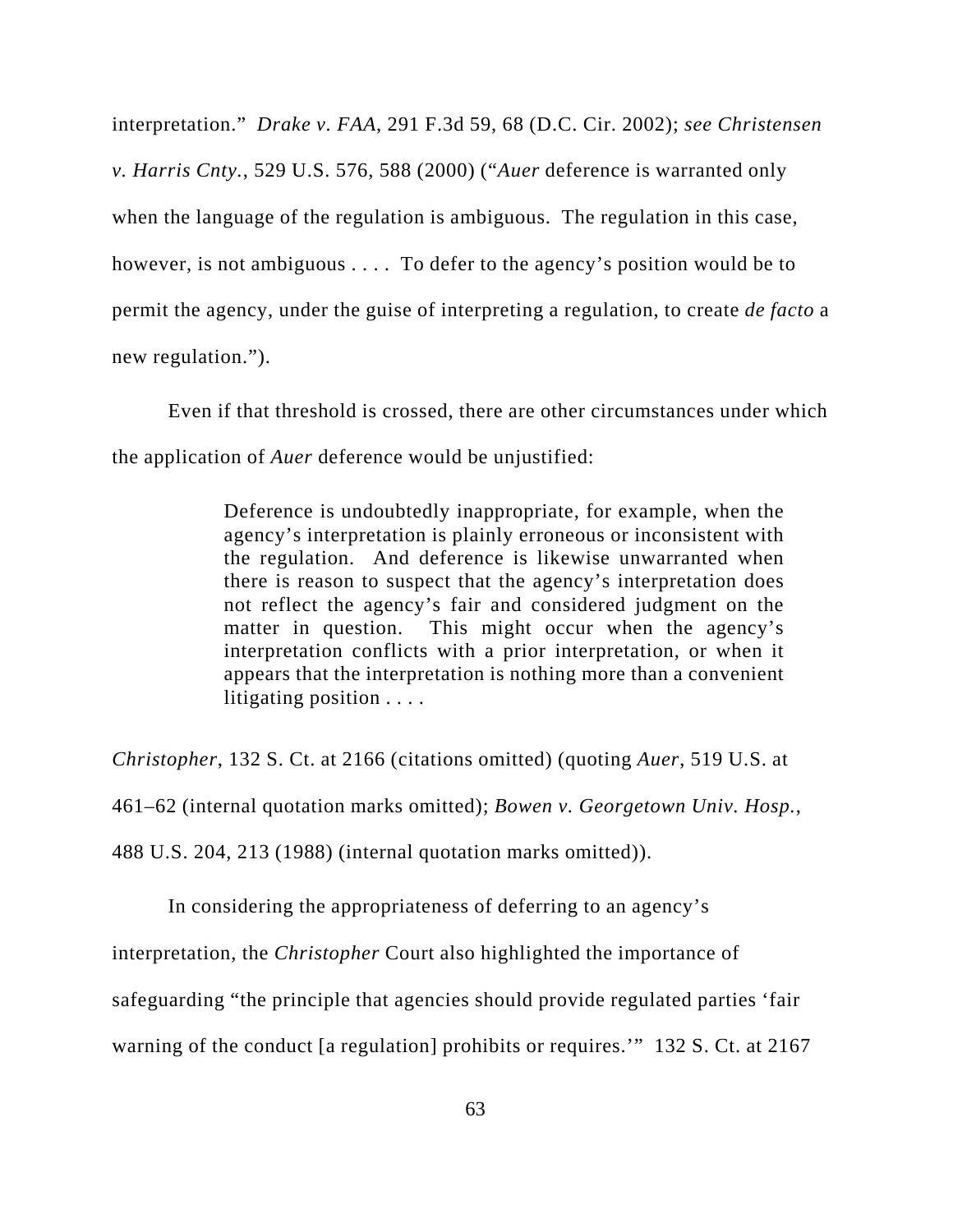(alteration in original) (quoting *Gates & Fox Co. v. Occupational Safety & Health Review Comm'n*, 790 F.2d 154, 156 (D.C. Cir. 1986) (Scalia, J.)); *see Drake*, 291 F.3d at 68 (listing as one of the "preconditions for applying this socalled *Auer* deference" that "the agency's reading of its regulation must be fairly supported by the text of the regulation itself, so as to ensure that *adequate notice* of that interpretation is contained within the rule itself" (emphasis added)); *see Federal Standards*, *supra*, ch. XIV (noting that "in *Christopher* . . . , the Court ruled that no *Auer* deference would be afforded to an agency interpretation of a disputed regulation if the statute, published regulations, and the agency's prior enforcement regime gave no notice to regulated parties of the interpretation proposed by the agency during the course of litigation"). As the *Christopher* Court elaborated:

> It is one thing to expect regulated parties to conform their conduct to an agency's interpretations once the agency announces them; it is quite another to require regulated parties to divine the agency's interpretations in advance or else be held liable when the agency announces its interpretations for the first time in an enforcement proceeding and demands deference.

132 S. Ct. at 2168.

We decline to accord *Auer* deference to the EEOC's interpretation of its own regulation, 29 C.F.R. § 1605.2(c)(1). First, it is far from clear that the regulation is actually ambiguous concerning the central question before us: whether applicants or employees initially must provide express notice to the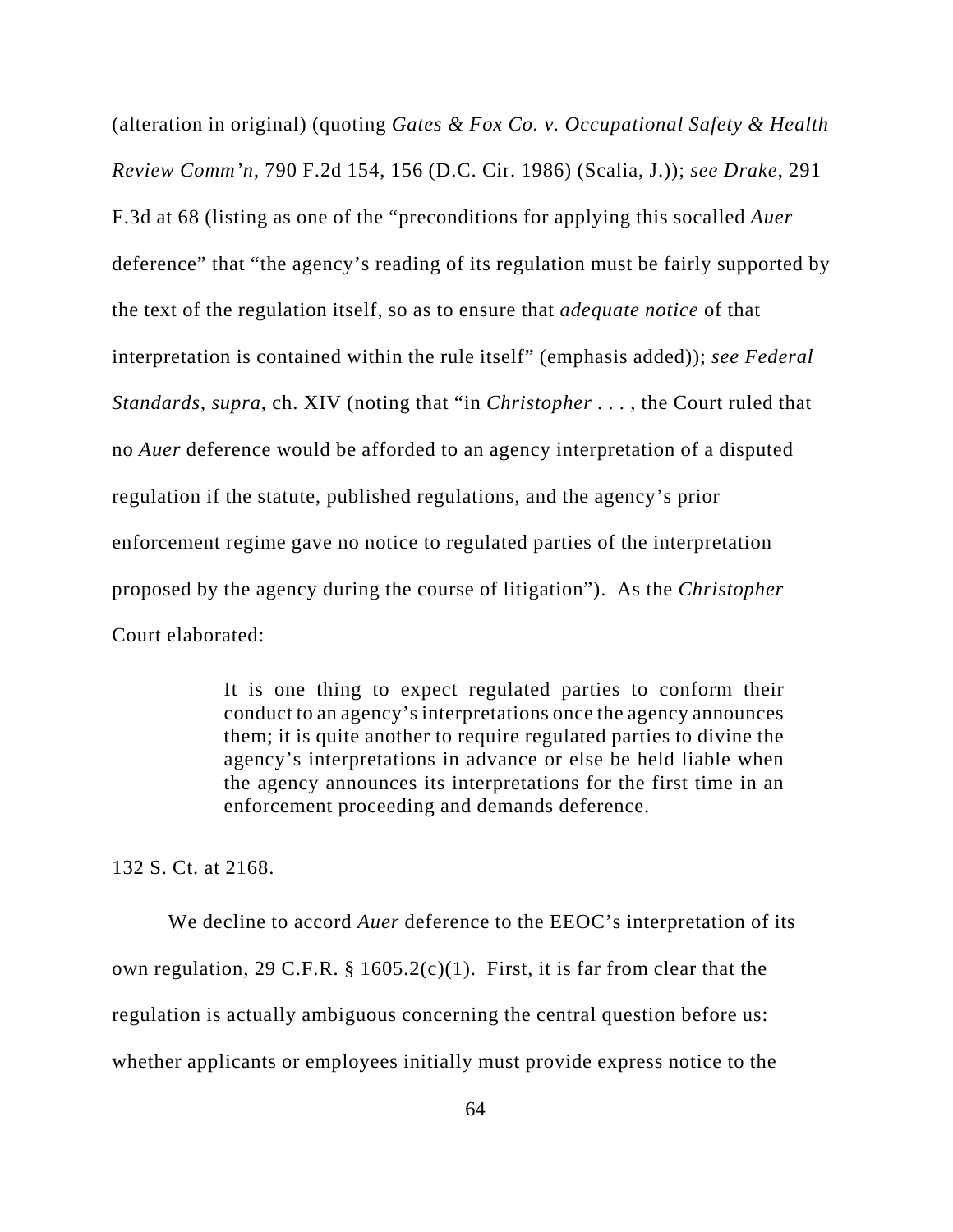employer of their conflicting religious practice and their need for an accommodation, in order to trigger the employer's legal duty to provide a reasonable religious accommodation. The regulation's language seems to "plainly" answer yes to that question. *Christensen*, 529 U.S. at 588; *see id.* ("Nothing in the regulation even arguably requires that an employer's compelled use policy *must* be included in an agreement. The text of the regulation itself indicates that its command is permissive, not mandatory."); *cf. Chase Bank*, 131 S. Ct. at 879–80 (noting that "the key question" was "whether the [interest-rate] increase actually changed a 'term' of the Agreement that was 'required to be disclosed'" within the meaning of the regulation and concluding that the regulation was "ambiguous as to the question presented, and [the Court] must therefore look to [the agency's] own interpretation of the regulation for guidance in deciding this case"). And "if the text of a regulation is unambiguous," as appears to be the situation here, "a conflicting agency interpretation . . . will necessarily be 'plainly erroneous or inconsistent with the regulation' in question." *Chase Bank*, 131 S. Ct. at 882 (quoting *Auer*, 519 U.S. at 461). Thus, at the threshold, it is doubtful that *Auer* deference to the EEOC's interpretation is appropriate.

Second, even if the regulation were actually "ambiguous in its reach," *Drake*, 291 F.3d at 68, there would be "reason to suspect that the [EEOC's] interpretation does not reflect [its] fair and considered judgment on the matter in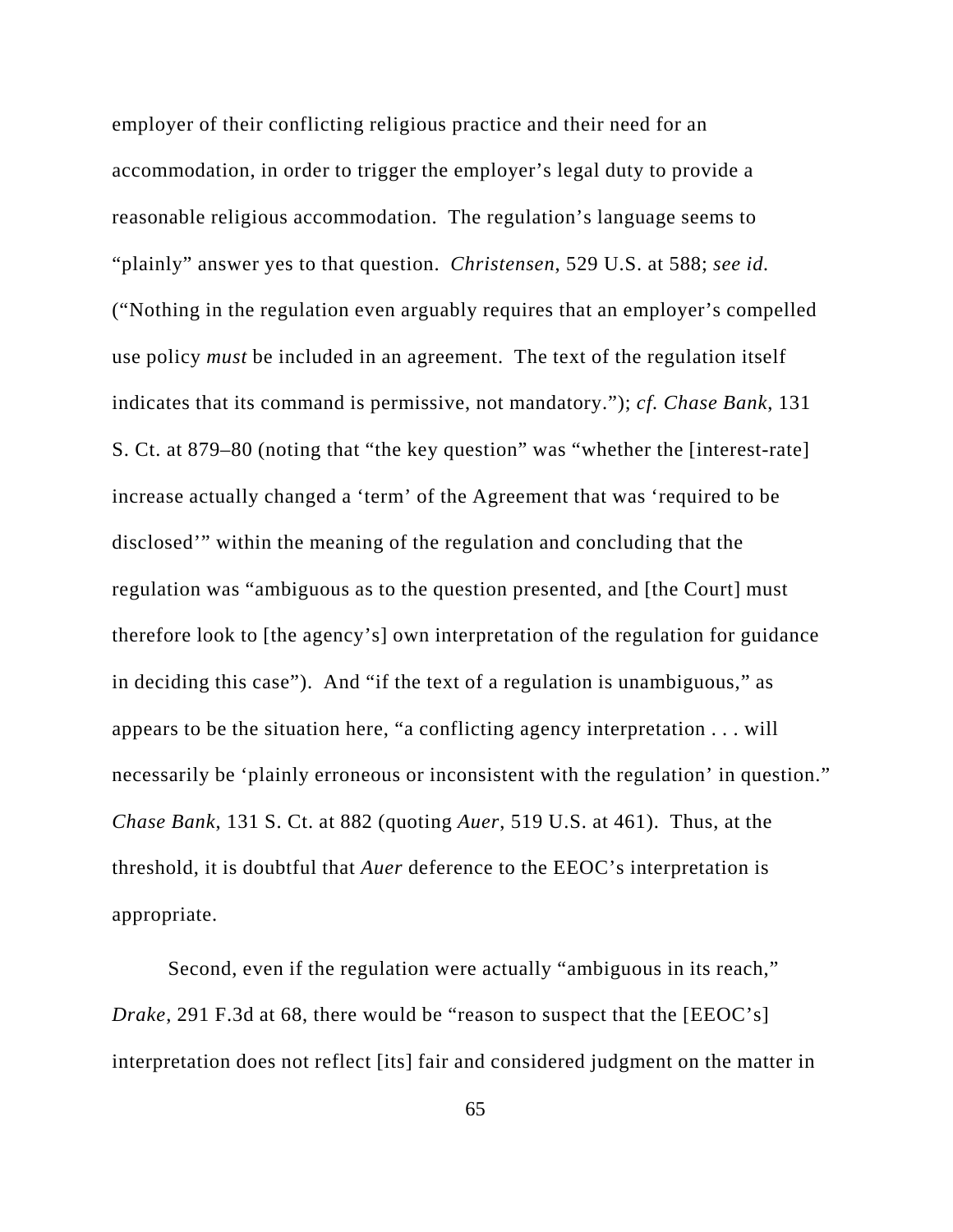question," *Auer*, 519 U.S. at 462. As demonstrated above, through its Compliance Manual and other policy documents, the EEOC has repeatedly, explicitly, and unequivocally indicated that the notice necessary to trigger an employer's duty to provide a reasonable religious accommodation is notice that is initially provided in express terms by applicants and employees. *See, e.g.*, EEOC Compliance Manual § 12-IV(A)(1) ("The employee is obligated *to explain* the religious nature of the belief or practice at issue . . . ." (emphasis added)); *EEOC Best Practices*, *supra* (noting that "[e]mployees should advise their supervisors or managers of the nature of the conflict between their religious needs and the work rules" and "should provide enough information to enable the employer to understand what accommodation is needed, and why it is necessitated by a religious practice or belief"). In other words, on prior occasions, the EEOC has repeatedly taken a position on the notice question that is inconsistent, and conflicts with, the interpretation of that question that it now seeks to engraft onto its regulation.

In such a circumstance, *Auer* deference is "unwarranted." *Christopher*, 132 S. Ct. at 2166; *see id.* (noting that the situation "might occur" where *Auer* deference is unjustified because "the agency's interpretation conflicts with a prior interpretation"); *see Thomas Jefferson Univ. v. Shalala*, 512 U.S. 504, 515 (1994) (noting that "an agency's interpretation of a statute or regulation that conflicts with a prior interpretation is 'entitled to considerably less deference' than a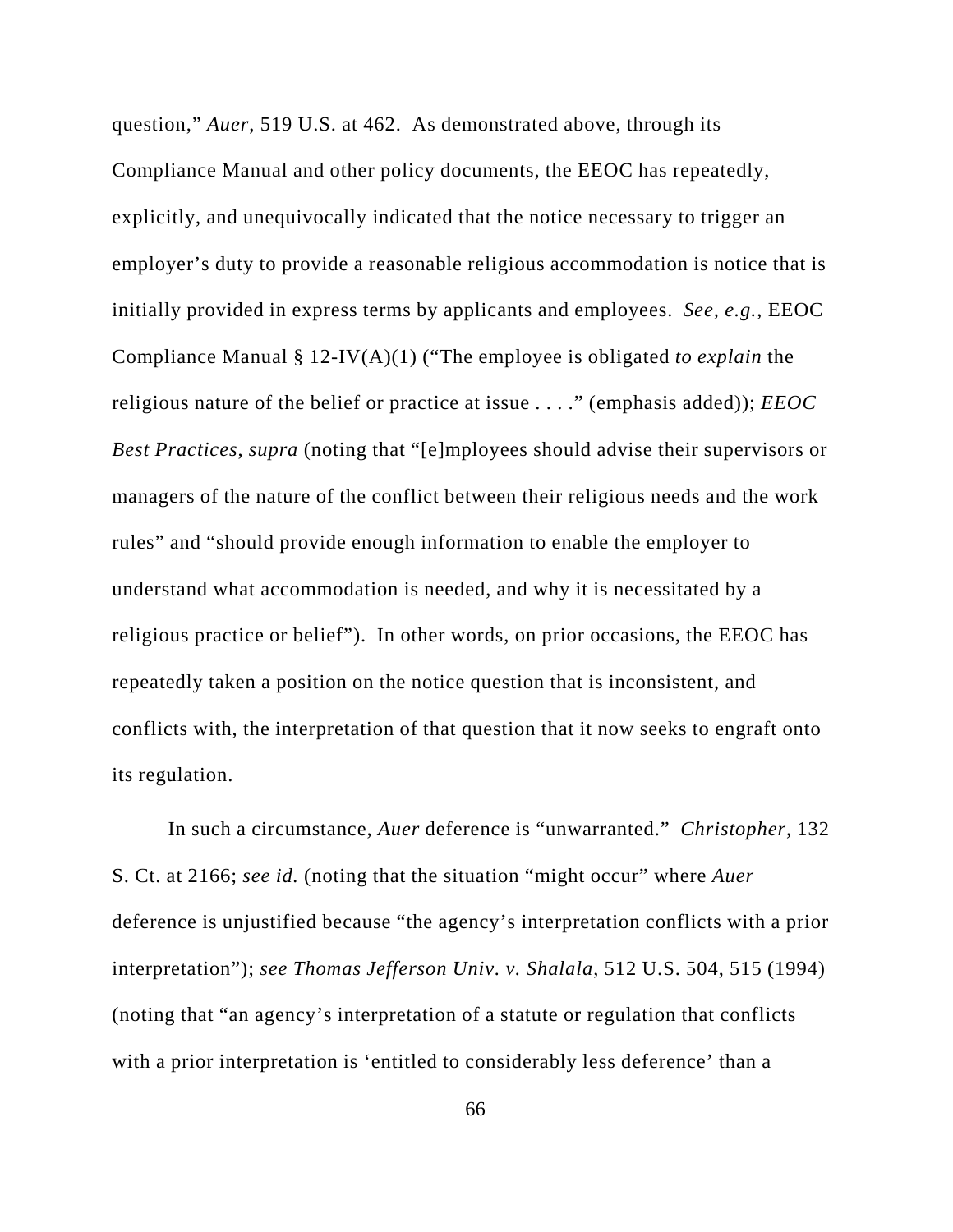consistently held agency view" (quoting *INS v. Cardoza-Fonseca*, 480 U.S. 421, 446 n.30 (1987))); *cf. Bowen*, 488 U.S. at 212–13 (noting that "[f]ar from being a reasoned and *consistent* view of the scope of [the statutory] clause," the agency's "current interpretation . . . is contrary to the narrow view of that provision advocated in past cases"); *Drake*, 291 F.3d at 69 ("Where the agency's litigation position is consistent with its past statements and actions, there is good reason for the court to defer, for then the position seems 'simply to articulate an explanation of longstanding agency practice.'" (quoting *Akzo Nobel Salt, Inc. v. Fed. Mine Safety & Health Review Comm'n*, 212 F.3d 1301, 1304 (D.C. Cir. 2000))).

Furthermore, the EEOC does not identify any prior instance where it has taken the stance regarding notice that it does here, and its position does not appear to be anything other than a creature of this proceeding—where it is "a party to this case." *Chase Bank*, 131 S. Ct. at 881. At least coupled with its prior inconsistent conduct, this circumstance gives us some reason to suspect that the EEOC's view regarding notice is "nothing more than an agency's convenient litigating position"; as such, giving it *Auer* deference "would be entirely inappropriate." *Bowen*, 488 U.S. at 213; *accord Christopher*, 132 S. Ct. at 2166.

Moreover, we have difficulty concluding that the EEOC has provided "adequate notice" (*Drake*, 291 F.3d at 68) or "fair warning" (*Christopher*, 132 S. Ct. at 2167 (quoting *Gates & Fox Co.*, 790 F.2d at 156) (internal quotation marks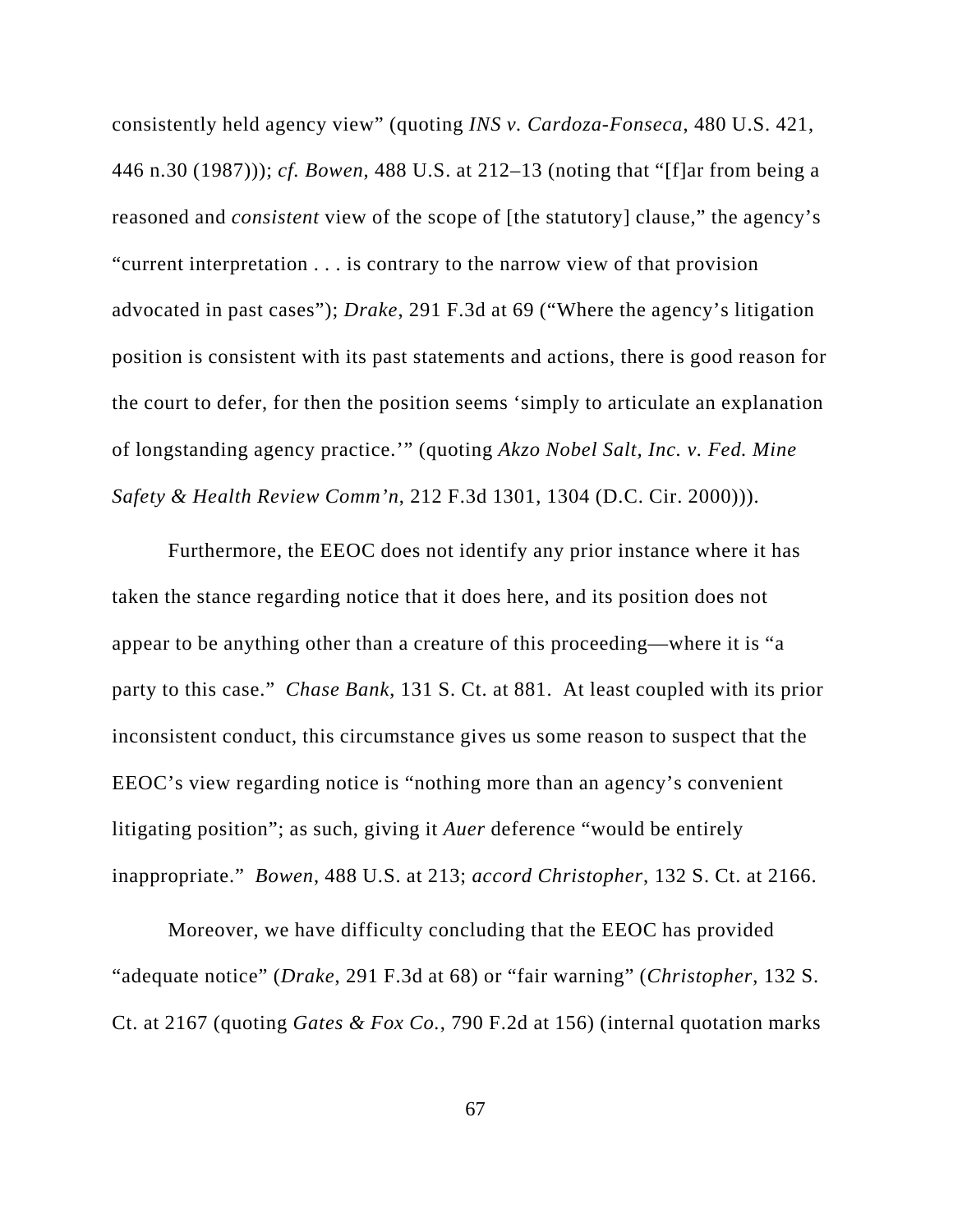omitted)) to employers that their obligation to provide a reasonable religious

accommodation may be triggered by *something other than* an explicit

communication from applicants or employees regarding their conflicting religious

practice and need for an accommodation.<sup>13</sup> Nothing in the text of the EEOC's

regulation, 29 C.F.R. § 1605.2(c)(1), would "provide clear notice of this."

*Christopher*, 132 S. Ct. at 2167. In describing the circumstances under which the employer's obligation to offer a reasonable religious accommodation is triggered, the regulation speaks solely of "an employee or prospective employee notif[ying] the employer [of the need for such an accommodation]." 29 C.F.R.

§ 1605.2(c)(1). And, as commonly understood, the term "notify" means to "make a usu[ally] formal communication generally about something requiring or worthy of attention." *Webster's Third New Int'l Dictionary* 1160 (2002); *see id.* at 1545 (defining the word "notify" to mean, among other things, to "make known").

 $13$  This would be especially true to the extent that the EEOC's interpretation of its regulation would permit plaintiffs to establish their prima facie case regarding notice by showing the employer possessed *something less* than actual knowledge of the conflicting religious practice and need for an accommodation—*viz.*, would allow plaintiffs to demonstrate notice by showing some form of employer constructive knowledge, or a "*reasonable indication* to the employer that an accommodation *may* be needed." Aplee. Br. at 34 (emphases added). This is because (as noted *supra*) the EEOC has not identified any judicial decisions supportive of such a position, nor have we uncovered any. *Cf.* Aplt. Reply Br. at 3 n.1 ("[T]he EEOC's regulations nowhere state that a 'reasonable indication' is sufficient to make a *prima facie* case. Employers should be able to rely upon the EEOC's clear pronouncements without having to fear that the EEOC will suddenly 'change its mind' to support whatever argument most benefits its then-current litigation.").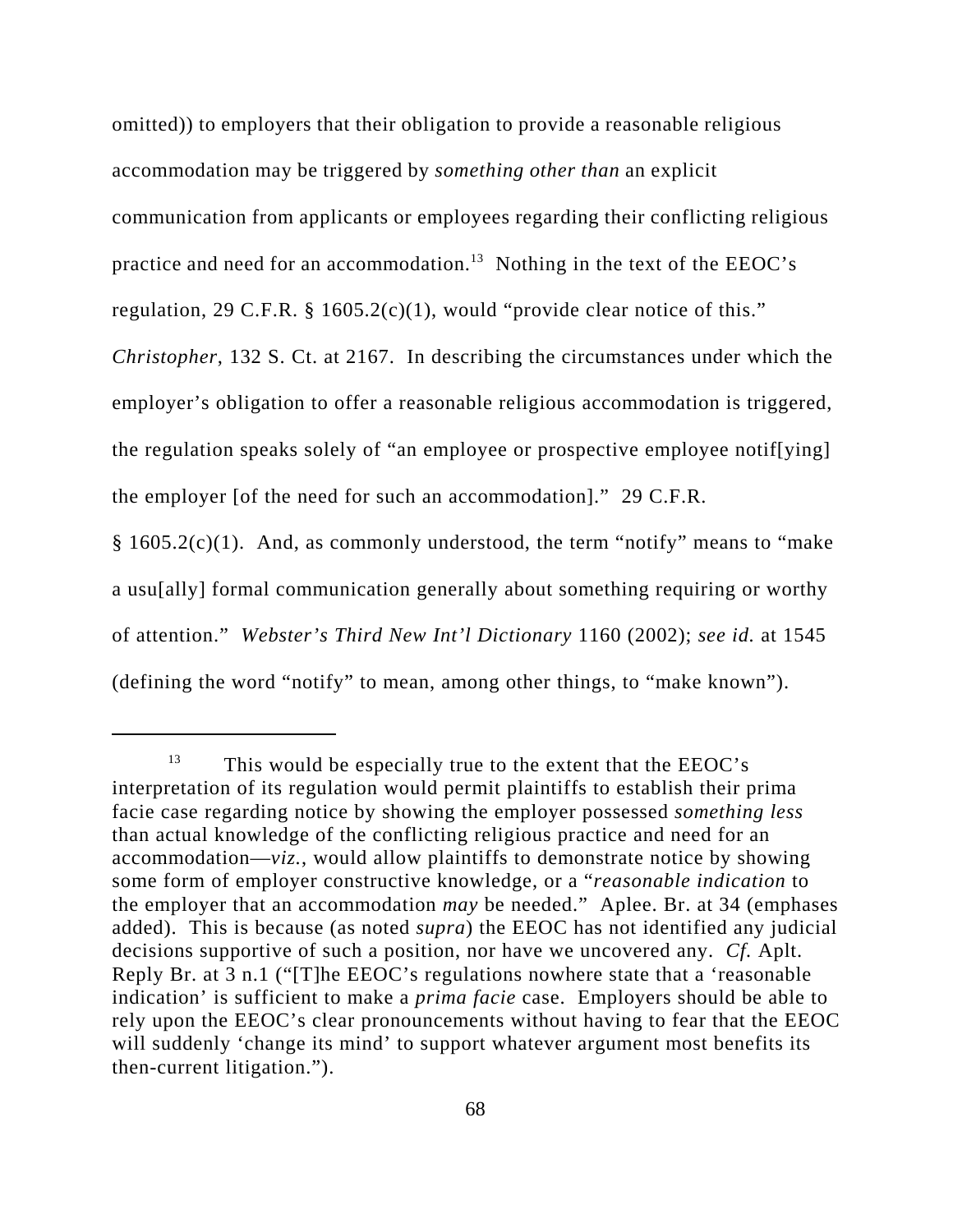In other words, under a natural reading of the regulation, the employer's obligation to provide a reasonable religious accommodation would be triggered only when applicants or employees explicitly inform the employer of their conflicting religious practice and need for an accommodation. Indeed, this natural reading of the regulation is bolstered by the construction canon *expressio unius est exlcusio alterius*—the so-called "negative-implication canon," Antonin Scalia & Bryan A. Garner, *Reading Law: The Interpretation of Legal Texts* 107 (2012); *see Black's Law Dictionary* 661 (9th ed. 2009) (noting that it is "[a] canon of construction holding that to express or include one thing implies the exclusion of the other"). Specifically, by expressly providing only one means by which an employer's obligation to provide a reasonable religious accommodation may be triggered—explicit notice from an applicant or employee—the regulation may be read to exclude other means by which the "thing to be done," *Christensen*, 529 U.S. at 1660 (quoting *Raleigh & Gaston R.R. v. Reid*, 13 Wall. 269, 270 (1872)) (internal quotation marks omitted), may be accomplished. Accordingly, because the EEOC's broader view of the notice requirement is divorced from the regulation's text and is not congruent with the natural reading of that text, subjecting Abercrombie to it "would result in precisely the kind of 'unfair surprise' against which [the Supreme Court's] cases have long warned." *Christopher*, 132 S. Ct. at 2167 (quoting *Long Island Care at Home, Ltd. v. Coke*, 551 U.S. 158, 170–71 (2007)) (internal quotation marks omitted). This is yet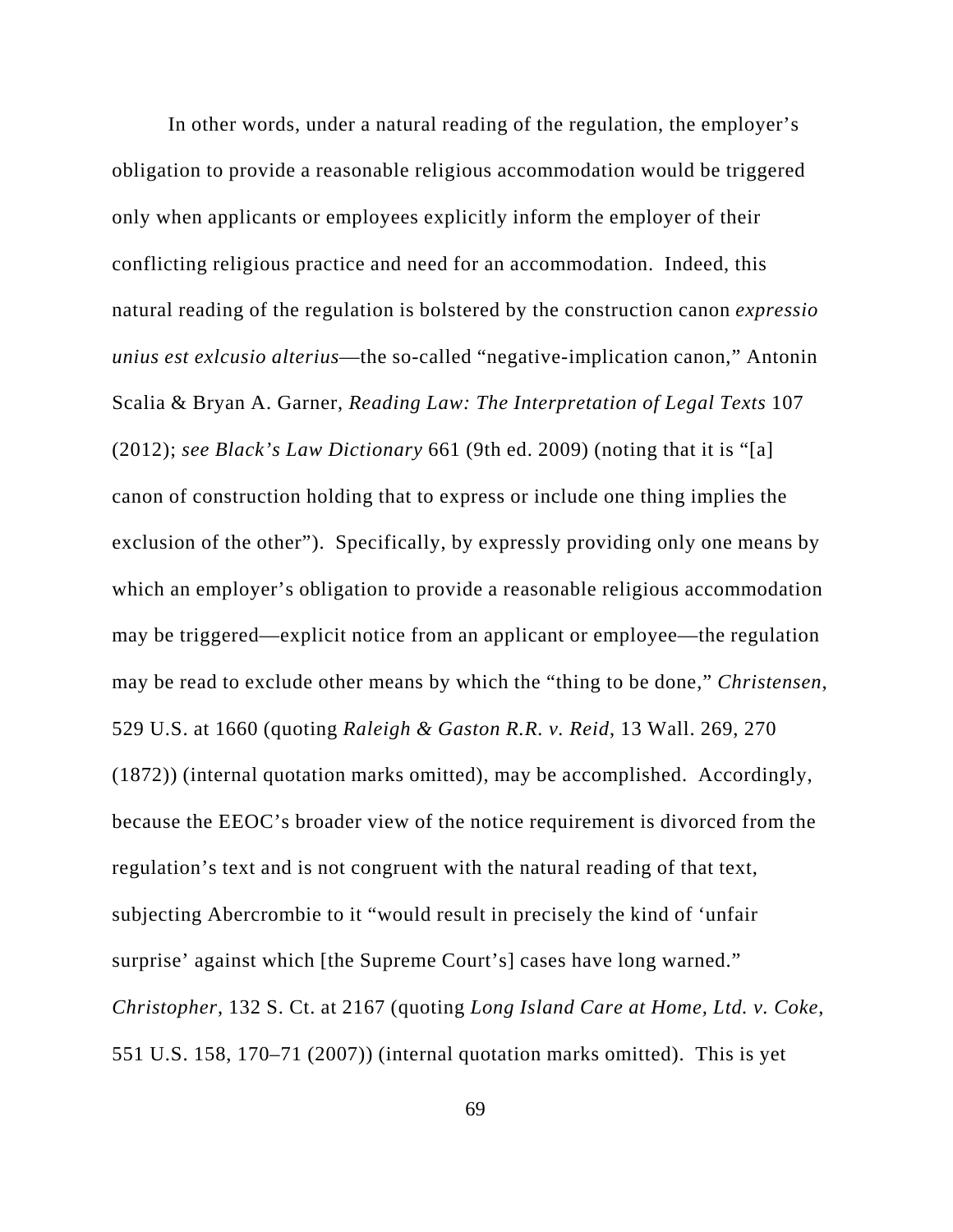another reason why according the EEOC's broader view *Auer* deference would be inappropriate.

Therefore, to the extent that we provide deference at all to the EEOC's broader view, the boundaries of that deference would be defined, not by *Auer*, but rather by the Supreme Court's decision in *Skidmore v. Swift & Co.*, 323 U.S. 134 (1944). *See, e.g.*, *Christopher*, 132 S. Ct. at 2168–69 (turning to the *Skidmore* standard after concluding that "whatever the general merits of *Auer* deference, it is unwarranted here"). Under that decision, to give deference "would be proper only if the [EEOC's view] has the *power to persuade*, which 'depend[s] upon the thoroughness evident in its consideration, the validity of its reasoning, [and] its consistency with earlier and later pronouncements.'" *Vance v. Ball State Univ.*, --- U.S. ----, 133 S. Ct. 2434, 2443 n.4 (2013) (second and third alterations in original) (emphasis added) (quoting *Skidmore*, 323 U.S. at 140); *see Christopher*, 132 S. Ct. at 2168–69 (giving the agency's "interpretation a measure of deference proportional to" its satisfaction of *Skidmore*'s criteria). For the reasons that we have noted thus far—including in this subsection and *supra* in Parts II.C.1–3.a—and that we explicate below in Part II.C.4, we conclude that the EEOC's broader view of the notice requirement is "quite unpersuasive." *Christopher*, 132 S. Ct. at 2169; *see Univ. of Tex. Sw. Med. Ctr. v. Nassar*, --- U.S. ----, 133 S. Ct. 2517, 2533 (2013) (noting that the EEOC's "explanations lack the persuasive force that is a necessary precondition to deference under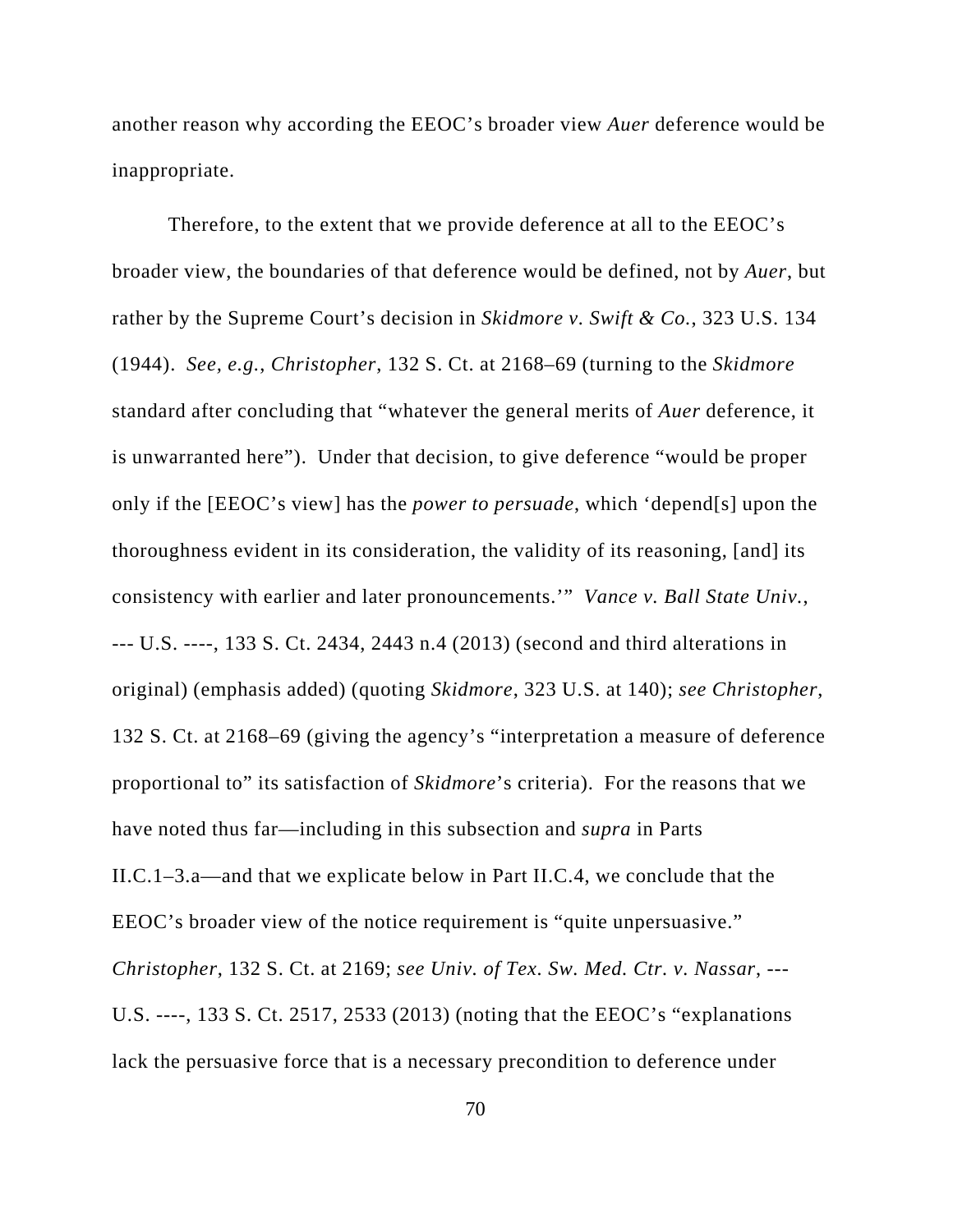*Skidmore*"); *Vance*, 133 S. Ct. at 2443 n.4 ("For the reasons explained below, we do not find the EEOC Guidance persuasive.").<sup>14</sup>

In sum, notwithstanding the EEOC's objections, we find support in the EEOC's own regulations and policy documents for our view of the notice requirement—which places the onus on the applicant or employee to initially provide explicit notice to the employer of the conflicting religious practice and the need for an accommodation.

## **4**

Finally, as both parties have expressly recognized, the requirement of employers to provide reasonable accommodations for disabled employees under the ADA is analogous to Title VII's requirement that employers provide reasonable religious accommodations; thus, jurisprudence under the ADA can provide guidance as to when an employer's duty to provide a reasonable religious

<sup>&</sup>lt;sup>14</sup> It bears mentioning that insofar as the EEOC's broader view of the notice requirement does not involve concepts akin to constructive notice, but rather is limited to the position that the EEOC's regulation permits plaintiffs to establish their prima facie case regarding notice by showing that the employer possessed *actual knowledge* of the conflicting religious practice and need for an accommodation *from a source other than the applicant or employee*, then even if we were obliged to accord some measure of deference to the EEOC's view, this would not materially alter the outcome that we reach here. That is because (as noted *supra*) there is no genuine dispute of material fact that no Abercrombie agent responsible for, or involved in, the hiring process had actual knowledge—*from any source*—that Ms. Elauf's practice of wearing a hijab stemmed from her religious beliefs and that she needed an accommodation for it.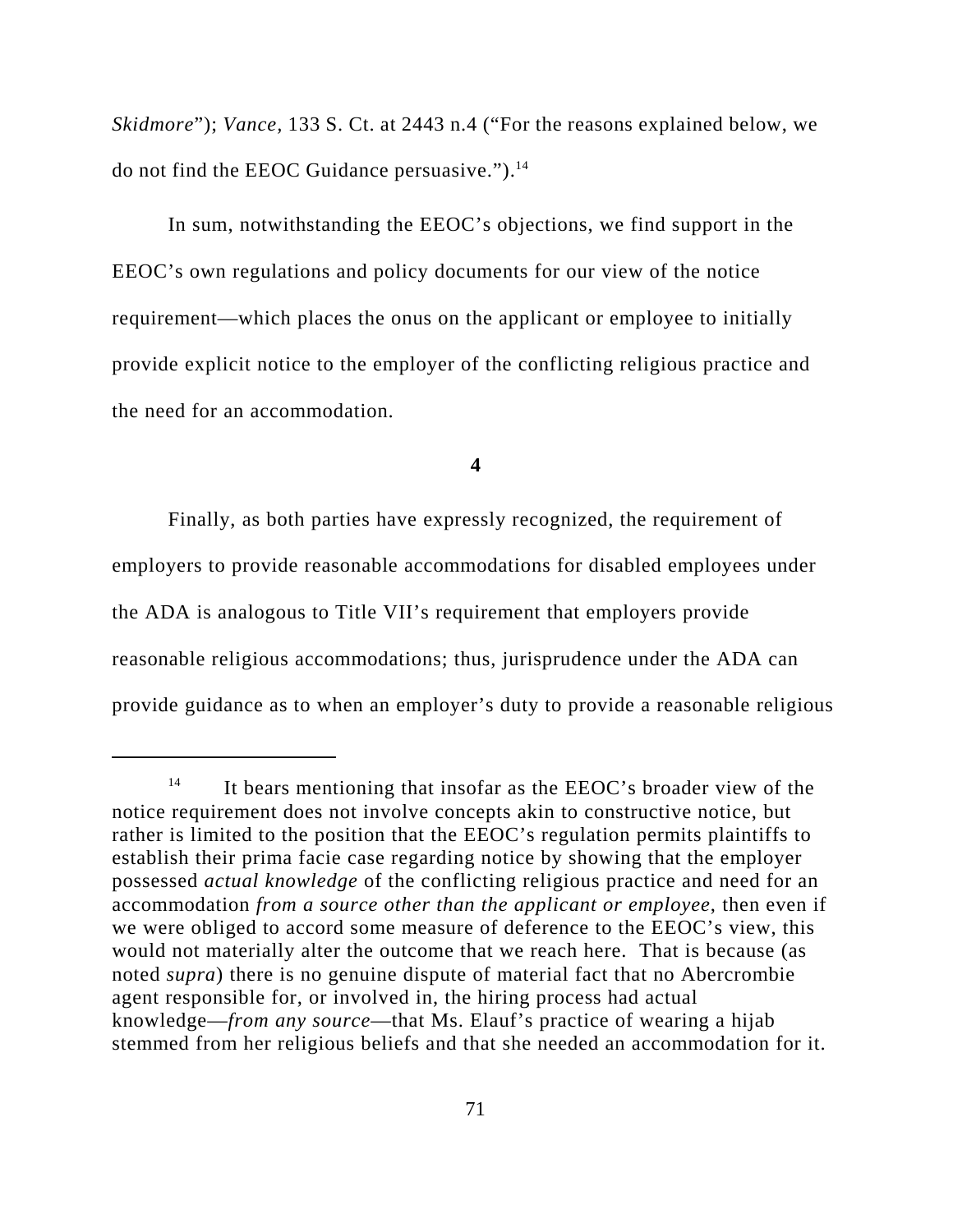accommodation is triggered under Title VII. *See Thomas*, 225 F.3d at 1155 & nn.5 & 6 (recognizing the similarities between reasonable accommodation requirements in the ADA and Title VII contexts). The ADA's analogous reasonable-accommodation scheme fortifies in at least two ways our belief that our interpretation of the notice requirement in the Title VII religionaccommodation setting is correct.

First, under the ADA, an employer ordinarily has no obligation to engage in the interactive process or provide a reasonable accommodation unless the "employee provid[es] notice to the employer of the employee's disability and any resulting limitations." *Smith*, 180 F.3d at 1171. To provide the employer with notice, the employee "must make an adequate request" for an accommodation. *EEOC v. C.R. England, Inc.*, 644 F.3d 1028, 1049 (10th Cir. 2011). This request must be "sufficiently direct and specific," *id.* (quoting *Calero-Cerezo v. U.S. Dep't of Justice*, 355 F.3d 6, 23 (1st Cir. 2004)) (internal quotation marks omitted), and "make clear that the [employee] wants assistance *for his or her disability*," *id.* (quoting *Colwell v. Rite Aid Corp.*, 602 F.3d 495, 506 (3d Cir. 2010)) (internal quotation marks omitted).

In short, under the ADA, an employer does not have a duty to provide a reasonable accommodation unless one is specifically requested by an employee. *See Koessel v. Sublette Cnty. Sheriff's Dep't*, 717 F.3d 736, 745 (10th Cir. 2013)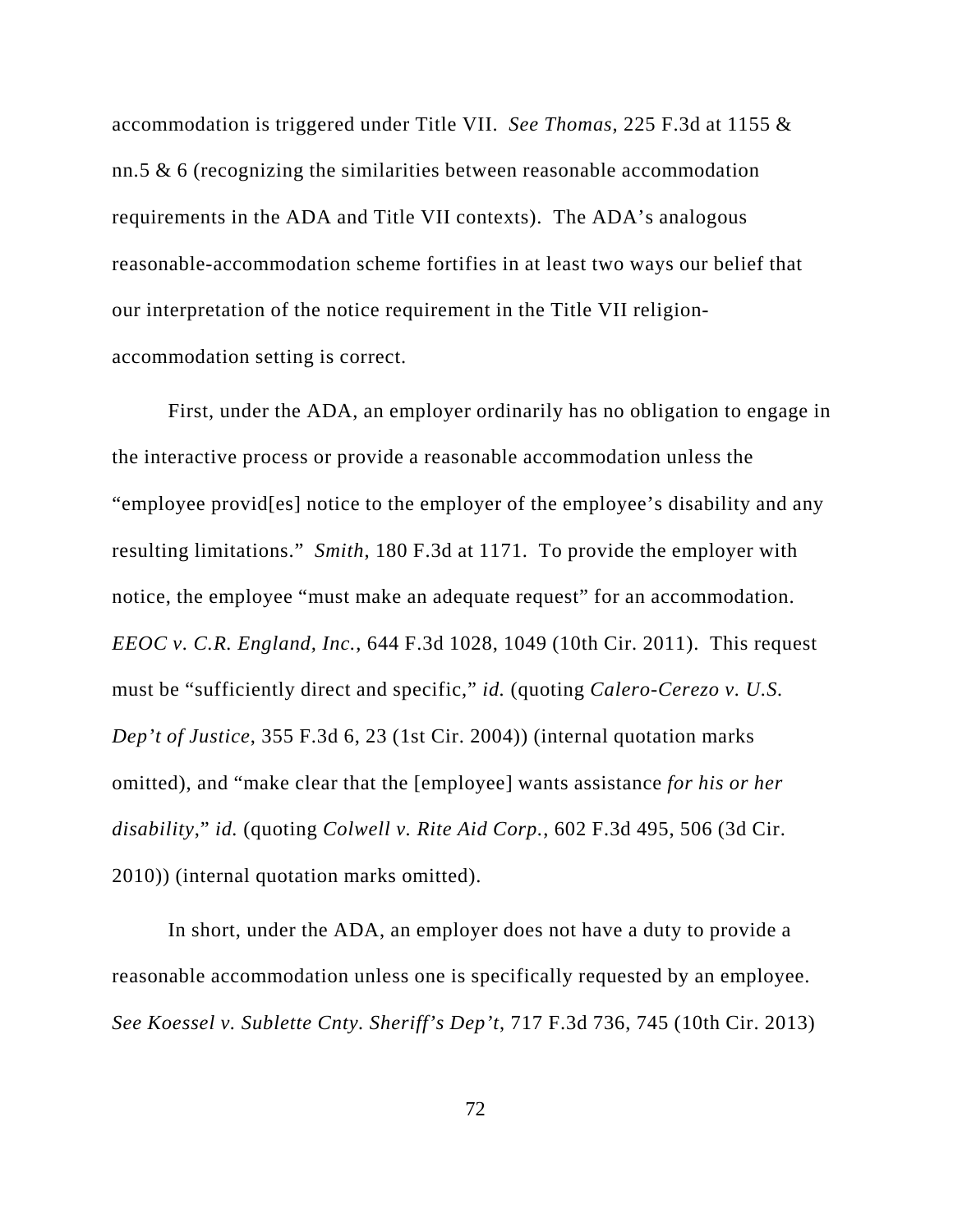("It is not the employer's responsibility to anticipate the employee's needs and affirmatively offer accommodation if the employer is otherwise open to such requests."). Our reading of the notice requirement under Title VII is entirely consistent with this: an employer is only obliged to provide a reasonable religious accommodation to applicants or employees *after* they have explicitly informed the employer of their conflicting religious practice and need for an accommodation for it.

Second, the requirement of specific employee notice under the ADA is logically compatible with the nature of the data necessary to trigger the employer's reasonable-accommodation obligations. "[T]he employer must know of both the disability *and* the employee's desire for accommodations for that disability." *C.R. England*, 644 F.3d at 1049 (emphasis added) (quoting *Taylor v. Phoenixville Sch. Dist.*, 184 F.3d 296, 313 (3d Cir. 1999)) (internal quotation marks omitted). Mere awareness of the disability is insufficient because the employer remains unaware that the employee *desires an accommodation* for his or her disability. *See Woodman v. Runyon*, 132 F.3d 1330, 1345 (10th Cir. 1997) ("The 'employee's initial request for an accommodation . . . triggers the employer's obligation to participate in the interactive process.'" (omission in original) (quoting *Taylor v. Principal Fin. Grp., Inc.*, 93 F.3d 155, 165 (5th Cir. 1996))). Therefore, in order for the employer to gain knowledge of *both* of these facts, ordinarily the employee will need to tell the employer. *See Mole v.*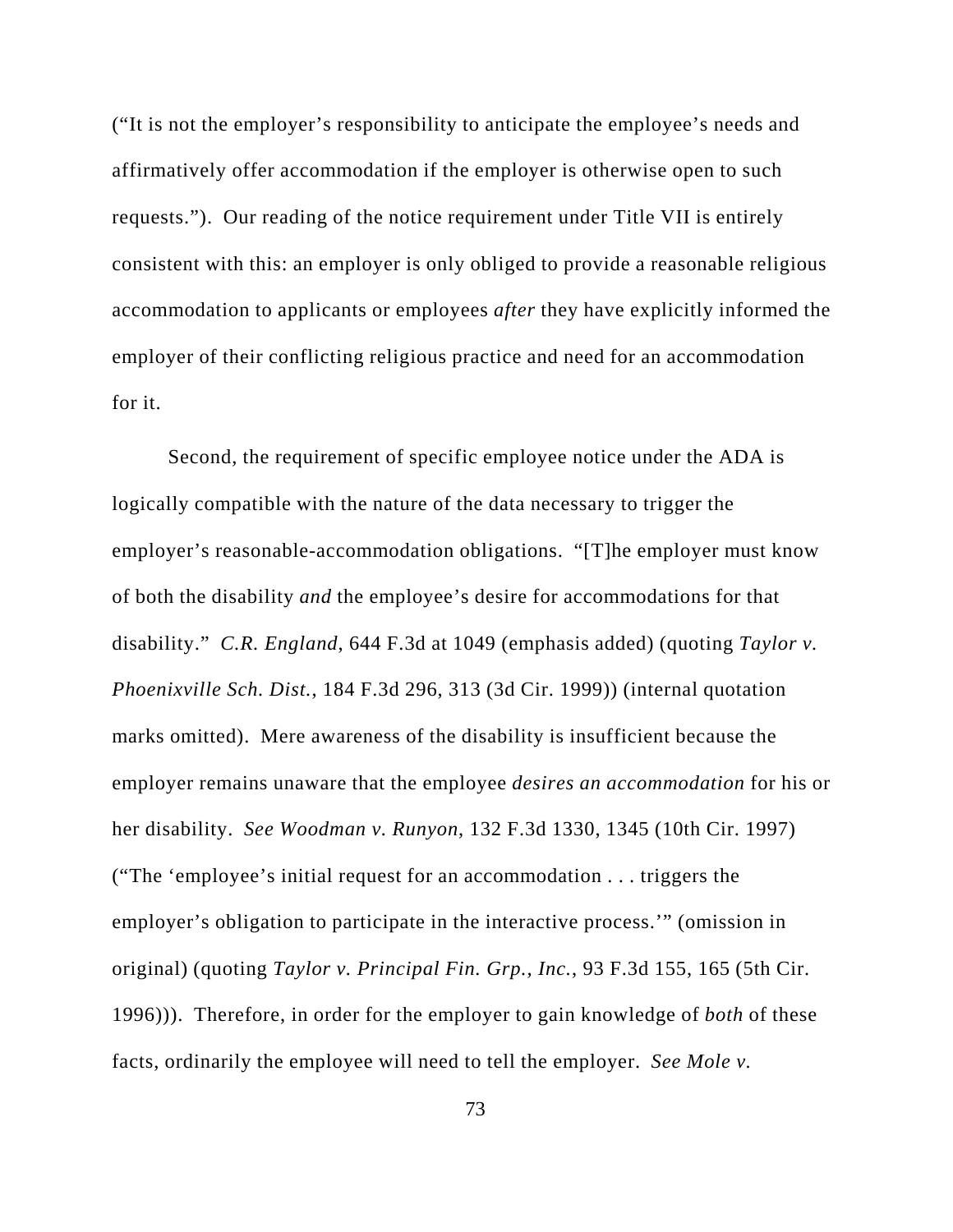*Buckhorn Rubber Prods.*, 165 F.3d 1212, 1218 (8th Cir. 1999) ("[An employee] cannot 'expect the employer to read [her] mind and know [she] secretly wanted a particular accommodation and [then] sue the employer for not providing it.'" (second, third, and fourth alterations in original) (quoting *Ferry v. Roosevelt Bank*, 883 F. Supp. 435, 441 (E.D. Mo. 1995))).

Similarly, our view of the notice requirement is likewise compatible with the nature of the data necessary to trigger an employer's duty to provide a reasonable religious accommodation. Specifically, not only must an employer know that the practice stems from the religious beliefs of the applicant or employee, it must also know that he or she actually *needs* an accommodation for the practice. As suggested by our discussion in Part II.C.2, *supra*, Title VII's conception of the personal and individualized nature of religion and of the interactive accommodation process—under which the employer is affirmatively discouraged from making religious inquiries of applicants or employees in the first instance, or engaging in guess-work or assumptions about their religious beliefs—virtually dictates that applicants or employees must initially communicate the religious nature of the conflicting practice and their need for an accommodation to the employer, in order to trigger the employer's accommodation duty.

In sum, the ADA's reasonable-accommodation jurisprudence supports our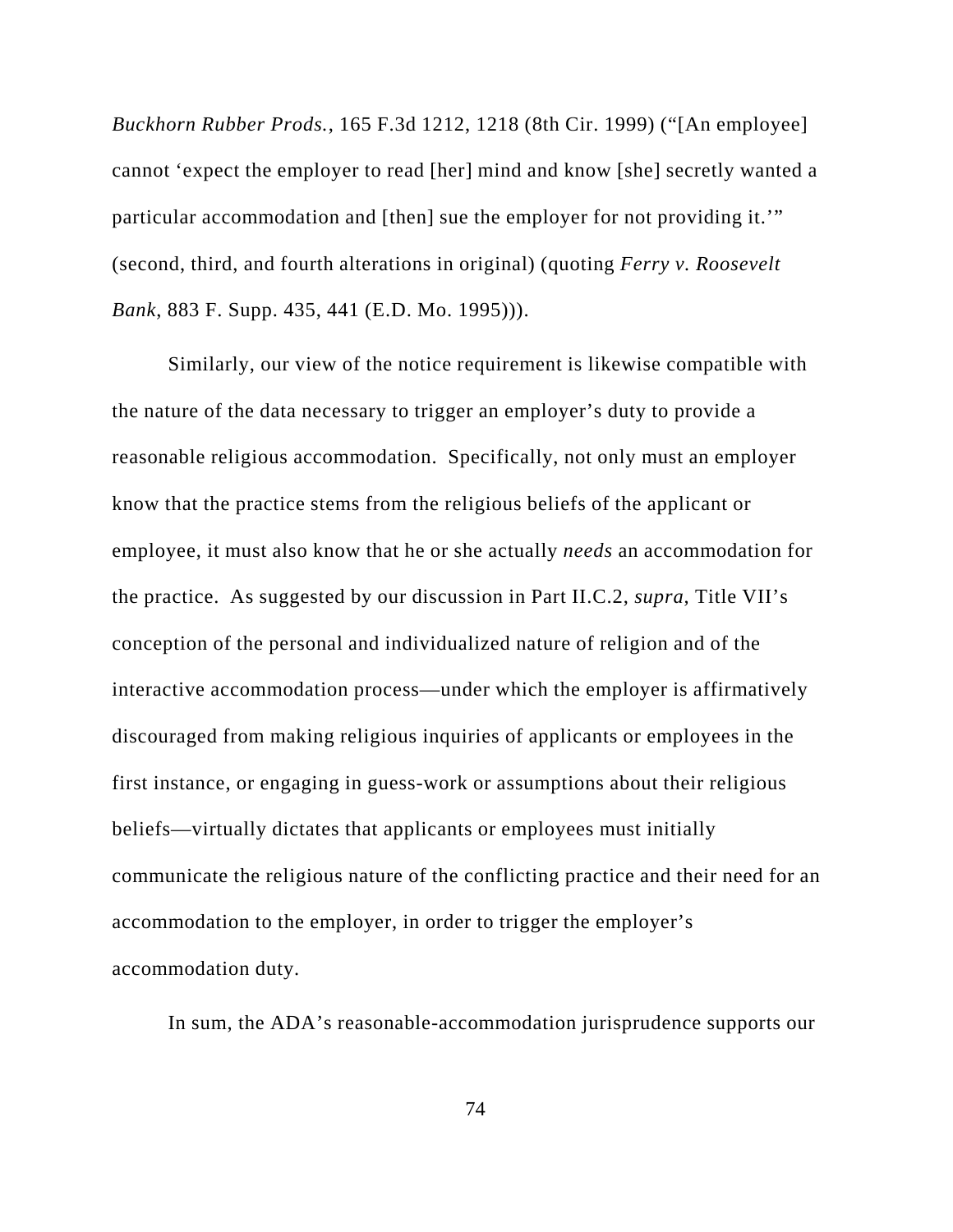interpretation of Title VII. The ADA places the burden on the employee to make the employer aware both of his or her disability and the employee's need for an accommodation for that disability, by adequately communicating this information to the employer in the first instance. *See C.R. England*, 644 F.3d at 1049. Our interpretation of Title VII's notice requirement in the religion-accommodation context is essentially the same. Applicants or employees must initially inform employers of their religious practices that conflict with a work requirement *and* their need for a reasonable accommodation for them. *See Thomas*, 225 F.3d at 1155; EEOC Compliance Manual § 12-IV(A)(1).

#### **III**

For the foregoing reasons, we hold that district court should have entered summary judgment in favor of Abercrombie because the EEOC did not satisfy the second element of its prima facie case, as there is no genuine dispute of material fact that Ms. Elauf never informed Abercrombie prior to its hiring decision that her practice of wearing her hijab stemmed from her religious beliefs and that she needed an accommodation for this (inflexible) practice. Accordingly, we **REVERSE** the district court's denial of summary judgment in favor of Abercrombie and likewise, necessarily, **REVERSE** the district court's grant of summary judgment to the EEOC. We **REMAND** the case to the district court with instructions to **VACATE** its judgment and enter judgment in favor of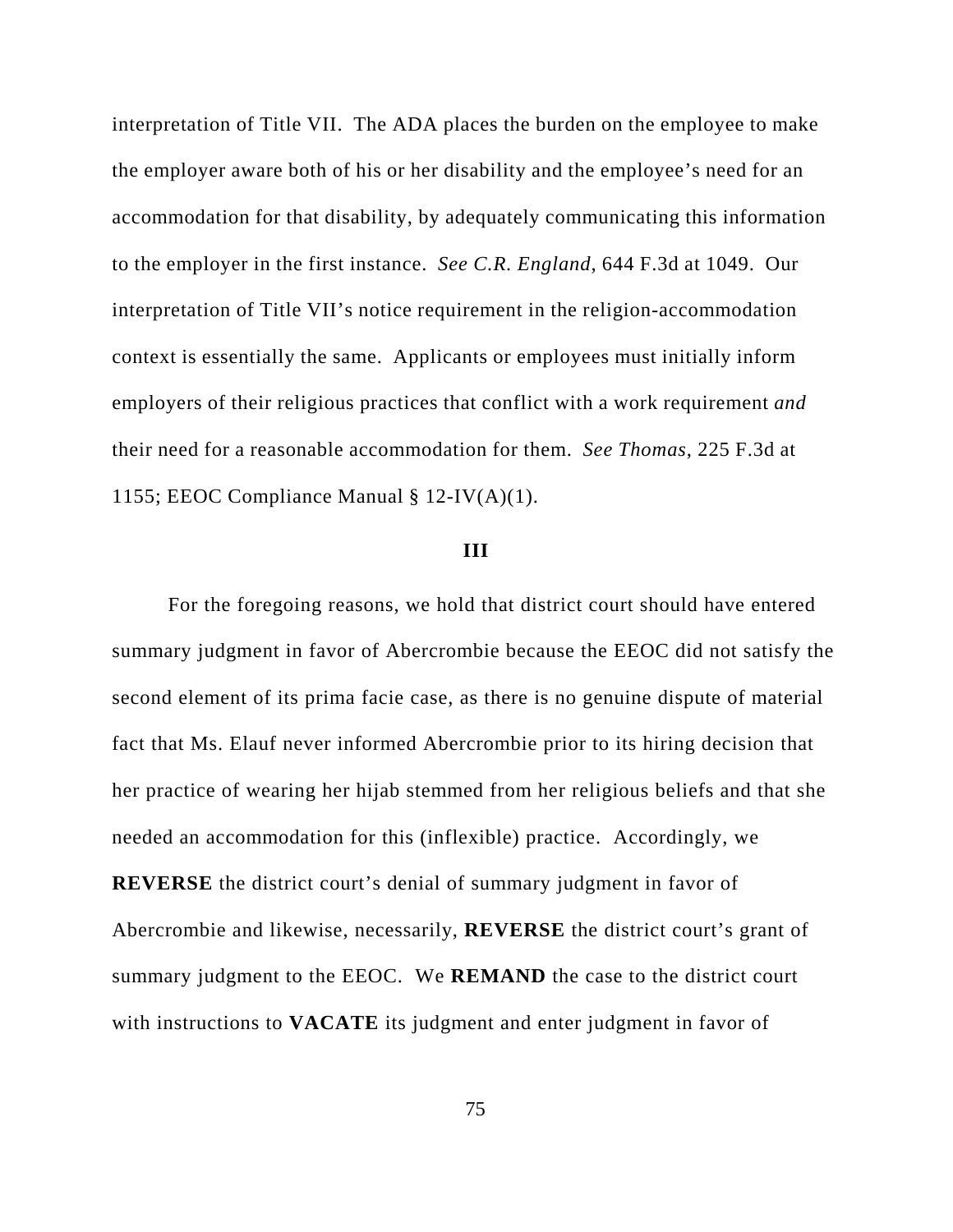Abercrombie, and for further proceedings consistent with this opinion.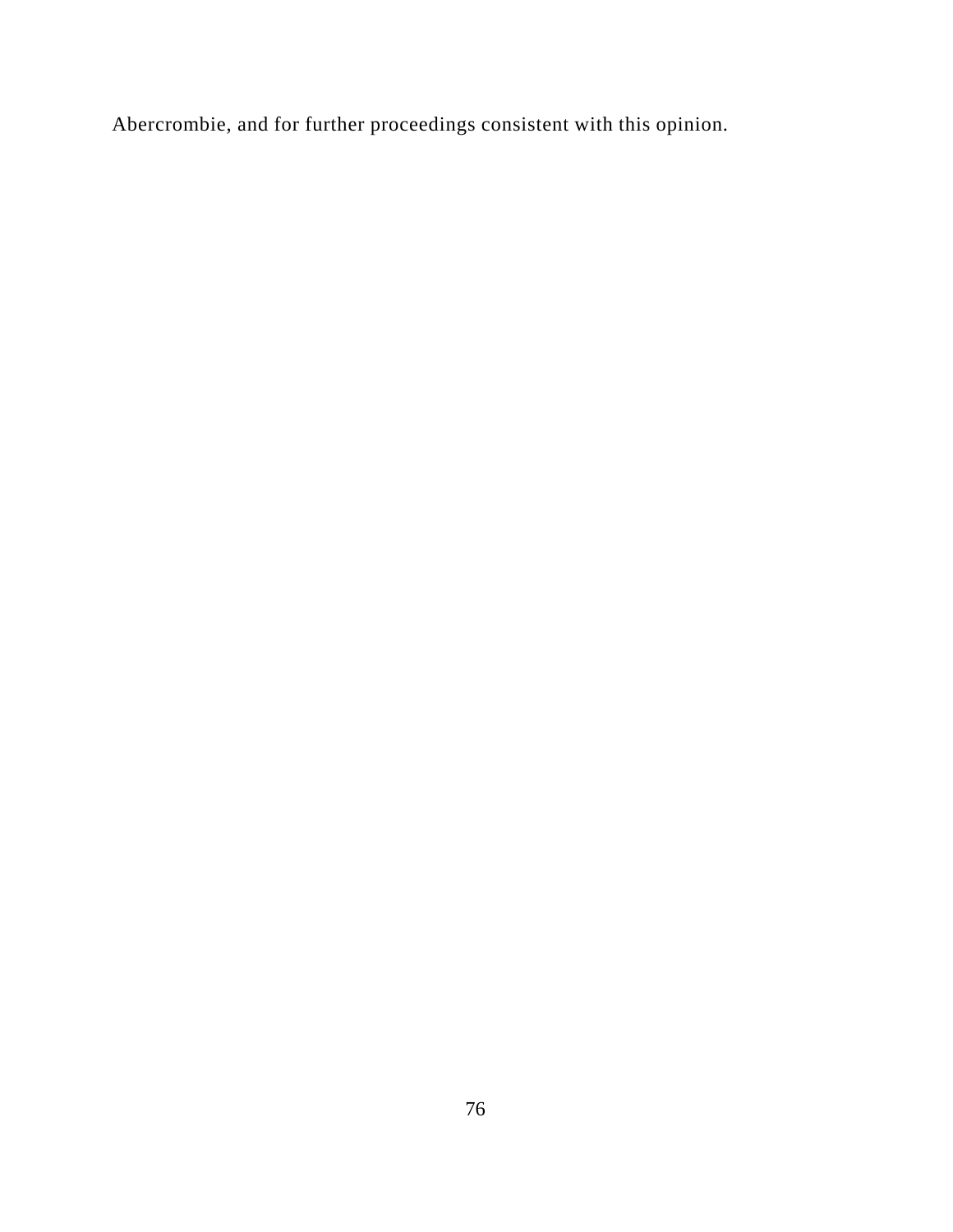Equal Employment Opportunity Commission v. Abercrombie & Fitch Stores, Inc., No. 11-5110

#### **EBEL**, J., concurring in part and dissenting in part

 I concur in the majority opinion's ruling that it was error for the district court to grant summary judgment for Plaintiff-Appellee Equal Employment Opportunity Commission ("EEOC") in this case. However, I dissent in part from the majority's opinion, to the extent that it enters summary judgment for Defendant-Appellant Abercrombie & Fitch Stores, Inc. ("Abercrombie"), because I conclude on this record that a jury should decide whether Abercrombie is liable for religious discrimination.

 Title VII prohibits religious discrimination in employment, including an employer's refusal to hire a job applicant because of her religion. 42 U.S.C. § 2000e-2(a)(1). Title VII defines religious discrimination to include an employer's failure to accommodate a job applicant's religious practices, if the employer can reasonably do so without incurring undue hardship to the conduct of its business. Id. § 2000e(j); see Thomas v. Nat'l Ass'n of Letter Carriers, 225 F.3d 1149, 1154-55 (10th Cir. 2000)**.** Title VII imposes on the employer the duty to reasonably accommodate the religious practices of a job applicant through "an interactive process that requires participation" by both the employer and the applicant. Thomas, 225 F.3d at 1155.

The EEOC, on behalf of Samantha Elauf, established a triable claim that Abercrombie discriminated against Elauf on the basis of her religion when Abercrombie refused to hire her because of her religious practice of wearing a hijab, or head covering. Specifically, the EEOC set forth evidence from which a jury could find that Abercrombie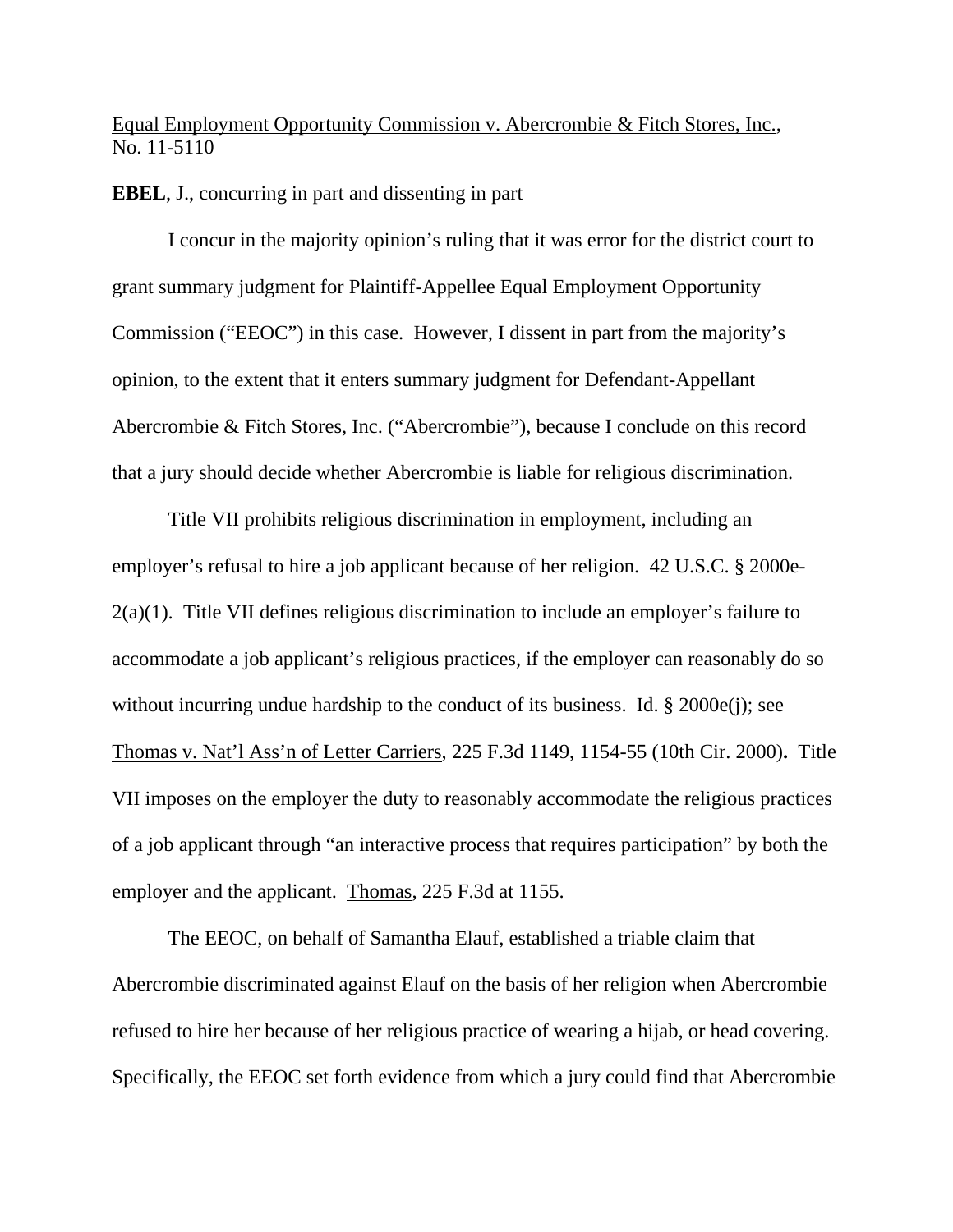refused to hire Elauf, without ever informing her that wearing a hijab conflicted with Abercrombie's Look Policy, in order to avoid having to discuss the possibility of reasonably accommodating Elauf's religious practice. If true, that would be religious discrimination proscribed by Title VII. Thus, I would remand this claim for a jury trial.

## **I. The majority's inflexible requirement that the EEOC must first establish, as part of its prima facie claim, that Elauf informed Abercrombie that its Look Policy conflicted with her religious practice of wearing a hijab makes no sense under the law or the circumstances presented by this case**

 The majority concludes that an employer's obligation to engage in an interactive dialogue with a job applicant regarding the need for a reasonable accommodation of her religious practice is triggered only when the job applicant herself informs the employer that her religious practice conflicts with a requirement of the job for which she is applying. The majority reaches this conclusion after applying the modified McDonnell Douglas burden-shifting framework applicable to failure-to-accommodate claims and holding, at the first step of that analysis, that the EEOC failed to establish a prima facie  $claim.<sup>1</sup>$ 

 $1$  Generally courts addressing a discrimination claim under Title VII apply the burdenshifting analysis set forth in McDonnell Douglas Corp. v. Green, 411 U.S. 792, 800-05 (1973). Under that analysis, the plaintiff employee or job applicant must first set forth a prima facie claim of discrimination. Id. at 802. If the plaintiff is able to do so, the employer must then articulate a legitimate, nondiscriminatory reason for taking the challenged employment action. Id. Thereafter, the burden shifts back to the plaintiff to show that the employer's proffered reason was really a pretext for discrimination. Id. at 804. In addressing a claim of religious discrimination based upon a failure-toaccommodate theory, however, we apply a modified, two-step McDonnell Douglas analysis, asking first whether the plaintiff employee or job applicant established a prima facie failure-to-accommodate claim. See Thomas, 225 F.3d at 1155. If so, then the burden shifts to the employer to do one of three things: (1) rebut one or more of the elements of the plaintiff's prima facie case; (2) show it offered the plaintiff a reasonable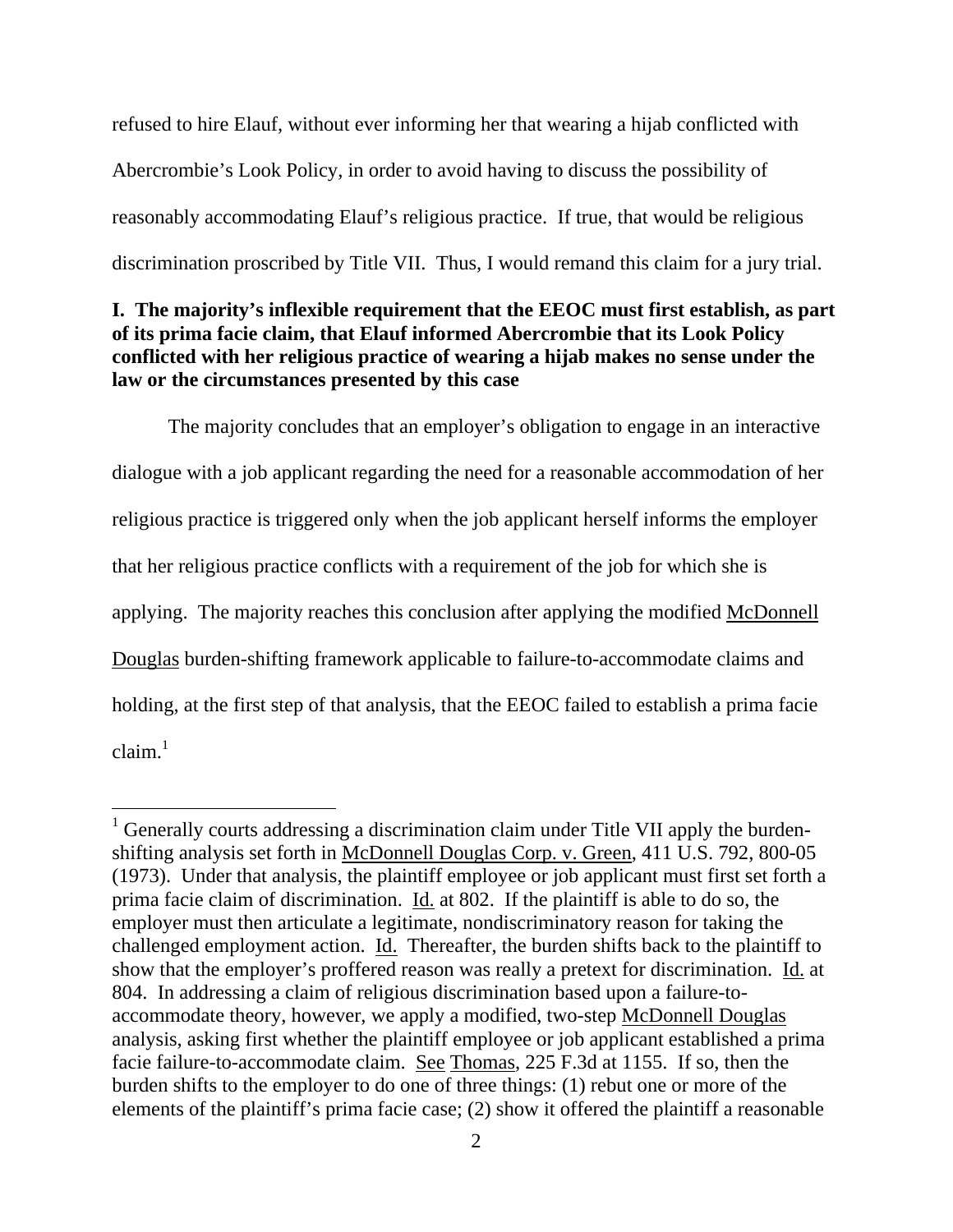In several previous cases where the existence of a prima facie claim was not disputed, this court stated the elements of a prima facie failure-to-accommodate claim to be that the plaintiff " $(1)$ ... had a bona fide religious belief that conflicts with an employment requirement; (2) he or she informed his or her employer of this belief; and (3) he or she was [not hired] for failure to comply with the conflicting employment requirement." Thomas, 225 F.3d at 1155 (addressing termination claim); see also Toledo v. Nobel-Sysco, Inc., 892 F.2d 1481, 1486 (10th Cir. 1989). Applying these elements to this case, the majority rejects the EEOC's failure-to-accommodate claim as a matter of law because Elauf never informed Abercrombie that her religious practice of wearing a hijab conflicted with Abercrombie's Look Policy.

Of course, the reason Elauf never informed Abercrombie of this conflict is that, accepting her evidence as true as we must, Elauf did not know that there was a conflict between her religious practice of wearing a hijab and Abercrombie's Look Policy. However, critically, Abercrombie did know there might be a conflict, because it knew that Elauf wore a headscarf, assumed she was Muslim and that she wore the headscarf for religious reasons, and knew its Look Policy, as ultimately determined by Randall Johnson, the person who made the decision not to hire Elauf, prohibited its sales models from donning headwear. Based on these assumptions, and without ever informing Elauf that Johnson ultimately determined that the hijab would not be allowed, Abercrombie refused to hire her because she wore a hijab. In this way, Abercrombie was able to avoid

accommodation; or (3) show it was unable to reasonably accommodate the plaintiff's religious practice without undue hardship. Id. at 1156.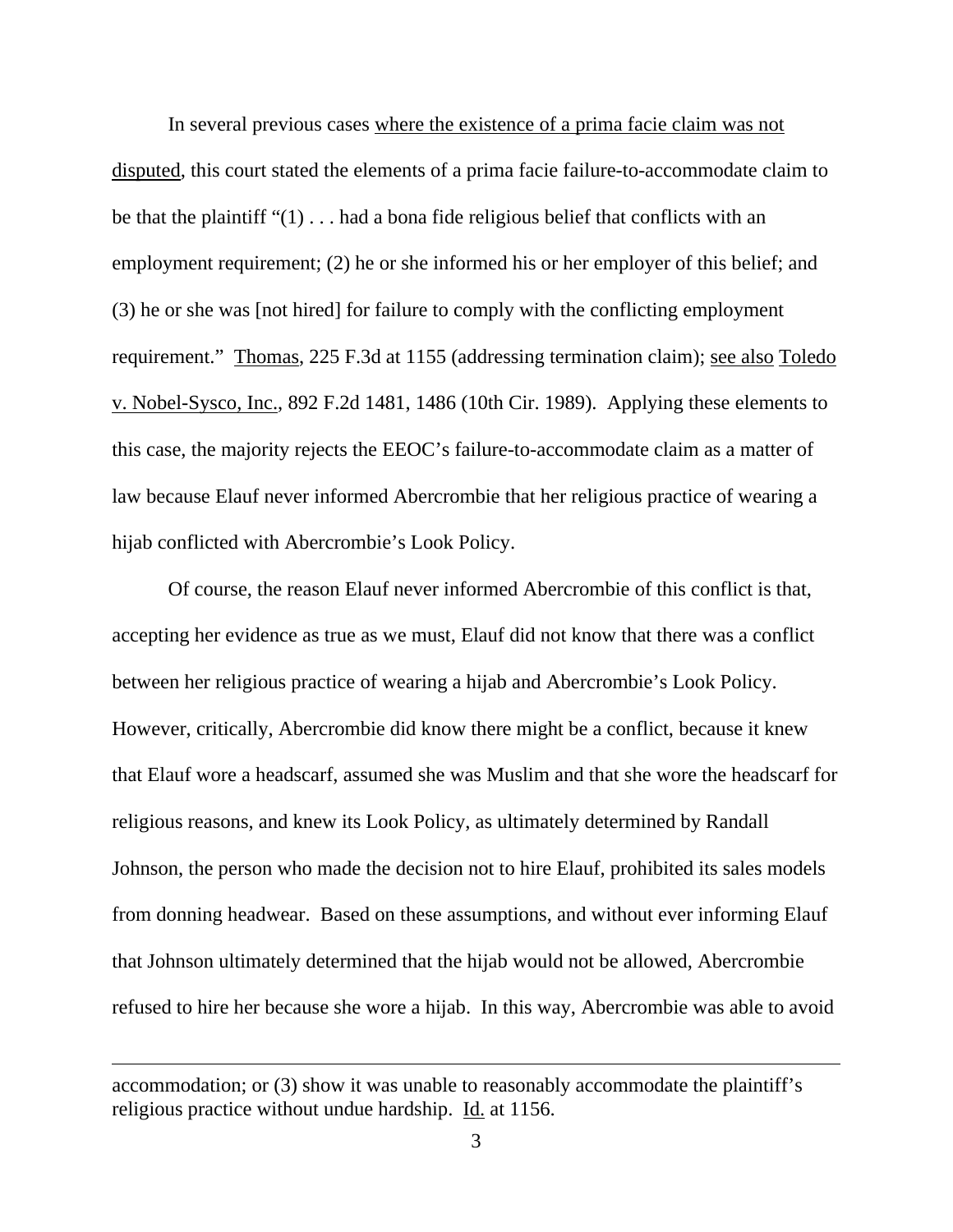any interactive dialogue with Elauf about whether Abercrombie could reasonably accommodate Elauf's religious practice.

Under these circumstances, it makes no sense to apply, reflexively and inflexibly, the second element of the ordinary prima facie failure-to-accommodate claim to require Elauf to show first that she informed Abercrombie that her religious practice conflicted with Abercrombie's Look Policy, when that policy's proscription against wearing a headscarf at work had never been disclosed to her. Nor are we bound, as the majority suggests, to apply the elements of a prima facie failure-to-accommodate claim as set forth in prior, factually distinct cases that did not raise or resolve the issue before us of whether it is the applicant's burden in the first instance to request a religious accommodation to an undisclosed employer's policy.

I conclude we are not bound here to apply this court's prior rendition of the elements of a prima facie failure-to-accommodate claim, for several reasons. First and foremost, the specific elements of a prima facie claim must be flexible, in order to address the specific circumstances presented by a given case. The Supreme Court stressed this when it first set forth the McDonnell Douglas analytical framework. McDonnell Douglas, 411 U.S. at 802 n.13 (noting that "[t]he facts necessarily will vary in Title VII cases, and the specification [in McDonnell Douglas] of the prima facie proof required from [the plaintiff] is not necessarily applicable in every respect to differing factual situations"). This court has, on numerous occasions, recognized the need to modify the elements of a prima facie discrimination claim to fit the facts of a given case. See Stover v. Martinez, 382 F.3d 1064, 1077 (10th Cir. 2004) (noting McDonnell

4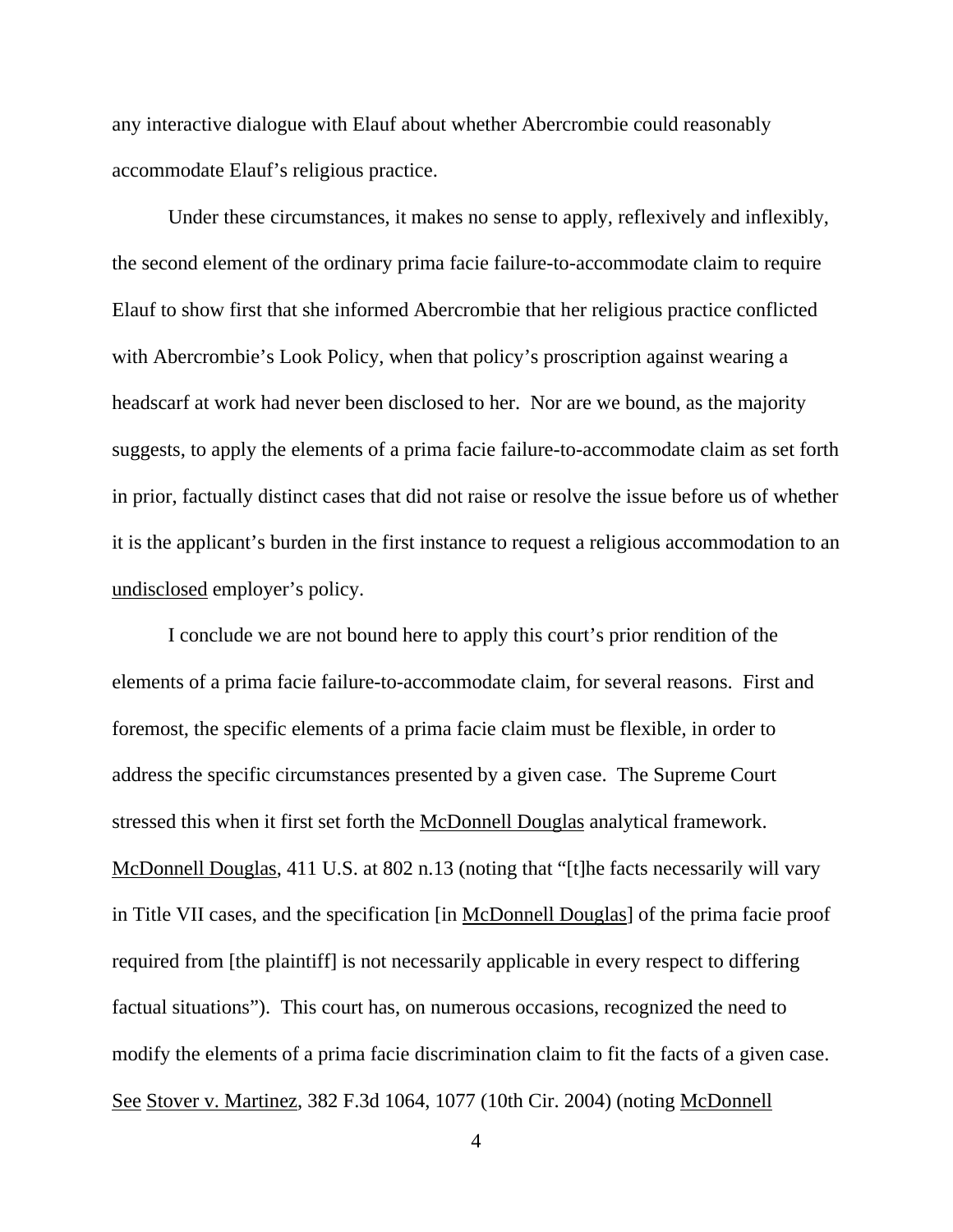Douglas framework, as "modified to reflect the particular factual situation at hand," applied to Title VII religious discrimination claims); Shapolia v. Los Alamos Nat'l Lab., 992 F.2d 1033, 1036-38 (10th Cir. 1993) (declining to apply prima facie elements of a failure-to-accommodate claim to a cause of action alleging that the employer fired the plaintiff employee because the employee did not share his supervisors' religious beliefs; applying, instead, a modified version of the elements of a straightforward prima facie discrimination claim).<sup>2</sup> "The prima facie case method established in McDonnell Douglas was 'never intended to be rigid, mechanized, or ritualistic.'" U.S. Postal Serv. Bd. of Governors v. Aikens, 460 U.S. 711, 715 (1983) (quoting Furnco Constr. Co. v. Waters, 438 U.S. 567, 577 (1978)).

The importance of McDonnell Douglas lies, not in its specification of the discrete elements of proof there required, but in its recognition of the general principle that any Title VII plaintiff must carry the initial burden of offering evidence adequate to create an inference that an employment decision was based on a discriminatory criterion illegal under the Act.

Int'l Bhd. of Teamsters v. United States, 431 U.S. 324, 358 (1977) (rejecting, in pattern-

or-practice case, argument that "the McDonnell Douglas pattern [w]as the only means of

establishing a prima facie case of individual discrimination").

 $\overline{a}$ 

Second, the plaintiff's burden of presenting a prima facie discrimination claim

under Title VII is not meant to be onerous. See Tex. Dep't of Cmty. Affairs v. Burdine,

 $2^{2}$  See also, e.g., Garrison v. Gambro, Inc., 428 F.3d 933, 937 (10th Cir. 2005); Plotke v. White, 405 F.3d 1092, 1099-1100 (10th Cir. 2005); Mattioda v. White, 323 F.3d 1288, 1291-93 (10th Cir. 2003); Rakity v. Dillon Cos., 302 F.3d 1152, 1164 (10th Cir. 2002); Morgan v. Hilti, Inc., 108 F.3d 1319, 1323 (10th Cir. 1997); Greene v. Safeway Stores, Inc., 98 F.3d 554, 559-60 (10th Cir. 1996); Randle v. City of Aurora, 69 F.3d 441, 451 n.13 (10th Cir. 1995); Lucas v. Dover Corp., 857 F.2d 1397, 1400-01 (10th Cir. 1988); Crawford v. Ne. Okla. State Univ., 713 F.2d 586, 588 (10th Cir. 1983).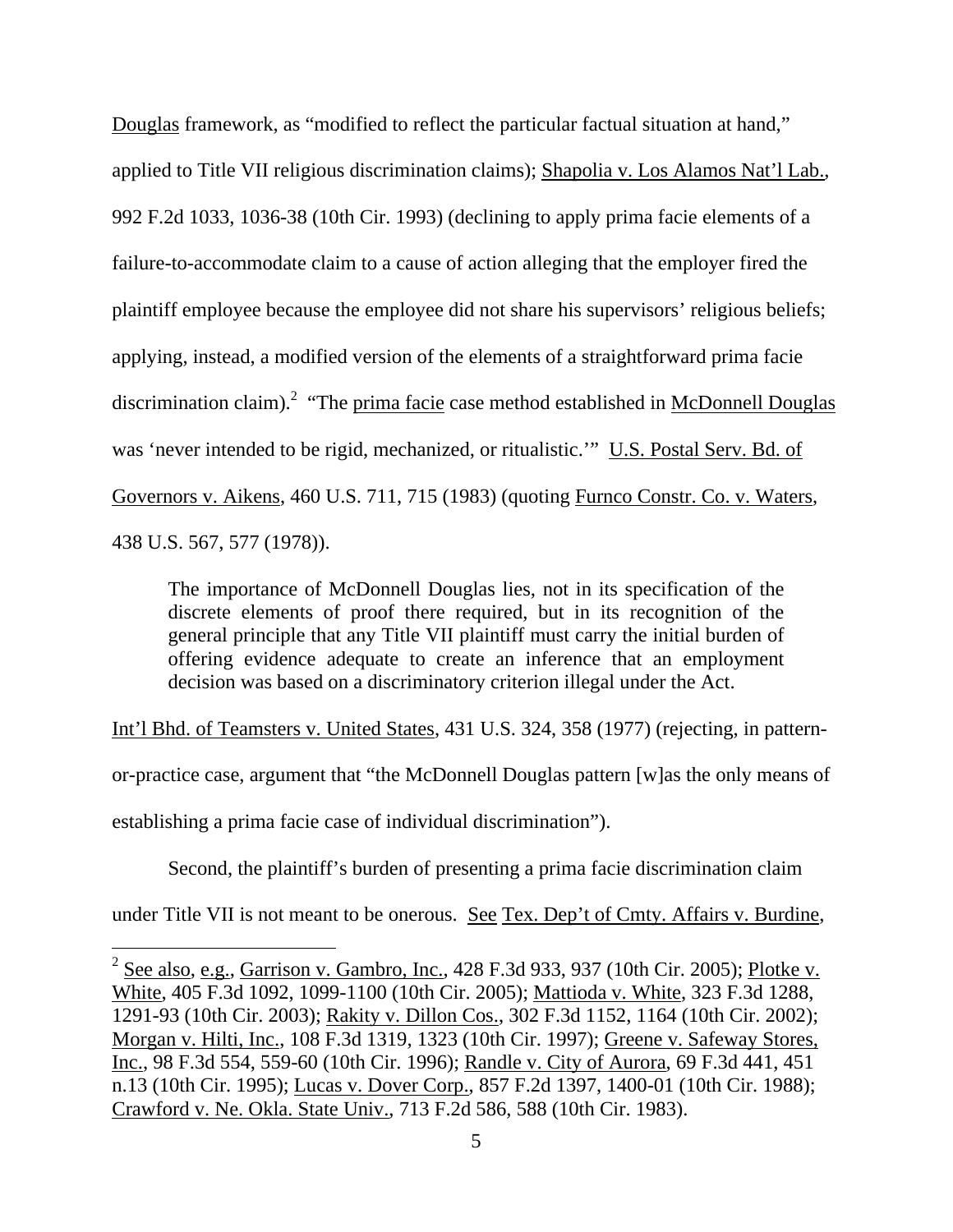450 U.S. 248, 253 (1981) ("The burden of establishing a prima facie case of disparate treatment is not onerous.); see also Shapolia, 992 F.2d at 1038 (noting burden of establishing prima facie religious discrimination claim is not onerous). Here, the majority not only made this initial burden onerous, but also made it preclusive of a claim for relief.

 Third, the purpose of the McDonnell Douglas burden-shifting framework, of which the prima facie claim is a part, is different in the context of a failure-toaccommodate claim than it is for a Title VII claim alleging discrimination generally. See Thomas, 225 F.3d at 1155 n.6. In a straight discrimination claim, the prima facie claim serves the purpose of probing whether the employer intended to discriminate. See id.; Smith v. Midland Brake, Inc., 180 F.3d 1154, 1178 n.12 (10th Cir. 1999) (reh'g en banc). The purpose of applying a modified version of the McDonnell Douglas burden-shifting analysis in the context of an accommodation case, on the other hand, is "simply to provide a useful structure by which the district court, when considering a motion for summary judgment, can determine whether the various parties have advanced sufficient evidence to meet their respective traditional burdens to prove or disprove the reasonableness of the accommodations offered or not offered." Thomas, 225 F.3d at 1155 n.6 (quoting Smith, 180 F.3d at 1178 n.12). So, if the plaintiff asserts evidence which, if believed, would establish the employer's liability for failing to accommodate a job applicant's religious practices, then the plaintiff has established a prima facie failureto-accommodate claim. As explained below, the EEOC has met that less-than-onerous burden here.

6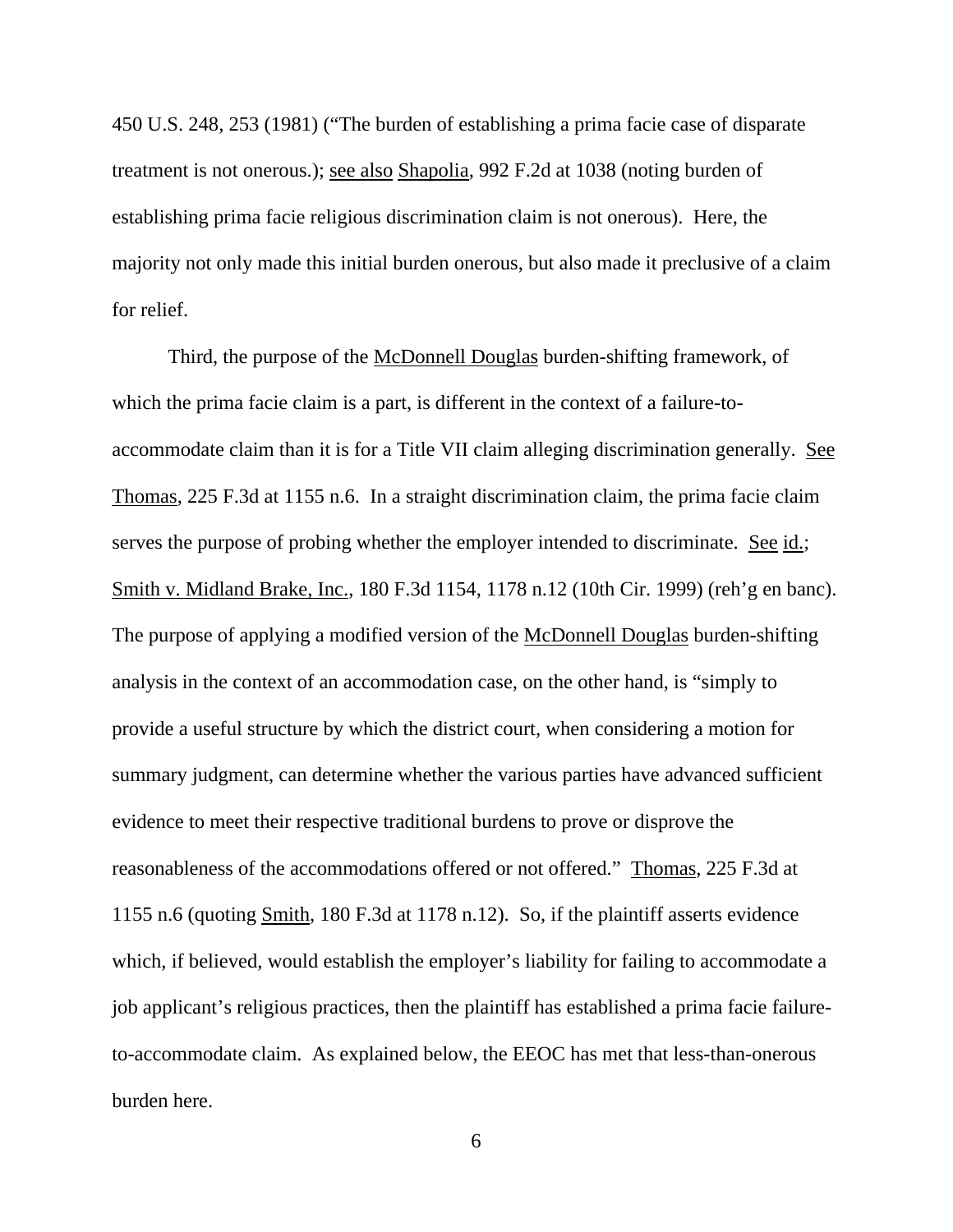Before addressing how the EEOC has established a prima facie failure-toaccommodate claim in this case, however, I would stop to note that I agree with the majority that, in the ordinary case, it is the job applicant who must inform the employer that she has a religious belief that conflicts with the requirements of the job for which she is applying. This makes sense, of course, because generally it will be the job applicant who will have superior knowledge of that conflict. It is the job applicant who knows of her religious beliefs and practices. When she becomes aware that a requirement of the job for which she is applying conflicts with her beliefs, the onus is on the job applicant to inform the employer of this conflict and the need for any accommodation. Under such circumstances, the employer has no obligation to participate in the interactive process of exploring the possibility of a reasonable accommodation until the employer knows of the conflict.<sup>3</sup> See E.E.O.C. v. C.R. England, Inc., 644 F.3d 1028, 1049 (10th Cir. 2011) (Americans with Disabilities Act case). $4$  Therefore, I do not doubt that our generalized

 $3<sup>3</sup>$  It may also be the case in some situations that neither the employer nor the job applicant will know that there is a conflict between the job's requirements and the applicant's religious practices, because the employer will be aware of its work rules and the applicant will know her religious beliefs, but neither side will inform the other of these matters during the course of a job interview. Under such circumstances, no dialogue will occur between the job applicant and the employer as to this unidentified conflict, through no fault of either party. In that scenario, the employer would not be liable for failure to accommodate. However, here the facts are sufficient to permit (though not compel) a jury to find that Abercrombie did know, or thought it knew, of Elauf's religious beliefs and subverted the interactive process by declining to pursue her employment application without discussing the possibility of an accommodation with her. Thus, it is error, in my opinion, to grant summary judgment to Abercrombie on this record.

<sup>&</sup>lt;sup>4</sup> Because both the Americans with Disabilities Act and Title VII's proscription against religious discrimination impose an affirmative obligation on employers to make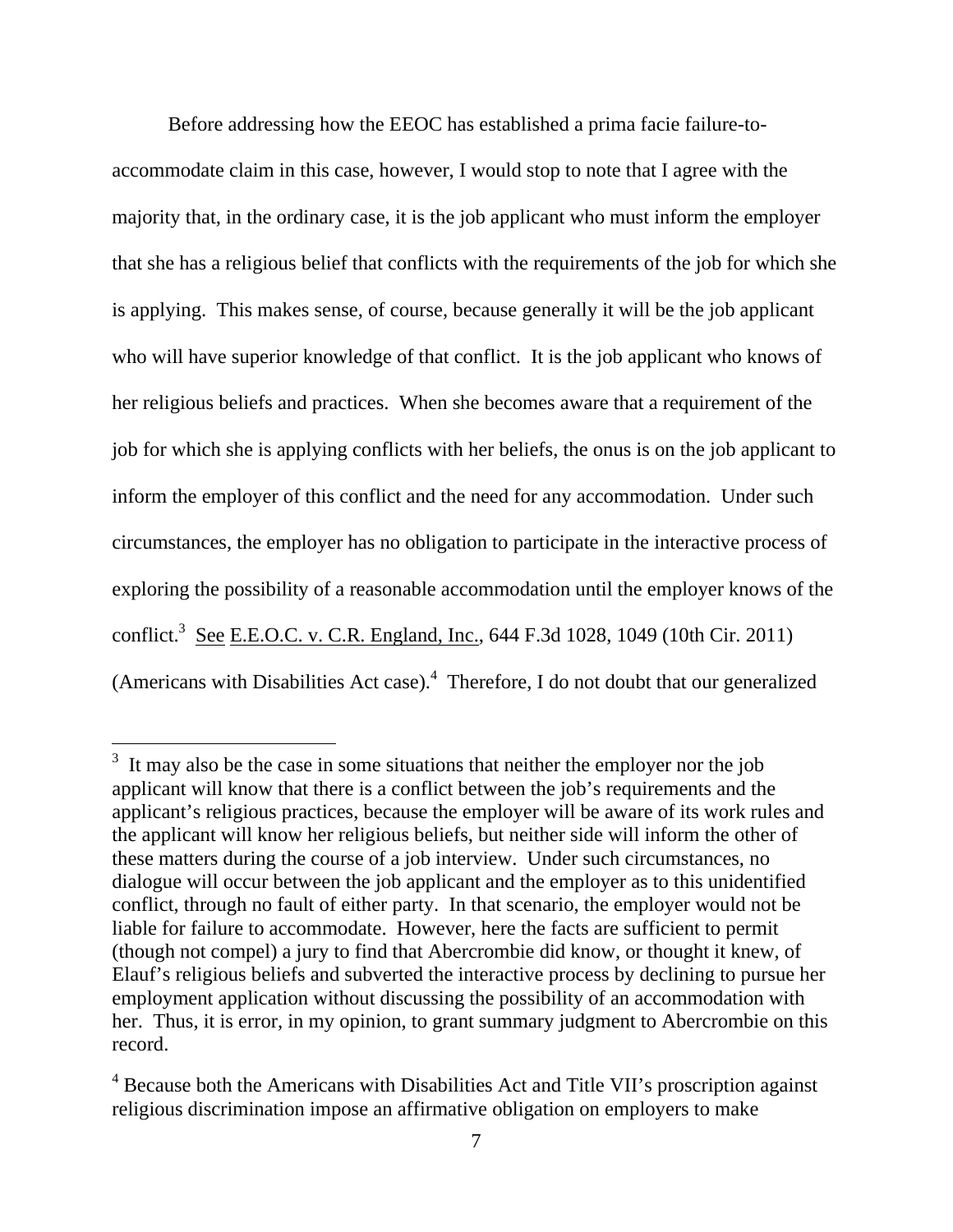rendition of the elements of a prima facie failure-to-accommodate claim, which require the plaintiff to show that she informed the employer of a conflict between her religious practices and the job requirements, will still apply to most failure-to-accommodate claims. But that does not mean that we must force all failure-to-accommodate claims into this prima facie mold when it makes no sense to do so under the particular facts of a given case. And that is the situation here, where, based on the EEOC's evidence, it was Abercrombie with superior knowledge of the conflict between its Look Policy and Elauf's apparent religious practice, a conflict of which Elauf was unaware.

 For the reasons that follow, then, I disagree with the majority's approach in this case of requiring the EEOC, in order to state a prima facie claim, to show that Elauf informed Abercrombie that her religious practice of wearing a hijab conflicted with Abercrombie's Look Policy, the relevant provisions of which Elauf was unaware.

### **II. The EEOC established a prima facie claim that Abercrombie failed to accommodate Elauf's religious practice of wearing a hijab**

 In order to survive summary judgment, the EEOC had to establish a prima facie claim by asserting evidence that, if believed, would support Abercrombie's liability for failing to accommodate Elauf's religious practice of wearing a hijab. See Thomas, 225 F.3d at 1155 n.6. I conclude the EEOC met that less-than-onerous burden by showing four things: (1) Elauf had a bona fide religious belief that conflicts with Abercrombie's Look Policy; (2) she was not aware of Abercrombie's conflicting policy; (3) but

reasonable accommodation, the Tenth Circuit applies case law addressing both statutes when considering issues surrounding reasonable accommodation. See Thomas, 225 F.3d at 1155 & n.5; see also Maj. Op. at 30-31, 71-75.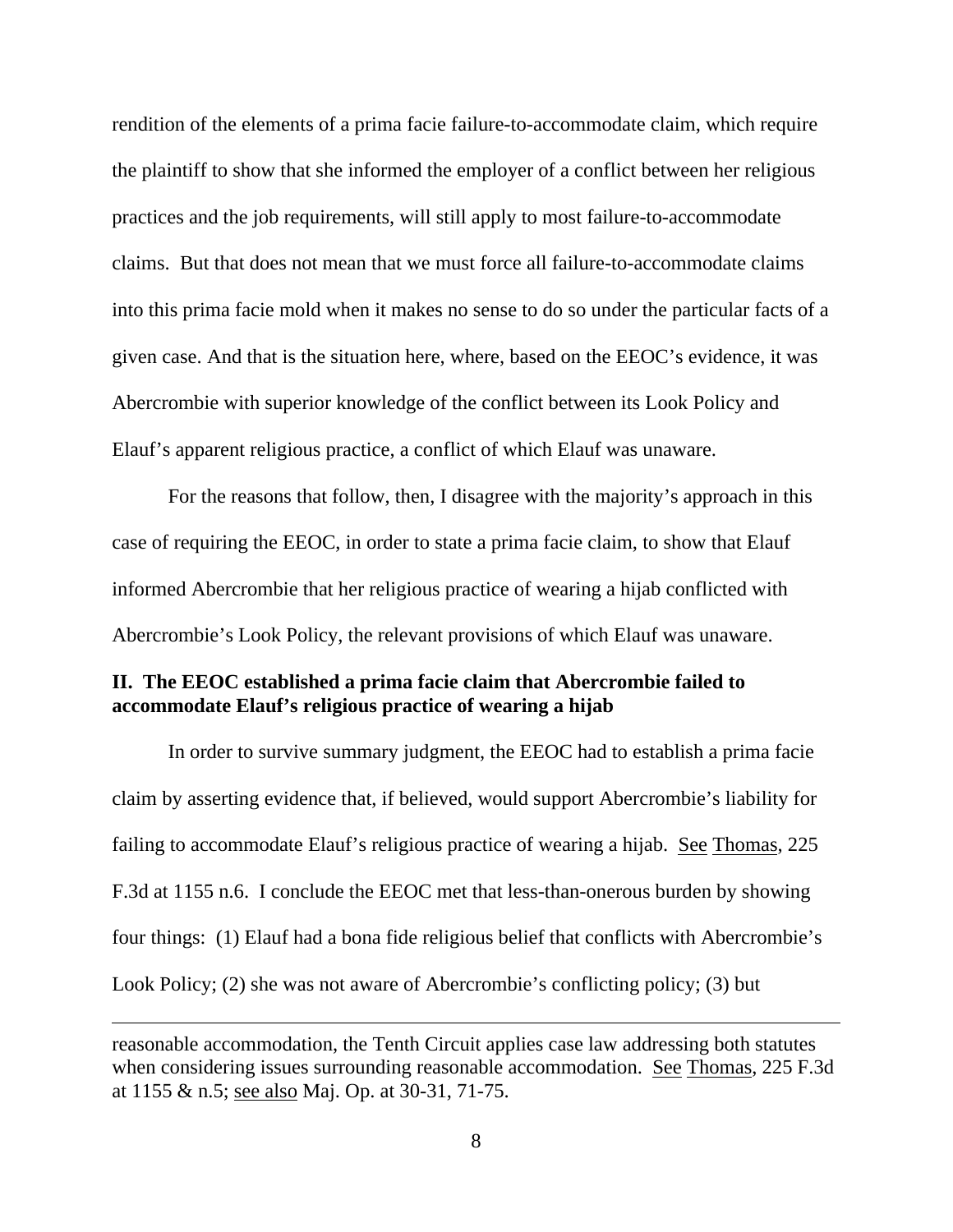Abercrombie had knowledge that Elauf might hold religious beliefs that conflicted with its Look Policy; and (4) without informing Elauf of the provisions of its Look Policy that might conflict with her religious beliefs, Abercrombie instead refused to hire Elauf because of that possible conflict.

 As to the first element, the district court held that the EEOC established, as a matter of law, that Elauf held a bona fide religious belief that she must wear a hijab in public. Although Abercrombie challenged that determination on appeal, I would affirm the district court's decision in that regard.

As to the second element, that Elauf was not aware that Abercrombie's Look Policy conflicted with her religious practice of wearing a hijab, it is undisputed that Abercrombie's managers never informed Elauf that the Look Policy prohibited headscarves.<sup>5</sup> (Aplt. App. at 299; Aple. Supp. App. at 49.) Further, there was evidence that, before she applied for a job with Abercrombie, Elauf, through a friend, inquired of one of Abercrombie's store managers whether there was a problem with her wearing a hijab while working in an Abercrombie store and was told that it would be no problem so long as the hijab was not black. $6$  (Aplt. App. at 50-52, 393.)

<sup>&</sup>lt;sup>5</sup> Three of the four Abercrombie managers involved here interpreted the Look Policy to permit headscarves, so long as they were not black in color. (Aplt. App. at 393; Aple. Supp. App. at 49, 51; Maj. op. at 9.) There is evidence that this would have been an acceptable accommodation of Elauf's religious beliefs. (Aplt. App. at 52.)

 $6$  The majority contends that this evidence does not establish that Elauf expressly informed Abercrombie of her religious practice of wearing a hijab and expressly sought an accommodation for that practice. I agree. But this evidence is relevant to show Elauf's state of mind, that when she interviewed for a position with Abercrombie, she did not think that the Look Policy prevented her from wearing a hijab at work. Moreover, it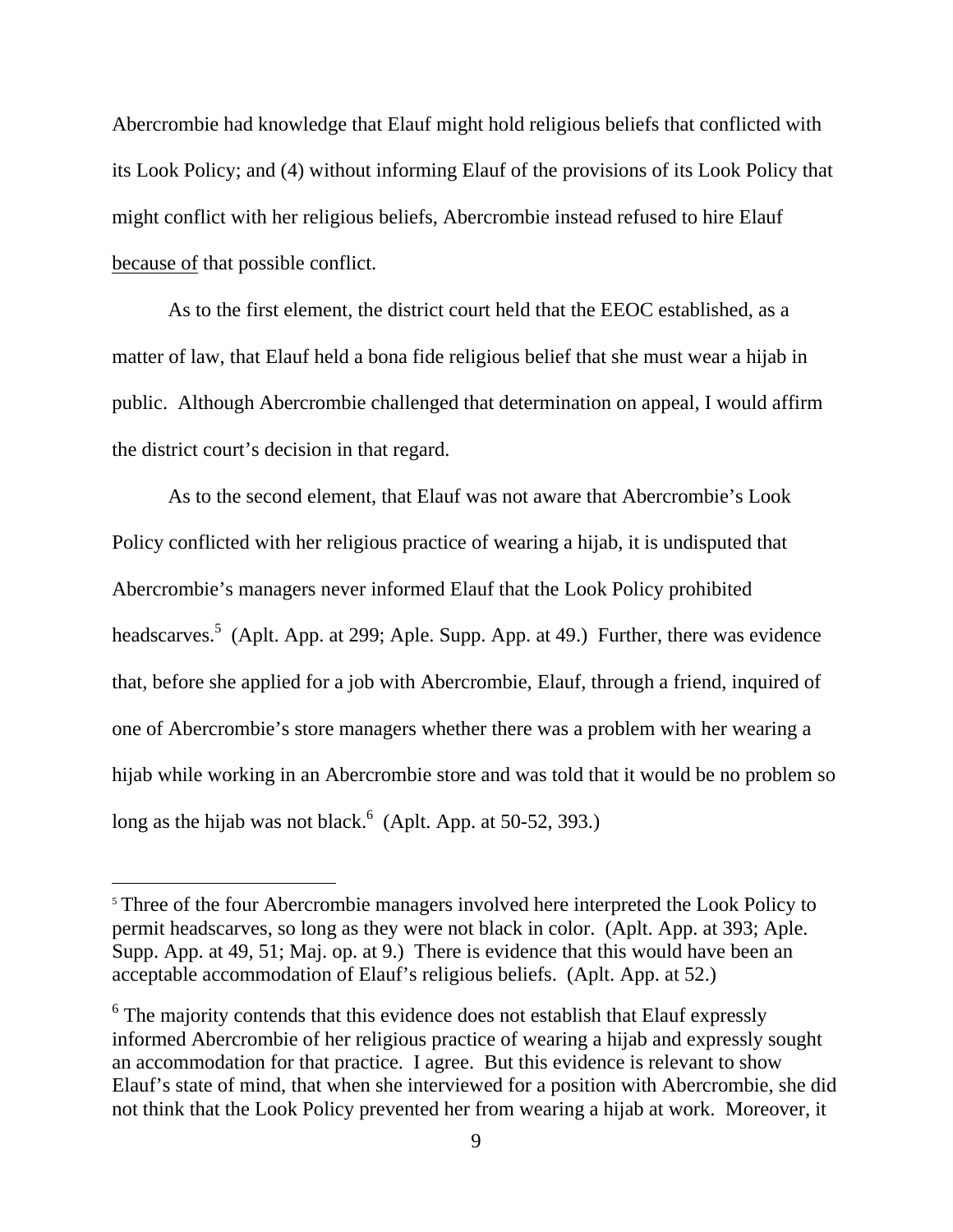As to the third element of the EEOC's prima facie claim, that Abercrombie had knowledge that Elauf might hold religious beliefs that conflicted with its Look Policy, it is undisputed that Heather Cooke, the Abercrombie assistant store manager who interviewed Elauf, "assumed that [Elauf] was Muslim," (id. at 307), assumed that Elauf wore a hijab for "religious reasons," (id.), and assumed that Elauf would wear a hijab while working in an Abercrombie store. (Id. at 306-07; Aple. Supp. App. at 48.)

 The EEOC's showing of the second and third elements—that Elauf was unaware that her religious practice of wearing a hijab conflicted with the Look Policy, but that Abercrombie was aware there might be such a conflict—establishes circumstances that justify applying here a common sense exception to the usual rule that, in order to trigger an employer's duty to participate in the interactive dialogue regarding reasonable accommodation, the job applicant must first inform the employer that she holds religious beliefs that conflict with the job's requirements. Recognizing such a common sense exception under these circumstances is consistent with cases generally recognizing similar exceptions. For example, in the context of an employer's reasonable accommodation of disabilities under the Americans with Disabilities Act ("ADA"), we require, as a precondition to suit, that the employee have requested an accommodation "unless the employer has foreclosed the interactive process through its policies or explicit

seems reasonable for a job applicant to check with an employer (here, the employer's representative, an assistant store manager) as to the requirements for the job and to rely upon that information unless told differently in her interview. Further, this evidence arguably suggests that Abercrombie affirmatively misled Elauf into believing that there was no problem with her wearing a hijab while working in one of Abercrombie's stores, which may explain why she did not raise the issue during her job interview.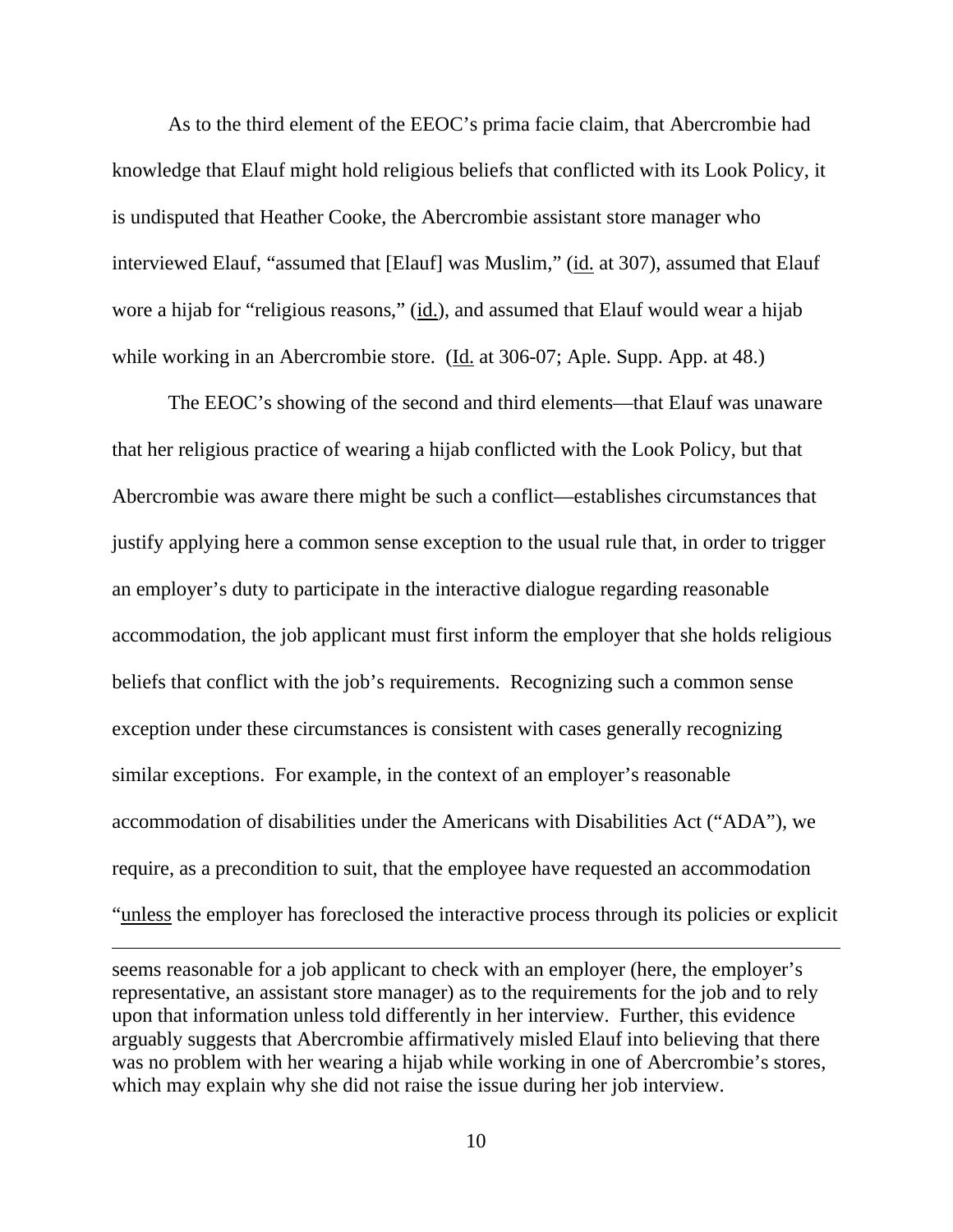actions." Koessel v. Sublette Cnty. Sheriff's Dep't, 717 F.3d 736, 744 (10th Cir. 2013) (emphasis added) (internal quotation marks omitted). And the Ninth Circuit, again under the ADA, has recognized an exception to the requirement that the employee request an accommodation for his disability, under circumstances where the employer knows that the employee has a disability, knows that the employee is having trouble at work due to his disability, and knows, or has reason to know, that the disability prevents the employee from requesting an accommodation. See Brown v. Lucky Stores, Inc., 246 F.3d 1182, 1188 (9th Cir. 2001). There are, then, exceptions to the general rule that an employer's obligation to consider a reasonable accommodation is not triggered unless and until an employee or job applicant informs the employer of the need for an accommodation.

 Even more directly analogous to the situation here, other circuits have held that a job applicant or employee can establish a prima facie religious failure-to-accommodate claim if she can show that the employer knew of a conflict between the plaintiff's religious beliefs and a job requirement, regardless of how the employer acquired knowledge of that conflict.<sup>7</sup> These cases conclude that "[a]n employer need have 'only

 $7$  See Dixon v. Hallmark Cos., 627 F.3d 849, 855-56 (11th Cir. 2010) (rejecting argument that plaintiff employees who operated a property management office had failed to assert a prima facie failure-to-accommodate claim because they did not inform the employer of their specific belief that God should not be removed from public places, where there was ample evidence that their supervisor was already aware that there was a tension between the plaintiffs' religious beliefs and the employer's policy against displaying religious artwork in the employer's property management offices); Brown v. Polk Cnty, 61 F.3d 650, 652-53 (8th Cir. 1995) (rejecting employer's argument that employee never explicitly requested an accommodation of his religious activities because employer was already aware of "the potential for conflict" between the employee's religious activities and the employer's work rules because the employee had previously been reprimanded for his religious activities at work); Hellinger v. Eckerd Corp., 67 F. Supp. 2d 1359,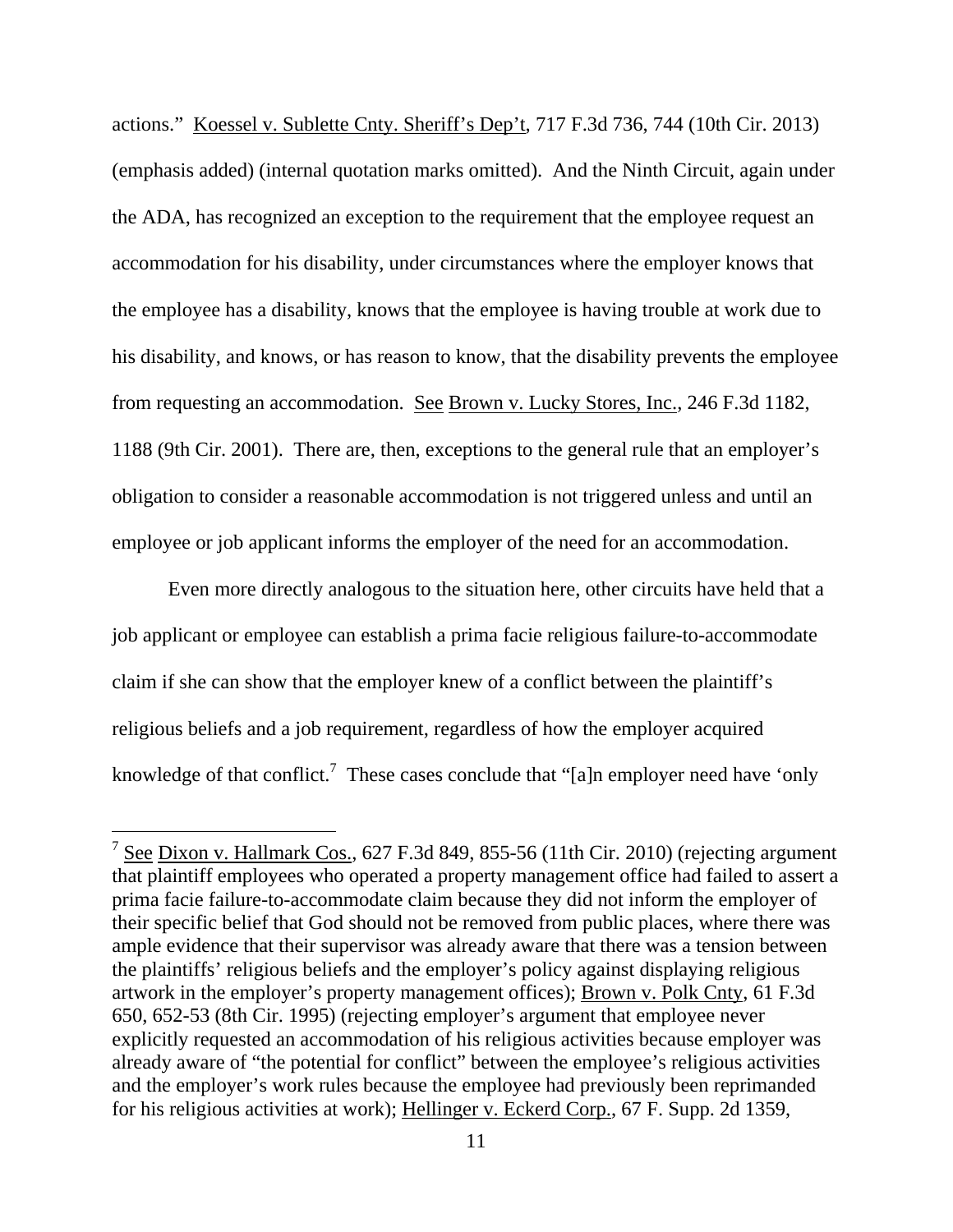enough information about an employee's religious needs to permit the employer to understand the existence of a conflict between the employee's religious practices and the employer's job requirements.'" Brown, 61 F.3d at 654 (8th Cir.) (quoting Heller, 8 F.3d at 1439 (9th Cir.)). I would rely on this principle here. To my mind, once the employer knows of, or should know of, a conflict, or the likelihood of a conflict, the employer is then obligated to interact with the job applicant about the likely conflict in order to determine if there is a reasonable accommodation for the job applicant's religious practices. At that point, the need for accommodation has been put on the table for discussion and the employer, with superior knowledge of its ability to accommodate, can no longer ignore the need to initiate dialogue with the employee regarding reasonable accommodations.

1361-63 (S.D. Fla. 1999) (holding orthodox Jew who applied for pharmacist position and whose religious beliefs precluded his selling condoms, stated at least a prima facie failure-to-accommodate claim even though the employer discovered this conflict between the applicant's religious beliefs and the job requirements, not from the applicant, but from one of the applicant's job references; noting that "[i]t would be hyper-technical, based on the facts of this case, to require notice of the Plaintiff's religious beliefs to come only from the Plaintiff. The notice requirement is meant in part to allow the company an opportunity to attempt to reasonably accommodate the Plaintiff's beliefs. The [employer] was not deprived of the opportunity to attempt to accommodate the Plaintiff's beliefs merely because the notice did not come from the Plaintiff.") ; see also Heller v. EBB Auto Co., 8 F.3d 1433, 1436-37, 1439 (9th Cir. 1993) (in addressing claim that car dealership fired one of its salesmen for missing work to attend a ceremony for his wife's conversion to Judaism, rejecting argument that the salesman failed to state a prima facie failure-to-accommodate claim because he did not explain the ceremony sufficiently to his employer; concluding that "[a] sensible approach would require only enough information about an employee's religious needs to permit the employer to understand the existence of a conflict between the employee's religious needs and the employer's job requirements").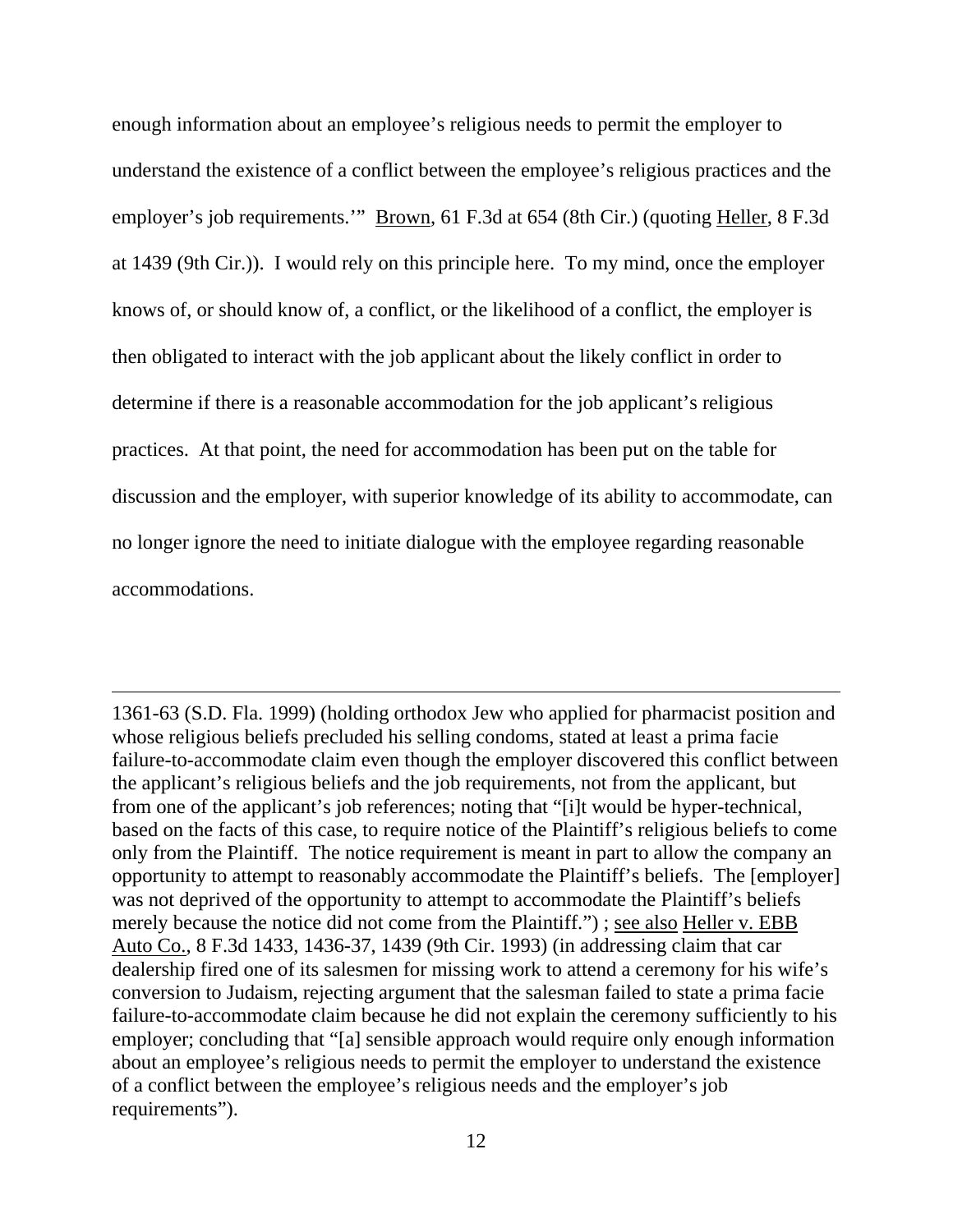Thus, where, as here, the employer has knowledge of a credible potential conflict between its policies and the job applicant's religious practices, the employer has a duty to inquire into this potential conflict. This duty does not, however, obligate the employer to inquire, open-endedly, about the applicant's religious beliefs and practices. Under the circumstances presented here, Abercrombie only had a duty to disclose to Elauf that its Look Policy prohibited Elauf from wearing any headwear while working in one of Abercrombie's stores, when it had notice of facts that suggested to it the possibility of such a conflict. This inquiry would have been sufficient to initiate any needed dialogue between the job applicant, Elauf, and the employer, Abercrombie, as to whether Elauf had religious beliefs that conflicted with Abercrombie's dress code, beliefs which perhaps would be addressed by an accommodation.<sup>8</sup>

 The majority disagrees with the cases from these other circuits (thereby creating a conflict among the circuits) which permit a plaintiff to establish a prima facie failure-toaccommodate claim by establishing that the employer knew, by any means, of a conflict between the plaintiff's religious practices and the employer's work rules. I would follow the holdings in those case but, even without relying on those cases here, the EEOC has still put forth evidence establishing the fourth element of her prima facie claim, that Abercrombie assumed that Elauf was Muslim, that she wore a hijab for religious reasons,

 $8$  This duty is not unlike the duties of inquiry recognized by the law in other contexts, when facts are sufficient to put a party on notice he needs to make inquiry or be held to know the facts which such inquiry would have uncovered. See TRW Inc. v. Andrews, 534 U.S. 19, 30 (2001) (in parenthetical to citation for Stone v. Williams, 970 F.2d 1043, 1049 (2d Cir. 1992); addressing when statute of limitations begins to run)); see also Sterlin v. Biomune Sys., 154 F.3d 1191, 1201-02 (10th Cir. 1998) (addressing when statute of limitations for private securities fraud action began to run).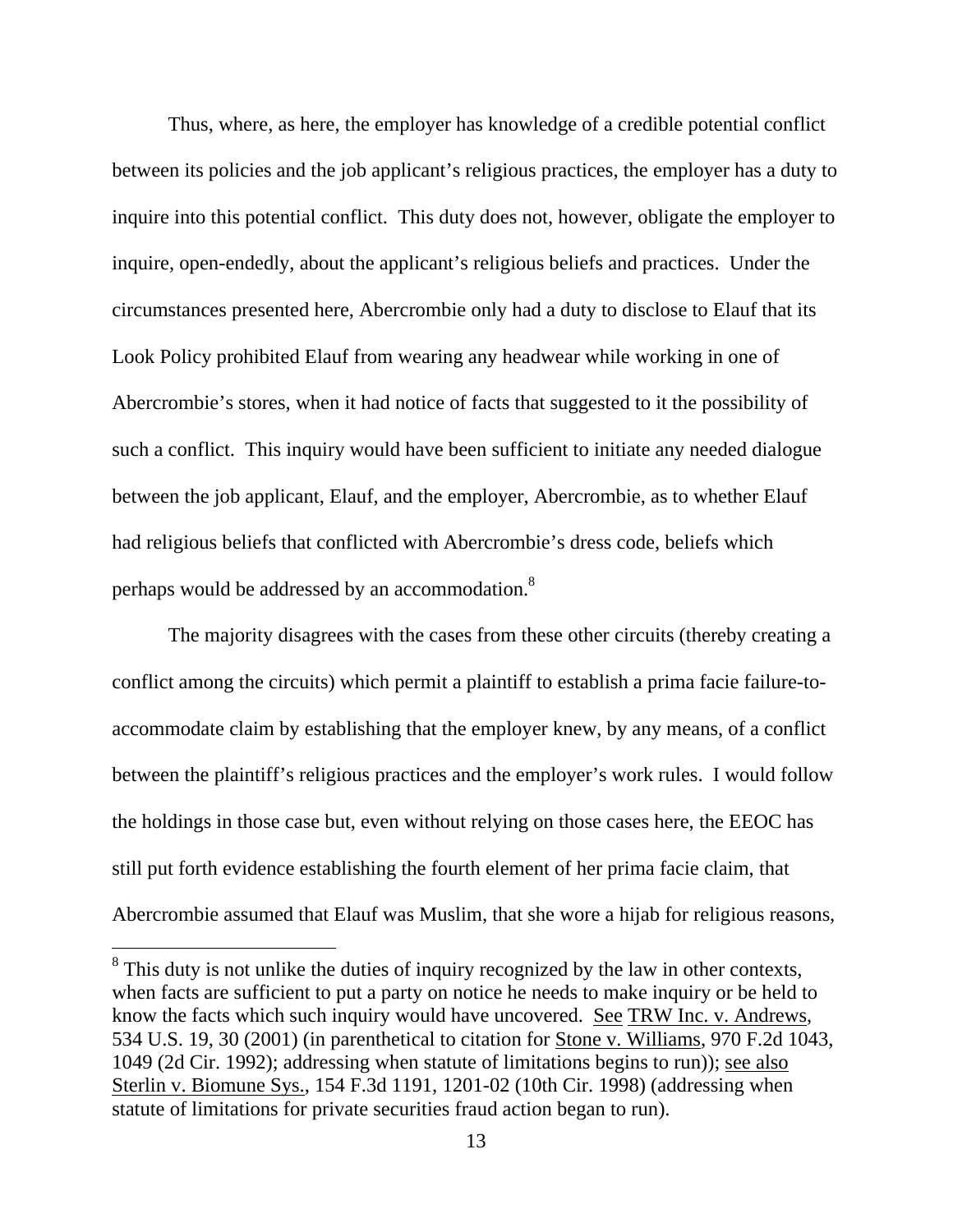and that she would insist on wearing a hijab while working in an Abercrombie store, and then, based on those assumptions and without first initiating any dialogue with Elauf to verify its assumptions, Abercrombie refused to hire Elauf because she wore a hijab. (Aplt. App. at 306-07; Aple. Supp. App. at 48, 51.)

Those facts, if found by a jury, smack of exactly the religious discrimination that Title VII prohibits. And a jury could further find, from such facts, that Abercrombie, based on its superior knowledge of a possible conflict between Elauf's religious practice and Abercrombie's Look Policy, was able affirmatively to avoid its obligation to engage in an interactive dialogue with Elauf about a reasonable accommodation of Elauf's religious practice by not mentioning the possible conflict and then not hiring her because of it. See Bartee v. Michelin N. Am., Inc., 374 F.3d 906, 916 (10th Cir. 2004) (noting, in ADA case, that employer's refusal to participate in an interactive process could result in liability); Albert v. Smith's Food & Drug Ctrs., Inc., 356 F.3d 1242, 1253 (10th Cir. 2004) (noting, in an ADA case, that "[n]either party may create or destroy liability by causing a breakdown of the interactive process"). <sup>9</sup> On the record in this particular case, a

<sup>&</sup>lt;sup>9</sup> Other circuits have noted, in addressing this interactive process in the context of reasonable accommodation under the ADA, that an employer can be liable for refusing to participate in good faith in that process:

<sup>[</sup>C]ourts should look for signs of failure to participate in good faith or failure by one of the parties to help the other party determine what specific accommodations are necessary. A party that obstructs or delays the interactive process is not acting in good faith. A party that fails to communicate, by way of initiation or response, may also be acting in bad faith. In essence, courts should attempt to isolate the cause of the breakdown and then assign responsibility.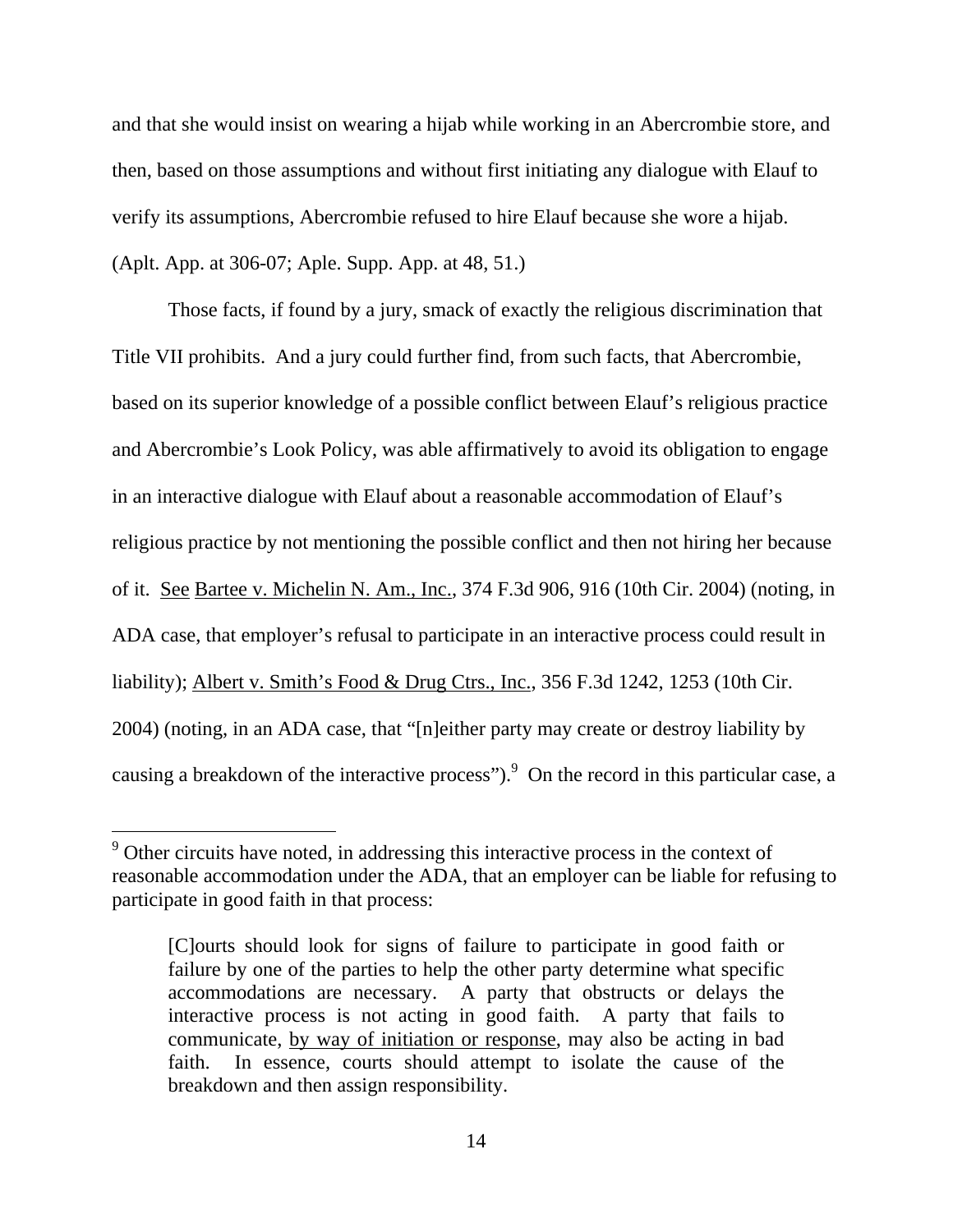jury could find Abercrombie liable for violating Title VII's proscription against religious discrimination in employment on this basis. The EEOC, therefore, has established a prima facie failure-to-accommodate claim.

 In conclusion, let me be very clear. I am not suggesting that the employer has a general duty, during a job interview, to give the applicant a comprehensive "laundry list" of all of the employer's work policies in order to determine if those job requirements might possibly conflict with an applicant's unstated religious beliefs or practices. I agree that the burden ordinarily remains with the job applicant to inform the employer of any conflict between the job's requirements and her religious beliefs and practices, because it will usually be the applicant, and not the employer, who knows of such a conflict. However, I am also not suggesting, as the majority appears to be, that a job applicant must initiate a general discussion of her religious beliefs during the job interview just in case her religious beliefs and practices might conflict with some unstated policy or work rule of the employer. The EEOC has shown here that it was the employer, Abercrombie, which had superior knowledge of a possible conflict between its Look Policy and Elauf's apparent religious practice of wearing a hijab. Under those facts, established after viewing the evidence in light most favorable to the  $EEOC<sub>10</sub><sup>10</sup>$  Abercrombie had a duty to

Taylor v. Phoenixville Sch. Dist., 184 F.3d 296, 312 (3d Cir. 1999) (emphasis added) (quoting Bultemeyer v. Fort Wayne Cmty. Sch., 100 F.3d 1281, 1285 (7th Cir. 1996)).

 $10$  The facts presented here include the fact that Elauf wore a black hijab to her interview (Aplt. App. at 368), exhibiting the very practice that Abercrombie's Look Policy was ultimately determined to forbid. Further, Abercrombie assumed that Elauf was Muslim, wore the hijab for religious reasons, and would insist on wearing a hijab while working in one of Abercrombie's stores. (Id. at 306-07; Aple. Supp. App. at 48.) Abercrombie then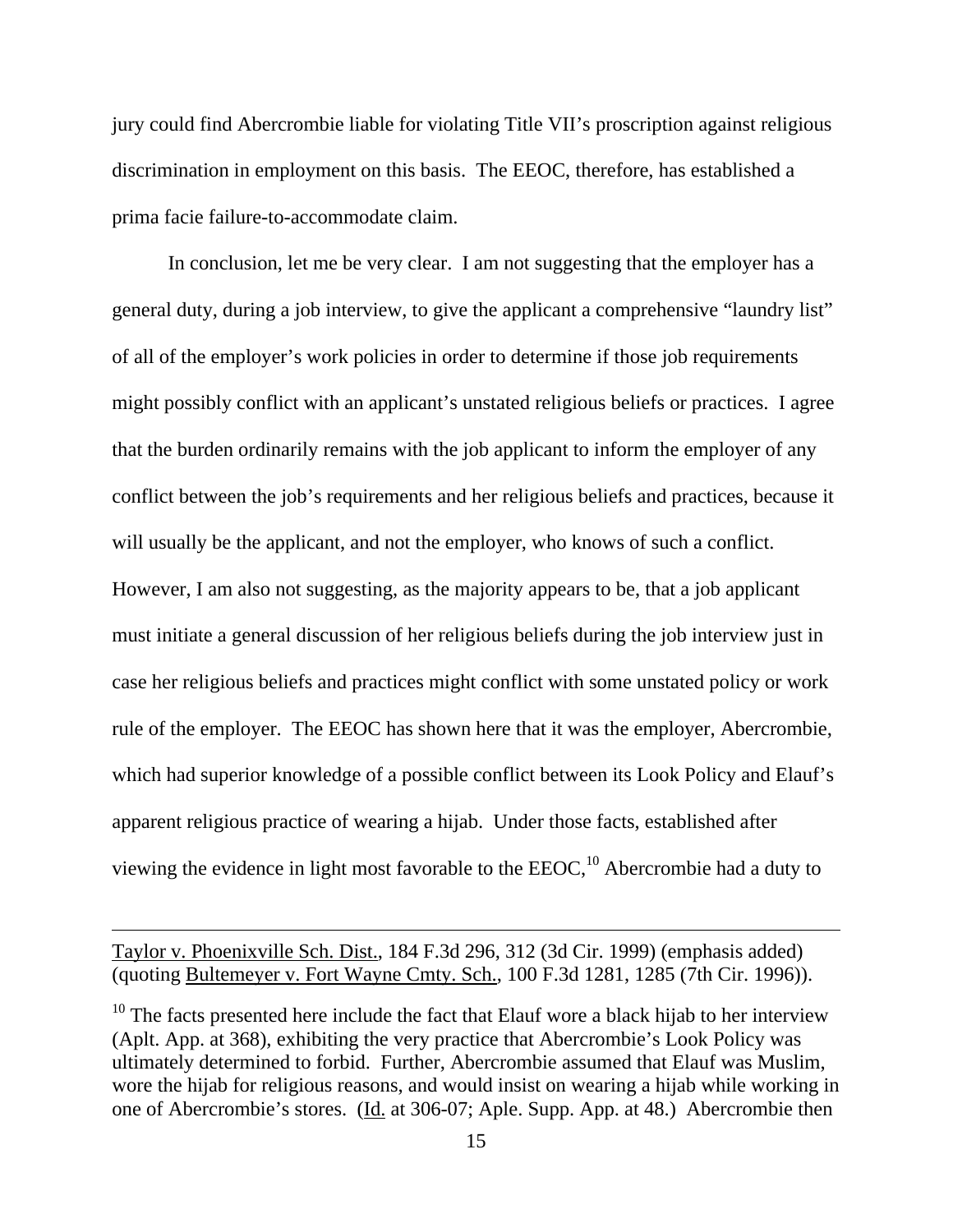initiate a dialogue with Elauf by informing her that Abercrombie's Look Policy prohibited its sales models from wearing headwear and then inquiring whether she could comply with that policy, or whether Abercrombie could accommodate her belief in some reasonable way. Said another way, a jury could find Abercrombie liable under Title VII for assuming that Elauf was a Muslim who wore a hijab for religious reasons and that she would insist on wearing a hijab while working in one of Abercrombie's stores, and then, without initiating a dialogue with Elauf to verify those assumptions, refused to hire Elauf based upon the company's assumptions.<sup>11</sup>

# **III. Because Abercrombie's evidence contradicted the EEOC's prima facie evidence, that created a triable issue of fact as to whether Abercrombie failed to accommodate Elauf's religious practice of wearing a hijab; therefore, a jury trial is required**

 The district court entered summary judgment for the EEOC. The majority reverses that determination and concludes that summary judgment should enter, instead, for Abercrombie. I agree that the EEOC is not entitled to summary judgment because there is conflicting evidence on both sides. However, for the same reason, I dissent from the entry of summary judgment on behalf of Abercrombie. I would, instead, remand for a jury trial because there are factual disputes as to whether the circumstances presented here triggered Abercrombie's duty to initiate an interactive dialogue with Elauf in order

acted on those assumptions, without first verifying them with Elauf, when it decided not to hire her. (Aple. Supp. App. at 48, 51.) So this is not a case where the employer can claim to have been blindsided by some objectionable practice of the job applicant that the employer did not realize was religiously based.

 $11$  All of the above could reasonably be inferred from the record in this case, read in the light most favorable to the EEOC on behalf of Elauf.